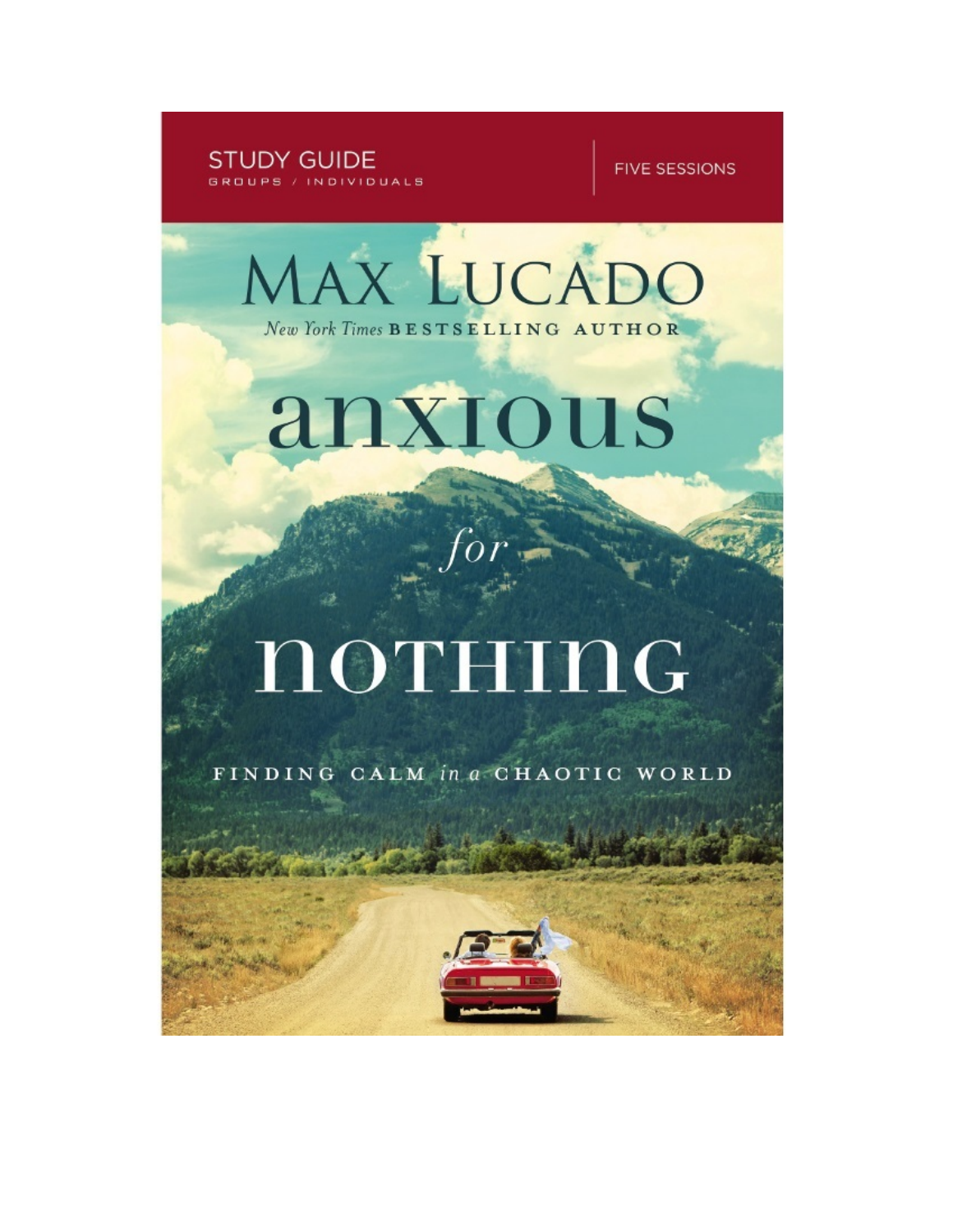# anxious for **NOTHING**

FINDING CALM in a CHAOTIC WORLD

**STUDY GUIDE FIVE SESSIONS** 

# **MAX LUCADO** WITH JENNA LUCADO BISHOP

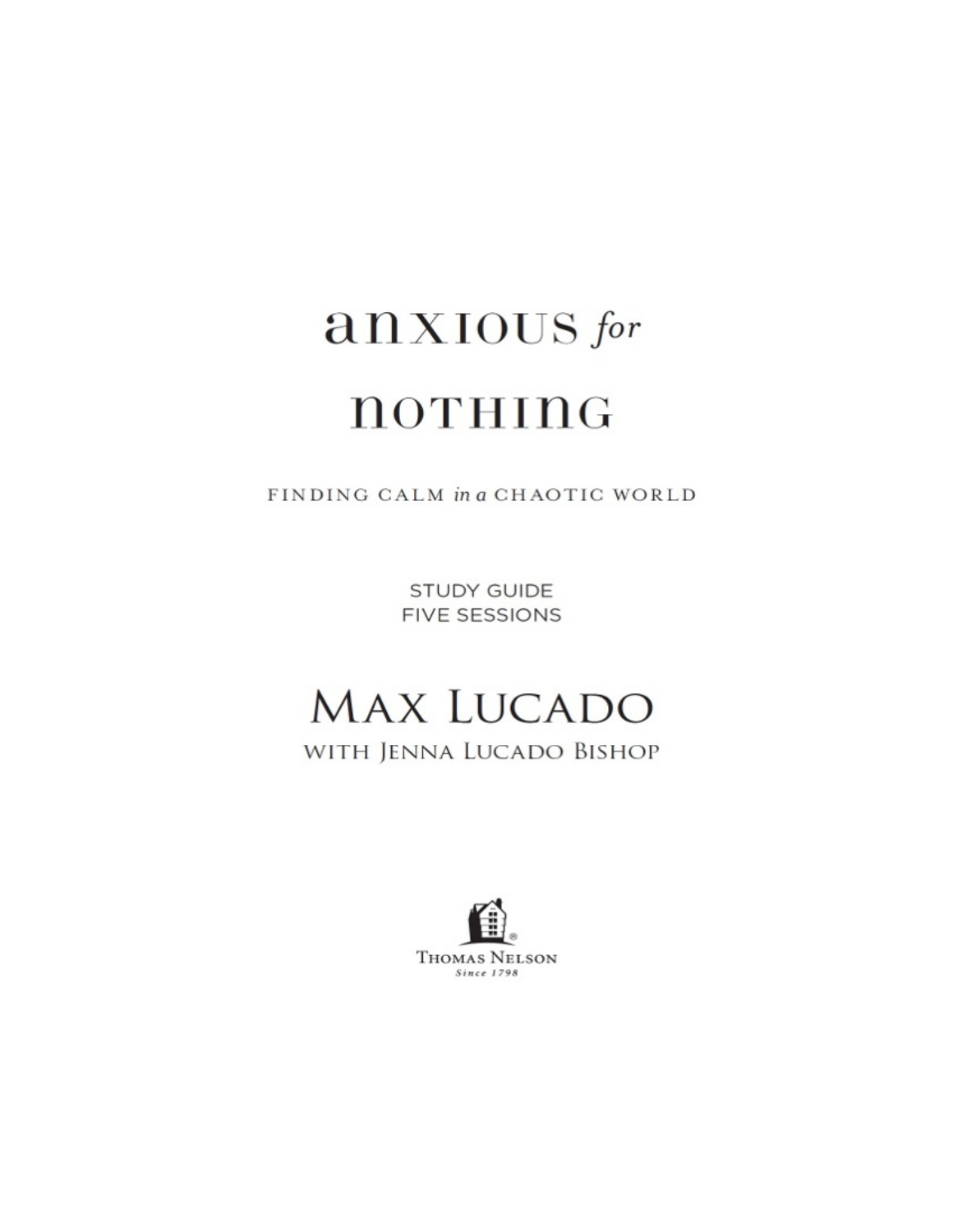

*Anxious for Nothing Study Guide* © 2017 by Max Lucado

All rights reserved. No portion of this book may be reproduced, stored in a retrieval system, or transmitted in any form or by any means—electronic, mechanical, photocopy, recording, scanning, or other—except for brief quotations in critical reviews or articles, without the prior written permission of the publisher.

Published in Nashville, Tennessee, by Thomas Nelson. Thomas Nelson is a registered trademark of HarperCollins Christian Publishing, Inc.

Published in association with Anvil II Management, Inc.

All Scripture quotations, unless otherwise indicated, are taken from The Holy Bible, New International Version<sup>®</sup>, NIV<sup>®</sup>. Copvright © 1973, 1978, 1984, 2011 by Biblica, Inc.<sup>®</sup> Used by permission of Zondervan. All rights reserved worldwide. www.Zondervan.com. The "NIV" and "New International Version" are trademarks registered in the United States Patent and Trademark Office by Biblica, Inc. $^{\circledR}$ 

Scripture quotations marked ESV are taken from the  $ESV^{\textcircled{B}}$  (The Holy Bible, English Standard Version<sup>®</sup>). Copyright © 2001 by Crossway, a publishing ministry of Good News Publishers. Used by permission. All rights reserved.

Scripture quotations marked MSG [or The Message] are taken from *The Message*. Copyright © by Eugene H. Peterson 1993, 1994, 1995, 1996, 2000, 2001, 2002. Used by permission of Tyndale House Publishers, Inc.

Scripture quotations marked NCV are taken from the New Century Version®. © 2005 by Thomas Nelson. Used by permission. All rights reserved.

Scripture quotations marked NKJV are taken from the New King James Version $\mathcal{R} \odot 1982$  by Thomas Nelson. Used by permission. All rights reserved.

Scripture quotations marked NLT are taken from the Holy Bible, New Living Translation. © 1996, 2004, 2007, 2013 by Tyndale House Foundation. Used by permission of Tyndale House Publishers, Inc., Carol Stream, Illinois 60188. All rights reserved.

Scripture quotations marked PHILLIPS are taken from J. B. Phillips, "The New Testament in Modern English," 1962 edition by HarperCollins.

Scripture quotations marked TLB are taken from The Living Bible. Copyright © 1971 by Tyndale House Publishers, Inc., Carol Stream, Illinois 60188. All rights reserved.

Thomas Nelson titles may be purchased in bulk for educational, business, fundraising, or sales promotional use. For information, please e-mail SpecialMarkets@ThomasNelson.com.

ISBN 978-0-310-08731-1 ISBN 978-0-310-08732-8 (eBook)

First Printing July 2017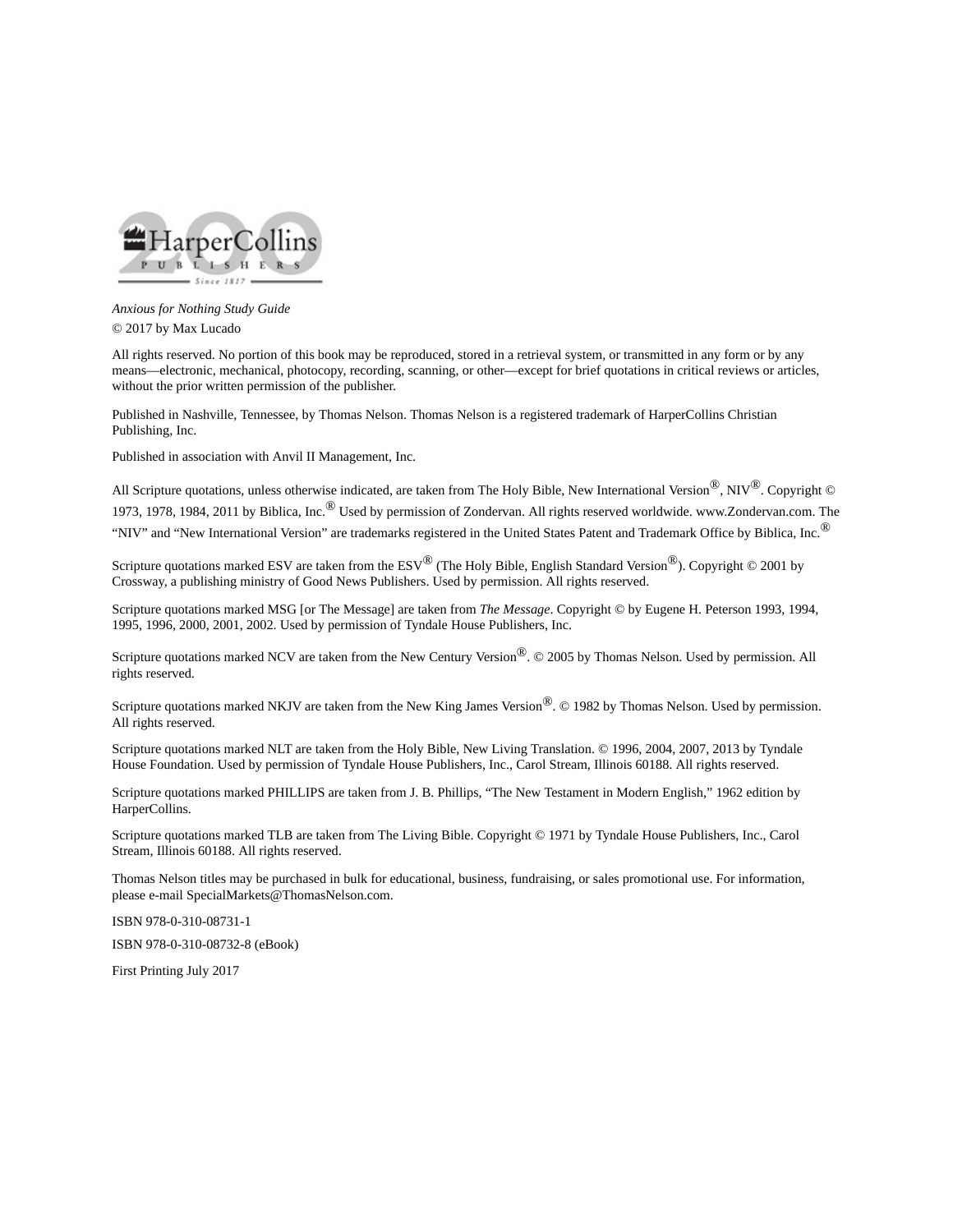#### Information about External Hyperlinks in this ebook

Please note that footnotes in this ebook may contain hyperlinks to external websites as part of bibliographic citations. These hyperlinks have not been activated by the publisher, who cannot verify the accuracy of these links beyond the date of publication.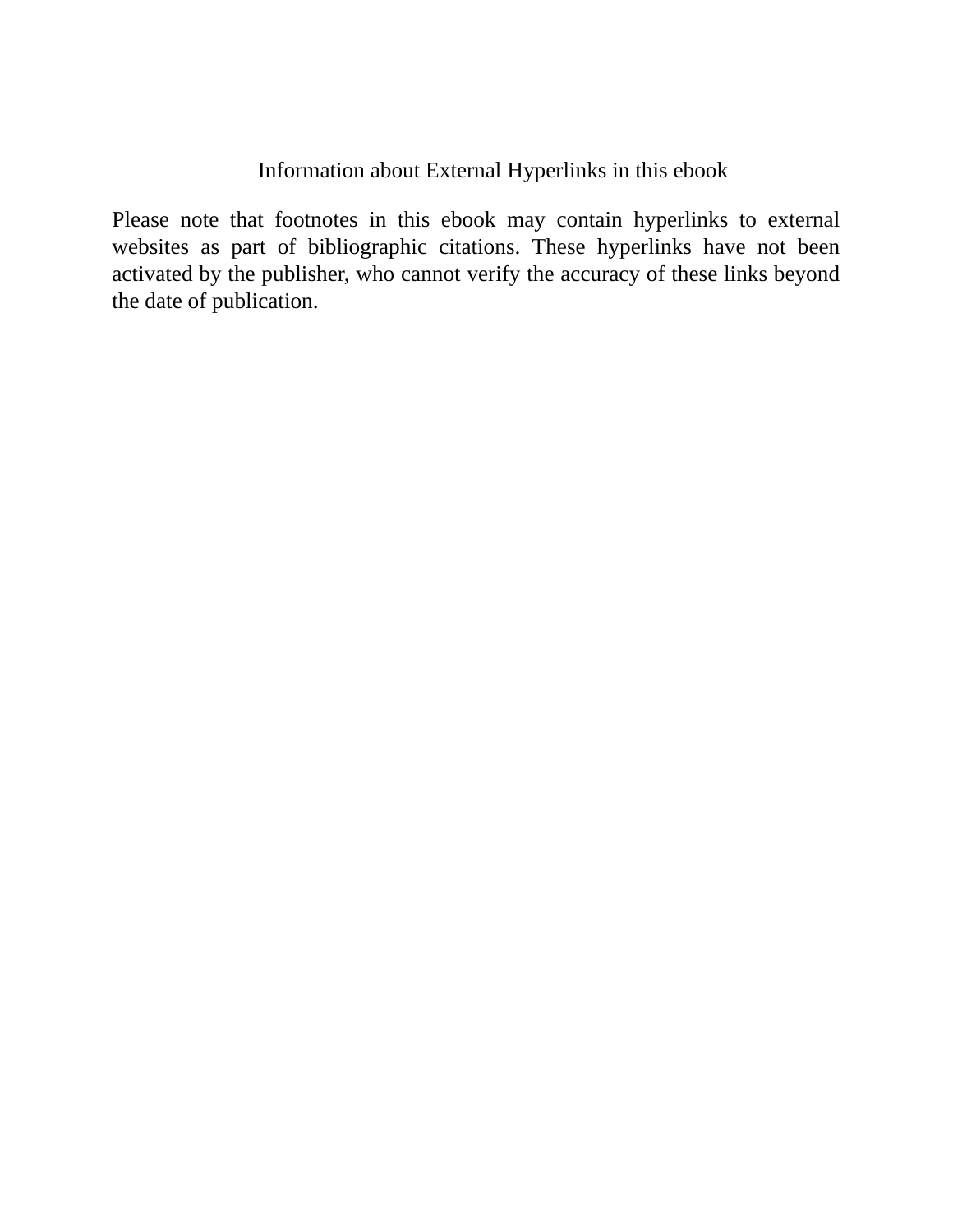## <span id="page-4-0"></span>EBOOK [INSTRUCTIONS](#page-5-0)

In this ebook edition, please use your device's note-taking function to record your thoughts wherever you see the bracketed instructions [Your Notes] or [Your Response Here]. Use your device's highlighting function to record your response whenever you are asked to checkmark, circle, underline, or otherwise indicate your answer(s).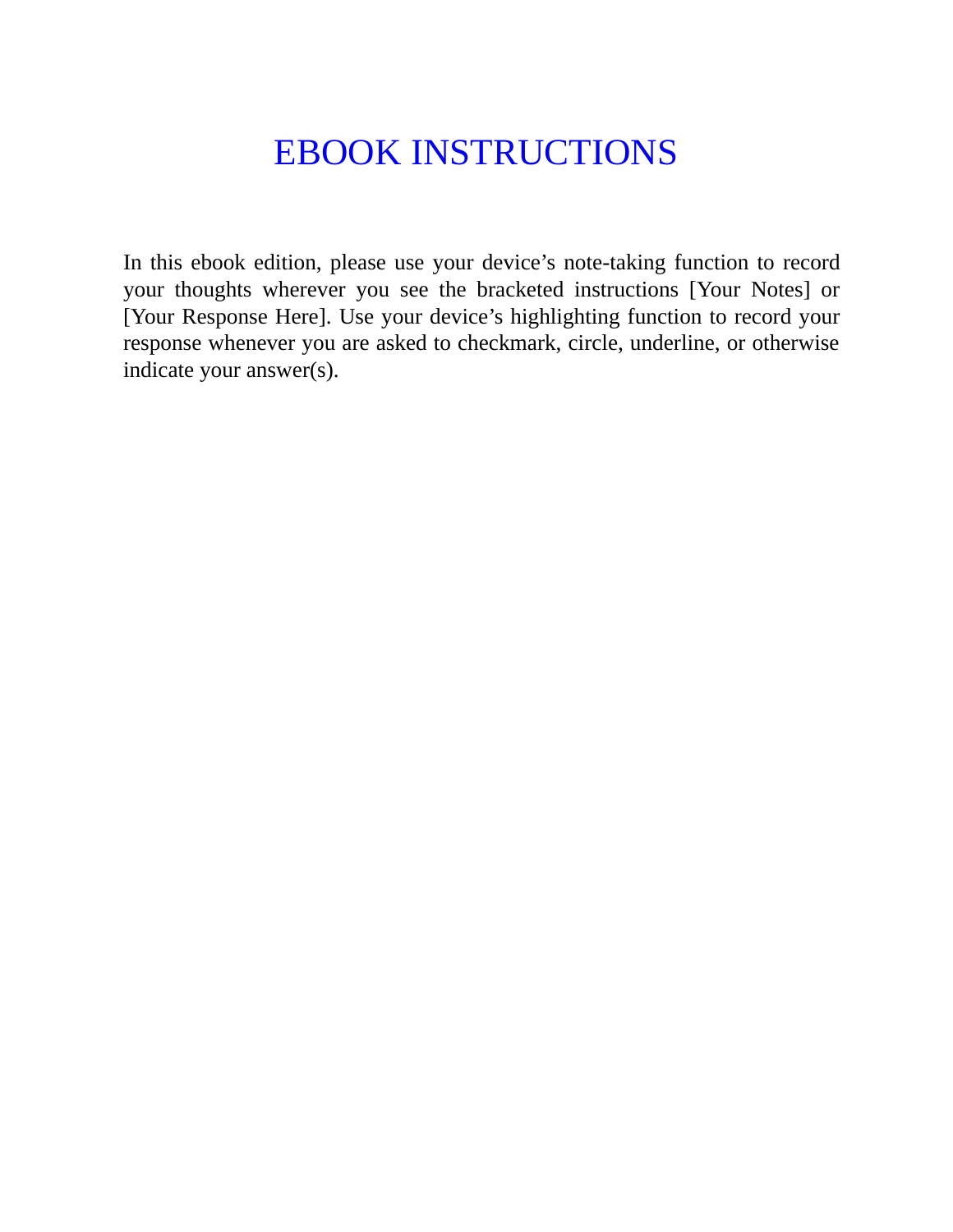### **CONTENTS**

<span id="page-5-2"></span><span id="page-5-1"></span><span id="page-5-0"></span>*Ebook [Instructions](#page-4-0) A Word from Max [Lucado](#page-6-0) How to Use This [Guide](#page-8-0)*

<span id="page-5-4"></span><span id="page-5-3"></span>Session 1: [Rejoice](#page-11-0) in the Lord Always Session 2: Let Your [Gentleness](#page-27-0) Be Evident to All Session 3: Present Your [Requests](#page-42-0) to God [Session](#page-58-0) 4: The Peace of God Will Guard Your Heart Session 5: [Meditate](#page-74-0) on These Things

*Final [Personal](#page-84-0) Study [Additional](#page-90-0) Resources for Group Leaders [Notes](#page-96-0)*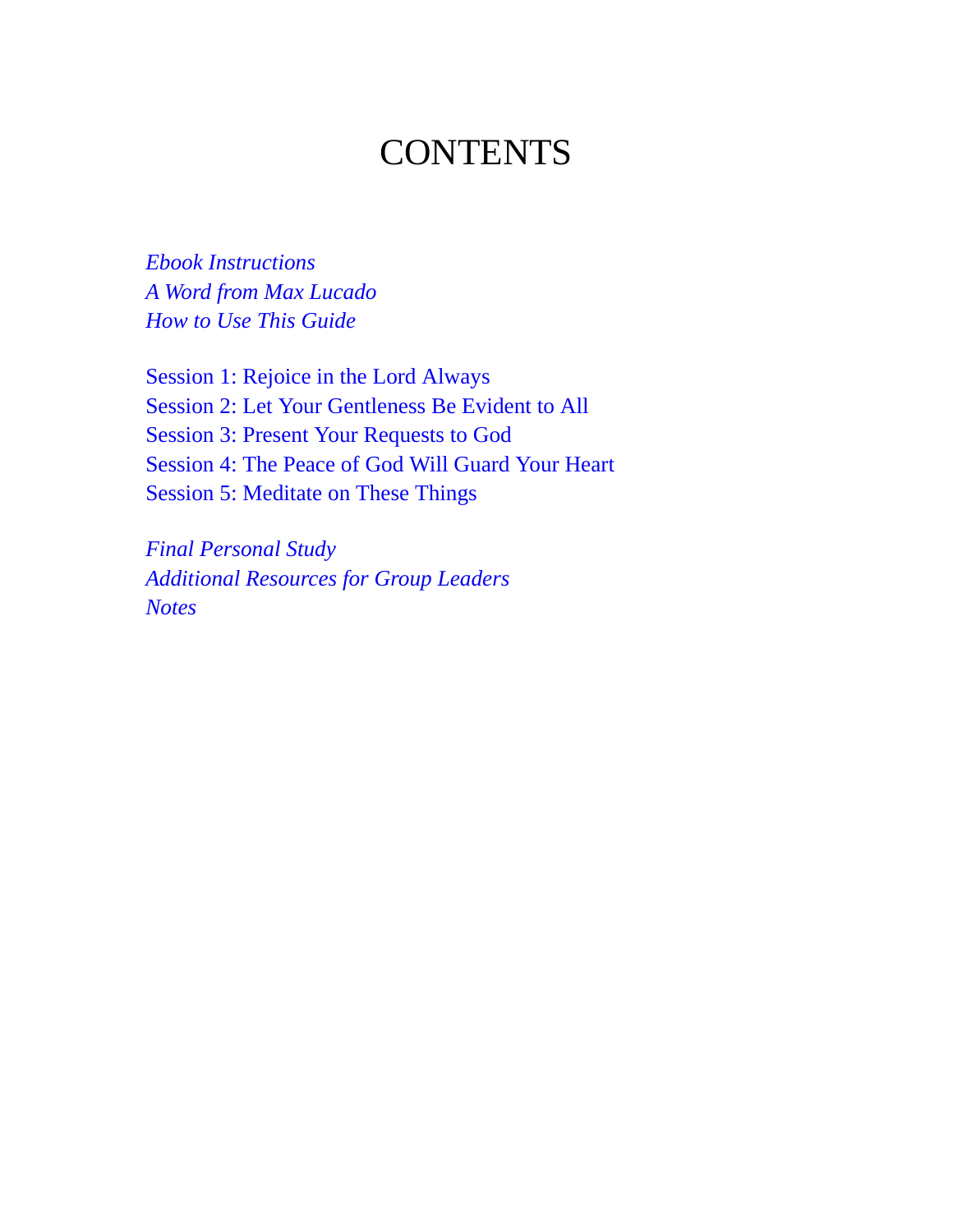### <span id="page-6-0"></span>A WORD FROM MAX [LUCADO](#page-5-1)

*A* apprehension. It's living life in a minor key with major concerns. You're part *nxiety* is a meteor shower of what-ifs. A trepidation. A suspicion. An Chicken Little and part Eeyore. The sky is falling, and it's falling disproportionately on you.

Ever been tossed and turned by anxiety? If so, you aren't alone. According to the National Institute of Mental Health, anxiety disorders are reaching epidemic proportions. In a given year, nearly fifty million Americans will feel the effects of a panic attack, phobias, or other anxiety disorders.

The Bible is the most highlighted book on Kindle. And Philippians 4:6–7 is the most highlighted passage.<sup>[1](#page-96-1)</sup> Why? Read these verses (and the ones on either side), and you will probably understand its appeal:

<sup>4</sup> Rejoice in the Lord always. I will say it again: Rejoice!  $^5$  Let your gentleness be evident to all. The Lord is near.  $^6$  Do not be anxious about anything, but in every situation, by prayer and petition, with thanksgiving, present your requests to God.  $^7$  And the peace of God, which transcends all understanding, will guard your hearts and your minds in Christ Jesus.

 $8$  Finally, brothers and sisters, whatever is true, whatever is noble, whatever is right, whatever is pure, whatever is lovely, whatever is admirable—if anything is excellent or praiseworthy—think about such things.

The most highlighted Scripture promises something our anxious world craves: *peace*. Throughout this study, we will talk about how to live in this promise of God's supernatural peace. You and your group will walk through five sessions, each one dedicated to helping you find freedom from anxiety. You will learn what it looks like to rejoice in the Lord, how to exude a spirit of gentleness, and how to give all your worries to God. You will study the beautiful way God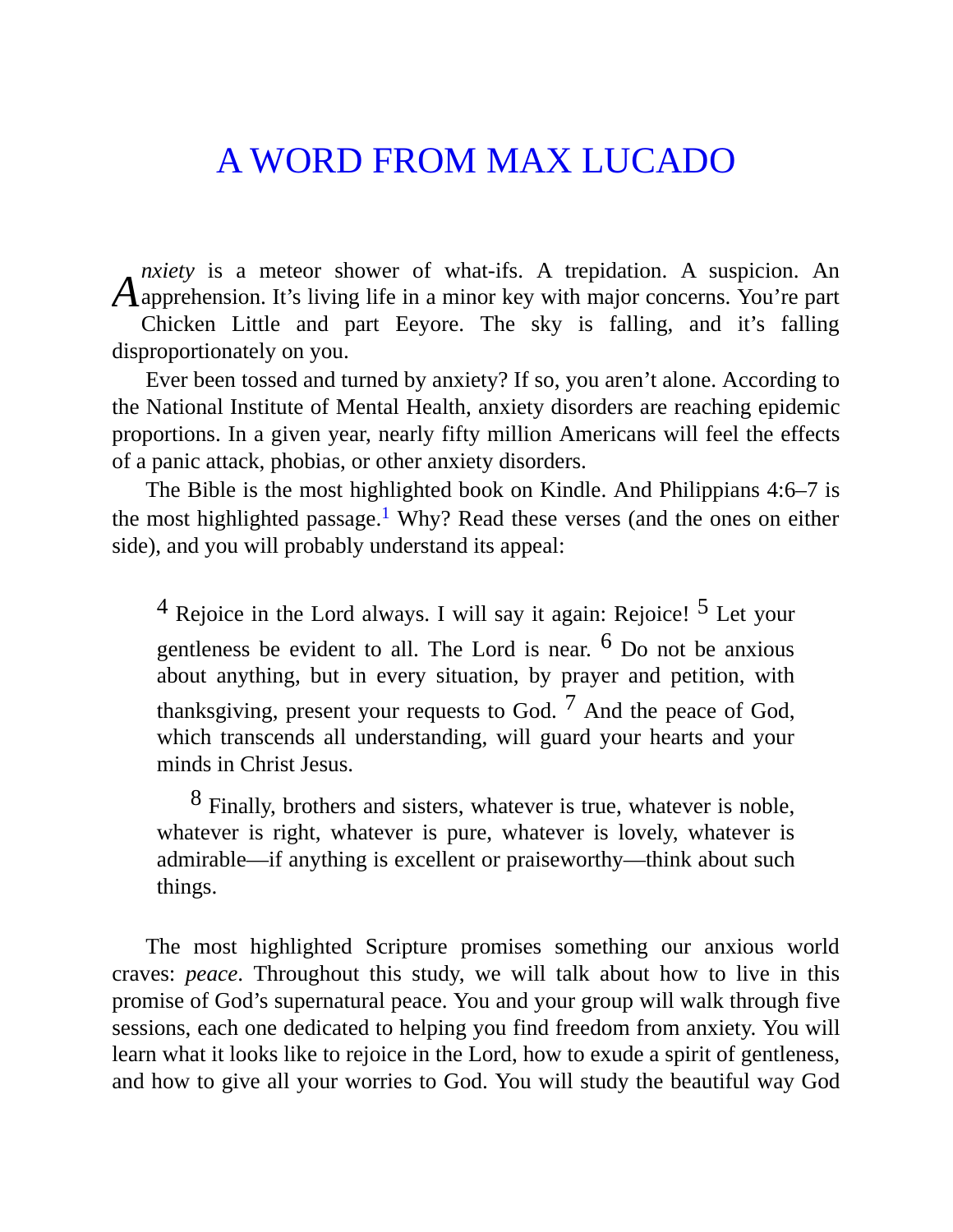guards your heart and mind with his peace. And, finally, you will be challenged to examine your personal thought patterns and do what Paul charges you to do in Philippians 4:8—meditate on the things of God.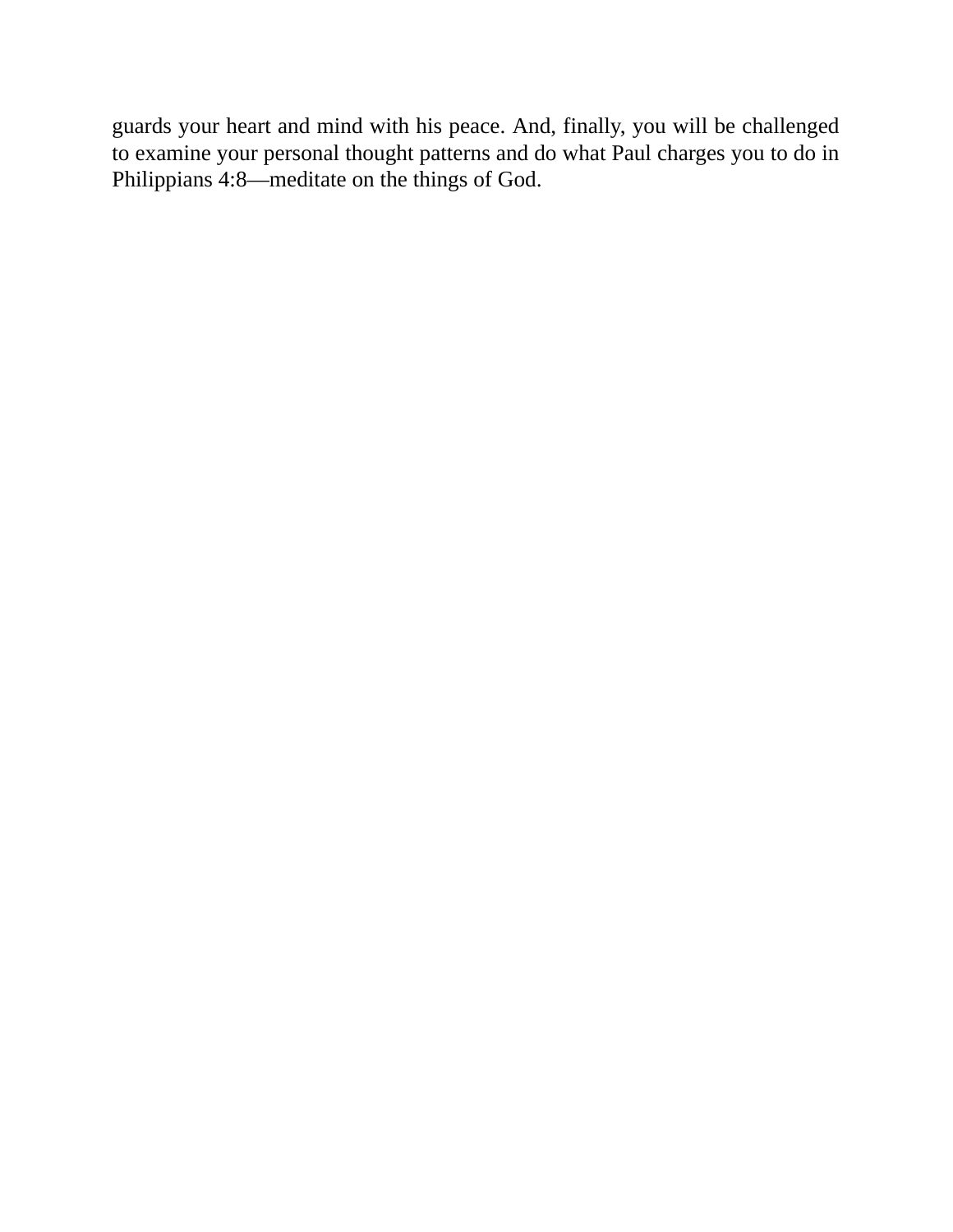### <span id="page-8-0"></span>HOW TO USE THIS [GUIDE](#page-5-2)

Need some more peace in your life? Then you are in the right place. The *Anxious for Nothing* video study is designed to be experienced in a group setting such as a Bible study, Sunday school class, or any small group gathering. Each session begins with a brief opening reflection and "talk about it" questions to get you and your group thinking about the topic. You will then watch a video with Max Lucado and jump into some directed small-group discussion. You will close each session with a group activity and time of prayer.

Each person in the group should have his or her own study guide, which includes video teaching notes, Bible study and group discussion questions, and between-sessions personal studies to help you reflect on and apply the material to your life during the week. You are also encouraged to have a copy of the *Anxious for Nothing* book, as reading it alongside the curriculum will provide you with deeper insights and make the journey more meaningful. See the "recommended reading" section at the end of each session for the chapters in the book that correspond to material you and your group are discussing.

To get the most out of your group experience, keep the following points in mind. First, the real growth in this study will happen during your small-group time. This is where you will process the content of Max's message, ask questions, and learn from others as you hear what God is doing in their lives. For this reason, it is important for you to be fully committed to the group and attend each session so you can build trust and rapport with the other members. If you choose to only "go through the motions," or if you refrain from participating, there is a lesser chance you will find what you're looking for during this study.

Second, remember that the goal of your small group is to serve as a place where people can share, learn about God, and build intimacy and friendship. For this reason, seek to make your group a "safe place." This means being honest about your thoughts and feelings and listening carefully to everyone else's opinion. (If you are a group leader, there are additional instructions and resources in the back of the book for leading a productive discussion group.)

Third, resist the temptation to "fix" someone's problem or correct his or her theology, as that's not the purpose of your small-group time. Also, keep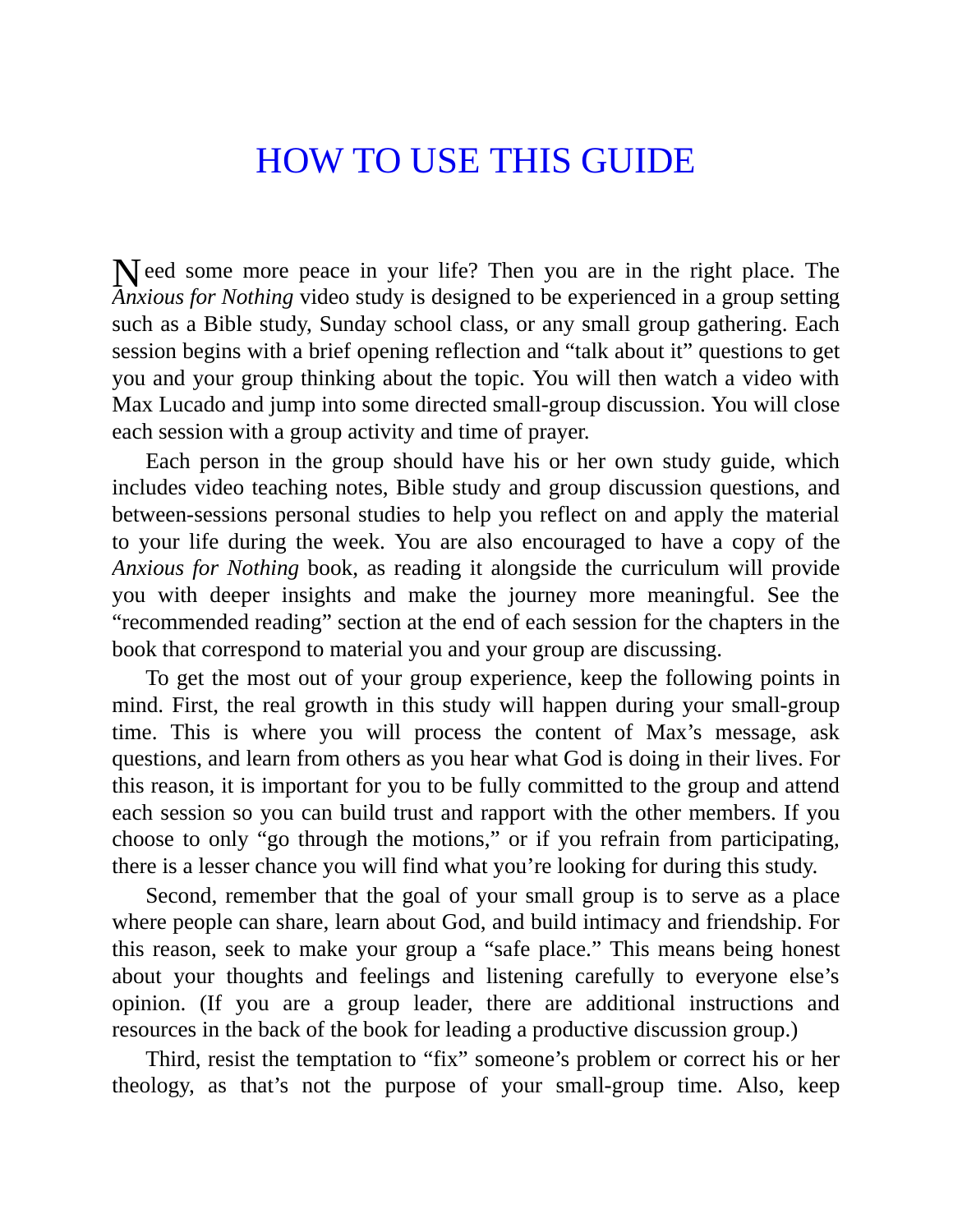everything your group shares confidential. This will foster a rewarding sense of community in your group and create a place where people can heal, be challenged, and grow spiritually.

In between your group times, you can maximize the impact of the course by checking out the C.A.L.M. personal study guide activities. This individual study will help you personally reflect and actively respond to the lesson by practicing the acronym C.A.L.M.:

**C**elebrate God's Goodness **A**sk God for Help **L**eave Your Concerns with God **M**editate on Good Things

For each session, you may wish to complete the personal study in one sitting or spread it over a few days (for example, working on it a half-hour per day on four different days that week). Note that if you are unable to finish (or even start!) your between-sessions personal study, you should still attend the group study video session. You are still wanted and welcome at the group even if you don't have your "homework" done.

Keep in mind this study is an opportunity for you to train in a new way of seeing yourself and your walk with God. The videos, discussions, and activities are simply meant to kick-start your imagination so you are open not only to what God wants you to hear but also to how to apply that message to your life. As you go through this study, watch for what God is saying as it relates to fighting for your life, looking at your life in a new way, embracing the life he has given you, developing your life according to his plan, finding encouragement in your life, and ultimately choosing the life you want to lead.

With God as your helper, after walking through the *Anxious for Nothing* study, you will sleep better and smile more. You'll reframe the way you face your fears. You'll learn how to talk yourself off the ledge, view bad news through the lens of sovereignty, discern the lies of Satan, and tell yourself the truth. You will discover a life characterized by calm and will develop tools for facing the onslaughts of anxiety.

This much is sure: it is not God's will that you lead a life of perpetual anxiety. So let's learn more about how to step out of a life run by anxiety and step into his presence—a life ruled by peace.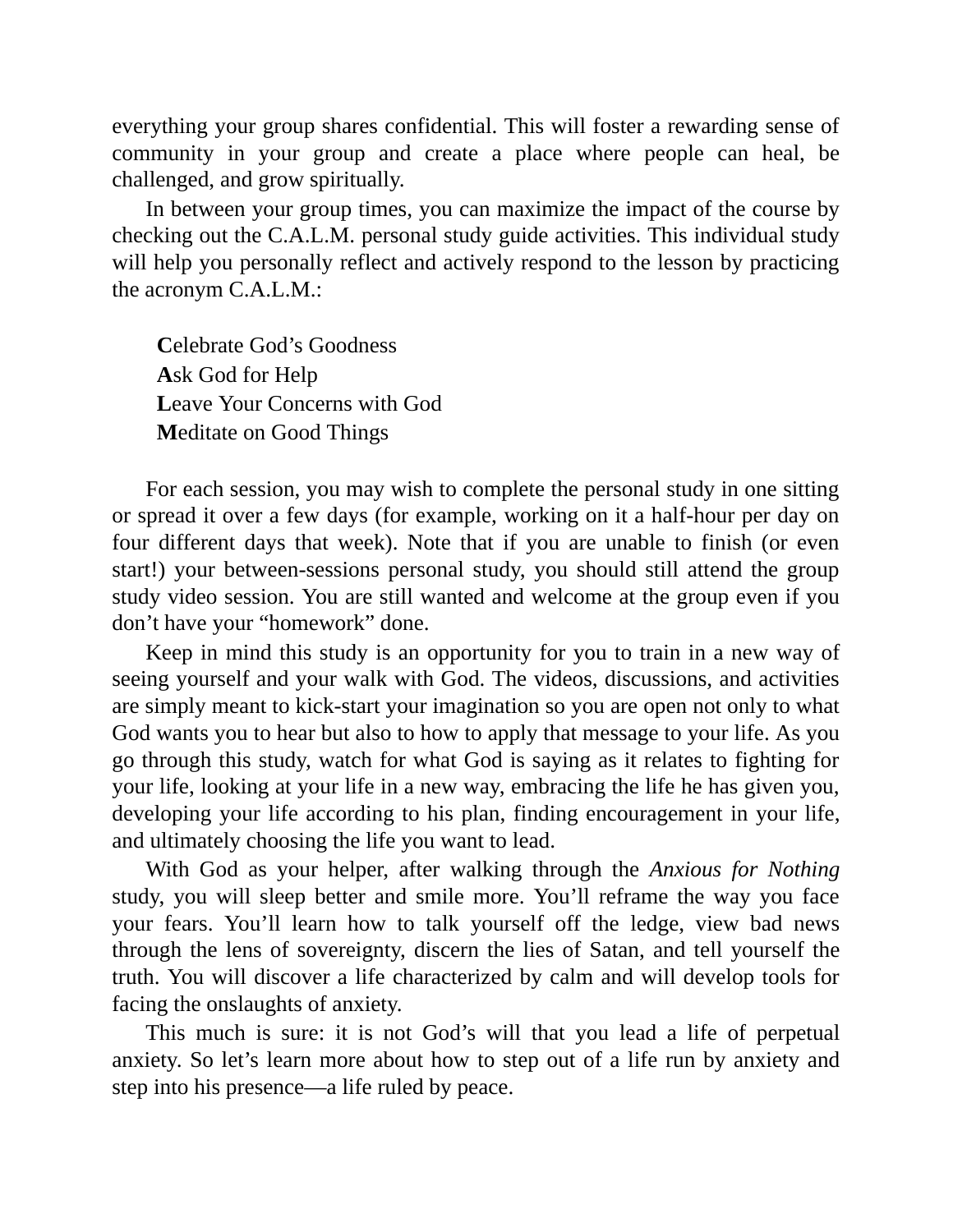### **NOTE**

If you are a group leader, there are additional instructions and resources in the back of this guide to help you lead your group members through the study. Some of the activities require materials and setup, so be sure to read this section ahead of time in order to be prepared for each week's group exercise.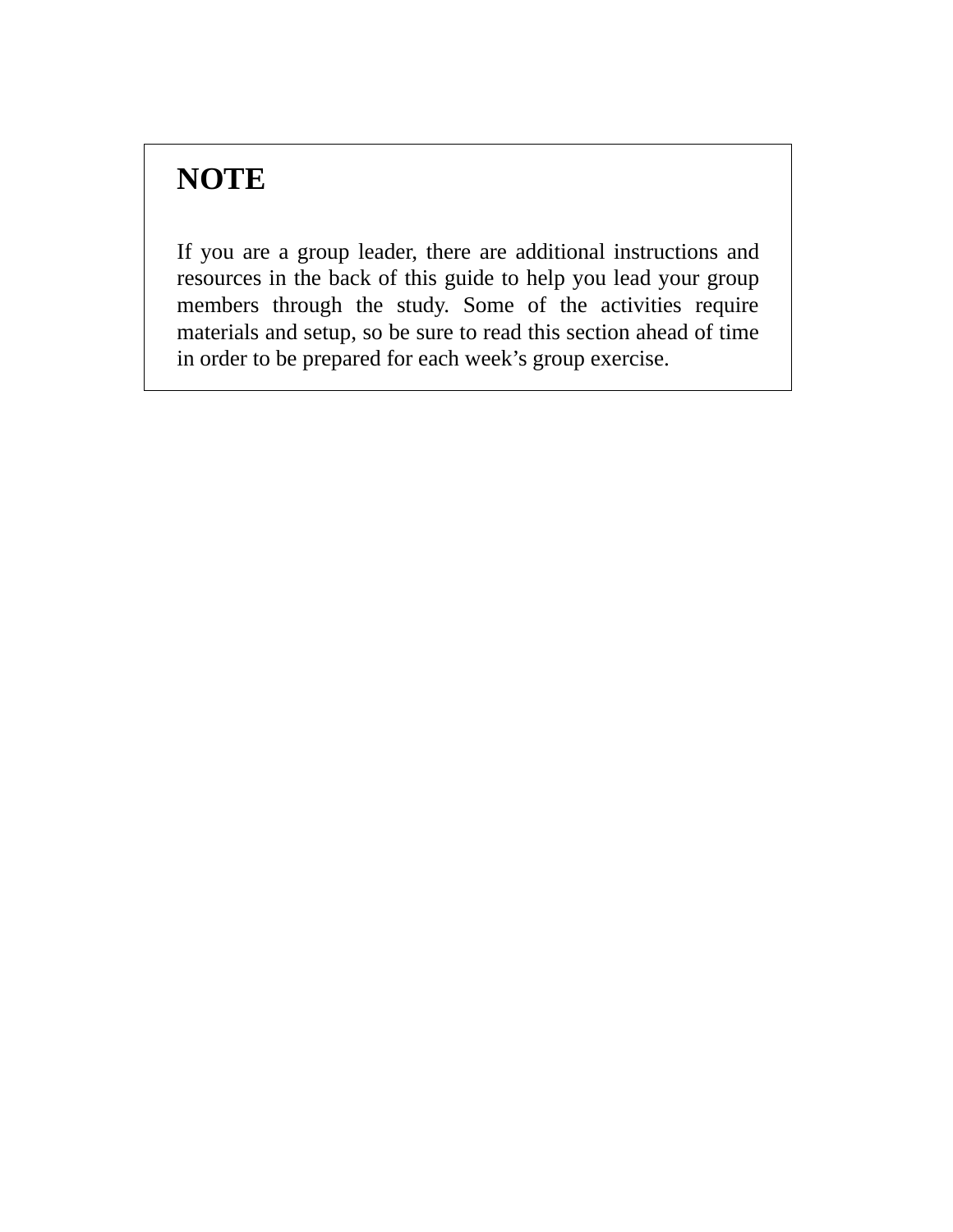### <span id="page-11-0"></span>*[Session](#page-5-3) One*

 $\bullet$ 

### **[REJOICE](#page-5-3) IN THE LORD ALWAYS**

*We can't run the world, but we can entrust it to God. Peace is within reach, not for lack of problems, but for the presence of a sovereign Lord. Rather than rehearse the chaos of the world, we can choose to rejoice in the Lord's sovereignty.*

MAX LUCADO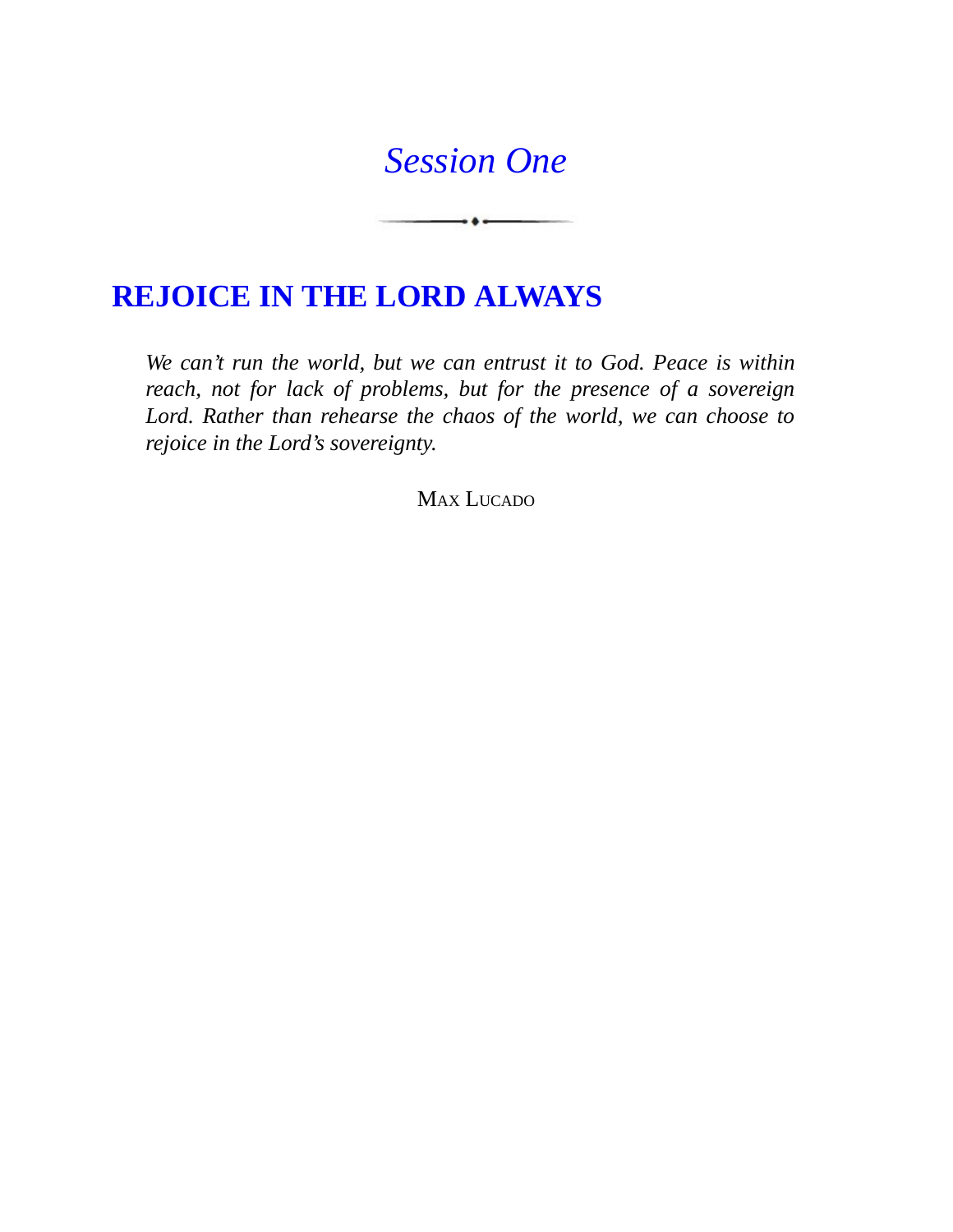## **OPENING REFLECTION**

When I (Jenna) was growing up, my dad had school drop-off duty. And without fail, every morning as he slowed the car to a stop and we hurriedly unbuckled our seat belts, grabbed our backpacks, and threw open the doors, he would give the same exhortation: "Girls, have a good day. Laugh a lot. Learn a lot. And don't forget who gave it to ya."

I never thought much about the phrase growing up. My sisters and I would just robotically say it with him and then quickly yell, "Okay, Dad!" before slamming the car doors shut.

Laugh, learn, remember.

As a young girl I naturally did just that. Laughing came easily. Learning was fun. Remembering God as the giver of my day? It wasn't always on my mind, but I never doubted God was with me and cared for me.

But then I started to grow up. And with growing up came more responsibility. And with more responsibility came anxiety. It wasn't long before homework hours lengthened, friends hurt me, and I hurt them. Pretty soon I was taking my SATs, learning how to interview for jobs, paying bills. Marriage brought deep joy, but also deep struggles. Cancer invaded the family, and my heroes in life passed away. Babies were born—yet another level of worry.

The older I got, the less I naturally lived my dad's exhortation to laugh, learn, and remember. The serious struggles of life squelched laughter. The joy of learning turned into pressure to achieve. And remembering God? The anxieties of life pushed out thoughts of him.

That's why it's hard for me to accept Paul's words in Philippians 4:4, "Rejoice in the Lord always." *Always?* How are we supposed to do that with the pain and anxiety of life?

In this session, we will see that rejoicing in the Lord does not mean we are in a constant state of excitement. We don't have to carry a guitar around and sing worship songs all day. It's not about plastering on a fake smile as we walk through a dark time. No, rejoicing in the Lord *always* is about a deep remembering.

Remembering that the Lord is here, *always*.

Remembering that the Lord is in control, *always*.

Remembering that the Lord is not only the giver of your day but also the ordainer of every minute inside of it, *always*.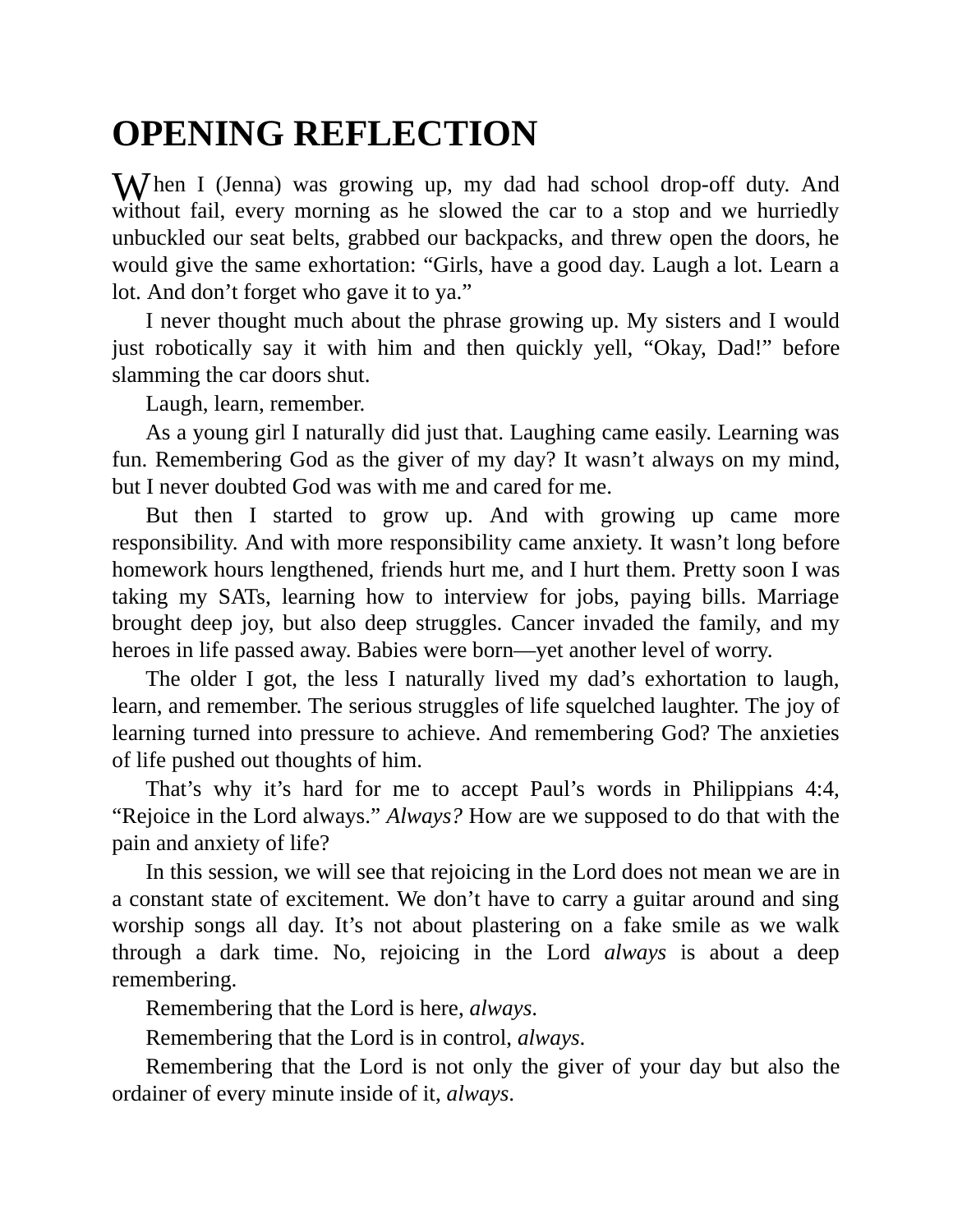Remembering that amidst the pressures, pain, and anxiety in life, he is sovereign, *always*.

As we remember, I have an inkling we may discover the carefree child we used to be. Laughing a lot more. Learning a lot more. And not forgetting who is with us through it all.

# **TALK ABOUT IT**

Welcome to the first session of *Anxious for Nothing*. If you or any of your fellow group members do not know one another, take a few minutes to introduce yourselves. Next, to get things started, discuss one of the following questions:

• What interested you about this study? What do you hope to learn, and how do you hope to change because of it?

[Your Response Here]

*or*

• Describe someone in your life who embodies what it means to "rejoice in the Lord always." What does this person do or say to exude a heart with this attitude toward God?

[Your Response Here]

# **HEARING THE WORD**

Read Philippians 4:4–8 aloud as a group. This will be the theme passage for the next five sessions, so try to look at these words with new eyes and an open heart. Then read it again silently, circling or underlining words that stand out to you.

Rejoice in the Lord always. I will say it again: Rejoice! Let your gentleness be evident to all. The Lord is near. Do not be anxious about anything, but in every situation, by prayer and petition, with thanksgiving, present your requests to God. And the peace of God, which transcends all understanding, will guard your hearts and your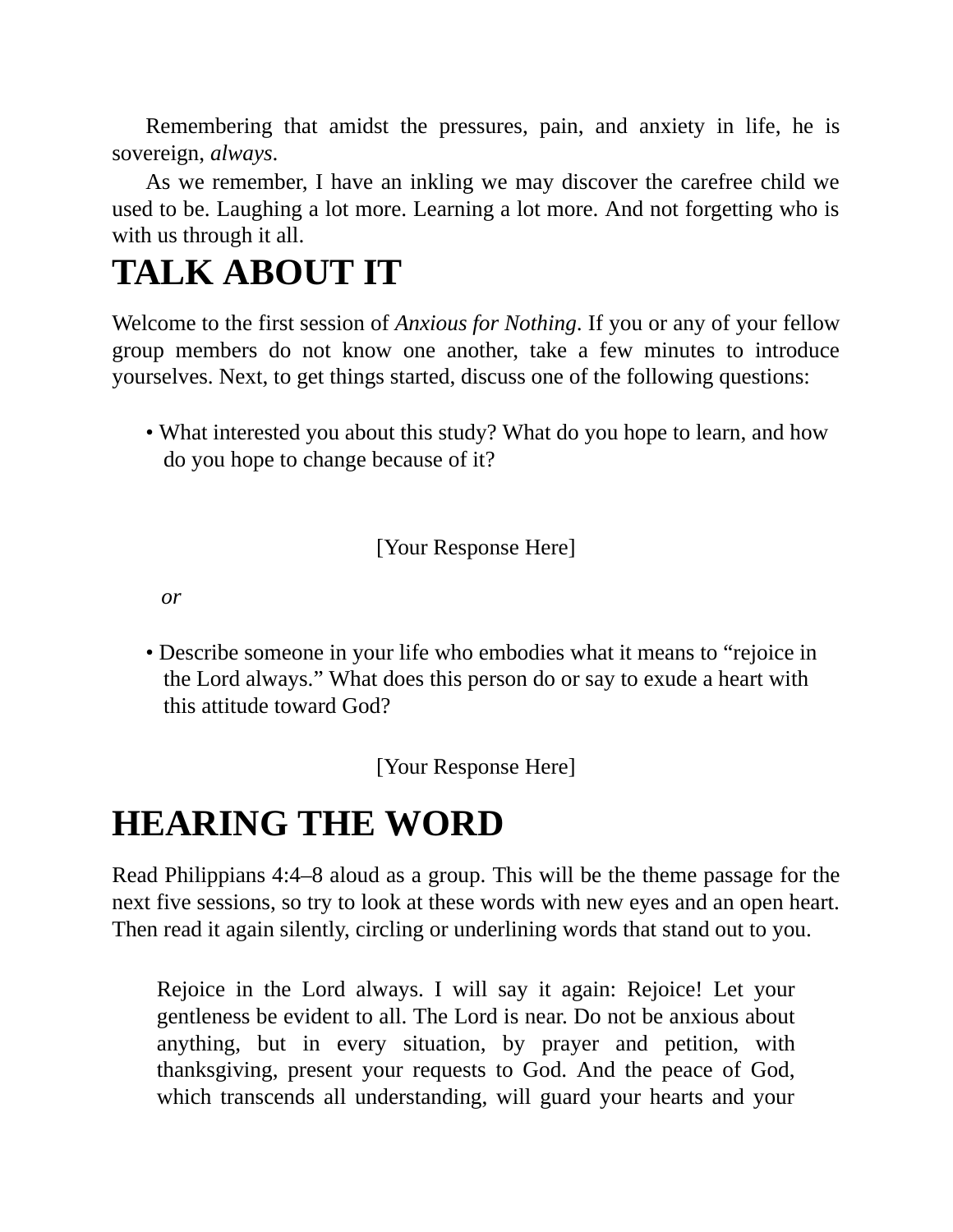minds in Christ Jesus.

Finally, brothers and sisters, whatever is true, whatever is noble, whatever is right, whatever is pure, whatever is lovely, whatever is admirable—if anything is excellent or praiseworthy—think about such things.

Turn to the person next to you and take turns sharing your answers to the following questions:

What was one thing that stood out to you from the passage?

[Your Response Here]

Why do these words stand out to you, and what fresh insight do they bring?

[Your Response Here]

What does "rejoicing in the Lord" mean? In your life, have you found it difficult or natural to rejoice in the Lord? Why?

[Your Response Here]

# **VIDEO TEACHING NOTES**

*Play the video segment for session one. As you watch, use the following outline to record any thoughts or concepts that stand out to you.*

Anxiety is not so much the onslaught of a storm as the continual threat that one is coming. It's a big heap of "what ifs."

[Your Response Here]

The word *anxiety* actually comes from a Latin root that means "to choke" or "to squeeze." Its strong grip interrupts your sleep, chokes your energy, and harms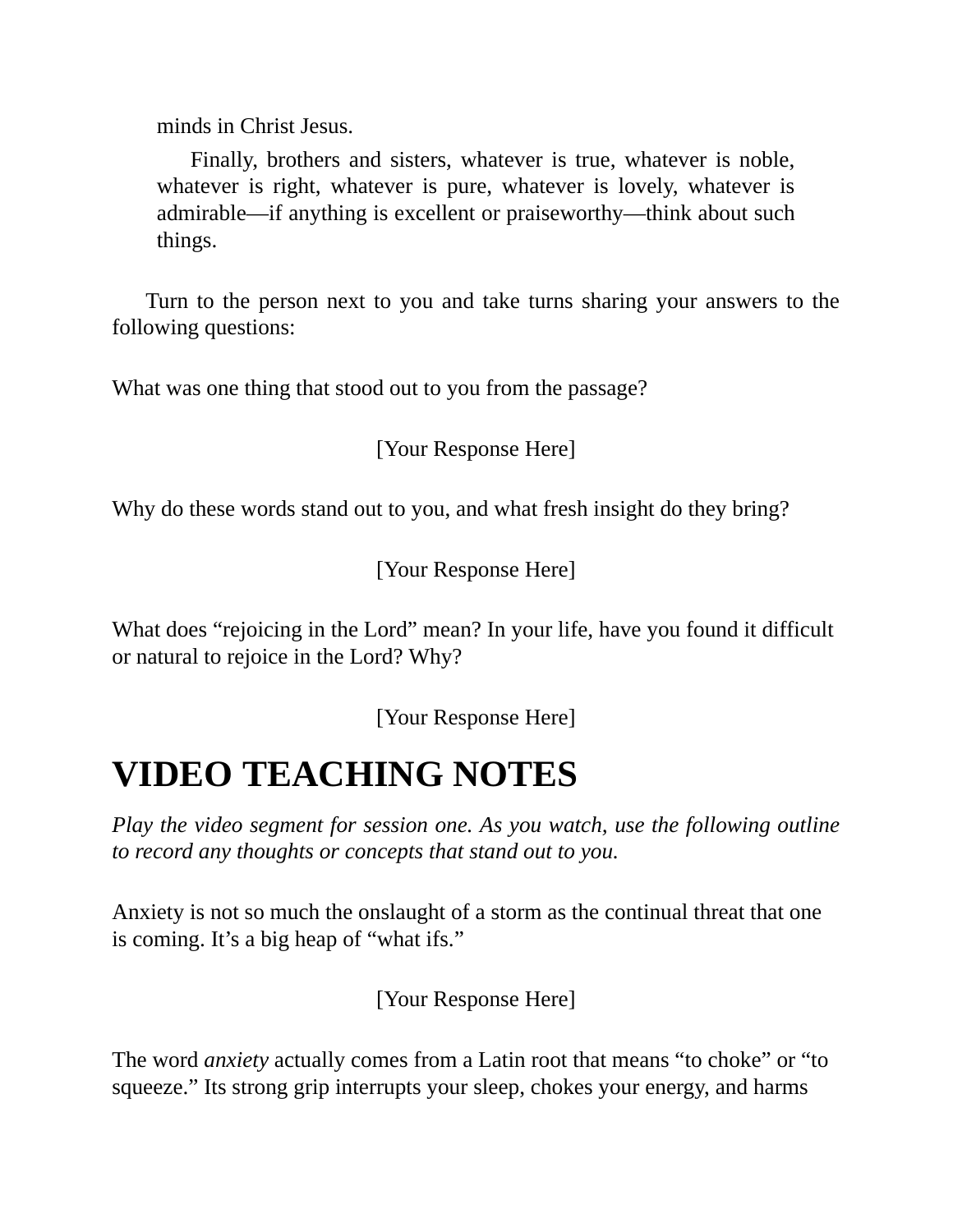your overall well-being.

[Your Response Here]

Anxiety is a close cousin to fear, but the two are not twins. Fear *sees* a threat, while anxiety *imagines* one.

[Your Response Here]

We have been taught the Christian life is one of peace. When we don't have peace, we assume the problem is within us, which leads us to feel guilty. But while the *presence* of anxiety is unavoidable, the *prison* of anxiety is optional.

[Your Response Here]

When Paul writes to "be anxious for nothing," he is referring to an ongoing state. His words could be translated, "Don't let anything in life leave you *perpetually* in angst and breathless."

[Your Response Here]

Paul's prescription for anxiety is a call to "rejoice in the Lord." This is not a call to a *feeling* but to a *decision*.

[Your Response Here]

The sovereignty of God refers to his perfect governing over all things. God works in and through every detail of his creation to accomplish his divine purpose. We have the astounding privilege to be a part of this perfect plan.

[Your Response Here]

To rejoice in the Lord, we must have a deep belief in his sovereignty over our lives. The more we believe in *his* control, the more we relinquish *our* control.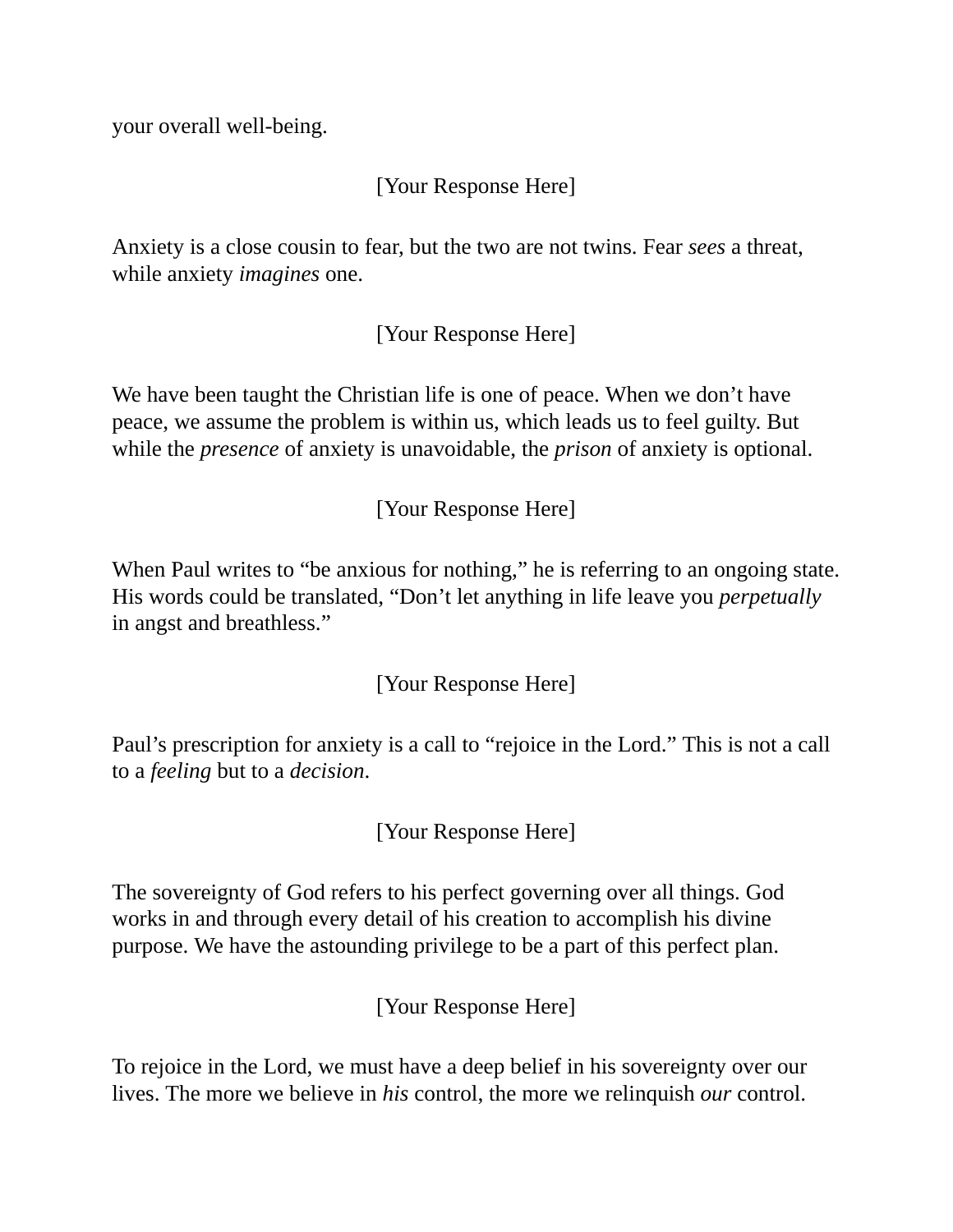[Your Response Here]

# **BIBLE STUDY AND GROUP DISCUSSION**

*Take a few minutes with your group members to discuss what you just watched and explore these concepts in Scripture.*

1. Before everyone shares in the large group, turn to one or two people next to you and finish this sentence: "After watching the video, one question I now have is  $\ldots$ "

[Your Response Here]

2. Stress-related ailments cost the United States billions of dollars every year. Why do you think the nation leading much of the world in infrastructure, education, democracy, and more is also leading the world in anxiety? Why would Americans suffer from anxiety more than people of lesser developed countries?

[Your Response Here]

3. Scripture includes many verses that can bring comfort and peace to the worried heart. Read Psalm 56:3; Matthew 6:25–34; and 1 Peter 5:6–8. What prescription does each passage give for anxiety?

[Your Response Here]

4. How does the world teach us to cope with anxiety? How does the world's solution for anxiety differ from God's solution?

[Your Response Here]

5. Eugene Peterson says, "[The fact] that God followers don't get preferential treatment in life always comes as a surprise."<sup>[2](#page-96-2)</sup> Have you ever expected special treatment from God? If so, how did it affect your relationship with him when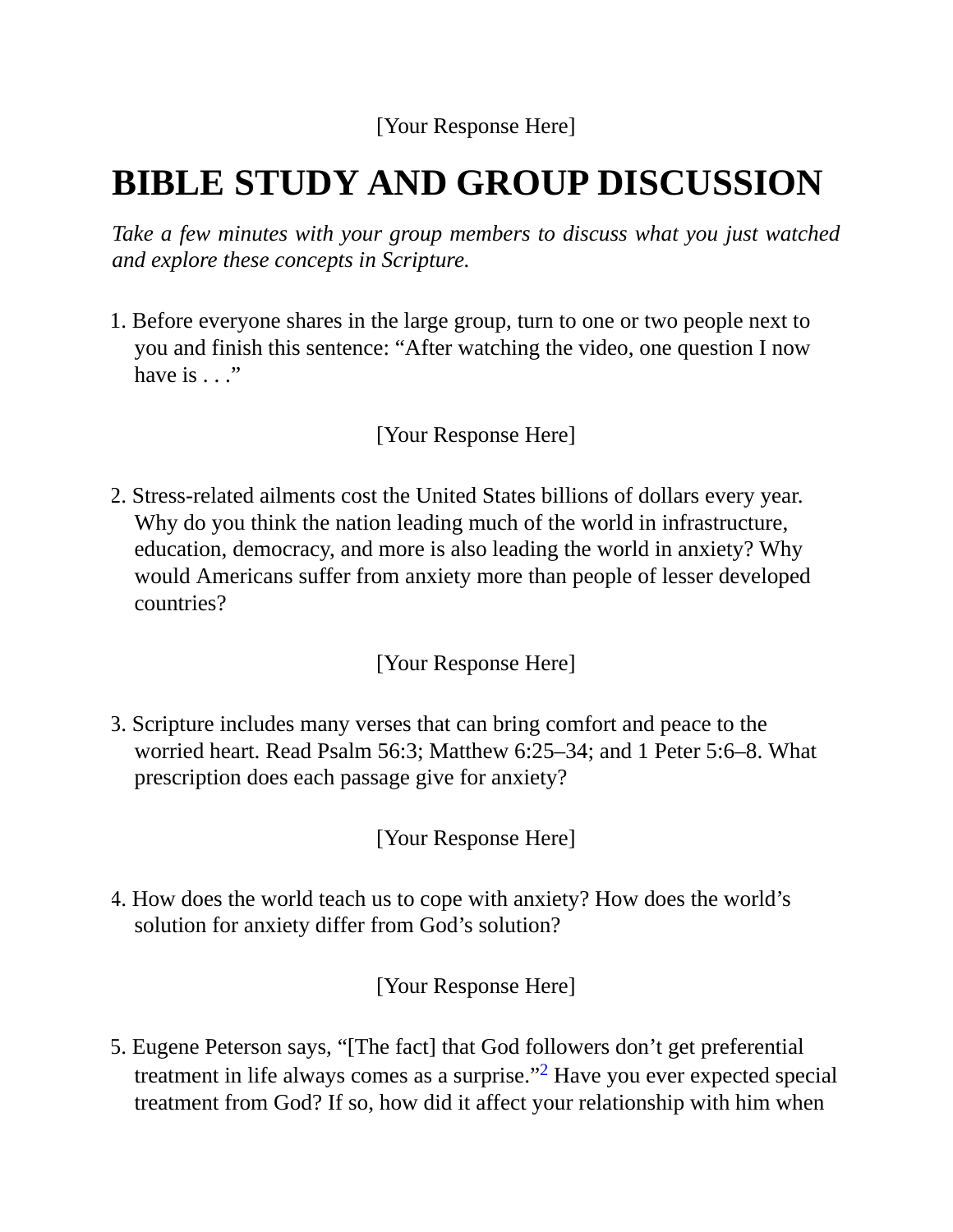you experienced hard times?

#### [Your Response Here]

6. Read 2 Corinthians 11:23–28 aloud. What trials did Paul face?

[Your Response Here]

Now read 2 Corinthians 12:1–10, where Paul talks about a constant trial God would not take away. What is God's response to Paul's prayer in verse 9?

[Your Response Here]

How does God display his strength when we are feeling weak or anxious?

[Your Response Here]

7. The first prescription Paul gives for anxiety is this: "Rejoice in the Lord always." Hundreds of years before Paul wrote his letter, the prophet Habakkuk wrote similar words. Read Habakkuk 3:17–19. How does Habakkuk describe God in these verses?

[Your Response Here]

What names does Habakkuk use for God?

[Your Response Here]

Why does Habakkuk say he can rejoice in God though the fig trees wither and crops fail?

[Your Response Here]

8. If you want to rejoice in God regardless of your circumstances, it is crucial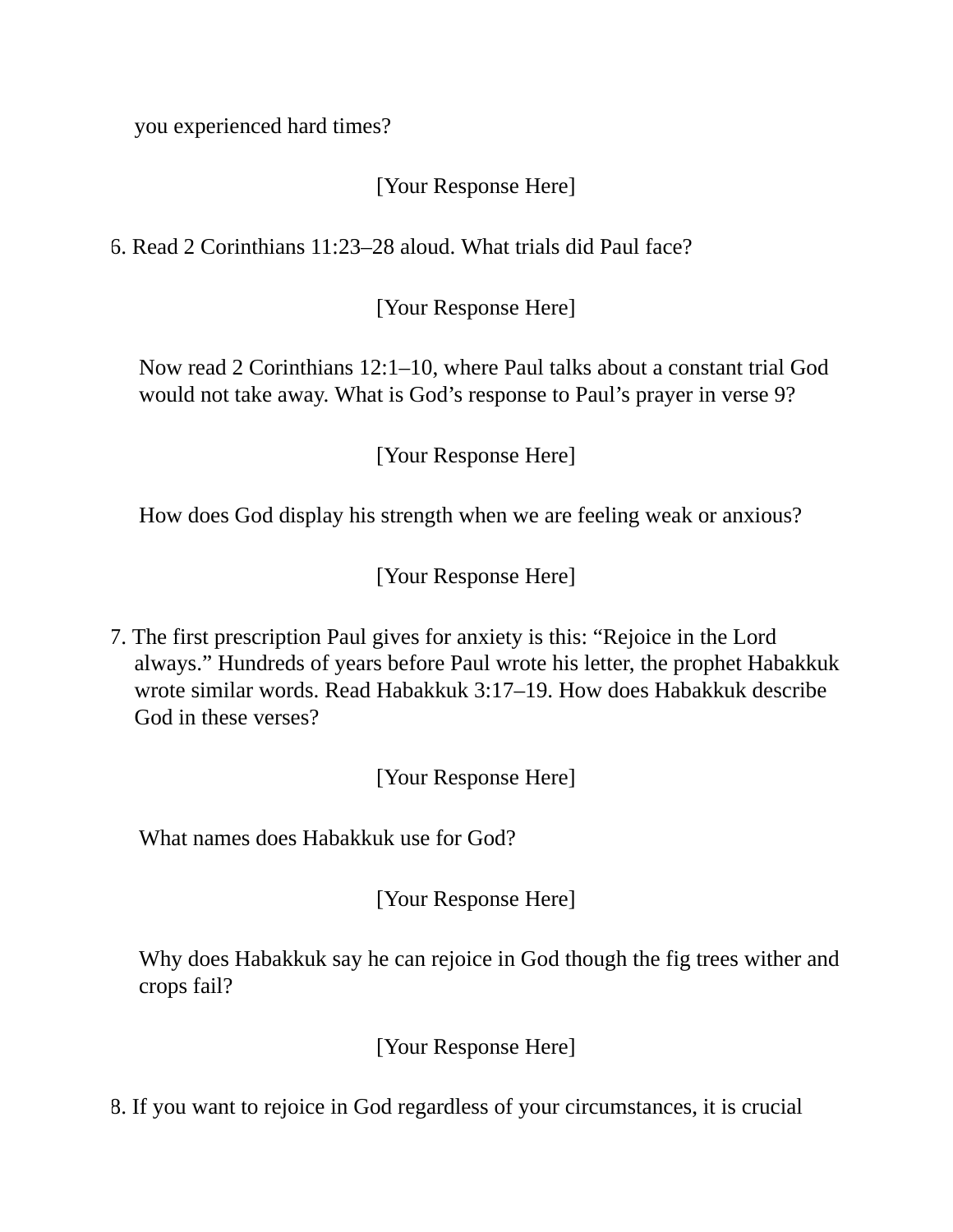that you learn to trust in his sovereignty. What prevents you from trusting in the sovereignty of God?

[Your Response Here]

How does trusting in God's sovereignty affect the way you perceive life's trials?

[Your Response Here]

# **GROUP ACTIVITY**

*For this activity, each participant will need a sheet of paper, a pen, and an envelope.*

In today's session, Max described the difference between fear and anxiety. Fear sees a threat, while anxiety imagines one. Fear screams, "Get out!" Anxiety ponders, "What if?" Take a minute to write down three "what ifs" that are causing you anxiety—three worries that are weighing you down. Once you are finished, fold up the piece of paper and tuck it away in the envelope. Write your name on the outside of the envelope and give it to your group leader. At the end of this study, the group leader will pass out the individual envelopes so you can reevaluate the list and see how God has brought supernatural peace to these anxious places in your heart.

# **CLOSING PRAYER**

Wrap up this time by talking to the Father. Your group may want to begin the prayer time by reading aloud Isaiah 45:9–12, a powerful passage about the sovereignty of God:

Woe to those who quarrel with their Maker, those who are nothing but potsherds among the potsherds on the ground. Does the clay say to the potter, "What are you making?"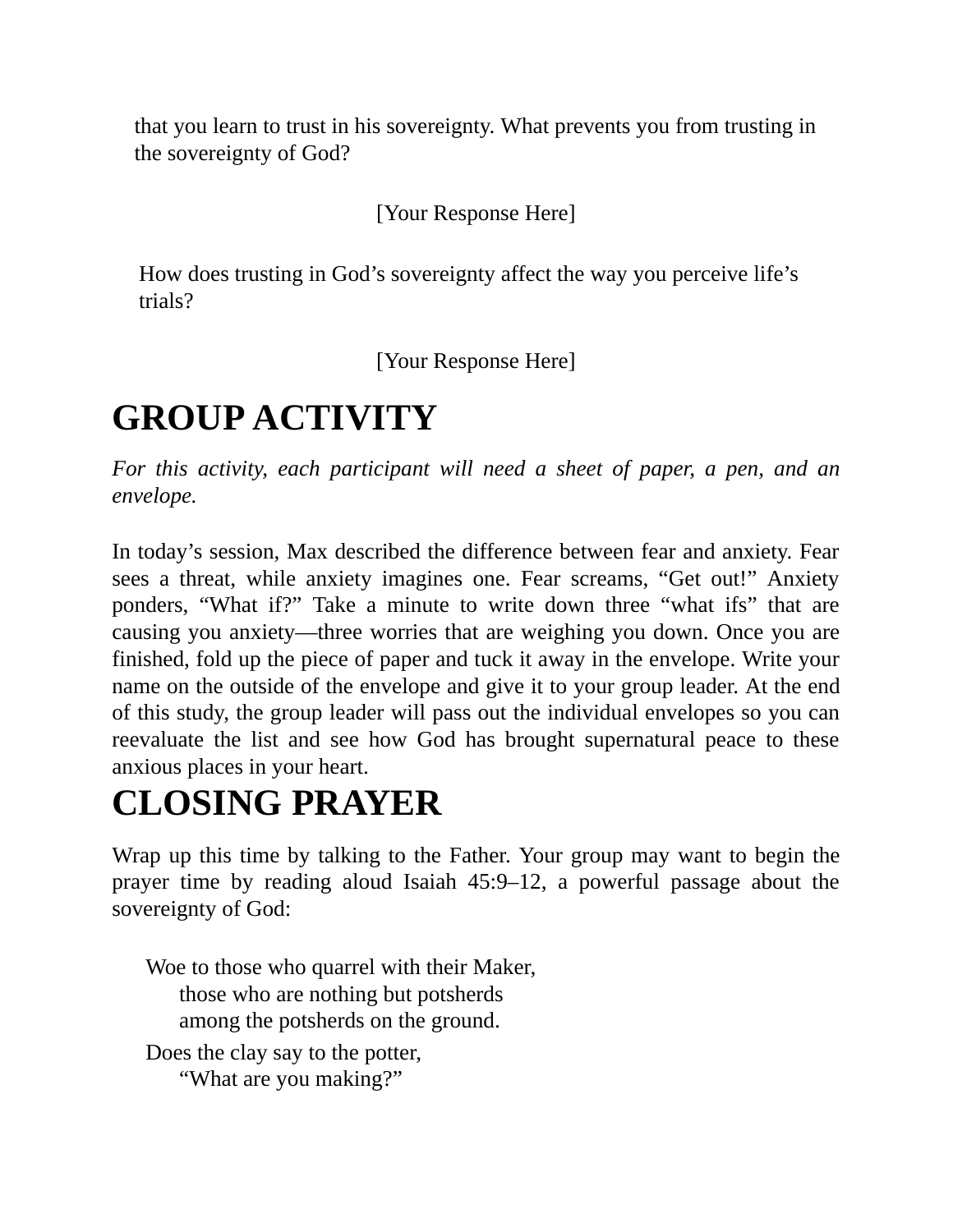Does your work say, "The potter has no hands"? Woe to the one who says to a father, "What have you begotten?" or to a mother, "What have you brought to birth?" This is what the LORD says the Holy One of Israel, and its Maker: Concerning things to come, do you question me about my children, or give me orders about the work of my hands? It is I who made the earth

and created mankind on it.

My own hands stretched out the heavens;

I marshaled their starry hosts.

Now take some time to pray for one another. Split up into groups of two or three or circle up and pray for the person next to you. Here are a few suggestions of ways to pray for one another:

- Ask the Lord to give you a deeper trust in his sovereignty so you can rejoice in him no matter what circumstances come your way.
- Use the passage you just read in Isaiah 45:9–12 and declare its promises and/or truth over the person you are praying for. (Insert the person's name into the verse, or simply ask that the truth of this verse would be true in his or her life.)
- Ask the Lord to overwhelm the anxious thoughts you each wrote down earlier with the supernatural peace he promises in Philippians 4:7.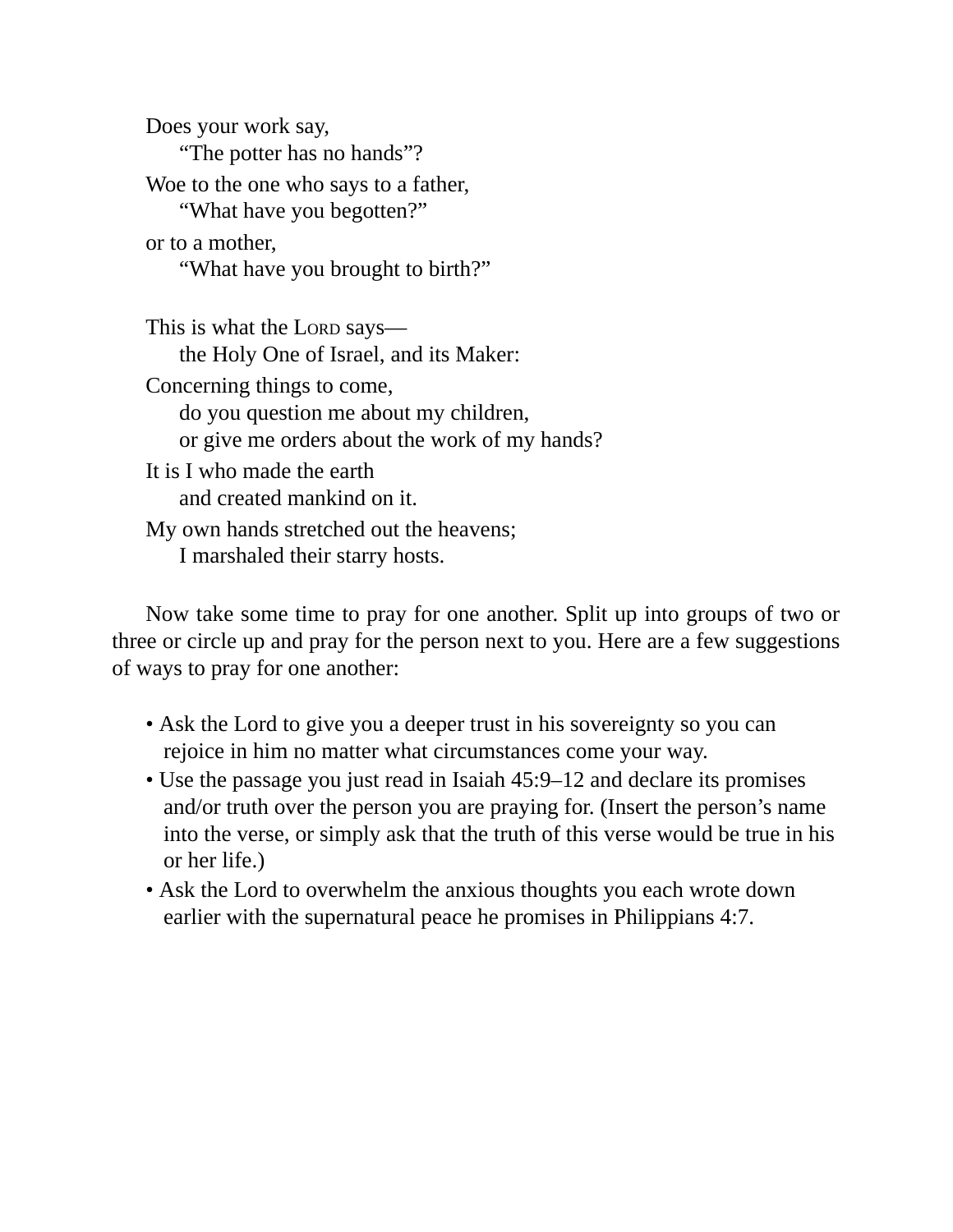## BETWEEN-SESSIONS PERSONAL STUDY

### *Session One*

R eflect on the content you've covered this week in *Anxious for Nothing* by engaging in any or all of the following C.A.L.M. personal study guide activities. Each personal study consists of four reflection activities to help you implement what you just learned in the video while applying Paul's words in Philippians 4:4–8:

- C *Celebrate God's Goodness* (Philippians 4:4): This will be a time to rejoice in the Lord, praising him for his goodness and for the new insight he is giving you through this study. Celebrating what God is teaching you and meditating on who God is will help shift your gaze from the problems on earth to your hope in heaven.
- A *Ask God for Help* (Philippians 4:6): During this reflection time, you will ask God to help you not only understand what he is teaching you through the lesson but also to supernaturally transform your heart to live out this truth in your daily life.
- L *Leave Your Concerns with God* (Philippians 4:7): This reflection activity will challenge you to leave your worries in the hands of God and pick up the specific worry weapons you are learning in each video session. That way, when worries threaten to return, you can fight them.
- M *Meditate on Good Things* (Philippians 4:8): At the end of Paul's prescription against anxiety, he urges his readers to meditate on things that are of God. In this activity, you will meditate on Philippians 4:4–8 and memorize a portion of it. In this way you will take the first step to replace anxious thoughts with the truth of God's Word.

The time you invest will be well spent, so let God use it to draw you closer to him. At your next meeting, share with your group any key points or insights that stood out to you as you spent this time with the Lord.

### CELEBRATE GOD'S GOODNESS

During the teaching session this week, you learned why it is important to always rejoice in the Lord. Put the lesson into practice today by reading Psalm 145:8– 20, a passage that celebrates the goodness of God. If you are in a setting that lends itself to doing so, read the verses aloud. This is not only a time of reflection but also a time of worship!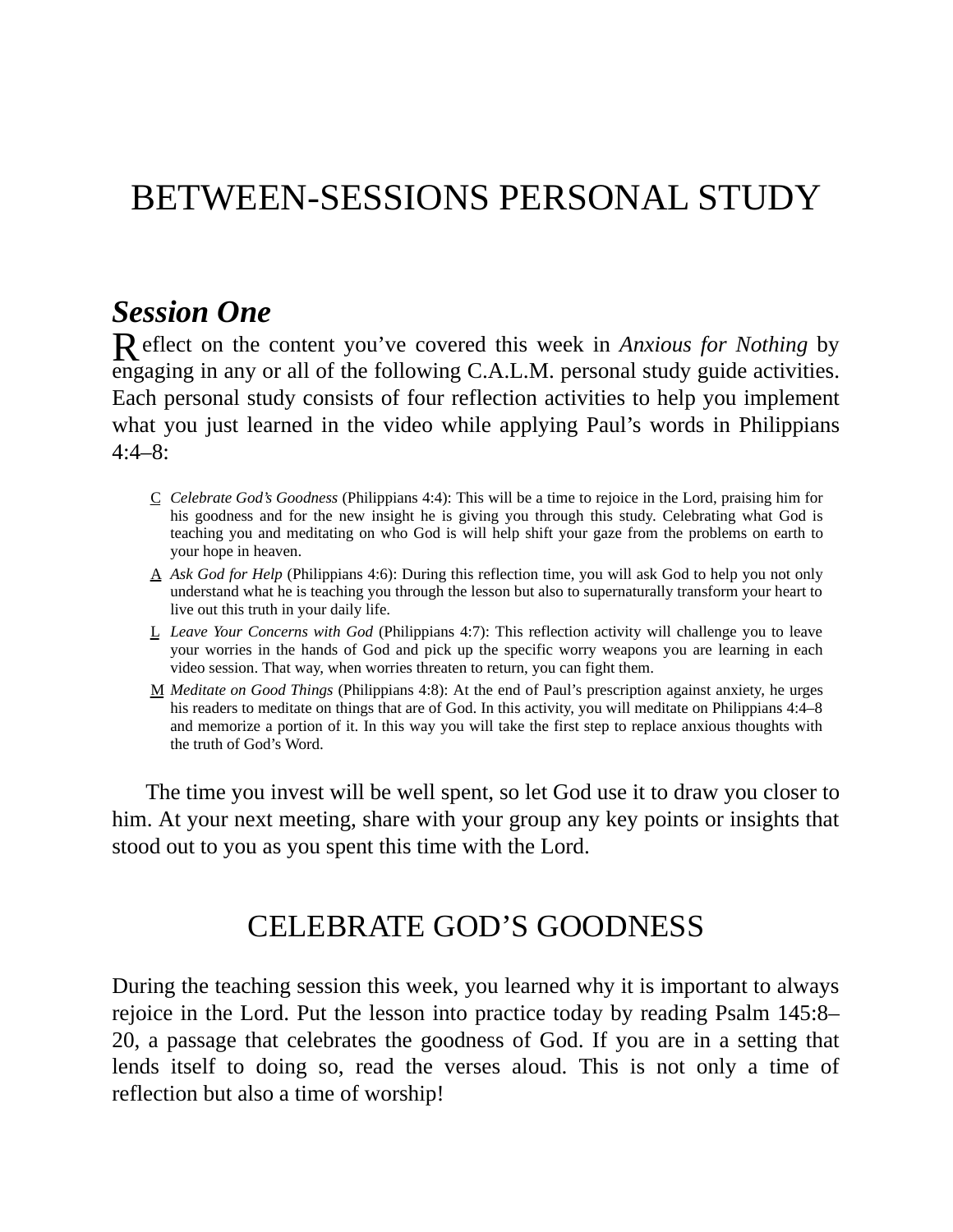The LORD is gracious and compassionate, slow to anger and rich in love. The LORD is good to all; he has compassion on all he has made. All your works praise you, LORD; your faithful people extol you. They tell of the glory of your kingdom and speak of your might, so that all people may know of your mighty acts and the glorious splendor of your kingdom. Your kingdom is an everlasting kingdom, and your dominion endures through all generations. The LORD is trustworthy in all he promises and faithful in all he does. The LORD upholds all who fall and lifts up all who are bowed down. The eyes of all look to you, and you give them their food at the proper time. You open your hand and satisfy the desires of every living thing. The LORD is righteous in all his ways and faithful in all he does. The LORD is near to all who call on him, to all who call on him in truth. He fulfills the desires of those who fear him; he hears their cry and saves them. The LORD watches over all who love him, but all the wicked he will destroy.

Look back at the passage and underline all the character attributes of God. Which one of these attributes do you have the hardest time trusting?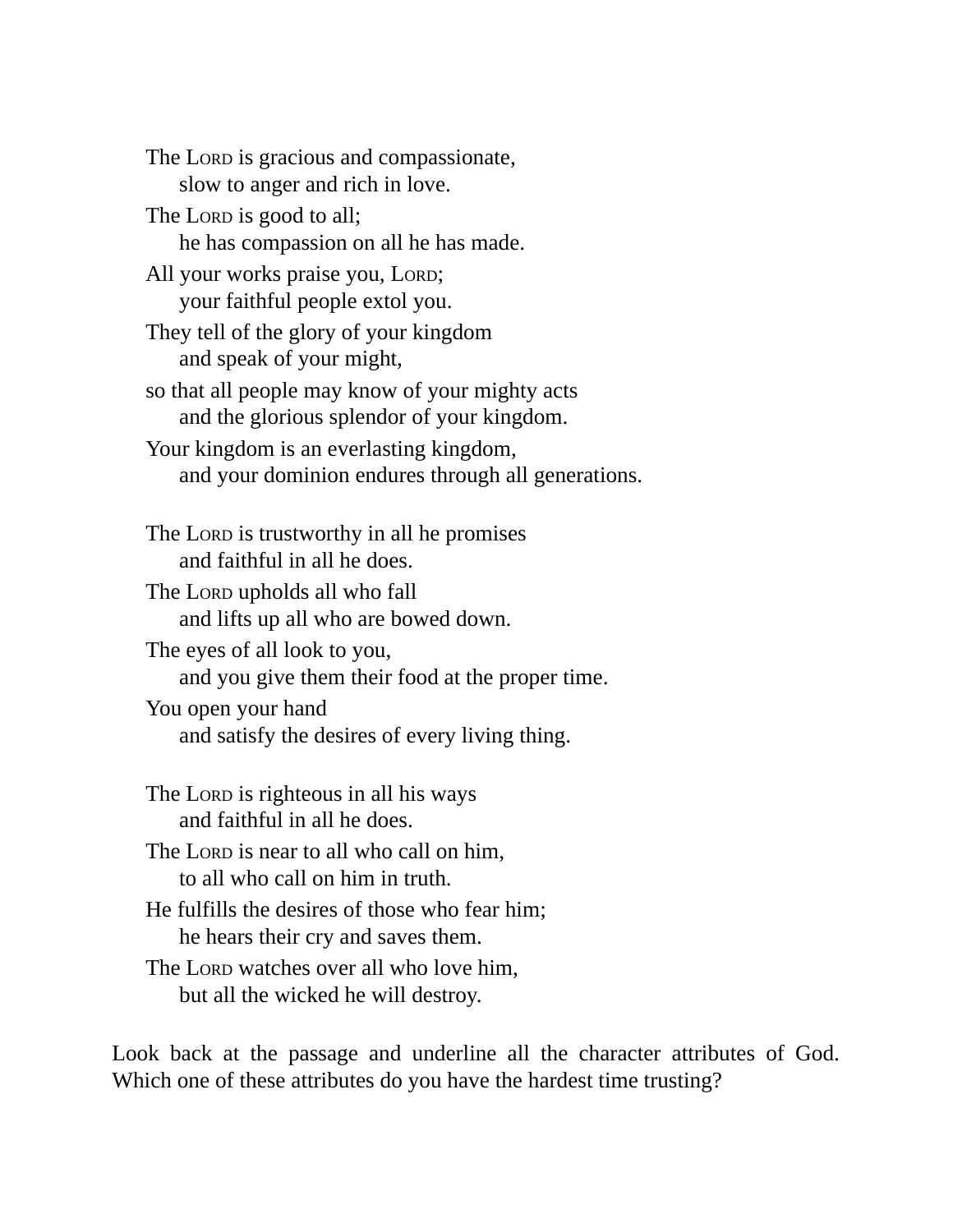#### [Your Response Here]

Why do you think you have a harder time trusting this particular characteristic of God's heart?

#### [Your Response Here]

What description of God in this passage brings you the most comfort today? Why does it bring you comfort in this season of your life?

#### [Your Response Here]

#### *Pray*

Take some time to thank God for the specific character trait you just wrote about. You might pray words to this effect:

Thank you, God, for your \_\_\_\_\_\_\_\_\_\_. Help me not only to remember your goodness on a daily basis but also to trust in it. May the goodness of you bring out your goodness in me. Amen.

 $\overline{\phantom{a}}$ 

*Don't drown in the bilge of your own condemnation. There is a reason the windshield is bigger than the rearview mirror. your future matters more than your past. God's grace is greater than your sin. What you did was not good. But your God is good. And he will forgive you. He is ready to write a new chapter in your life. Say with Paul, "Forgetting the past and looking forward to what lies ahead, I strain to reach the end of the race and receive the prize for which God is calling us" (Philippians 3:13–14 TLB).*

—*Anxious for Nothing*, page 45

 $\overline{\cdots}$ 

ASK GOD FOR HELP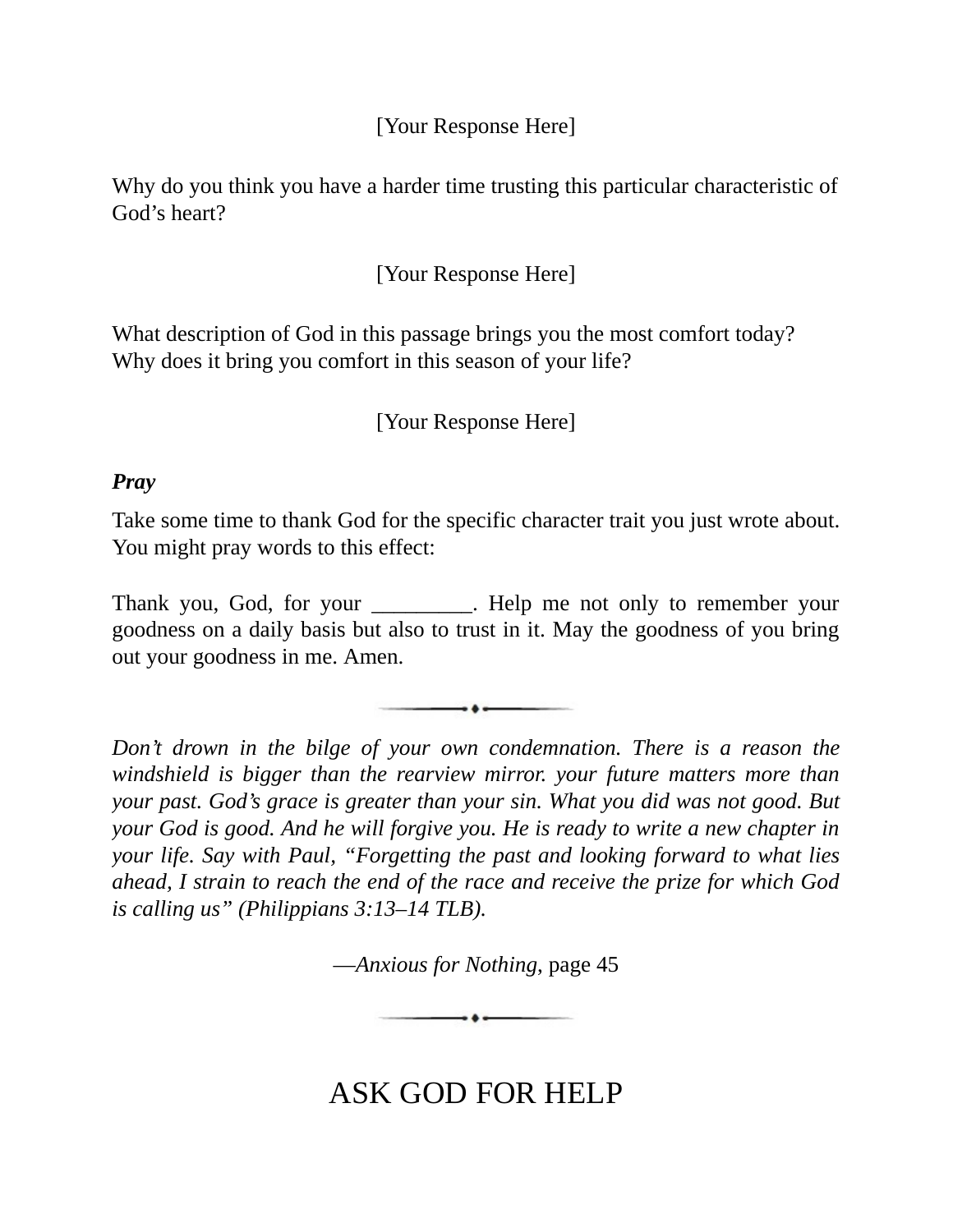What prevents you from rejoicing in the Lord always? Take a minute to examine your heart and write down your thoughts.

[Your Response Here]

Read Luke 1:26–55. What fears or anxious thoughts could have flooded Mary's mind when she received the angel's message?

[Your Response Here]

Instead of stewing in anxiety, how did Mary respond in verse 38?

[Your Response Here]

How did Mary's posture of servanthood enable her to rejoice in the Lord?

[Your Response Here]

When we see ourselves as God's servants instead of God's advisors, we are in a better position to trust in his sovereignty. Through Mary's story, we can infer that one of the biggest hindrances to rejoicing in the Lord is a failure to submit to his authority over our lives. Mary can freely rejoice because she humbly submits, and her rejoicing overflows into a song of worship (verses 46–55). Look at the song again. In verse 48, why does Mary say her spirit rejoices in the Lord?

[Your Response Here]

#### *Pray*

Ask the Lord to specifically help you rejoice in him the way Mary rejoiced in him. Ask him to help you submit to his sovereignty. And finally, ask the Lord to help you deeply believe in Mary's words found in verse 48—that he is mindful of you. He sees your worries and is with you through it all. What a beautiful reason to rejoice!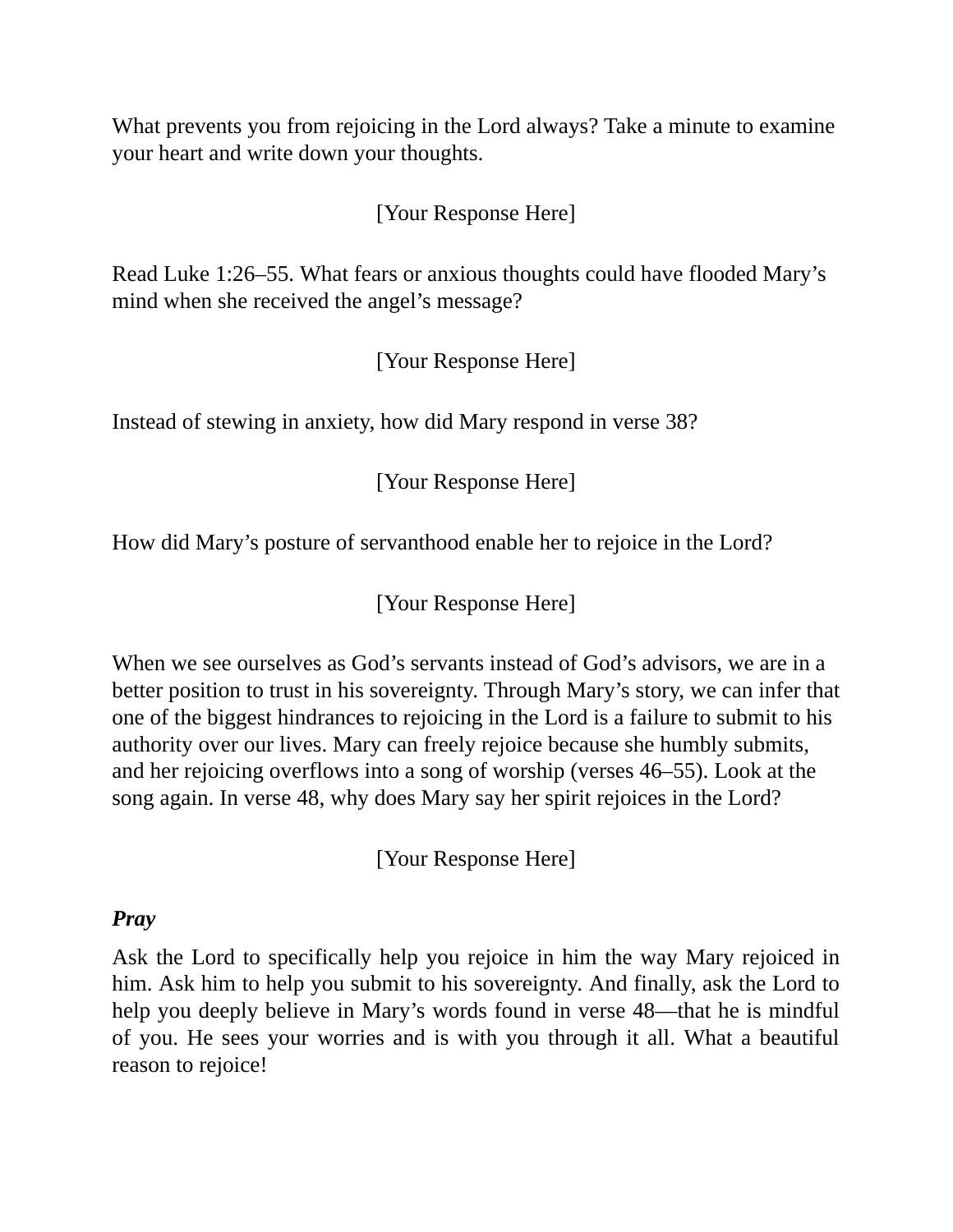*you can't run the world, but you can entrust it to God. This is the message behind Paul's admonition to "rejoice in the Lord." Peace is within reach, not for lack of problems, but because of the presence of a sovereign Lord. Rather than rehearse the chaos of the world, rejoice in the Lord's sovereignty, as Paul did. "The things which happened to me have actually turned out for the furtherance of the gospel, so that it has become evident to the whole palace guard, and to all the rest, that my chains are in Christ" (Philippians 1:12–13 NKJV).*

—*Anxious for Nothing*, page 24

 $\overline{\phantom{a}}$ 

### LEAVE YOUR CONCERNS WITH GOD

What specific concerns are clouding your thoughts these days? Write them on the "Worries" column below. This is a time to get what's on the inside on the outside, to let God's light shine on the darkness that's weighing on your heart.

Worries Worship

In this session, we have been discussing a powerful tool to fight anxiety: *rejoicing in the Lord*. When we do this, it changes our perspective, shrinks the anxiety, and magnifies God's glory. Under the "Worship" column, next to each worry you wrote, write a reason you have to rejoice in the Lord. (You may want to refer to the Psalm 45 passage used in the first activity.)

#### *Take Action!*

Take this activity a step further by encouraging a friend with what you are learning. Text, call, and/or email a friend in your group or any friend on your mind. Ask the friend to share a worry you can pray for, and then assure them of God's goodness, perhaps using a verse you have read during this study or just a simple reminder that God is sovereign over their life. Rejoicing in the Lord is even more meaningful when shared!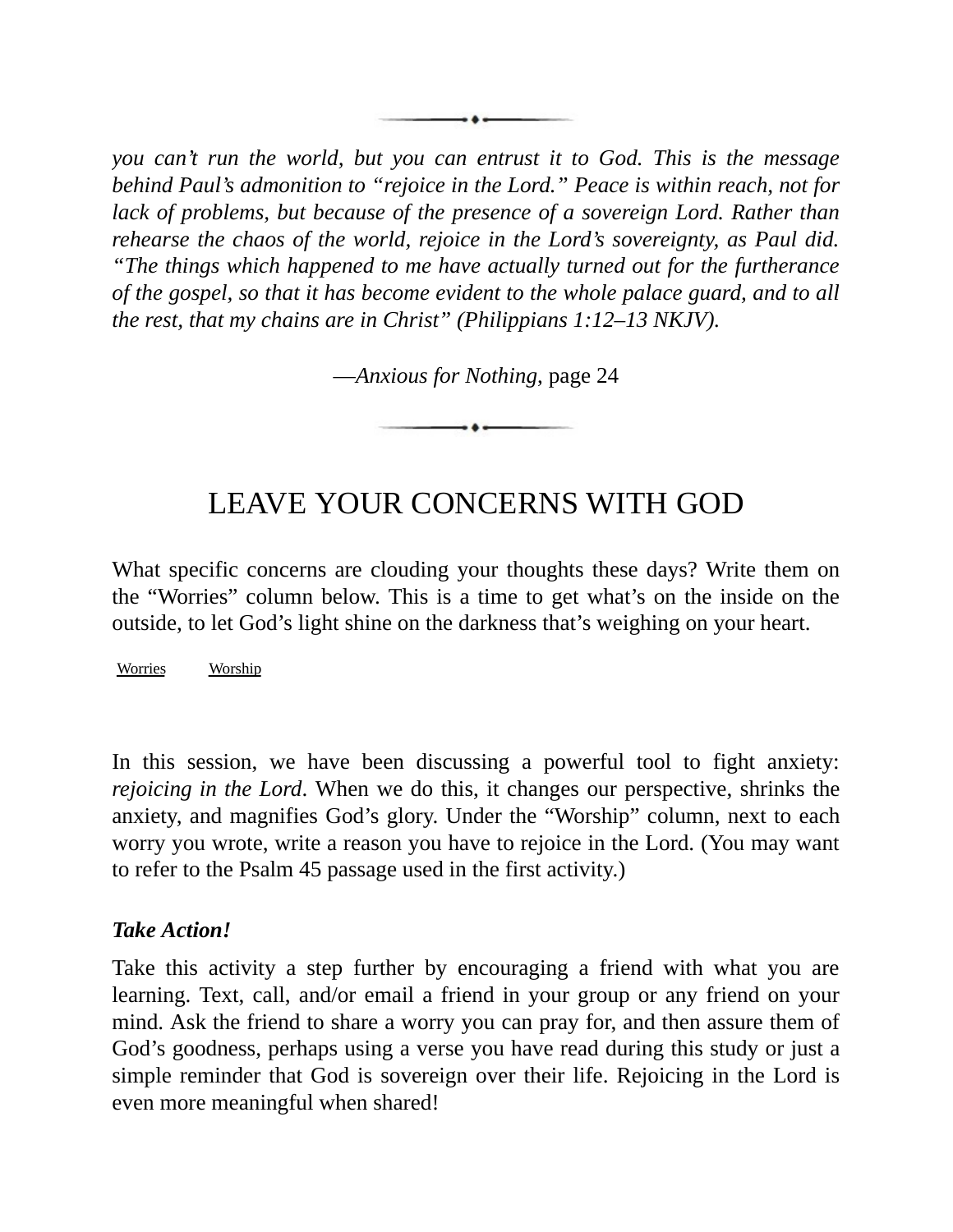*We have a choice. We can wear our hurt or wear our hope. We can outfit ourselves in our misfortune, or we can clothe ourselves in God's providence. We can cave in to the pandemonium of life, or we can lean into the perfect plan of God. And we can believe this promise: "In all things God works for the good of those who love him, who have been called according to his purpose" (Romans 8:28).*

—*Anxious for Nothing*, page 59

 $\bullet$ 

### MEDITATE ON GOOD THINGS

Study Philippians 4:4 (ESV)—"Rejoice in the Lord always; again I will say, rejoice"—until you can recite it from memory. Don't forget to memorize the verse reference as well. In case you need some help, here are a few memorization techniques:

- Write down the verse multiple times.
- Say the verse aloud multiple times.
- Break up the verse into smaller parts and memorize one section at a time.
- Write down the verse on note cards and place them where you will see them often—your bathroom mirror, your refrigerator, your computer, your car.

After you memorize the Scripture, ask the Lord to bring it to mind any time an anxious thought surfaces.

### RECOMMENDED READING

Want to learn more about what it means to rejoice in the Lord? Review chapters 2–4 in *Anxious for Nothing* and use the space below to write any key points or questions you want to bring to the next group meeting. To prepare for the next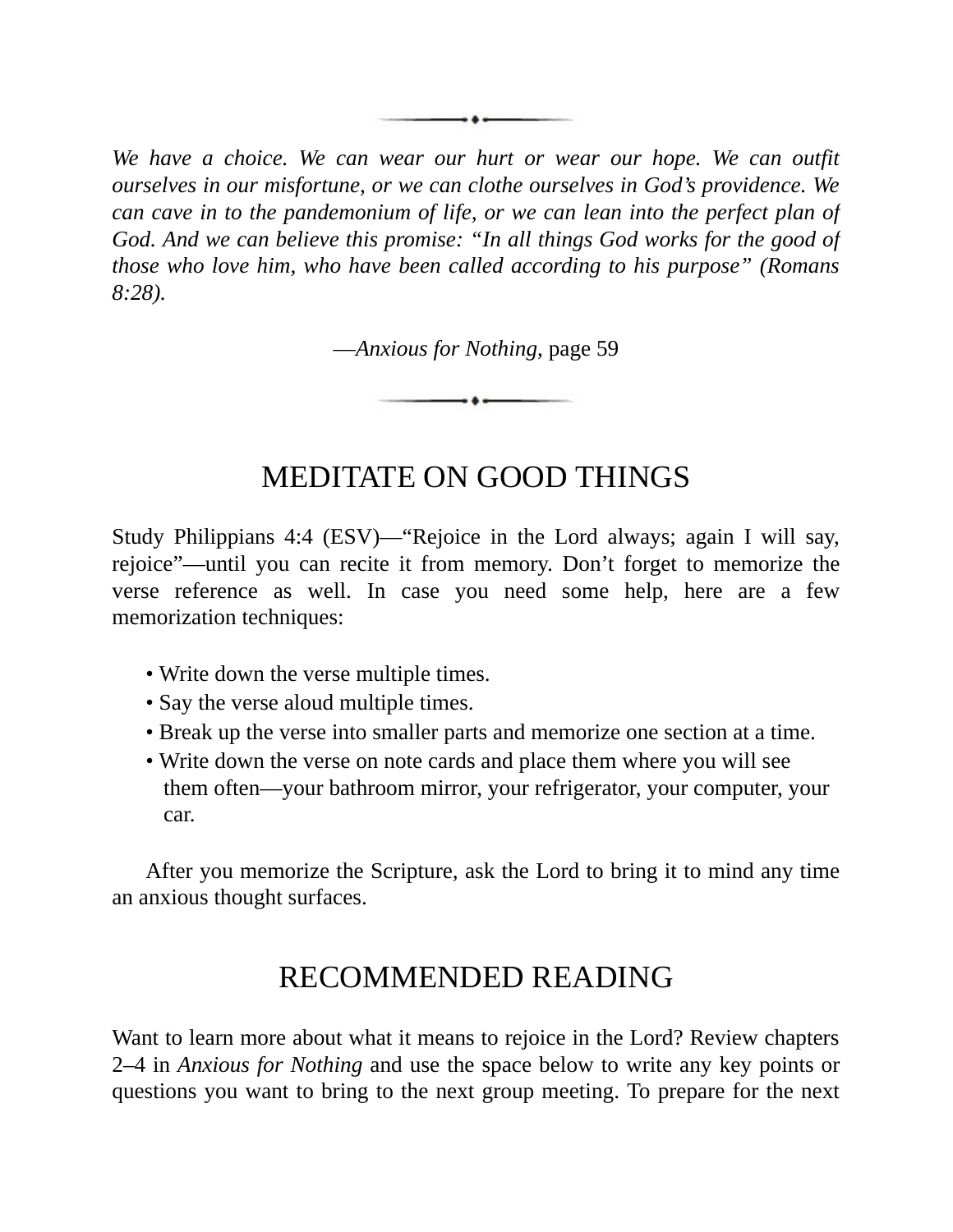session, read chapter 5.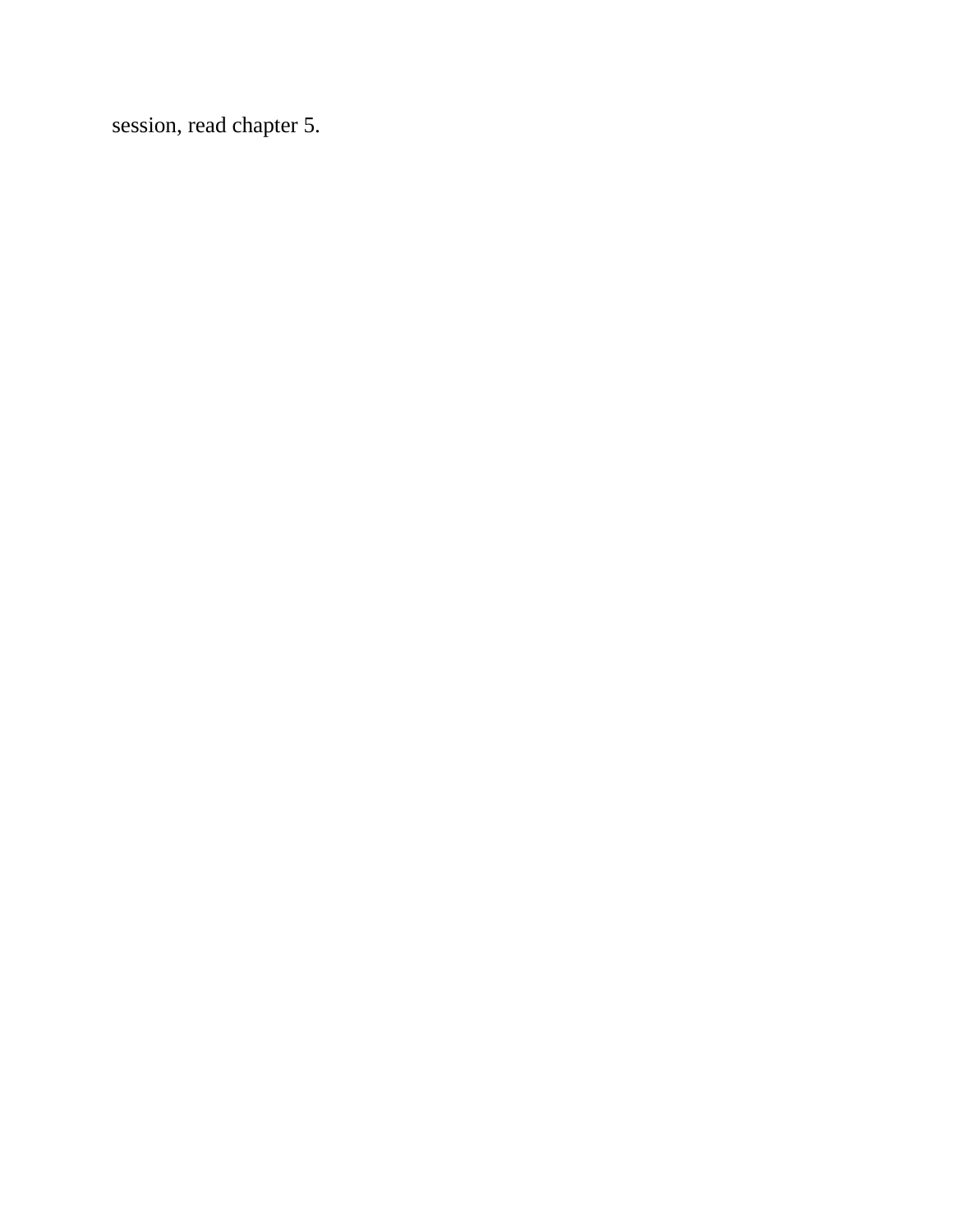### <span id="page-27-0"></span>*[Session](#page-5-4) Two*

 $\ddotsc$ 

### **LET YOUR [GENTLENESS](#page-5-4) BE EVIDENT TO ALL**

*When the storms of life are raging and the ship is breaking apart, the others on board may freak out, but the gentle person is sober-minded and clear-thinking. Like Paul, they look to God for the solution and remain contagiously calm. The contagiously calm person is the one who reminds others that God is in control.*

### MAX LUCADO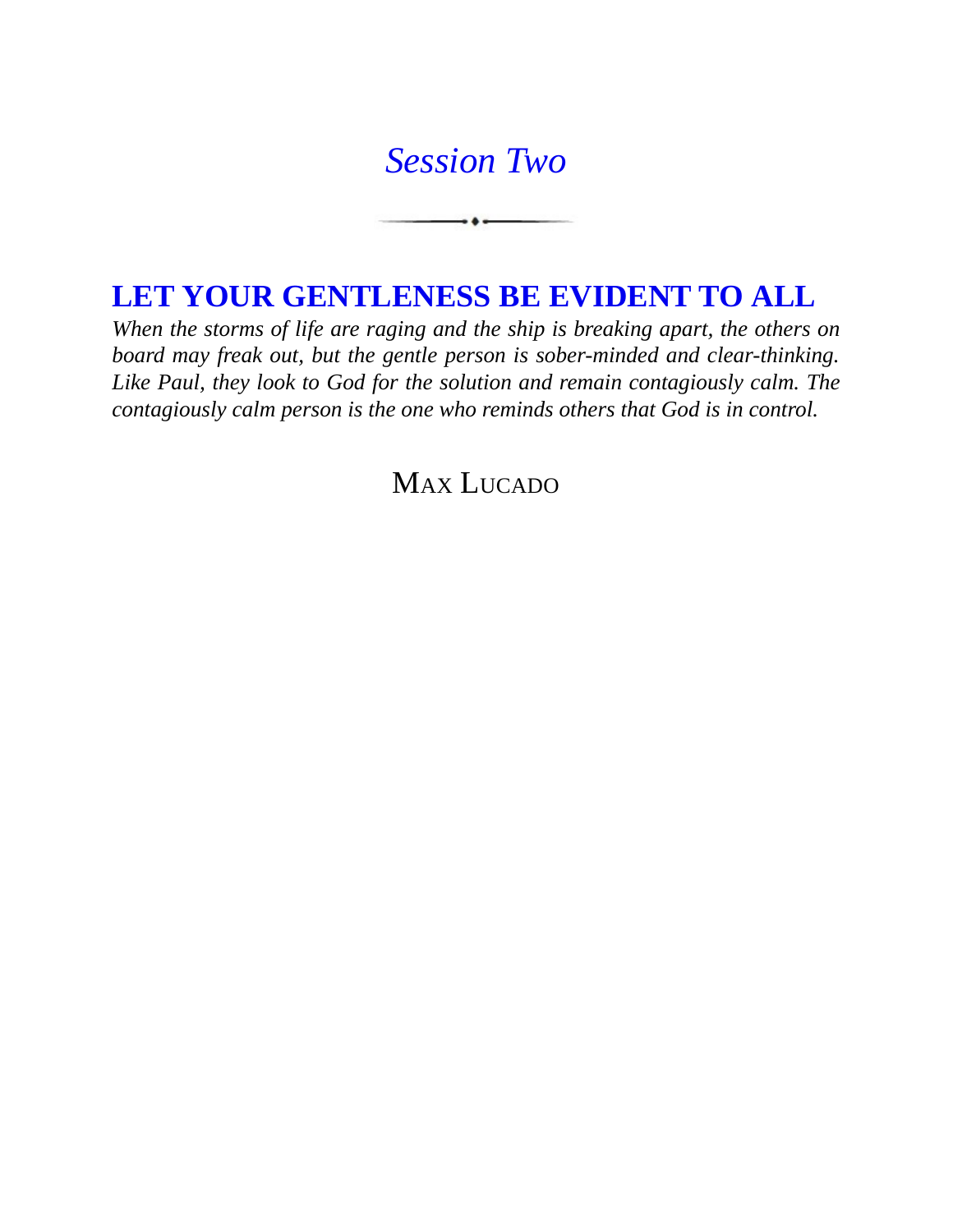# **OPENING REFLECTION**

N ot too long after my daughter was born, I (Jenna) reached out to my cousin<br>Dans for paranting advise, With four kids all group and out of the boyes, she Dana for parenting advice. With four kids all grown and out of the house, she had years of parenting experience. I had *days*. I was desperate for her wisdom.

She sent me an email listing morsels of wisdom that I quickly gobbled up. She told me to be silly, get dirty, and play dress up. She told me to pray, pray, pray. She told me to sleep anytime I could and spend quality, uninterrupted time with my daughter.

And then there was this one: *Find your poker face*. When my daughter falls down and hurts herself, she will cry a lot less if I respond with a calm face rather than one that shows fear. Fast-forward fifteen years. She may walk in the door, tears running down her face, confessing something I thought my innocent baby girl could never do. If I respond with calmness, she may share more. But if I react in fear, she may retract.

*Find your poker face and practice it*, Dana wrote.

I have to admit I was once that fifteen-year-old girl, confessing something my parents never imagined I would do. And I'll never forget my dad's response. He didn't react with yelling or instant punishment. Instead, he calmly held me as I cried. He reassured me of his love for me. And then he did something interesting. He told me to promise him that if I ever found myself in a similar situation again, to call him and he would come and pick me up. Dad knew the trial would probably resurface, and when it did, he wanted to be with me.

The calmness of my dad's response was contagious. My fifteen-year-old self calmed down. I knew I could share anything with him and still be loved.

We have a heavenly Father who is with us through every trial. And he invites you and me to talk to him about each one. So the next time you look into the face of a problem, look into the face of your Father. He will never react with impatience or condemnation. Only gentleness.

### **TALK ABOUT IT**

To kick off this second session, discuss one of the following questions:

• Think of someone in your life who is contagiously calm. How does that person display gentleness even during tense times?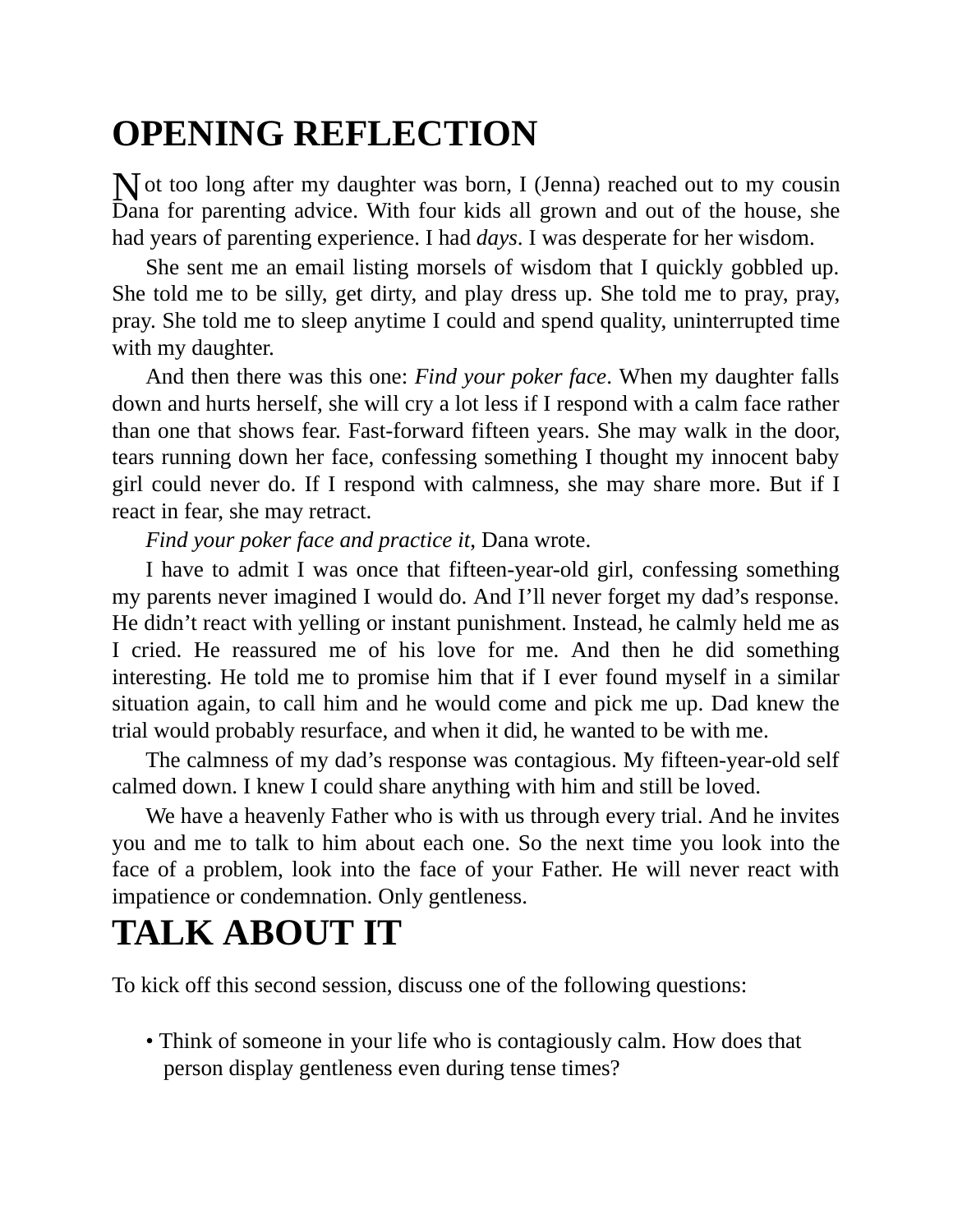• What challenge is testing your gentleness right now? What strategies have you used to stay calm during this challenge? Have they worked?

If time permits, discuss the following questions related to the last session:

- Last time, we discussed Paul's first prescription for anxiety: *rejoicing in the Lord always*. How has this antidote brought you more peace since the last time your group met?
- If you participated in the C.A.L.M. personal study, what were some things you learned about yourself? Maybe you engaged in the "Take Action!" portion of the personal study. If so, how did it go? Take a minute to share.

### **HEARING THE WORD**

Read John 6:1–13 aloud as a group (or ask a volunteer to do so). Try to look at these words with new eyes and an open heart. Then read it again silently, circling or underlining words that stand out to you.

Some time after this, Jesus crossed to the far shore of the Sea of Galilee (that is, the Sea of Tiberias), and a great crowd of people followed him because they saw the signs he had performed by healing the sick. Then Jesus went up on a mountainside and sat down with his disciples. The Jewish Passover Festival was near.

When Jesus looked up and saw a great crowd coming toward him, he said to Philip, "Where shall we buy bread for these people to eat?" He asked this only to test him, for he already had in mind what he was going to do.

Philip answered him, "It would take more than half a year's wages to buy enough bread for each one to have a bite!"

Another of his disciples, Andrew, Simon Peter's brother, spoke up, "Here is a boy with five small barley loaves and two small fish, but how far will they go among so many?"

Jesus said, "Have the people sit down." There was plenty of grass in that place, and they sat down (about five thousand men were there).

*or*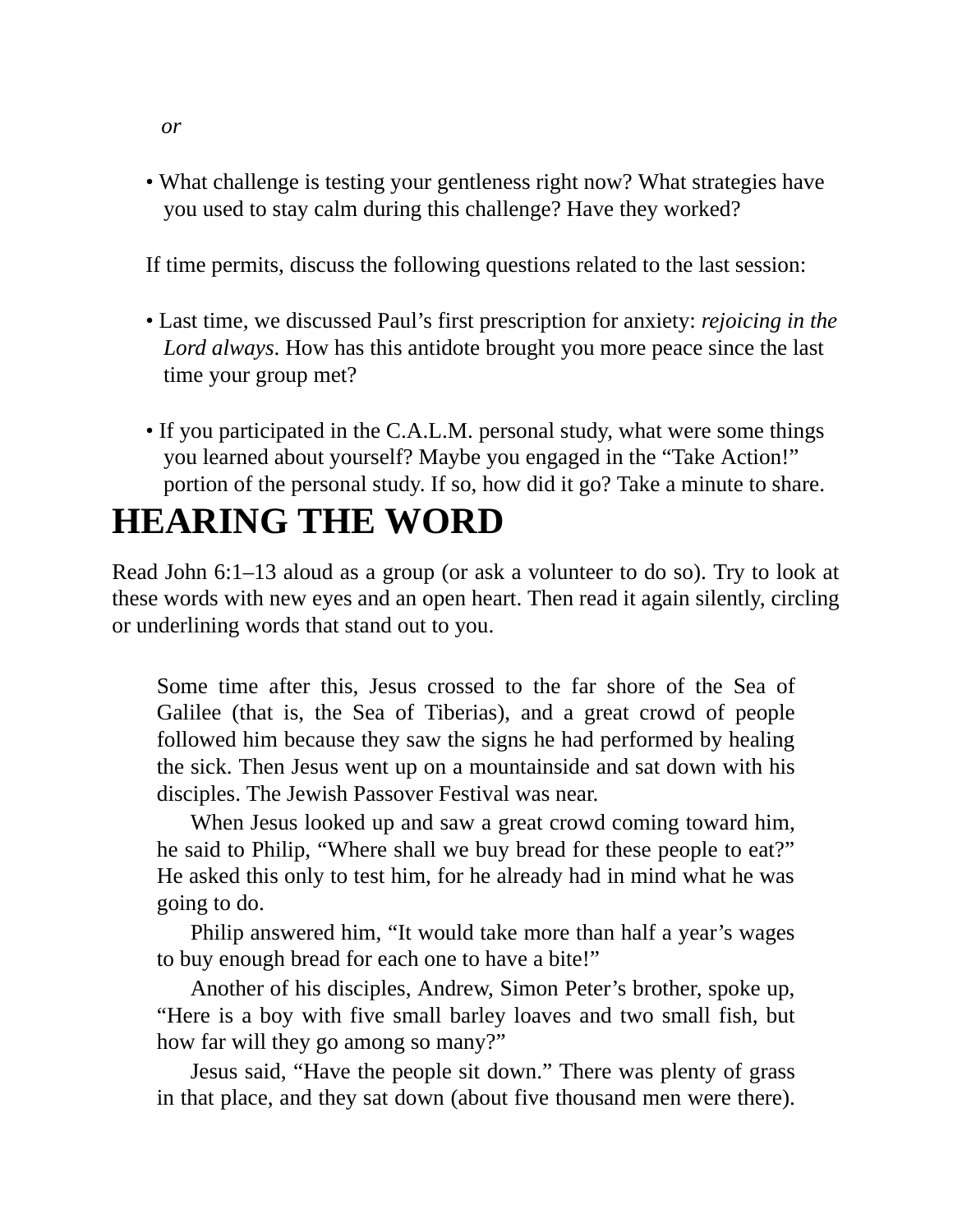Jesus then took the loaves, gave thanks, and distributed to those who were seated as much as they wanted. He did the same with the fish.

When they had all had enough to eat, he said to his disciples, "Gather the pieces that are left over. Let nothing be wasted." So they gathered them and filled twelve baskets with the pieces of the five barley loaves left over by those who had eaten.

Turn to the person next to you and take turns sharing your answers to the following questions:

What was one thing that stood out to you from the Scripture?

[Your Response Here]

Why do these words stand out to you, and what fresh insight do they bring?

[Your Response Here]

In verse 6, Jesus tested Philip by asking where to buy bread for all the people. What was Jesus testing? Does Jesus still test our hearts today by putting large tasks in front of us? Explain your thoughts.

[Your Response Here]

## **VIDEO TEACHING NOTES**

*Play the video segment for session two. As you watch, use the following outline to record any thoughts or concepts that stand out to you.*

We can choose to pick up every disappointment, stress, or frustration that is tossed our way, or we can choose to not pick up that garbage in the first place.

[Your Response Here]

We not only have the choice of how we will *perceive* trials, but we also have a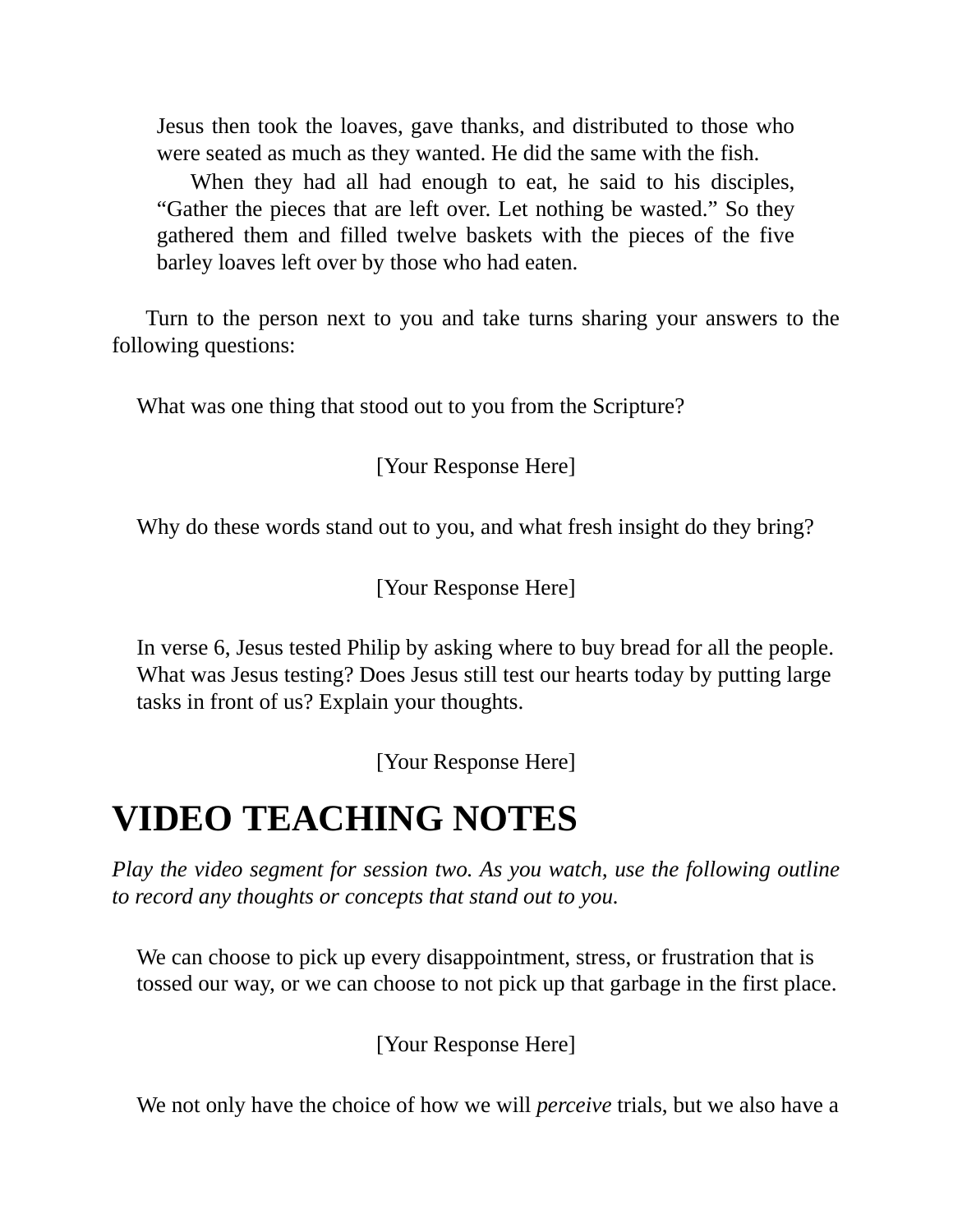choice as to how we will *react* to them.

[Your Response Here]

The Greek word for *gentleness* in Philippians 4:5 describes a temperament that is seasoned and mature. A gentle person is level-headed and reacts to stress with steadiness and fairness.

[Your Response Here]

Contagiously calm people trust that God is always in control and encourage others around them that everything will be okay.

[Your Response Here]

How can we exude gentleness in tough times? By looking at Paul's promise in Philippians 4:5: *"The Lord is near."*

[Your Response Here]

When we believe the lie that God has left us, our loneliness amplifies the problem. That's why we have to clutch the truth of God's nearness with both hands.

[Your Response Here]

In the story of Jesus feeding the five thousand, his disciples never asked him for help. Instead, they decided the problem was too big and told the Creator of the world what to do.

[Your Response Here]

When we face a problem, instead of starting with what *we have*, let's remember what *Jesus has*. He is with us and will give us everything we need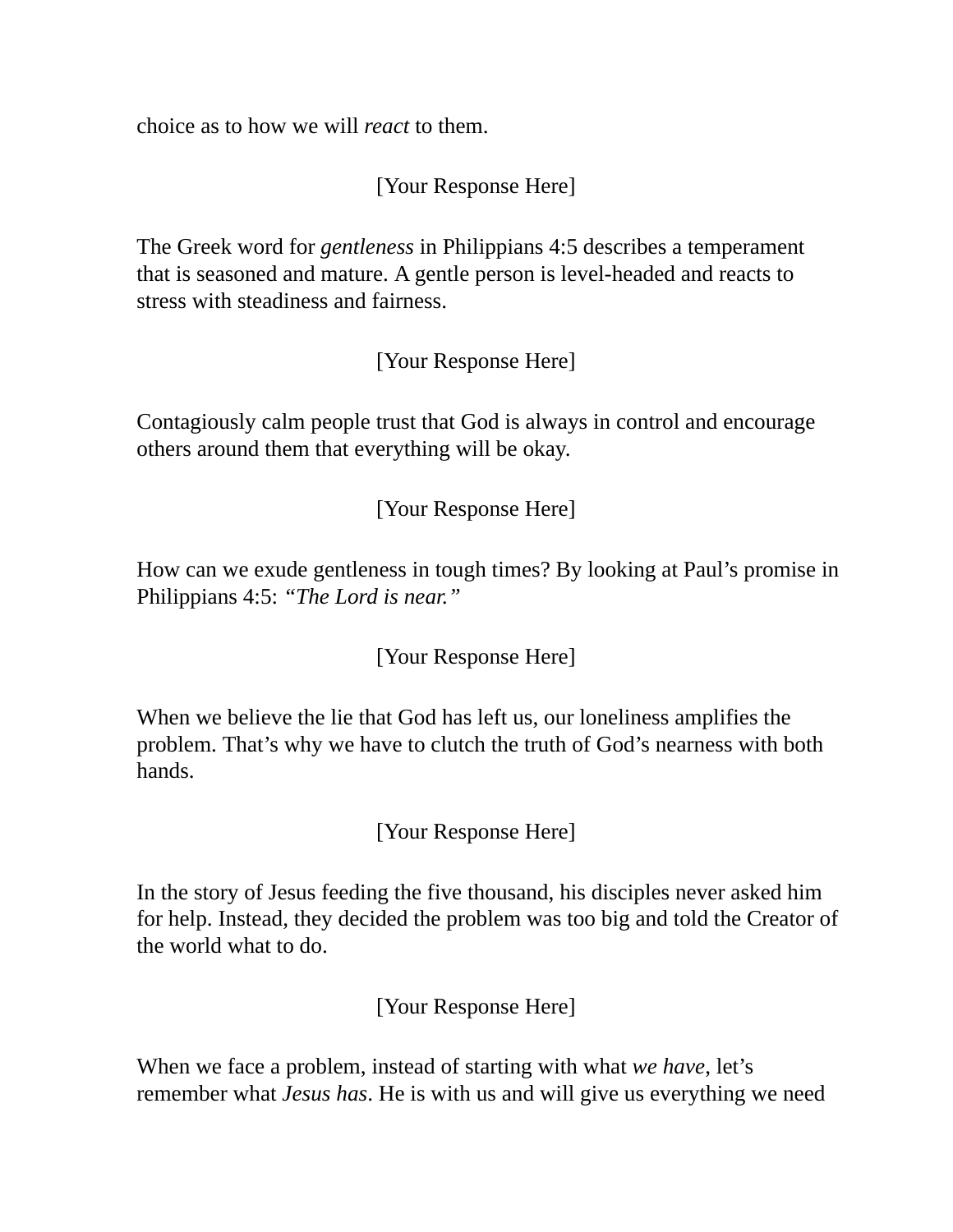to overcome our difficulties.

#### [Your Response Here]

# **BIBLE STUDY AND GROUP DISCUSSION**

*Take a few minutes with your group members to discuss what you just watched and explore these concepts in Scripture.*

1. Before everyone shares in the large group, turn to one or two people next to you and finish this sentence: "After watching the video, one question I now have is  $\ldots$ "

[Your Response Here]

2. Read aloud Exodus 3:7–12. What fear does Moses express to God in verse 11? How does God respond in verse 12?

[Your Response Here]

Does God's response answer Moses's question directly, or is there a deeper fear God is addressing? Explain.

[Your Response Here]

3. Have different people in your group read aloud the following passages: Genesis 15:1; Deuteronomy 31:8; Joshua 1:9; and Isaiah 43:2. What is God's promise in each verse? What common theme do you see running through these verses?

[Your Response Here]

4. Again and again throughout his Word, God promises to be with us. Think about a time when God's presence calmed you in the middle of a storm. How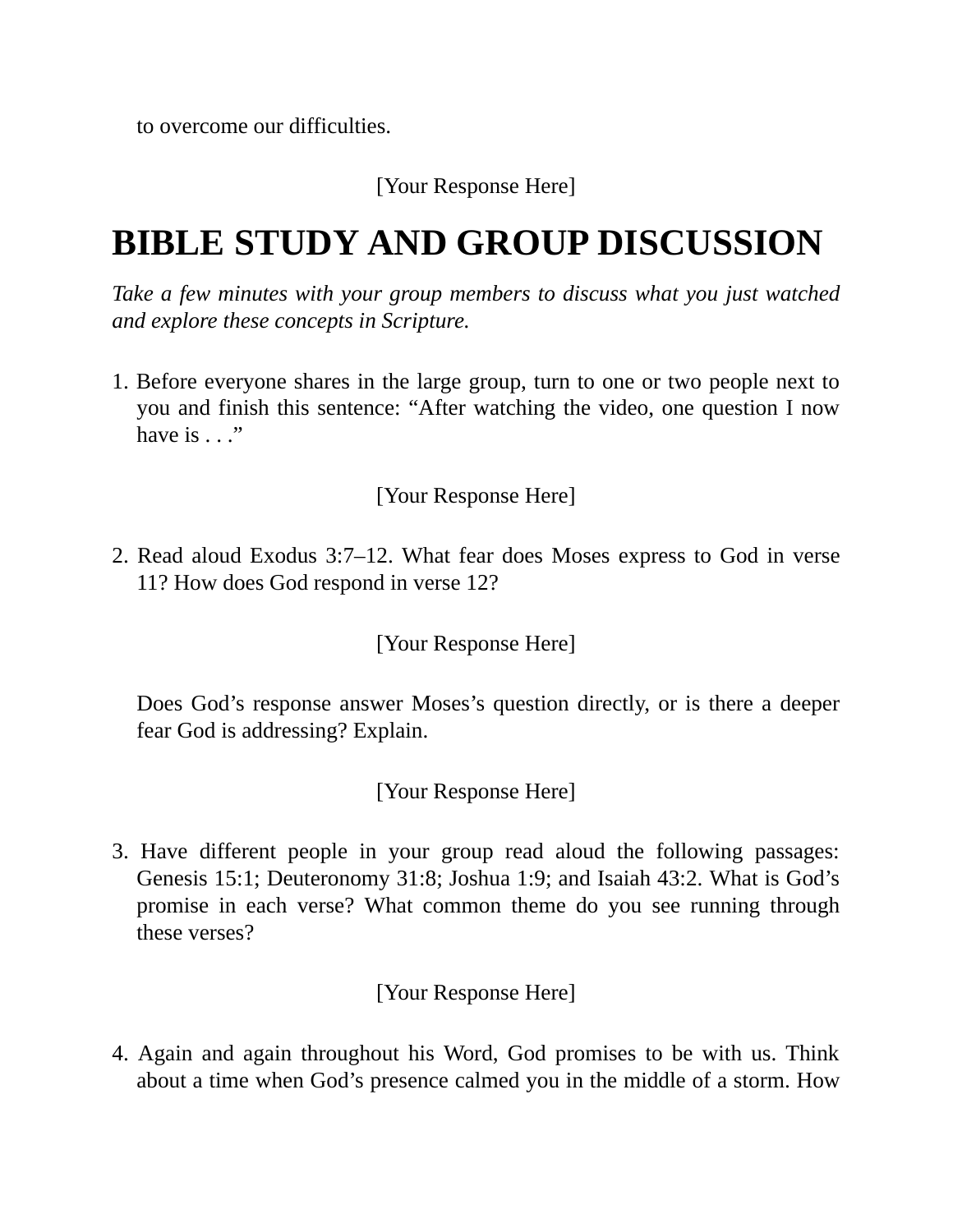did God's presence change you emotionally, spiritually, and/or physically?

[Your Response Here]

5. Paul says the key to finding gentleness is believing that God is near. However, just like Jesus' disciples, we easily forget he is with us and waiting to help us. What are some things that prevent you from not only knowing but also believing God is near?

#### [Your Response Here]

When have you, like the disciples, faced a trial and took actions into your own hands before turning to the Lord?

#### [Your Response Here]

6. Have three group members read passages aloud: Galatians 5:22–25; Philippians 2:13; and 2 Peter 1:3. What promise is given in each of these verses?

#### [Your Response Here]

According to these promises, where is your source of calmness? How does this alleviate the burden to conjure up calmness on your own?

[Your Response Here]

7. Jesus tells us there will always be troubles in life. But we have the choice to respond to those troubles with gentleness or with frustration. Considering the biblical promises just read, what specific steps can you take to respond calmly instead of react sharply when anxieties weigh heavily on your shoulders?

[Your Response Here]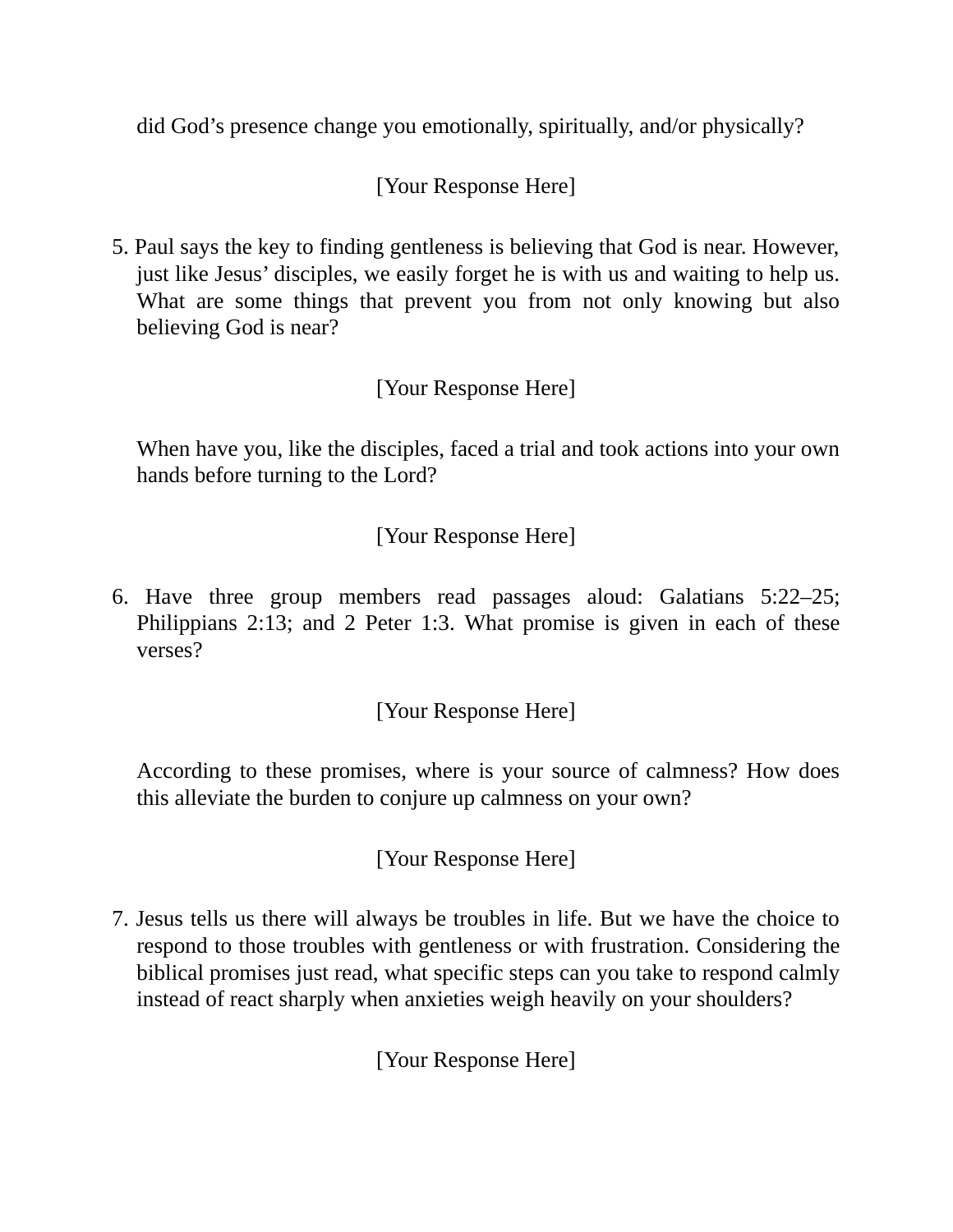8. In John 16:33, Jesus says, "Take heart! I have overcome the world." How did Jesus overcome the entire world? What has Jesus overcome in your personal world?

[Your Response Here]

# **GROUP ACTIVITY**

*For this activity, each participant will need his or her smartphone/cell phone or a sticky note.*

In today's session, you saw how your reaction to worry can be so deeply engrained within you that it might take time to retrain your mind and attitudes. To help you do this, set a daily reminder on your smartphone or cell phone: something as simple as, "God is with me," or a promise from Scripture such as Philippians 4:5, "The Lord is near."

If you do not have this capability on your smartphone/cell phone, that's all right! Try writing down a Bible verse about God's presence on a sticky note and place it somewhere you'll see it frequently. The goal is to find any way to daily remind yourself that God is near.

When your group reconvenes, talk about the reminders you set for yourself and whether or not they helped you face your day differently.

### **CLOSING PRAYER**

Wrap up this time by talking to the Father. Your group may want to begin the prayer time by reading aloud the comforting words of Isaiah 41:10:

So do not fear, for I am with you; do not be dismayed, for I am your God. I will strengthen you and help you; I will uphold you with my righteous right hand.

Now pray for one another. Split up into groups of two or three or circle up and pray for the person next to you. No matter how you structure it, here are a few suggestions of ways to pray for one another:

• Confess a trial you tend to react to with fear or frustration. Pray specifically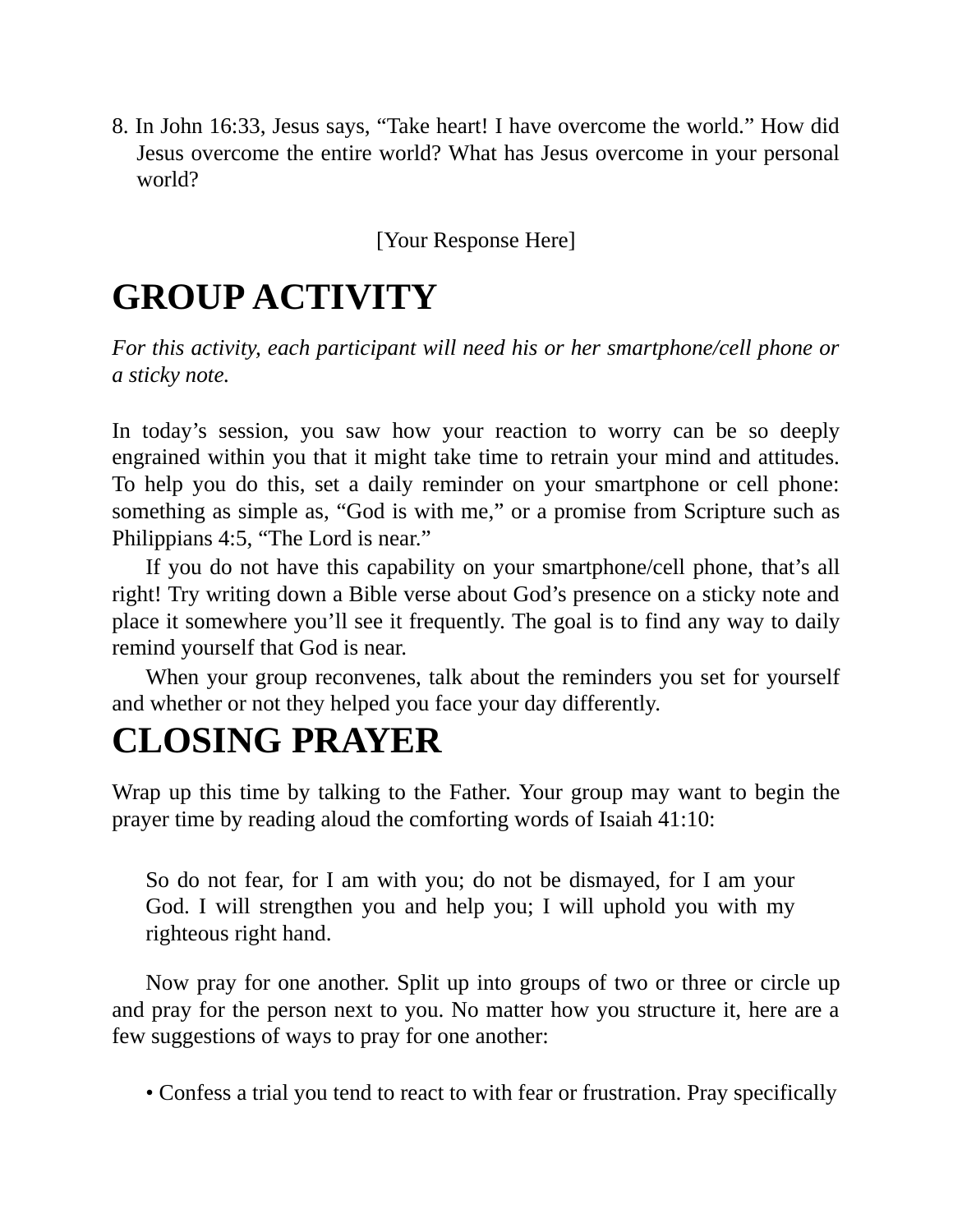that God's fruit of gentleness will overcome this negative tendency.

- Ask God to help you remember his nearness and to squelch the enemy's lie that he has forsaken you.
- Use the Isaiah passage you just read to declare its promises and/or truth over the person you are praying for. (You can insert the person's name into the verse or simply ask that the truth of this verse would be true in his or her life.)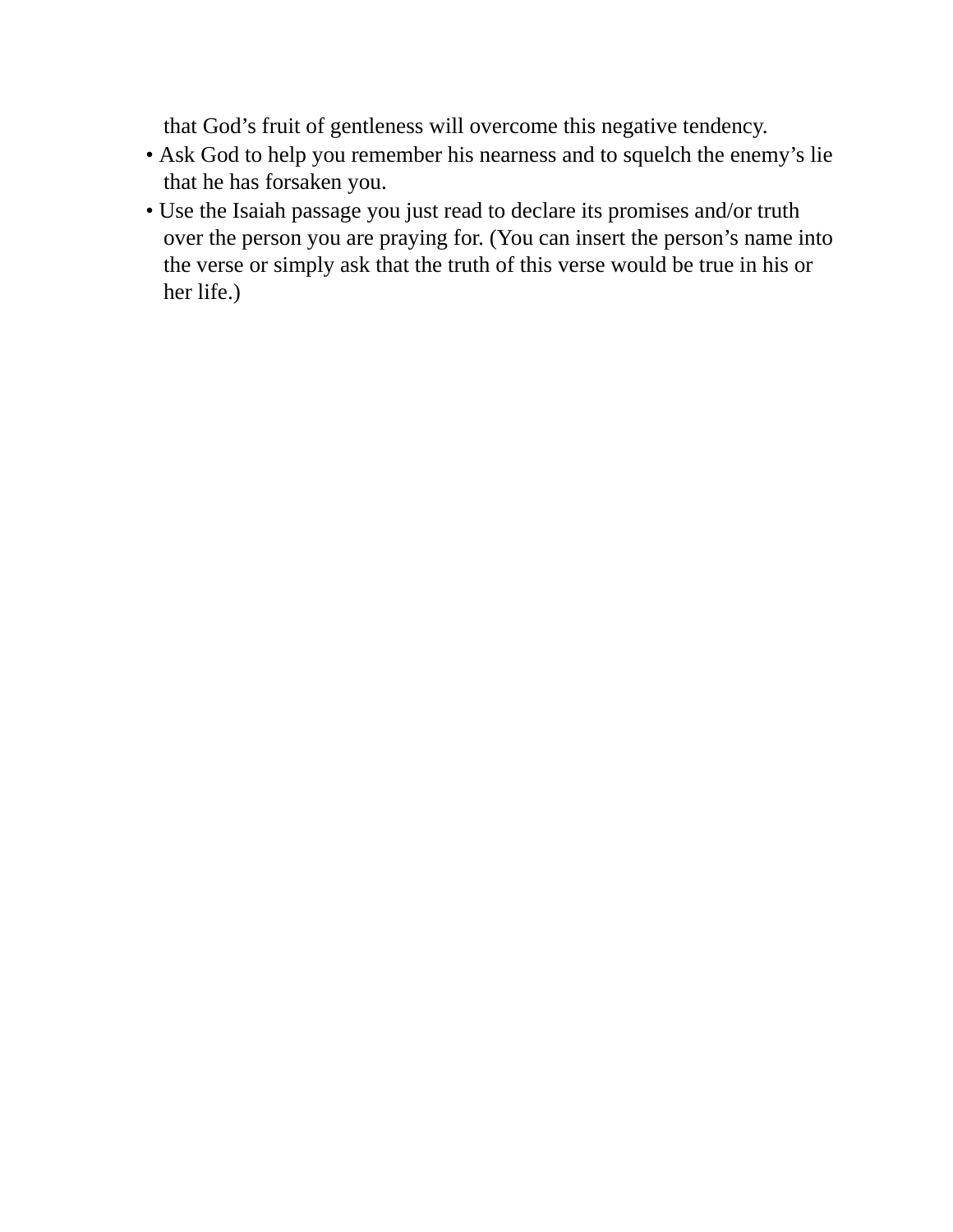# BETWEEN-SESSIONS PERSONAL STUDY

### *Session Two*

R eflect on the content you've covered this week in *Anxious for Nothing* by engaging in any or all of the following C.A.L.M. personal study guide activities. The time you invest will be well spent, so let God use it to draw you closer to him. At your next meeting, share with your group any key points or insights that stood out during this time spent with the Lord.

## CELEBRATE GOD'S GOODNESS

During this week's teaching, Max reminded the group about the constant closeness of God. What a comforting promise! Read the following passages that reassure you serve a God who goes before you, comes behind you, and stands beside you in every moment of every day. If you are in a setting that lends itself to doing so, feel free to read the verses aloud as a proclamation. Celebrate the truth that the Father loves you and is with you!

For I am convinced that neither death nor life, neither angels nor demons, neither the present nor the future, nor any powers, neither height nor depth, nor anything else in all creation, will be able to separate us from the love of God that is in Christ Jesus our Lord. *(Romans 8:38–39)*

And I will ask the Father, and he will give you another advocate to help you and be with you forever—the Spirit of truth. The world cannot accept him, because it neither sees him nor knows him. But you know him, for he lives with you and will be in you. *(John 14:16–17)* Where can I go from your Spirit? Where can I flee from your presence? If I go up to the heavens, you are there; if I make my bed in the depths, you are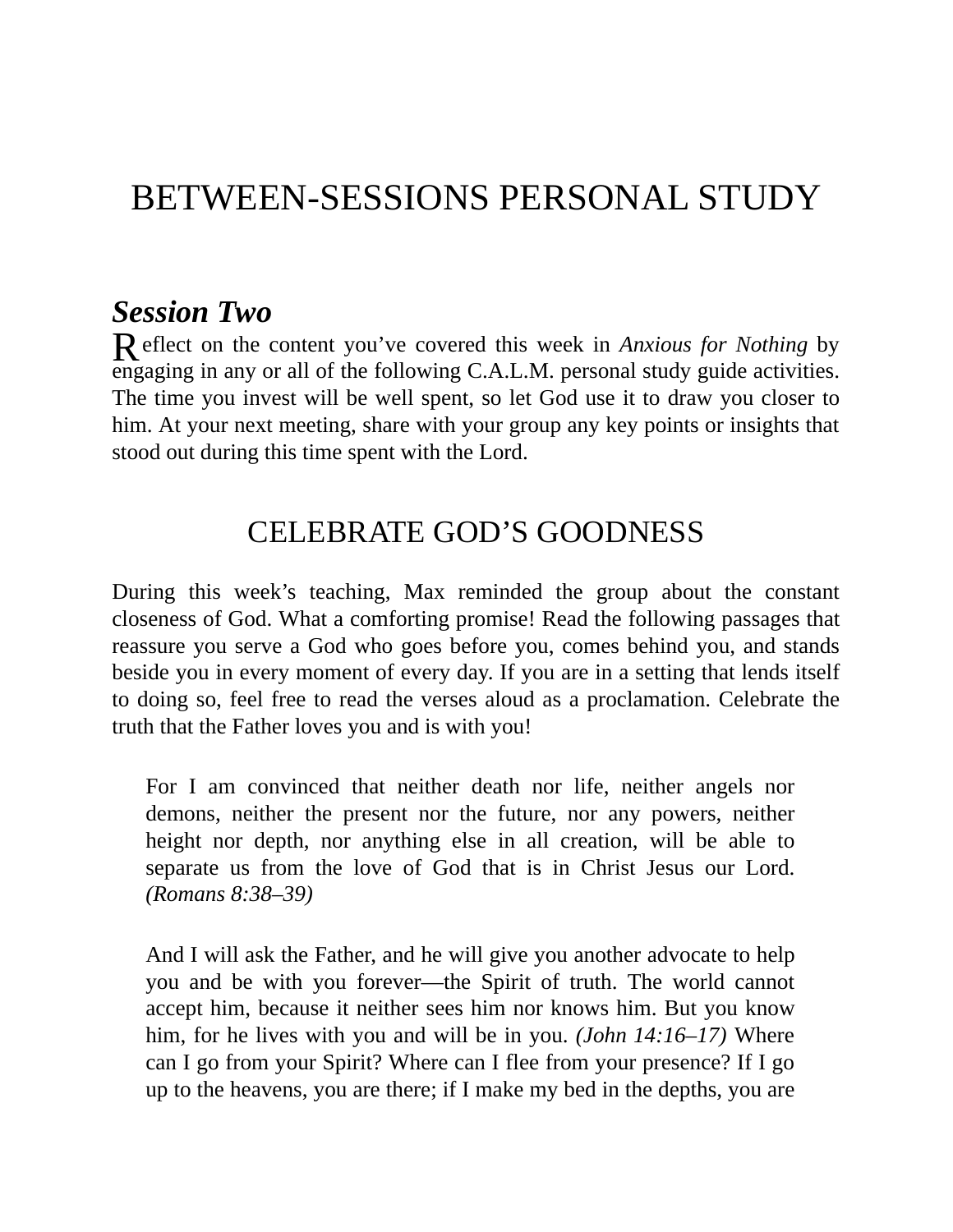there. If I rise on the wings of the dawn, if I settle on the far side of the sea, even there your hand will guide me, your right hand will hold me fast. *(Psalm 139:7–10)* In Romans 8:38–39 Paul makes a list of what will never separate us from God. Take a moment to create your own version of this passage by filling in the blanks below. Use the blanks to note any decisions you have made, words you have said, or thoughts you have had that *should* have kept God away—but actually cannot and will never keep God from loving you.

| For I am convinced that                                                                                                                                                                                                                                                                                                          |  |  |  |  |                                                                                                                                                                                                                                  |  |
|----------------------------------------------------------------------------------------------------------------------------------------------------------------------------------------------------------------------------------------------------------------------------------------------------------------------------------|--|--|--|--|----------------------------------------------------------------------------------------------------------------------------------------------------------------------------------------------------------------------------------|--|
|                                                                                                                                                                                                                                                                                                                                  |  |  |  |  |                                                                                                                                                                                                                                  |  |
| $\Gamma$ nor $\Gamma$ and $\Gamma$ and $\Gamma$ and $\Gamma$ and $\Gamma$ and $\Gamma$ and $\Gamma$ and $\Gamma$ and $\Gamma$ and $\Gamma$ and $\Gamma$ and $\Gamma$ and $\Gamma$ and $\Gamma$ and $\Gamma$ and $\Gamma$ and $\Gamma$ and $\Gamma$ and $\Gamma$ and $\Gamma$ and $\Gamma$ and $\Gamma$ and $\Gamma$ and $\Gamma$ |  |  |  |  |                                                                                                                                                                                                                                  |  |
|                                                                                                                                                                                                                                                                                                                                  |  |  |  |  |                                                                                                                                                                                                                                  |  |
| $\overline{a}$ nor $\overline{a}$                                                                                                                                                                                                                                                                                                |  |  |  |  |                                                                                                                                                                                                                                  |  |
| $\operatorname{nor}$ $\overline{\phantom{}}$                                                                                                                                                                                                                                                                                     |  |  |  |  |                                                                                                                                                                                                                                  |  |
|                                                                                                                                                                                                                                                                                                                                  |  |  |  |  | $\mathbf{a}$ , and , and , and , and , and , and , and , and , and , and , and , and , and , and , and , and , and , and , and , and , and , and , and , and , and , and , and , and , and , and , and , and , and , and , and , |  |

. . . nor anything else in all creation, will be able to separate us from the love of God that is in Christ Jesus our Lord.

Underline a promise from one of the above verses that particularly encourages you today. Write down why you chose to underline those words. How do they bring you comfort?

[Your Response Here]

#### *Pray*

Thank the Lord for the promise you underlined above. Thank him for being near to you no matter what you do—and no matter if you notice. Then just sit in his presence. Be still and rest in the promise that he is near.

*you will be tempted to press the button and release . . . angry outbursts, a rash of accusations, a fiery retaliation of hurtful words. Unchecked anxiety unleashes an Enola Gay of destruction. How many people have been wounded as a result of unbridled stress? And how many disasters have been averted because one*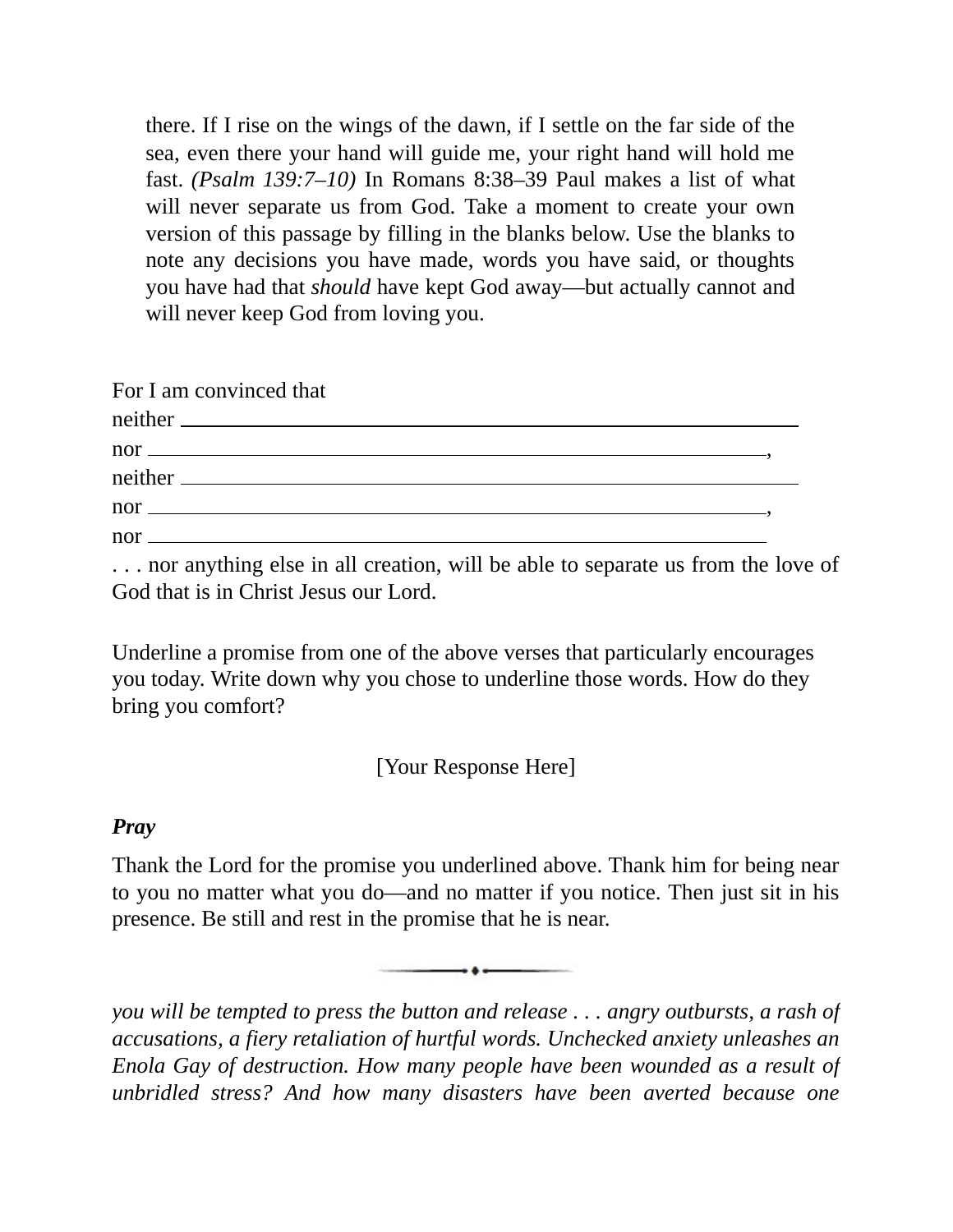*person refused to buckle under the strain? It is this composure Paul is summoning in the first of a triad of proclamations. "Let your gentleness be evident to all. The Lord is near. Do not be anxious about anything" (Philippians 4:5–6).*

—*Anxious for Nothing*, page 69

 $\longrightarrow$  .  $\longrightarrow$ 

#### ASK GOD FOR HELP

Have you ever doubted God's nearness? Write about a time you thought God was too far away or had forgotten about you.

[Your Response Here]

Read Daniel 2:1–23. What did the king request of the seers? What did he threaten if the request was not fulfilled?

[Your Response Here]

How did the astrologers respond to the king's request (verses 10–11)?

[Your Response Here]

The astrologers reacted out of fear and leaned on their own understanding. Who or what do you usually lean on before leaning on the Lord in a stressful situation?

[Your Response Here]

How does Daniel's response to the king's request (verses 16–18) differ from the astrologers'?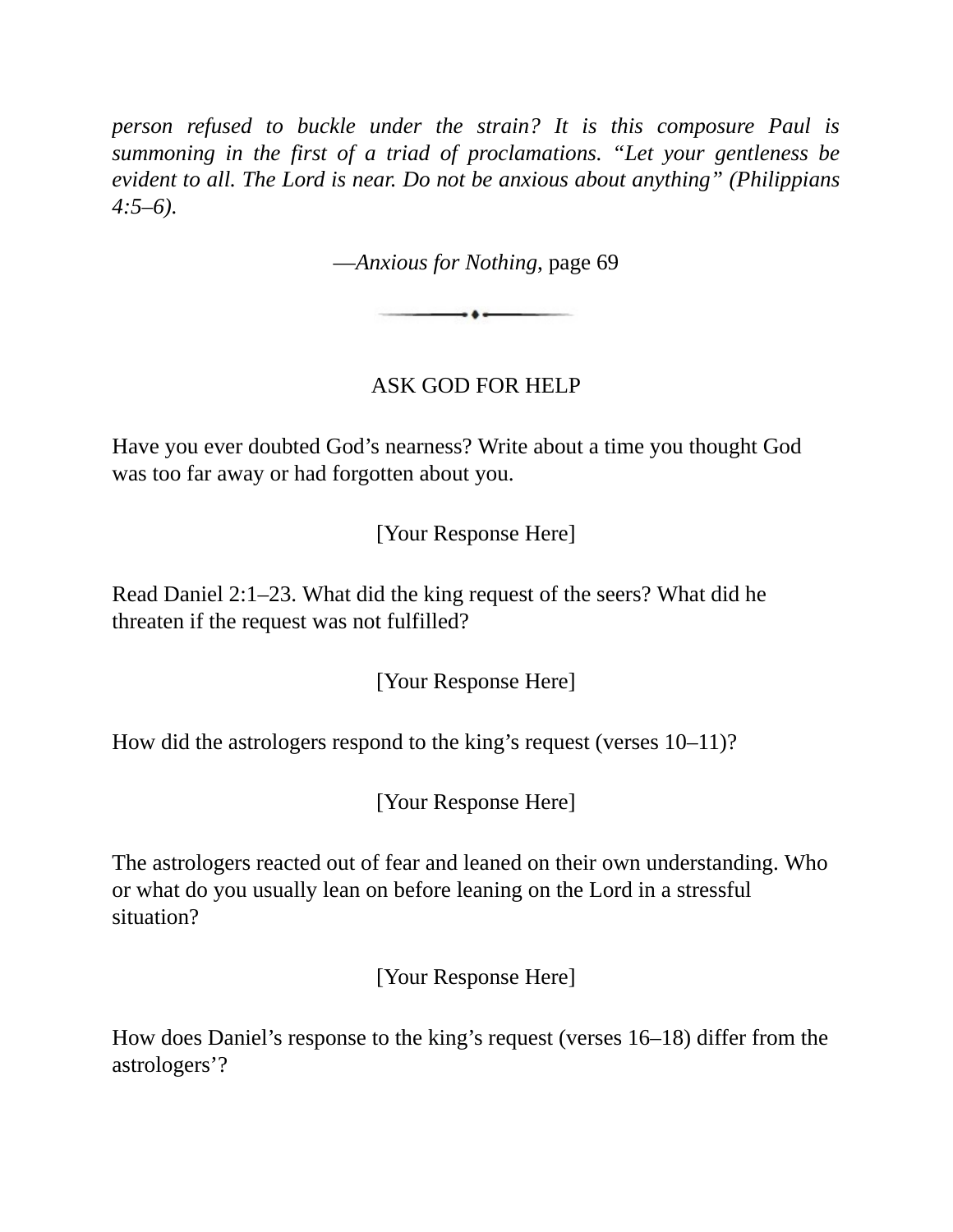[Your Response Here]

The astrologers reacted to the unthinkable task, while Daniel responded with gentleness, asking for time and then going to God in prayer. Although you do not have a king threatening your head, life throws a lot of requests and problems your way. What do you learn from Daniel's response about how to handle those demands? How can you follow his example in everyday life?

[Your Response Here]

What promise can you take away from Daniel's worship of God in verse 23?

[Your Response Here]

#### *Pray*

No matter what worrisome task you're facing, God is always near to give you wisdom in every situation, just as he gave to Daniel. You only need to ask. What a gift! Conclude your time by asking for a heart like Daniel's—one that is quick to turn to the Lord for wisdom in every circumstance. Review Daniel's proclamation in verses 20–23, soaking in those beautiful words. Thank the Lord for making his power and wisdom available in your life.

*Do not assume God is watching from a distance. Avoid the quicksand that bears the marker "God has left you!" Do not indulge this lie. If you do, your problem will be amplified by a sense of loneliness. It's one thing to face a challenge, but to face it all alone? Isolation creates a downward cycle of fret. Choose instead to be the person who clutches the presence of God with both hands. "The Lord is with me; I will not be afraid. What can mere mortals do to me?" (Psalm 118:6). Because the Lord is near, we can be anxious for nothing.*

—*Anxious for Nothing*, pages 70–71

 $\rightarrow$  +  $\rightarrow$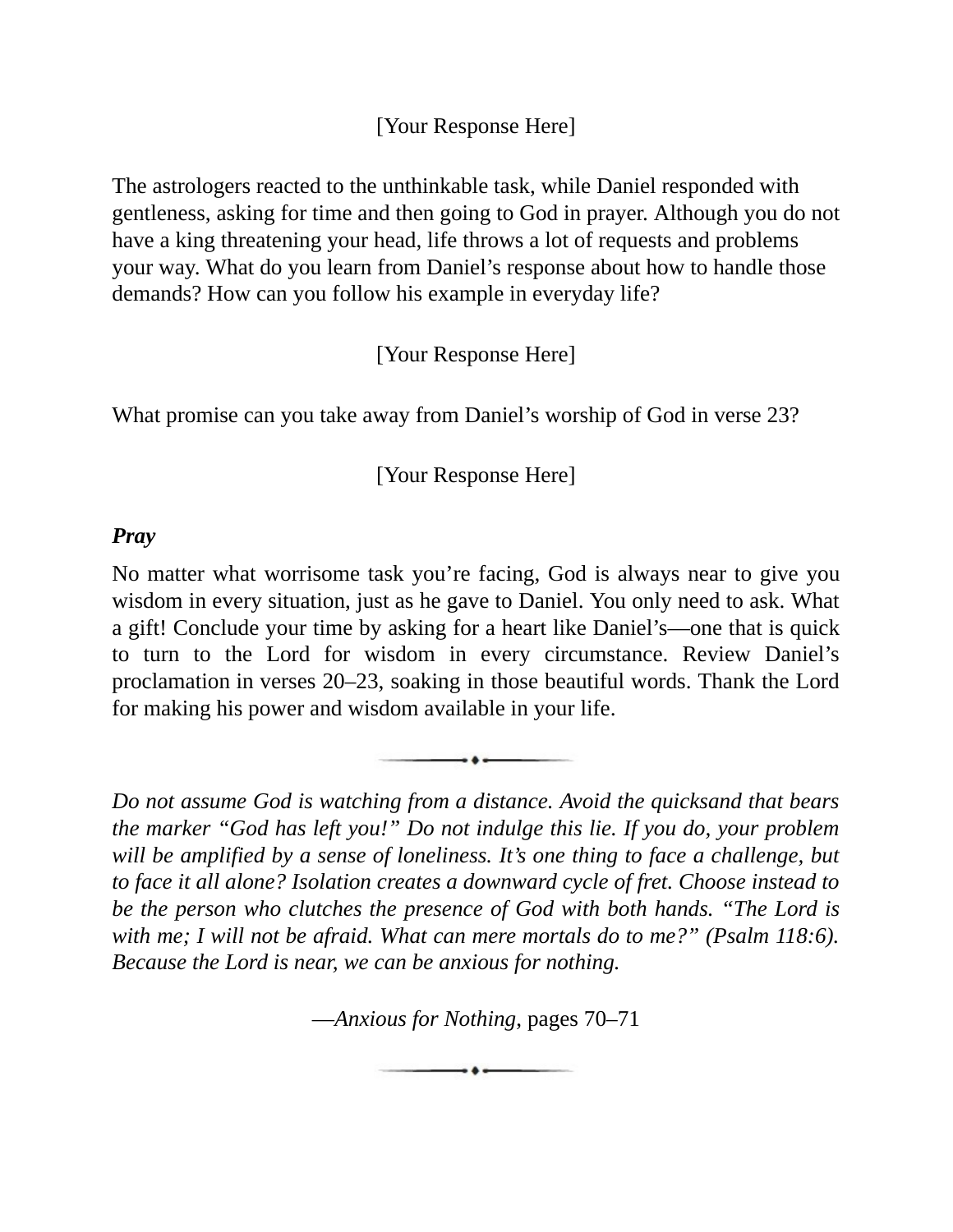## LEAVE YOUR CONCERNS WITH GOD

What specific anxieties are weighing on you today? Write each worry in the left column below.

Worries **How I Can Face It with Calmness** 

In this session, we have been studying God's nearness. Because he is near, there is no reason to be anxious. Because he is near, we can face every worry with gentleness. Ask the Lord how you might demonstrate calmness in each of the struggles you listed above and then record your thoughts in the right column.

#### *Take Action!*

What does an average weekday look like for you? In the space below, briefly list your typical schedule. (If you don't have a typical schedule, just use today as your example.) Morning:

[Your Response Here]

Afternoon:

[Your Response Here]

Evening:

[Your Response Here]

Focus on the schedule you just jotted down. Line by line, picture God being with you. With you as you grab your coffee. With you as you sit in traffic. With you at your work desk or the kitchen sink. Just with you. How does this mental exercise change the way you view your day and face everyday trials?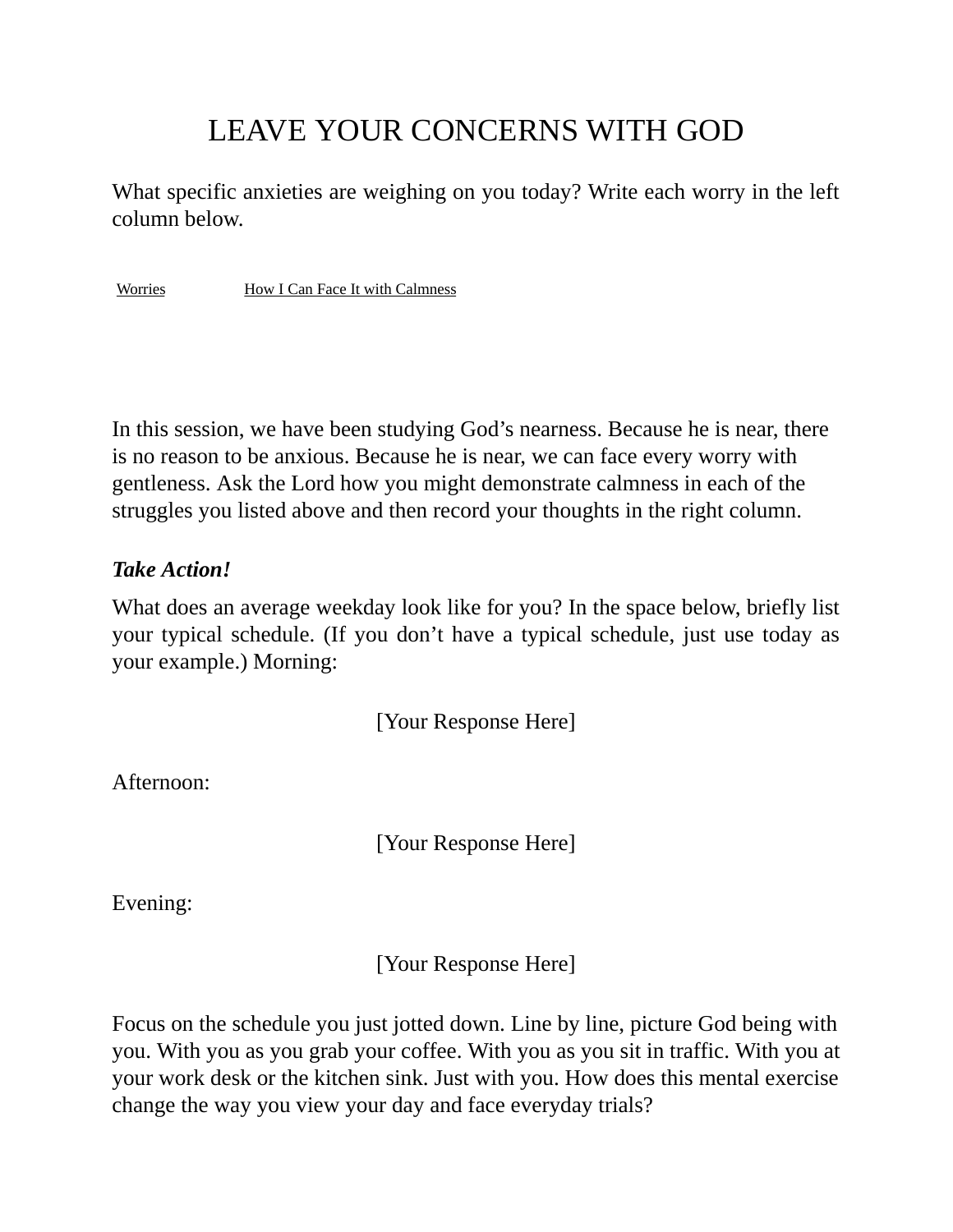#### *Pra*

Ask the Lord to help you sense his presence anytime one of these anxieties threatens your peace. Lay each worry at his feet, remembering he is with you. Thank him for being there even when you don't acknowledge him in the busyness of life.

 $\bullet$ 

*Instead of starting with what you have, start with Jesus. Start with his wealth, his resources, and his strength. Before you open the ledger, open your heart. Before you count coins or count heads, count the number of times Jesus has helped you face the impossible. . . . Present the challenge to your Father and ask for help. Will he solve the issue? yes, he will. Will he solve it immediately? Maybe. Or maybe part of the test is an advanced course in patience. This much is sure: contagious calm will happen to the degree that we turn to him.*

—*Anxious for Nothing*, pages 75–76

 $\bullet$ 

## MEDITATE ON GOOD THINGS

Study Philippians 4:5—"Let your gentleness be evident to all. The Lord is near"—until you can recite it from memory. Don't forget to memorize the verse reference as well. After you memorize the Scripture, ask the Lord to bring it to mind anytime an anxious thought surfaces.

## RECOMMENDED READING

Want to learn more about what it means to let your gentleness be made known to all? Review chapter 5 in *Anxious for Nothing* and use the space below to write any key points or questions you want to bring to the next group meeting. To prepare for the next session, read chapters 6–7.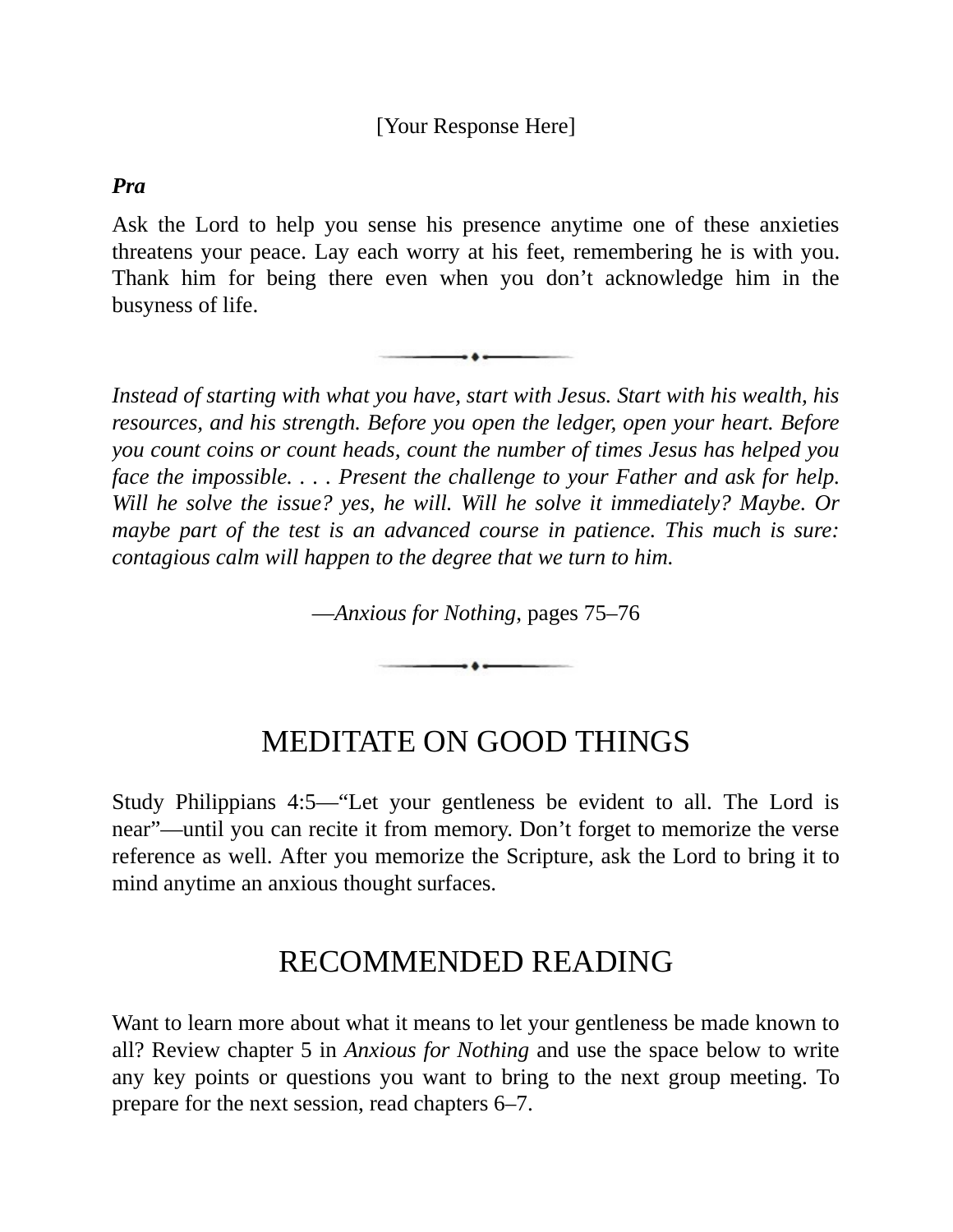## *[Session](#page-5-0) Three*

 $\overline{\phantom{a}}$ 

## **PRESENT YOUR [REQUESTS](#page-5-0) TO GOD**

*The power of prayer is not in chanting the right formula or quoting some secret code but in the heart of the one praying. God is not manipulated or impressed by formulas or eloquence, but he is moved by sincere requests. As his children, we honor him when we tell him exactly what we need.*

MAX LUCADO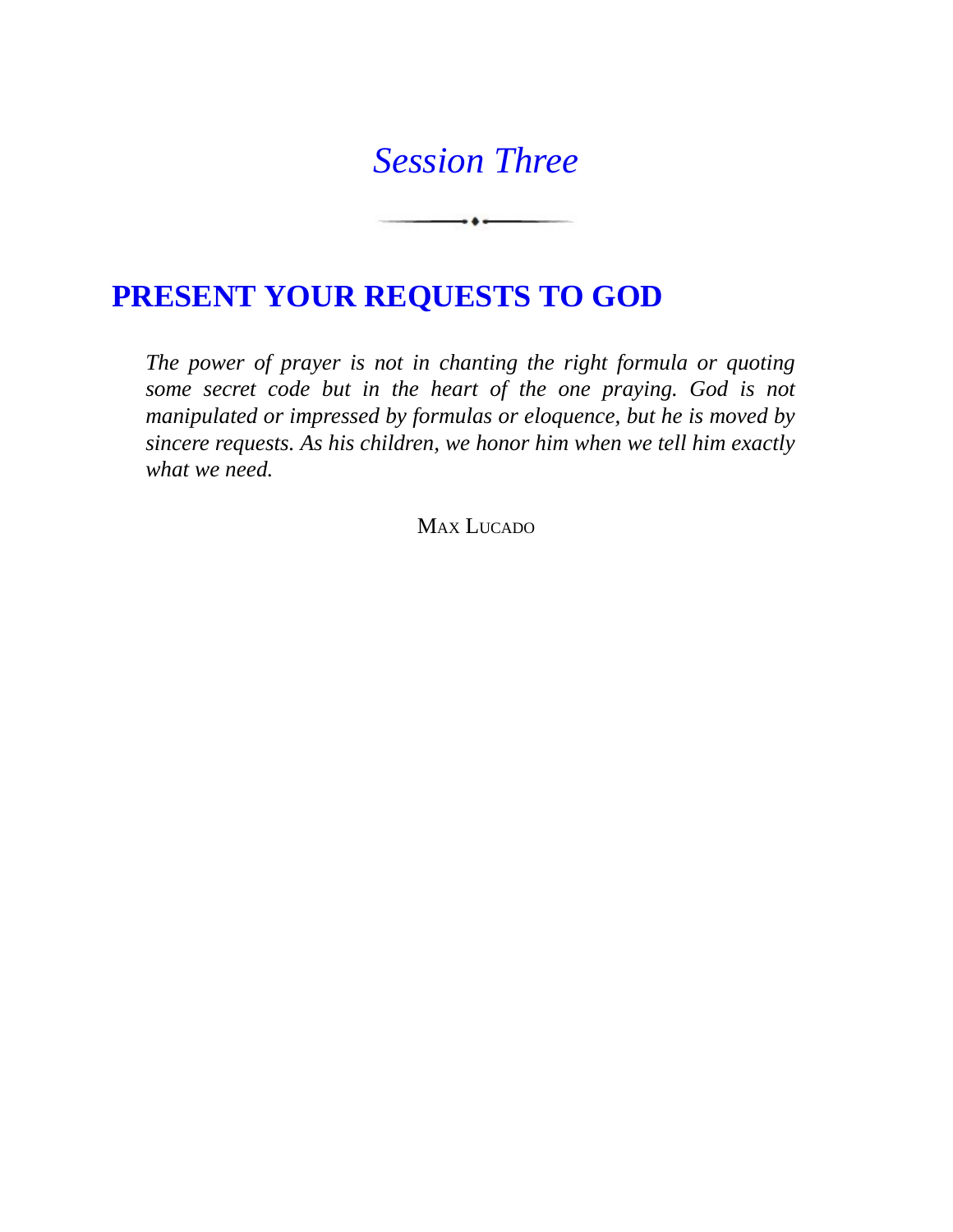# **OPENING REFLECTION**

In *every* situation, by prayer and petition, with thanksgiving, present your requests to God" (Philippians 4:6, emphasis added).

Really? In *every* situation pray with thanksgiving?

Even when that punk takes your parking spot? Even when there is no more creamer in the fridge, your toddler is screaming bloody murder, and all you want is a cup of coffee?

Even when she says, "I have cancer," or he leaves after decades of marriage?

Surely not! Surely the original Greek translation of this verse means "in *most* situations pray with thanksgiving."

In her book *The Hiding Place*, Corrie ten Boom tells a remarkable story about gratitude. During World War II, she and her sister Betsie lived in three different concentration camps. The entire ten Boom family had been arrested for providing a safe haven to Jews and Nazi rebels. It's estimated they saved eight hundred lives before being caught and sent away.

Corrie describes how the barracks of the Ravensbruck concentration camp in Germany was infested with fleas. The sisters were forced to sleep on wooden platforms with straw on top, but the straw was dirty, smelly, and crawling with the skin-biting pests. Corrie writes:

I sat up quickly and bumped my head on the platform above. "Fleas!" I jumped down to the floor. "The place is crawling with fleas! I . . . I don't know how I can cope with living in such a terrible place!"

"Corrie, I think God has already given us the answer," my sister Betsie said. "What was that verse we read from the Bible this morning?"

I pulled out my Bible from the bag I wore on a string around my neck. In the dim light, I read from 1 Thessalonians 5:16–18: "'Rejoice evermore. Pray without ceasing. In every thing give thanks: for this is the will of God in Christ Jesus concerning you.' Oh, Betsie, that's too hard in a place like this!"

"No, come on, Corrie—let's try. What are we thankful for?" my sister asked.

"Well . . . if we must be in this awful place, I'm thankful that we're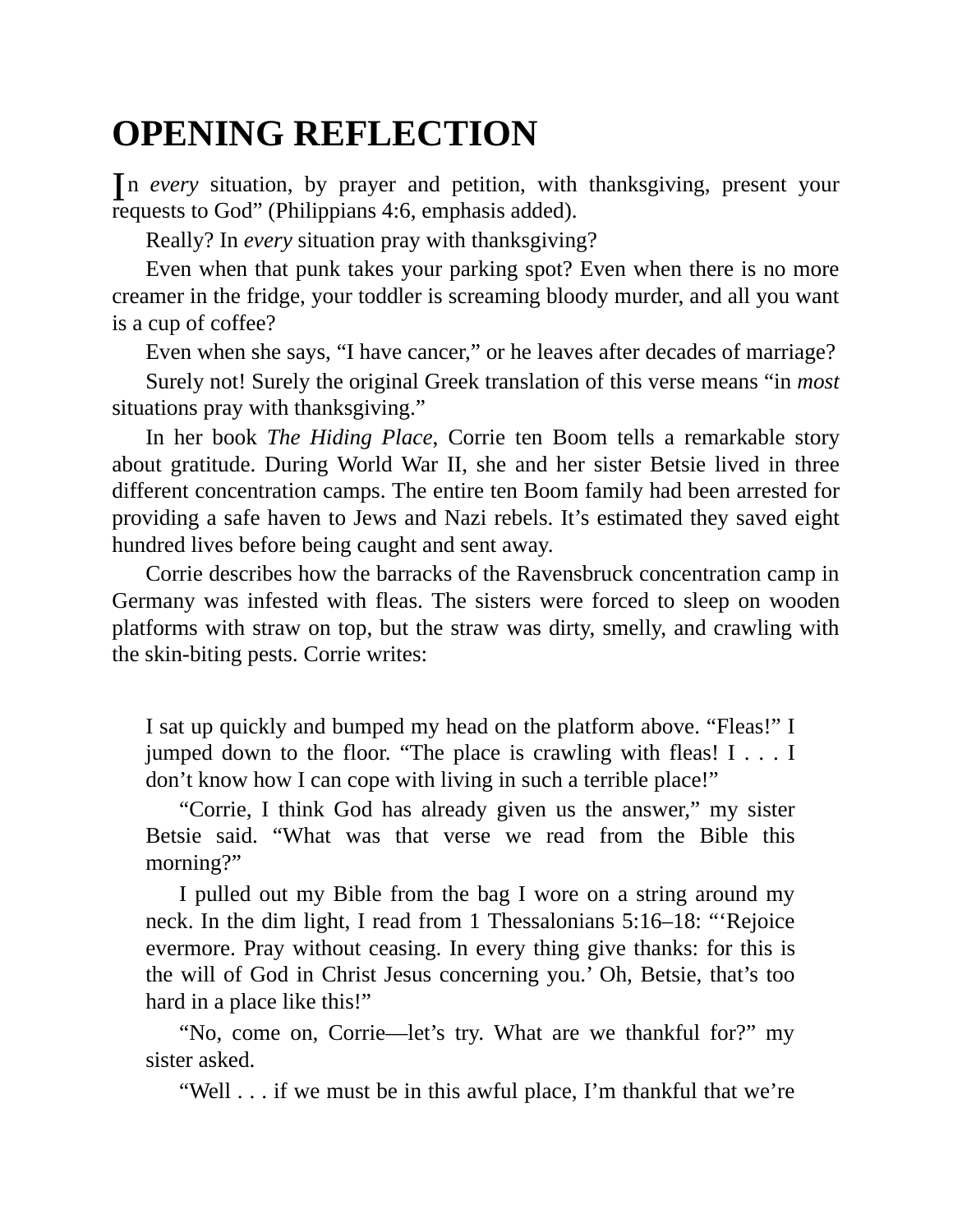together." . . .

"That's right!" Betsie's eyes danced. "And thank you, God, for the fleas—"<sup>[3](#page-96-0)</sup>

Corrie goes on to say that the flea infestation kept the guards out of their barracks, allowing Corrie and Betsie to read the Bible aloud twice a day for any woman who wanted to hear. More and more women found the light of Christ in the darkest of places because of *fleas*.

Yes, there is a reason to be grateful in *every* circumstance.

# **TALK ABOUT IT**

To kick off this third session, discuss one of the following questions:

- Corrie ten Boom famously asked the question, "Is prayer your steering wheel or your spare tire?" What do you think this question means? How would you personally answer it? *or*
- How does a grateful heart affect your attitude toward anxiety? Share a time when choosing gratitude changed the way you viewed a difficult situation.

If time permits, discuss the following questions related to the last session:

- Last time, we discussed how we need to let our gentleness be made known to all. During the group activity, you set an alarm to daily remind you of God's presence. If you followed through with this daily reminder, share how it encouraged you. How did it bring more calmness to your day or change the way you faced your anxieties?
- If you participated in the C.A.L.M. personal study, what were some things you learned about yourself? Maybe you engaged in the "Take Action!" portion of the personal study. If so, how did it go? Take a minute to share.

# **HEARING THE WORD**

Read James 5:13–16 aloud as a group. Try to look at these words with new eyes and an open heart. Then read it again silently, circling or underlining words that stand out to you.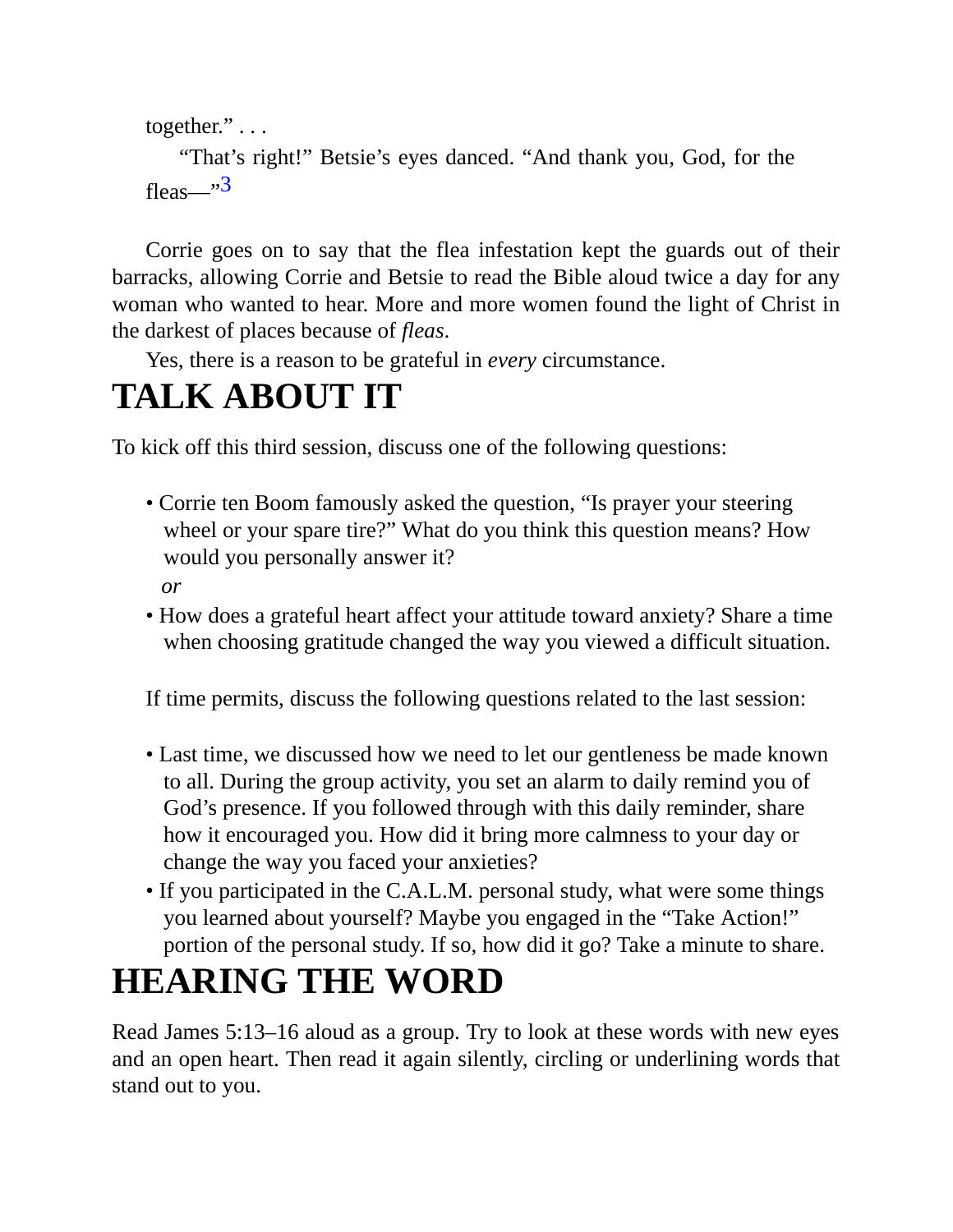Is anyone among you in trouble? Let them pray. Is anyone happy? Let them sing songs of praise. Is anyone among you sick? Let them call the elders of the church to pray over them and anoint them with oil in the name of the Lord. And the prayer offered in faith will make the sick person well; the Lord will raise them up. If they have sinned, they will be forgiven. Therefore confess your sins to each other and pray for each other so that you may be healed. The prayer of a righteous person is powerful and effective.

Turn to the person next to you and take turns sharing your answers to the following questions:

What was one thing that stood out to you from the Scripture?

[Your Response Here]

Why do these words stand out to you, and what fresh insight do they bring?

[Your Response Here]

James says the prayers of a righteous person are powerful and effective. When you pray, do you believe your words are powerful and effective? Or do you struggle with believing they make a difference? What is a stumbling block to believing your prayers are powerful?

[Your Response Here]

# **VIDEO TEACHING NOTES**

*Play the video segment for session three. As you watch, use the following outline to record any thoughts or concepts that stand out to you.*

Our primary call to action in the fight against anxiety is *prayer*.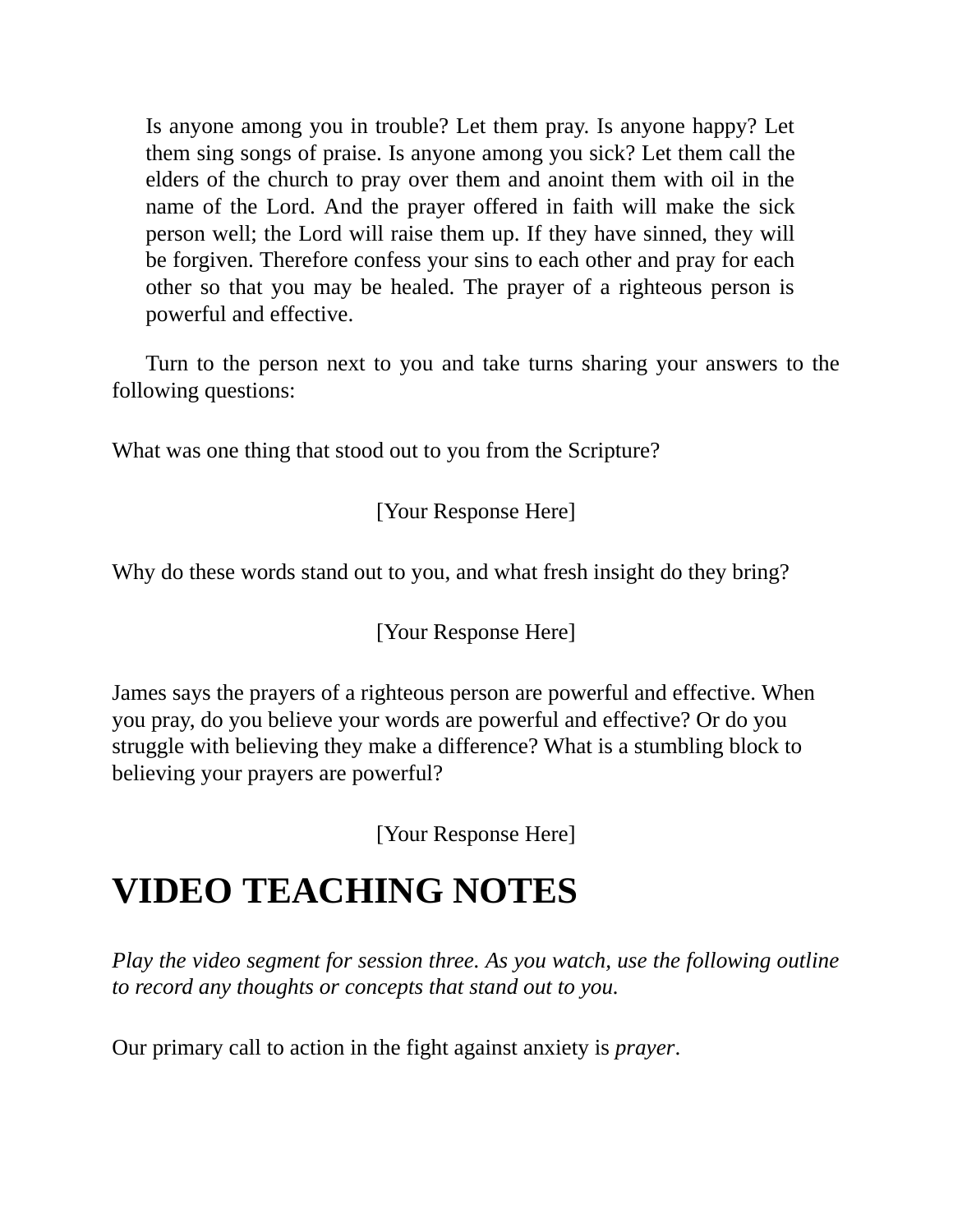[Your Response Here]

When Paul calls us to pray in Philippians 4:6, he uses the words *prayer*, *supplication*, and *request*. The words are similar, but not the same. *Prayer* is a devotion to God. *Supplication* is humility toward God. A *request* is a simple petition to God.

[Your Response Here]

In Matthew 14:22–36, we see that as long as Peter kept his eyes on Jesus, he did the impossible . . . but as soon as he looked at the waves, he began to sink. When we shift our eyes off of Christ and onto our anxieties, we, like Peter, begin to drown in worry or despair.

[Your Response Here]

Peter's prayer to Jesus wasn't eloquent (see verse 30). It was simple and specific. God cares more about the heart behind our prayers than the words we use in our prayers.

[Your Response Here]

There are three reasons why it's important to be specific with our requests to God: (1) a specific prayer is a *serious prayer*, (2) a specific prayer opens the door to *seeing God at work*, and (3) specific prayers *create a lighter load*.

[Your Response Here]

Paul also calls us to pray with gratitude in Philippians 4:6. *Gratitude* is a mindful awareness of the benefits God has provided to us in life.

[Your Response Here]

Christ-based contentment is the key to finding joy. Since no one can take our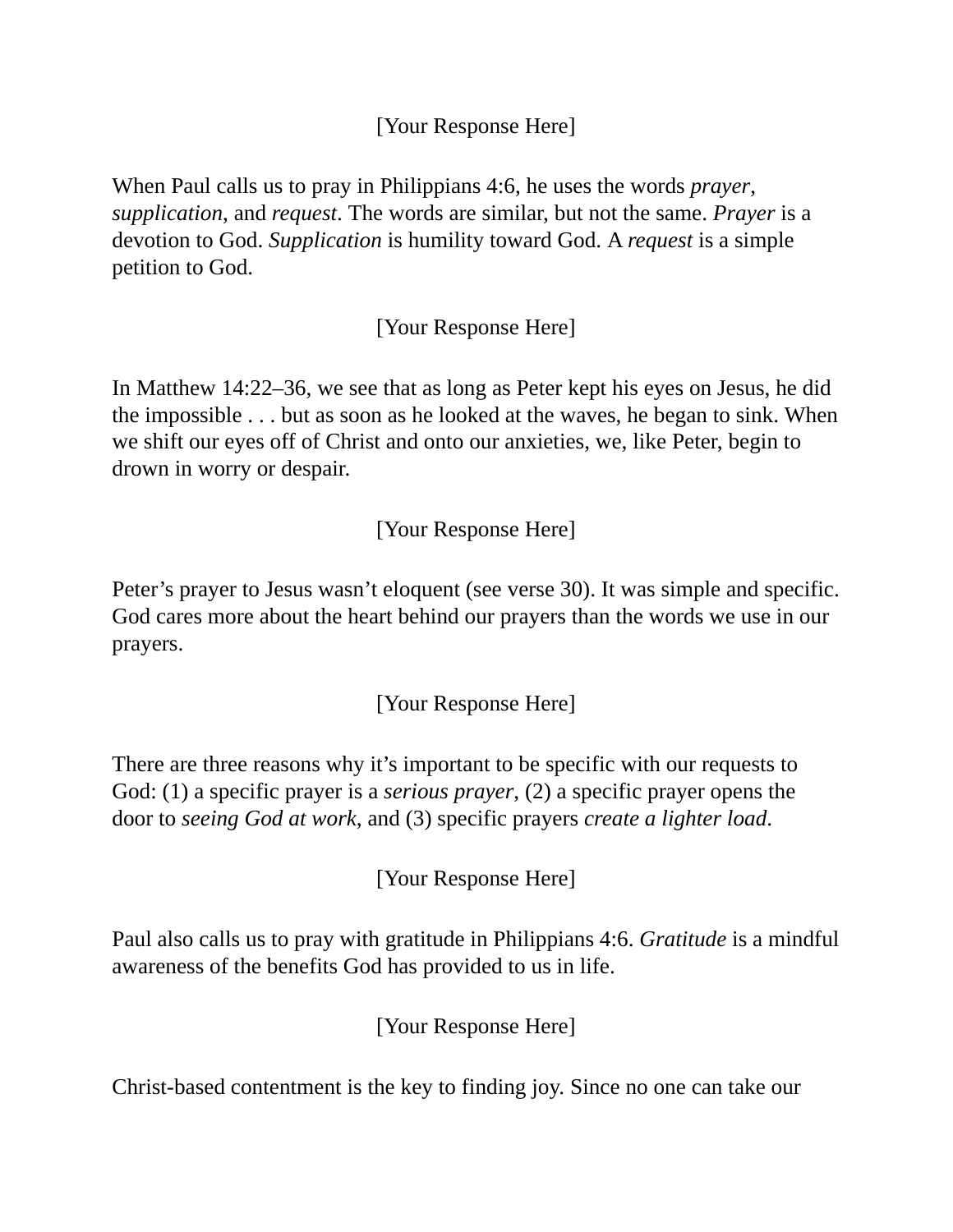Christ away, no one can take away our joy.

[Your Response Here]

What we have in Christ is greater than anything we don't have in life.

[Your Response Here]

## **BIBLE STUDY AND GROUP DISCUSSION**

*Take a few minutes with your group members to discuss what you just watched and explore these concepts in Scripture.*

1. Before everyone shares in the large group, turn to one or two people next to you and finish this sentence: "After watching the video, one question I now have is . . ."

[Your Response Here]

2. Read aloud the beginning of the story of Peter walking on the water in Matthew 14:22–24. Why do you think Jesus didn't go with his disciples in the boat?

[Your Response Here]

What was Jesus doing while the disciples were gone (verse 23)? What does this verse teach about the importance of prayer?

[Your Response Here]

3. Peter's prayer to Jesus as the waves tossed the boat was not eloquent. It was simple, direct, even desperate. Read Luke 18:9–14. According to this parable, what kind of prayer is heart-honoring to God?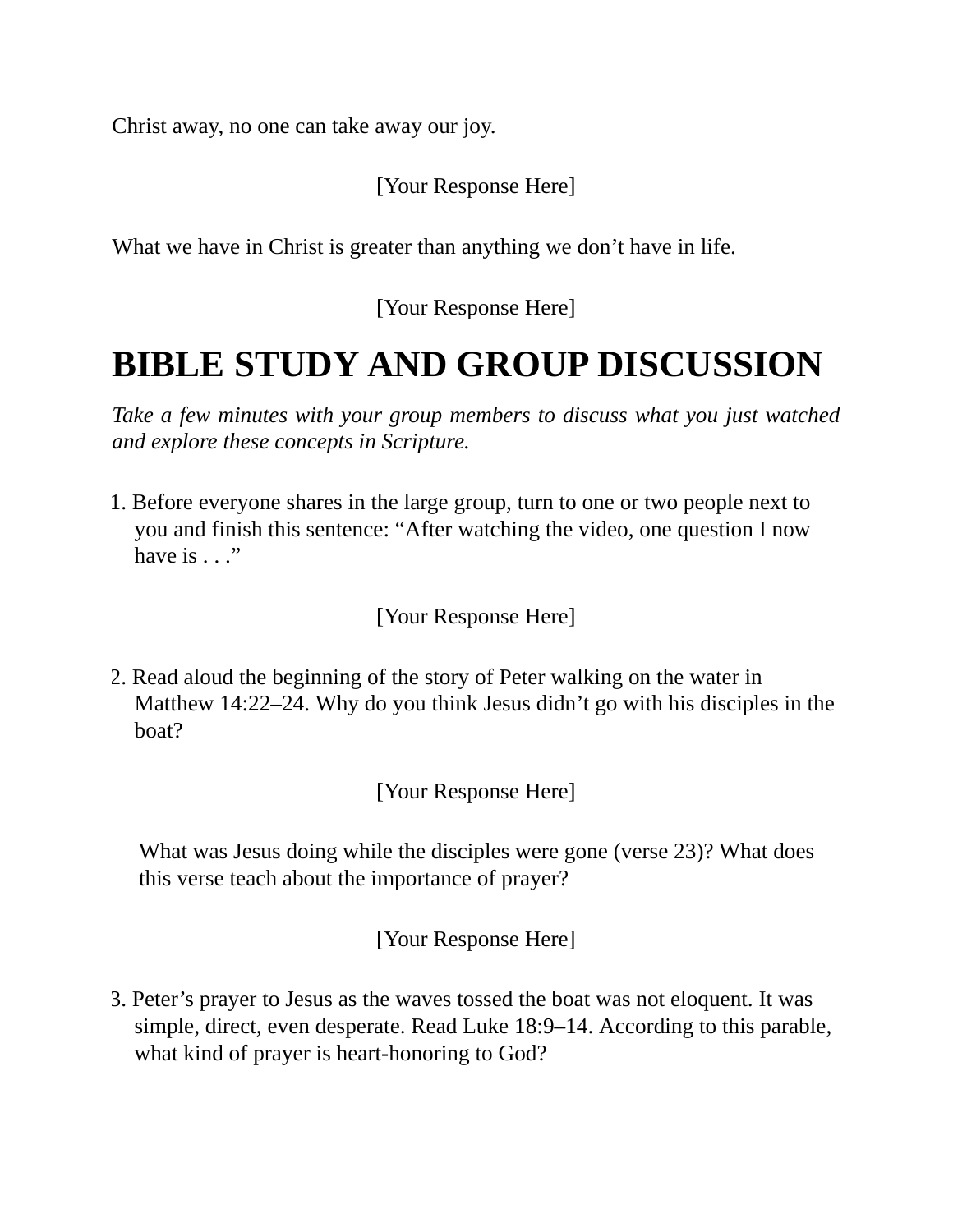#### [Your Response Here]

4. In the video teaching, Max stressed the importance of being specific with our requests to God. When you pray, do you tend to be detailed or vague? Why do you think you have this tendency?

#### [Your Response Here]

5. Read the following passages aloud: Matthew 7:7–8; John 14:13–14; and Psalm 91:14–16. What is the promise of prayer in each verse?

#### [Your Response Here]

6. In Philippians 4:6, Paul tells us to pray "with thanksgiving." Throughout his New Testament letters, he continually lists blessing after blessing God has lavished upon us, giving us reasons to always be thankful. Read the following verses aloud: 1 Corinthians 15:51–56; Ephesians 2:1–7; and 1 John 3:1–2. According to these verses, why can we be thankful in any circumstance?

[Your Response Here]

7. Read Philippians 4:11–13. How does Paul say he is able to find contentment in all things (verse 13)?

[Your Response Here]

What area or circumstance in your life do you find yourself complaining about most?

[Your Response Here]

How can you apply Philippians 4:13 to your life so that you, like Paul, can find a reason to be grateful in every circumstance?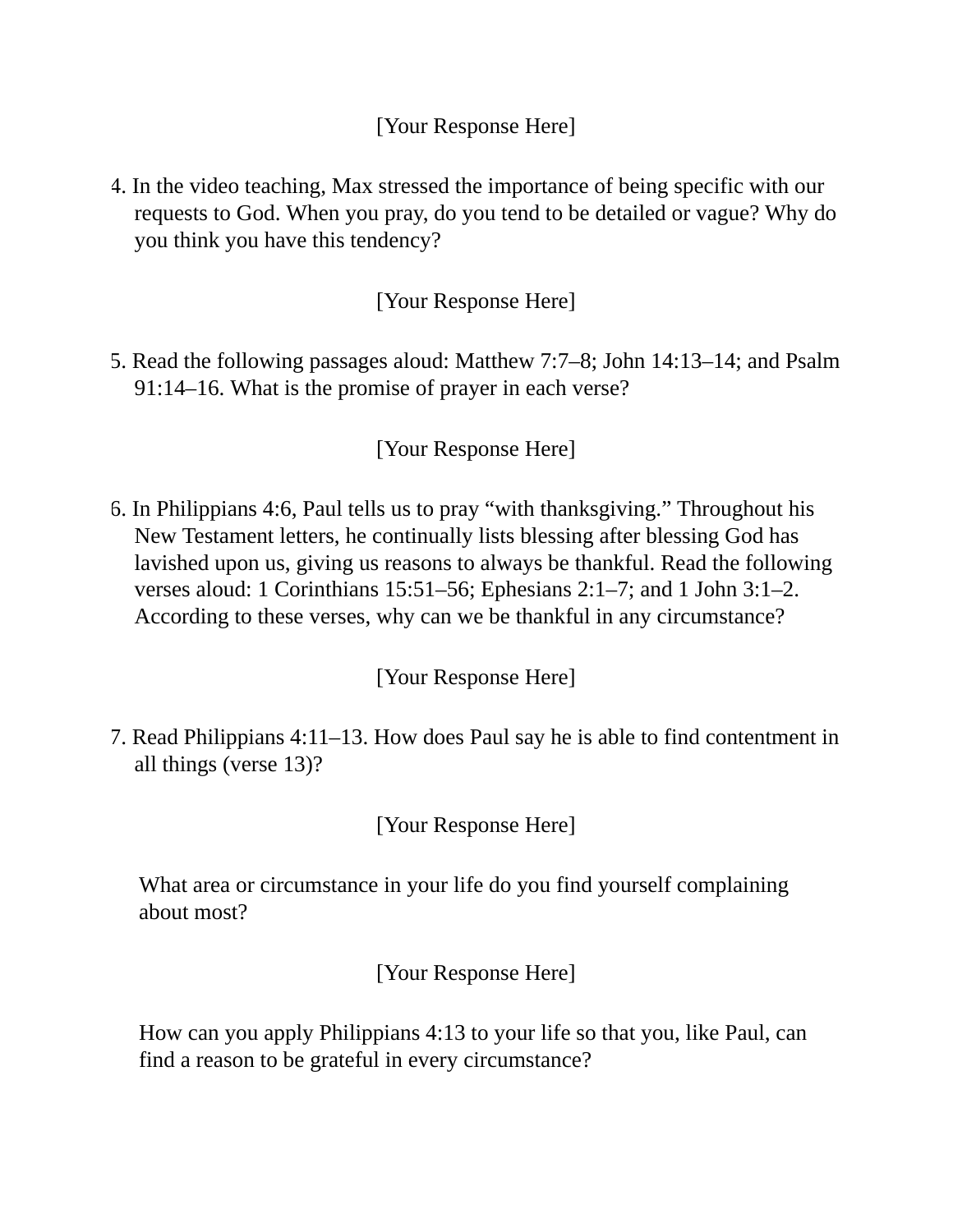[Your Response Here]

# **GROUP ACTIVITY**

This group activity is simple. Take some time to "count your blessings," focusing your minds on God's good gifts instead of your worries. Have everyone in the group share a particular blessing that God has given to him or her.

# **CLOSING PRAYER**

End your time together by talking with the Father. Your group may want to begin the prayer time by reading aloud Psalm 136:1–9 (ESV), a passage about giving thanks to the Lord:

- Give thanks to the LORD, for he is good, for his steadfast love endures forever.
- Give thanks to the God of gods, for his steadfast love endures forever.
- Give thanks to the Lord of lords, for his steadfast love endures forever;
- to him who alone does great wonders, for his steadfast love endures forever;
- to him who by understanding made the heavens, for his steadfast love endures forever;
- to him who spread out the earth above the waters, for his steadfast love endures forever;
- to him who made the great lights, for his steadfast love endures forever;
- the sun to rule over the day, for his steadfast love endures forever;
- the moon and stars to rule over the night, for his steadfast love endures forever.

Now, take some time to pray for one another, either in groups of two or three or with the person sitting next to you. No matter how you structure it, here are a few suggestions of ways to pray for one another:

- Share a trying circumstance you are *not* thankful for. Ask the Lord to bring about gratitude and even joy when facing this difficulty.
- Pray about prayer! Confess to the Lord any doubt you have about prayer or any lie you have believed about its lack of importance. Ask God to give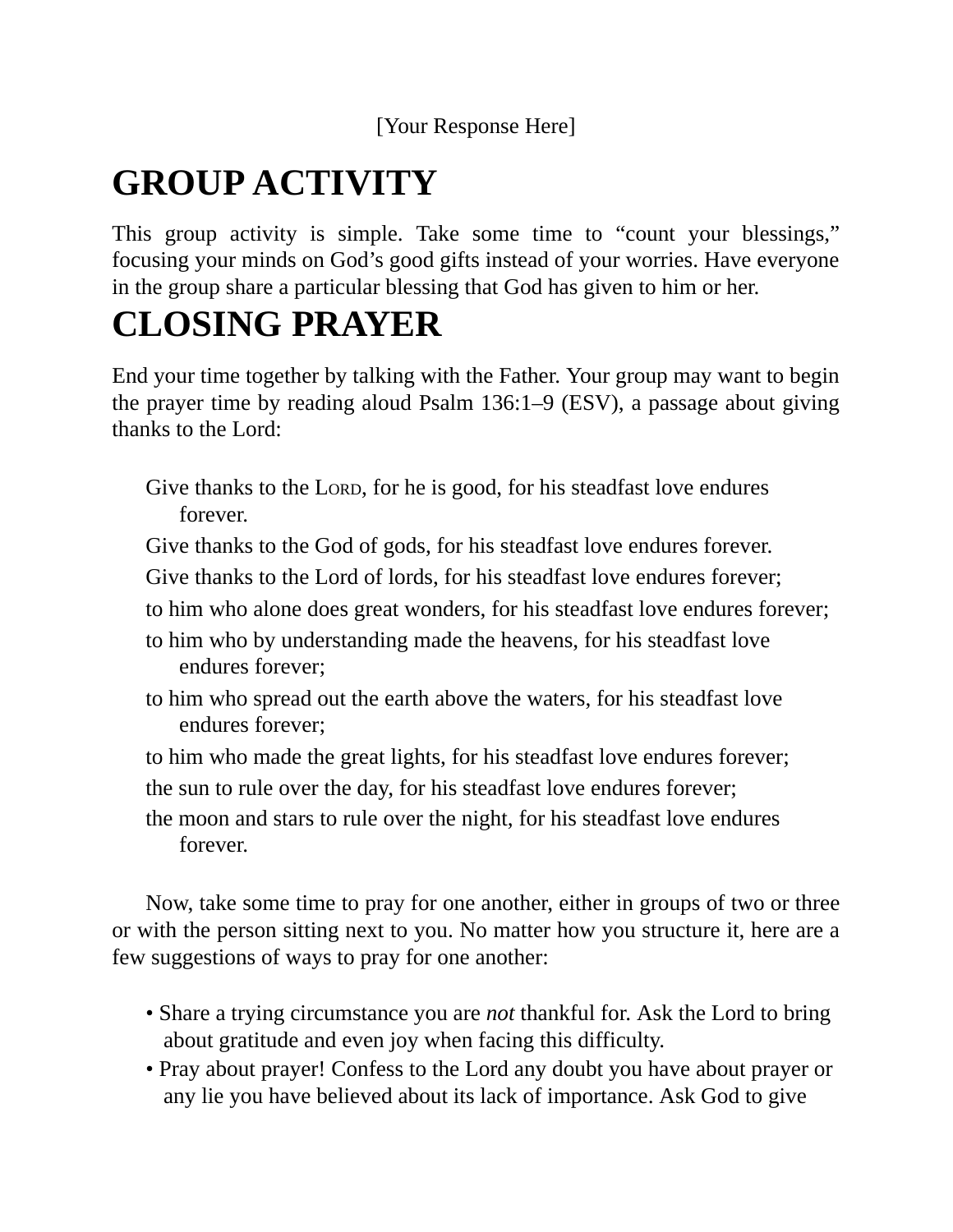you a deeper desire to talk to him, and ask him to show you the power and effectiveness of your prayers.

• Ask the Lord to give you contentment in all circumstances. Thank the Lord for his goodness and the blessings he has generously given.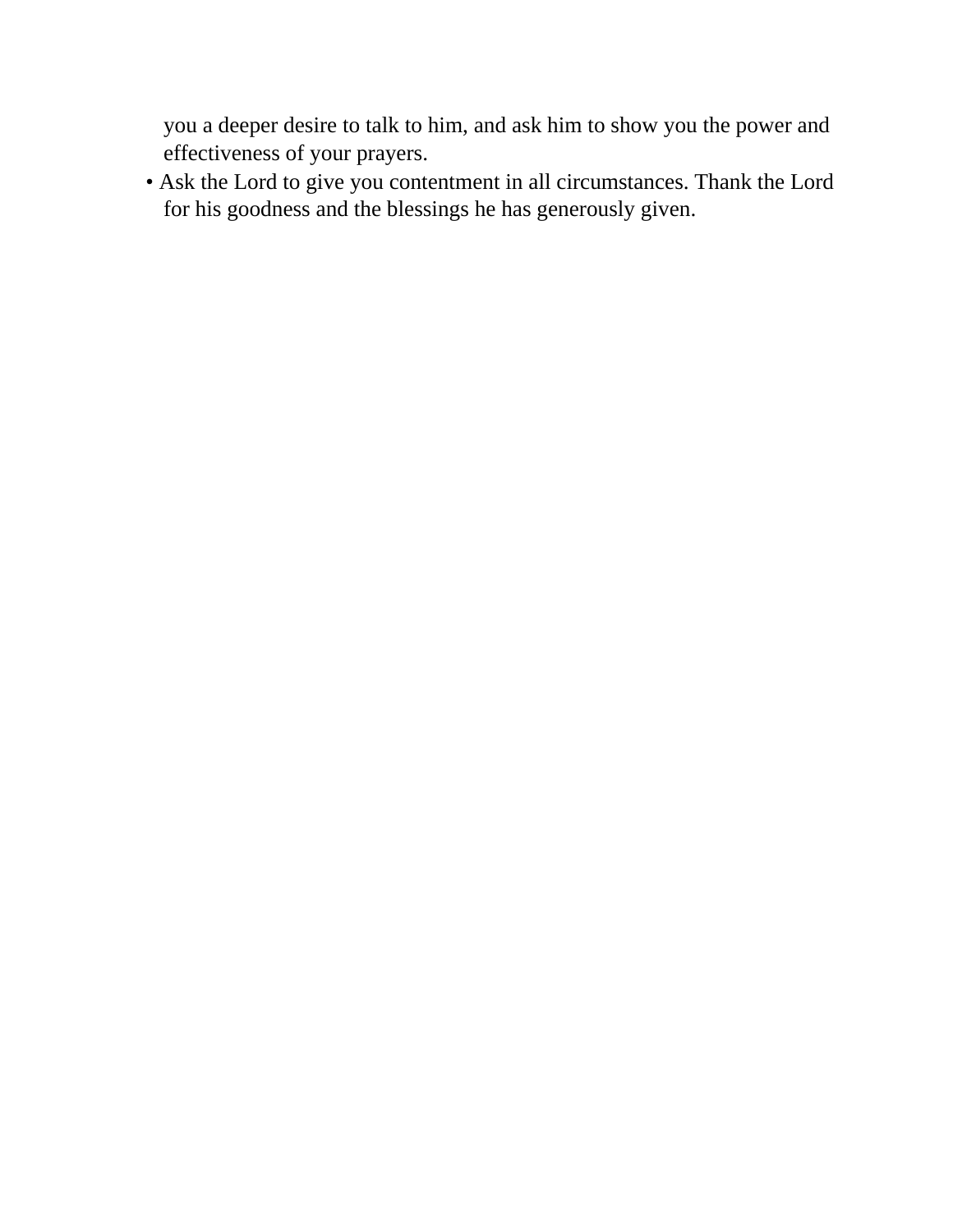# BETWEEN-SESSIONS PERSONAL STUDY

### *Session Three*

R eflect on the content you've covered this week in *Anxious for Nothing* by engaging in any or all of the following C.A.L.M. personal study guide activities. The time you invest will be well spent, so let God use it to draw you closer to him. At your next meeting, share with your group any key points or insights that stood out during this time spent with the Lord.

## CELEBRATE GOD'S GOODNESS

During the teaching session this week, Max focused on presenting our requests to God with thankfulness. Read the following passages about some of the undeserved gifts God has given to his children. Underline the gifts that he promises you in each of the verses below.

And my God will meet all your needs according to the riches of his glory in Christ Jesus. *(Philippians 4:19)*

The angel of the LORD encamps around those who fear him, and he delivers them. *(Psalm 34:7)*

My Father's house has many rooms; if that were not so, would I have told you that I am going there to prepare a place for you? *(John 14:2–3)*

But the Advocate, the Holy Spirit, whom the Father will send in my name, will teach you all things and will remind you of everything I have said to you. (John 14:26)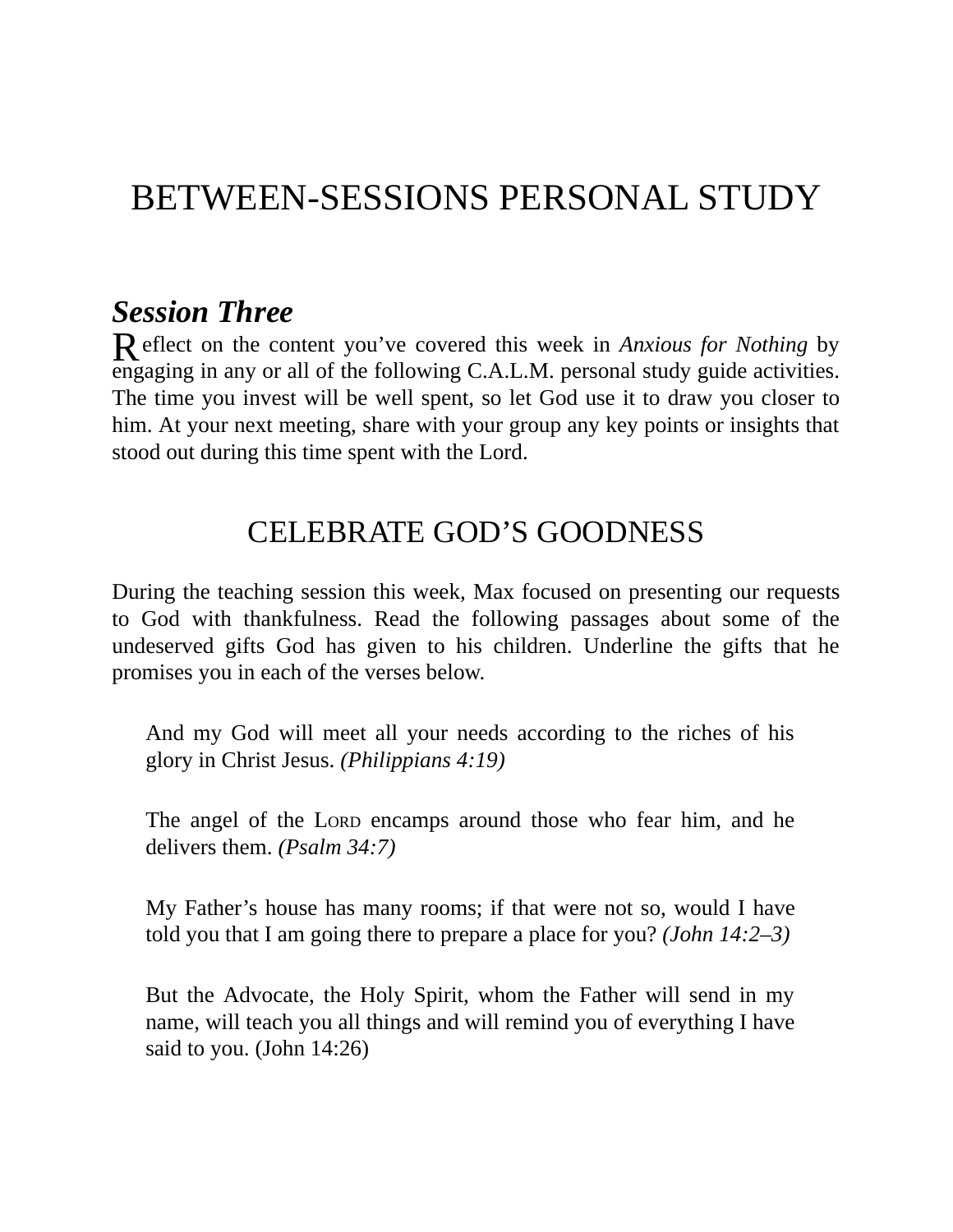Consider the gifts you underlined. Which blessing stirs the most gratitude in your heart today? Why?

#### [Your Response Here]

Often, we forget that talking to the Creator of the universe is an immeasurable privilege. Read Hebrews 4:14–16. Why do we have free and limitless access to the throne room of God?

[Your Response Here]

#### *Pray*

Close your time by remembering the gift of prayer. Although God is a kind and patient Father who always wants to hear our concerns, dedicate this particular prayer time to pure gratitude, rejoicing in who *he* is. Thank him for what he has given you. Thank him for making a way for his children to personally talk to him anytime, any day, about any problem.

 $\bullet$ 

*Gratitude is . . . the greatest of virtues. Studies have linked the emotion with a variety of positive effects. Grateful people tend to be more empathetic and forgiving of others. People who keep a gratitude journal are more likely to have a positive outlook on life. Grateful individuals demonstrate less envy, materialism, and self-centeredness. Gratitude improves self-esteem and enhances relationships, quality of sleep, and longevity. If it came in pill form, gratitude would be deemed the miracle cure. It's no wonder, then, that God's anxiety therapy includes a large, delightful dollop of gratitude.*

—*Anxious for Nothing*, page 94

 $\longrightarrow$ 

ASK GOD FOR HELP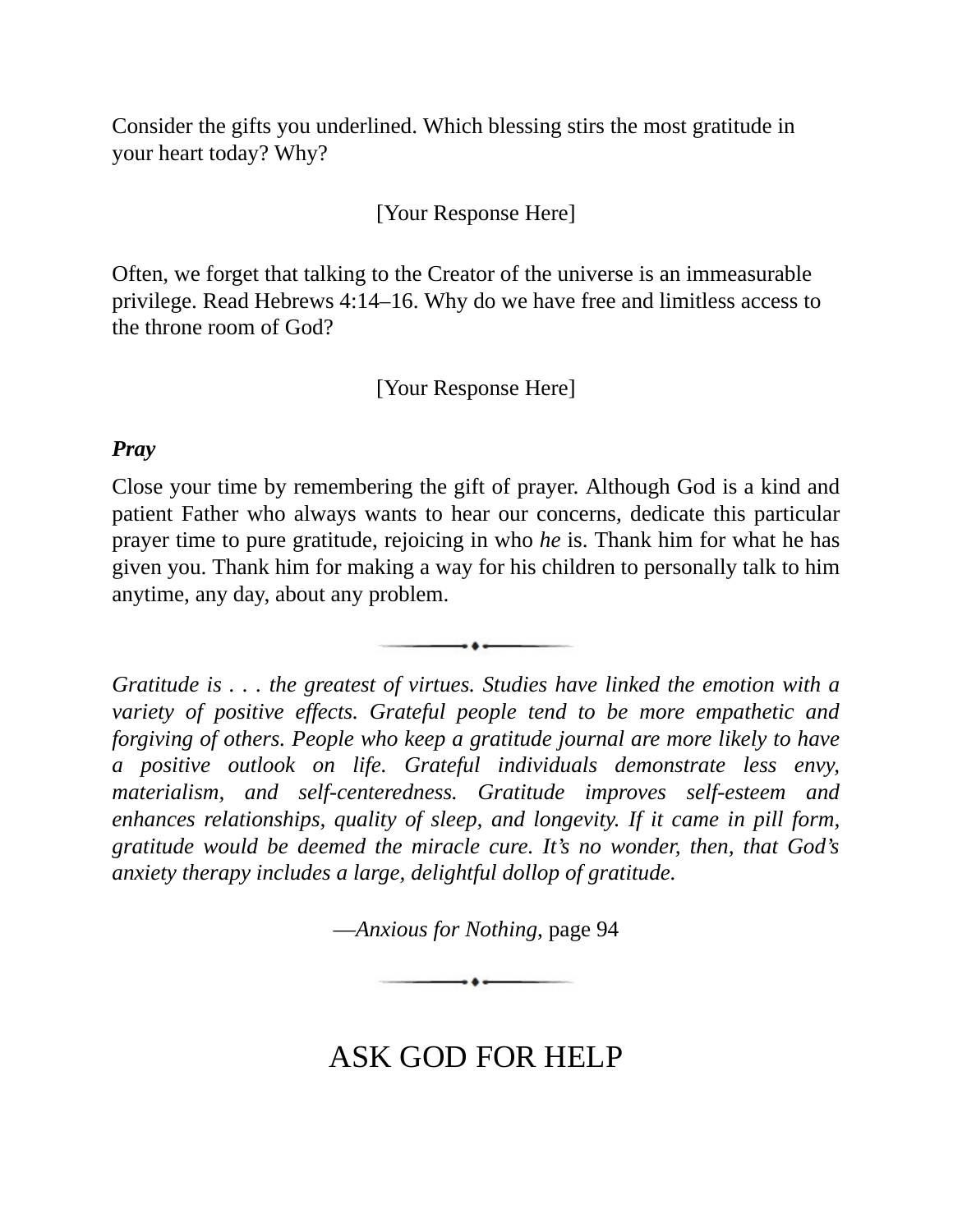When you are facing a problem, what hurdles tend to keep you from taking it to God first?

#### [Your Response Here]

Jesus set the perfect example of taking every request to God. Again and again throughout the Gospels, we see him going to a secluded place to pray. Take a couple of minutes to read his prayer to the Father on the night of his arrest recorded in Matthew 26:36–46. What was Jesus' posture as he prayed? What does this posture say about his attitude toward the Father?

[Your Response Here]

Reread verse 39. What specific words of Jesus prick your heart? Why do these words especially touch you today?

[Your Response Here]

After reading Jesus' conversation with the Father—his face in the dirt of the Garden of Gethsemane—what do you think the Lord wants to teach you through Jesus' example? What about Jesus' prayer do you want to incorporate in your own prayer life?

[Your Response Here]

What does Jesus tell his disciples to do in verse 41?

[Your Response Here]

Jesus warns his disciples that when it comes to temptation, the spirit is willing but the flesh is weak. When it comes to prayer, isn't the same true? The Holy Spirit within us wants us to remain close to the Father, while our flesh wants to rely on our own strength. Our pride often keeps us from prayer but, as Paul wrote, the Spirit inside of us actually helps us to pray: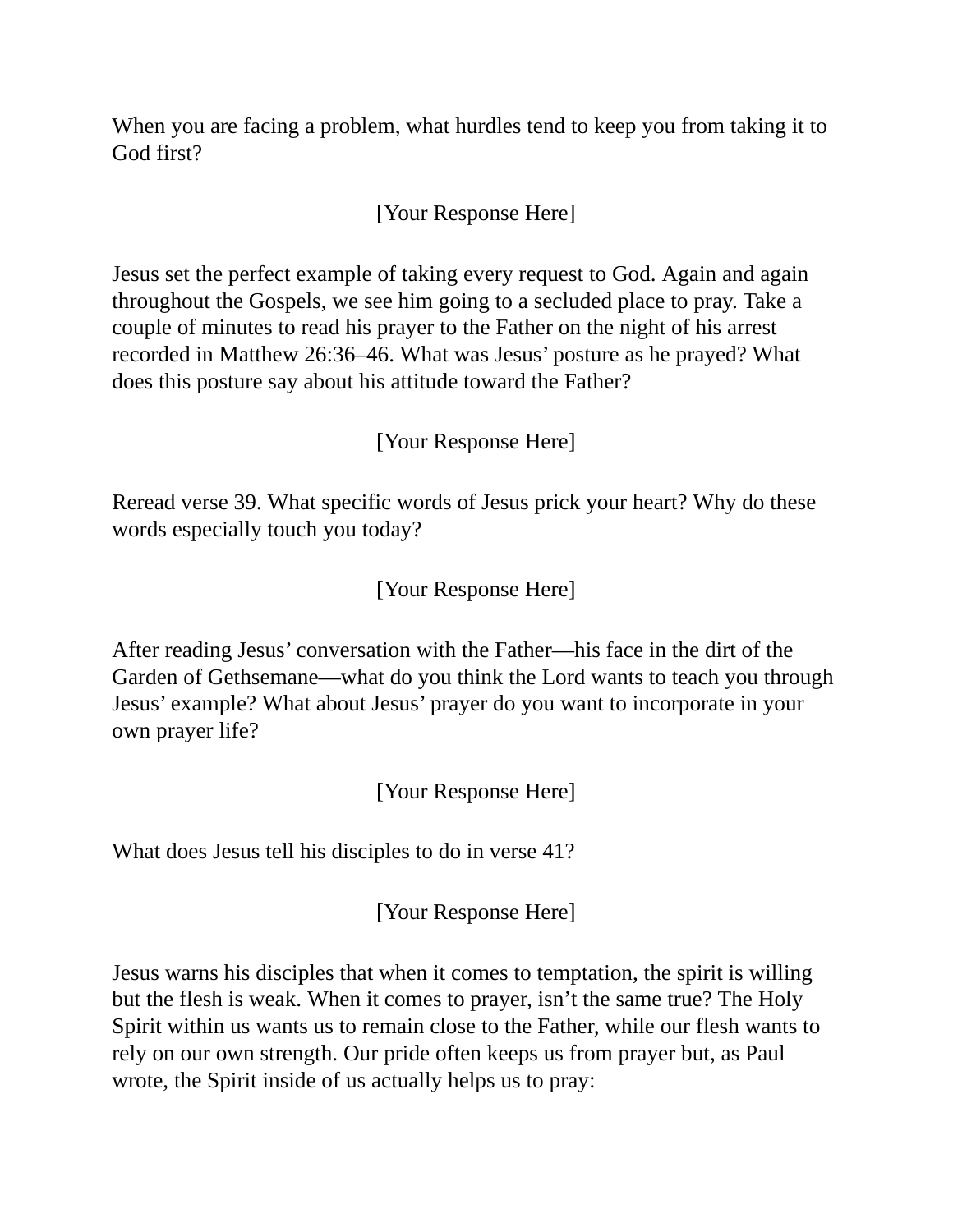In the same way, the Spirit helps us in our weakness. We do not know what we ought to pray for, but the Spirit himself intercedes for us through wordless groans. And he who searches our hearts knows the mind of the Spirit, because the Spirit intercedes for God's people in accordance with the will of God. (Romans 8:26–27)

Based on this passage from Romans, write down what the Spirit is actively doing in you even when you don't know the words to pray.

[Your Response Here]

#### *Pray*

There is a spiritual battle warring over your prayer life, because the enemy knows how powerful prayer is. So today, ask God to help you overcome any fleshly attitude you have toward prayer. Ask him to help you walk in the Spirit, press into prayer, and believe that it has power.

[Your Response Here]

*God doesn't delay. He never places you on hold or tells you to call again later. God loves the sound of your voice. Always. He doesn't hide when you call. He hears your prayers. For that reason "be anxious for nothing, but in everything by prayer and supplication, with thanksgiving, let your requests be made known to God" (Philippians 4:6 NKJV). With this verse the apostle calls us to take action against anxiety. Until this point he has been assuring us of God's character: his sovereignty, mercy, and presence. Now it is our turn to act on this belief. We choose prayer over despair. Peace happens when people pray.*

—*Anxious for Nothing*, page 82

 $\longrightarrow \cdots$ 

LEAVE YOUR CONCERNS WITH GOD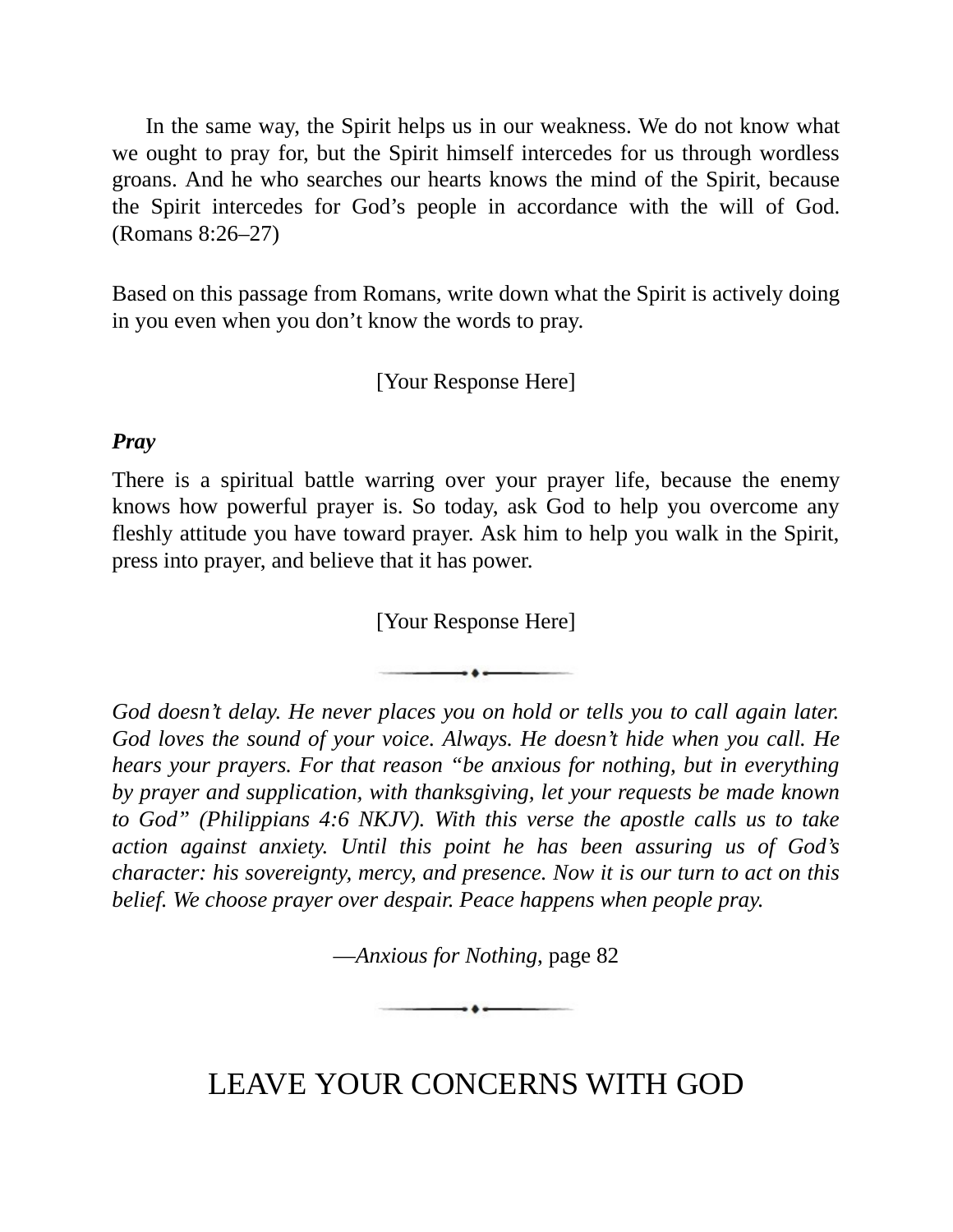Have you ever started a sentence with the phrase if only?

*If only* I could drive a new car instead of this old clunker, then I would be less stressed.

*If only* I could be married, then I wouldn't feel lonely.

*If only* I had more money, then I would be happy.

The *if only* syndrome can lead you to conclude that the good life is only one purchase away, one romance away, or one promotion away. It's a lie that can lead you to borrow more money, work long hours, and take unnecessary risks.

The antidote to the *if only* syndrome is gratitude. Why? Because gratitude forces you to recognize what God has *already* given to you. While the anxious heart says, "Lord, if only I had this, that, or the other, I'd be okay . . .," the grateful heart says, "Lord, you've *already* given me this, that, and the other, and I thank you."

What are the *if onlys* in your life today? Write each *if only* in the left column below.

If Onlys Alreadys

After listing your *if onlys*, practice what we studied in this session—the powerful heart-changing medicine of gratitude. In the right column above, list your *alreadys*. How does noting these things change your perspective about your first list?

[Your Response Here]

#### *Take Action!*

Take this activity a step further by encouraging someone else. Reach out to a person in your life who is an *already*—someone who has already loved you or helped you in the past. Let that person know that you are thankful for him or her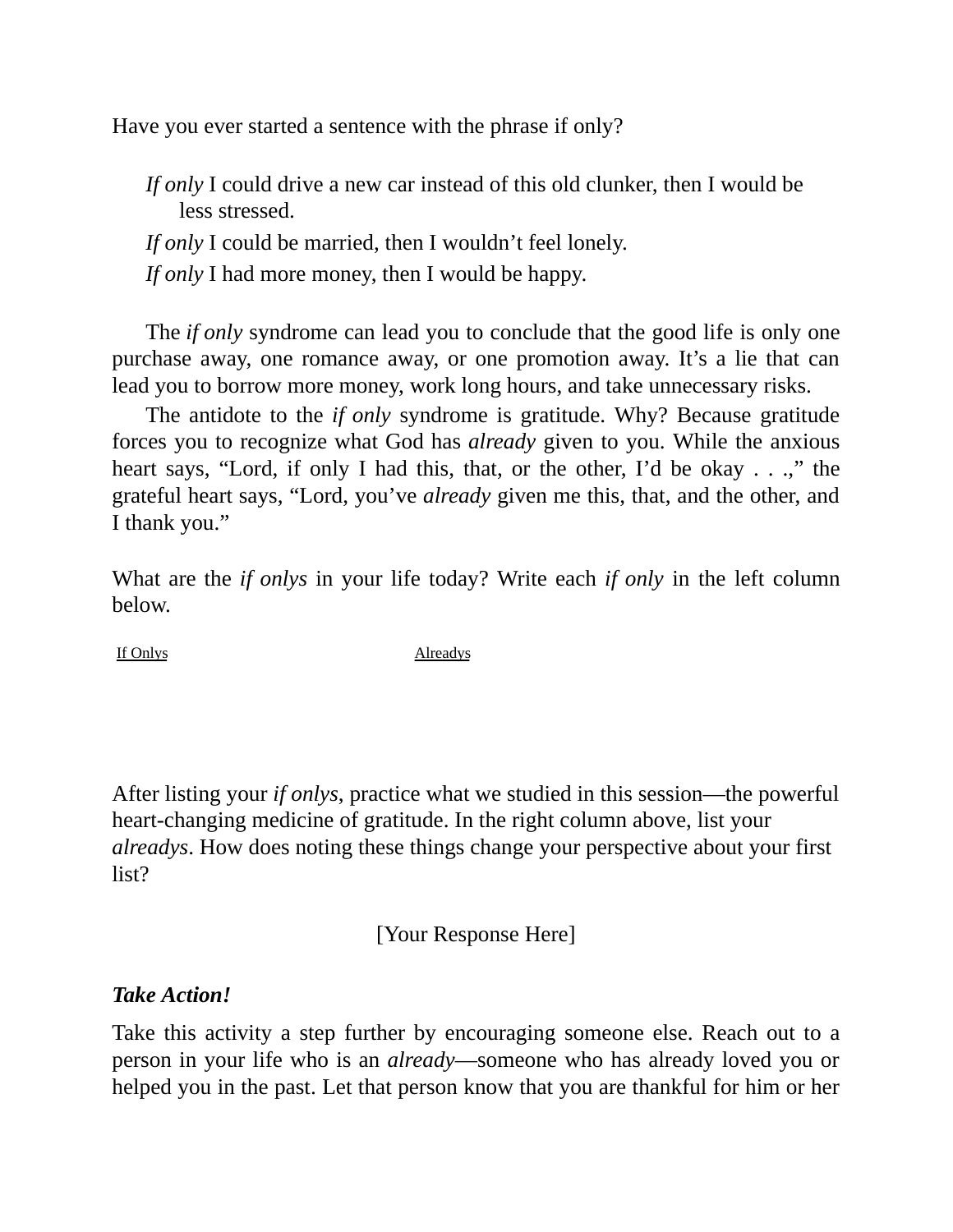today.

#### *Pra*

For this prayer time, use the words of Paul in Philippians 4:12–13. Fill in the blanks with circumstances or desires that have caused you to be ungrateful and anxious.

I know what it is to be in need, and I know what it is to have plenty. I have learned the secret of being content in any and every situation, whether



all this through him who gives me strength.

Leave these circumstances at the feet of the Father and conclude your prayer time by thanking him for your *alreadys*.

 $\rightarrow$  +  $\rightarrow$ 

*What you have in Christ is greater than anything you don't have in life. you have God, who is crazy about you, and the forces of heaven to monitor and protect you. you have the living presence of Jesus within you. In Christ you have everything he can give you, a happiness that can never be taken, a grace that will never expire, and a wisdom that will ever increase. He is a fountain of living hope that will never be exhausted.*

—*Anxious for Nothing*, page 99

 $\longrightarrow \bullet$ 

## MEDITATE ON GOOD THINGS

Study Philippians 4:6—"But in every situation, by prayer and petition, with thanksgiving, present your requests to God"—until you can recite it from memory. Don't forget to memorize the verse reference as well. After you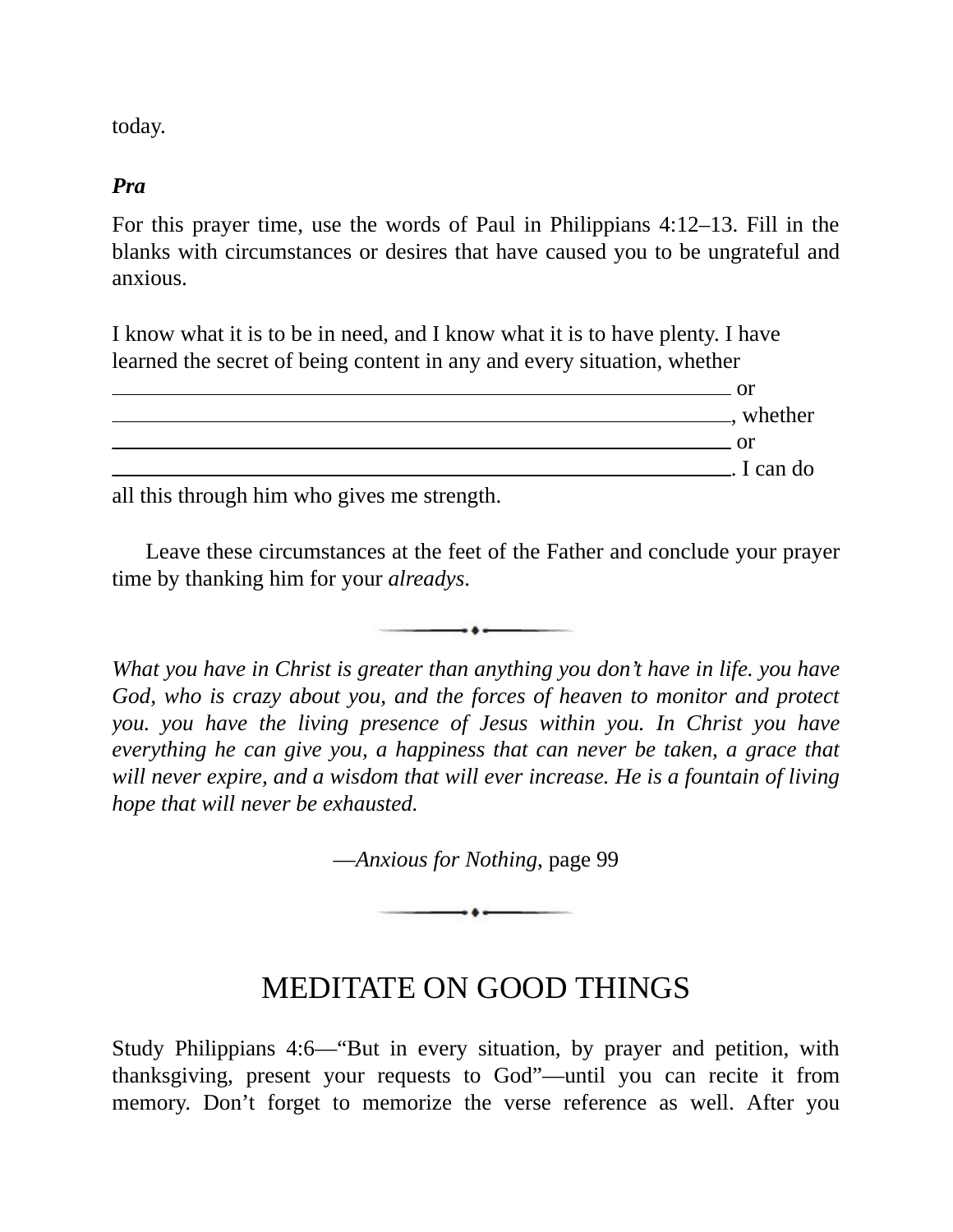memorize the Scripture, ask the Lord to bring it to mind anytime an anxious thought surfaces.

### RECOMMENDED READING

Want to learn more about what it means to let your gentleness be made known to all? Review chapters 6–7 in *Anxious for Nothing* and use the space below to write any key points or questions you want to bring to the next group meeting. To prepare for the next session, read chapter 8.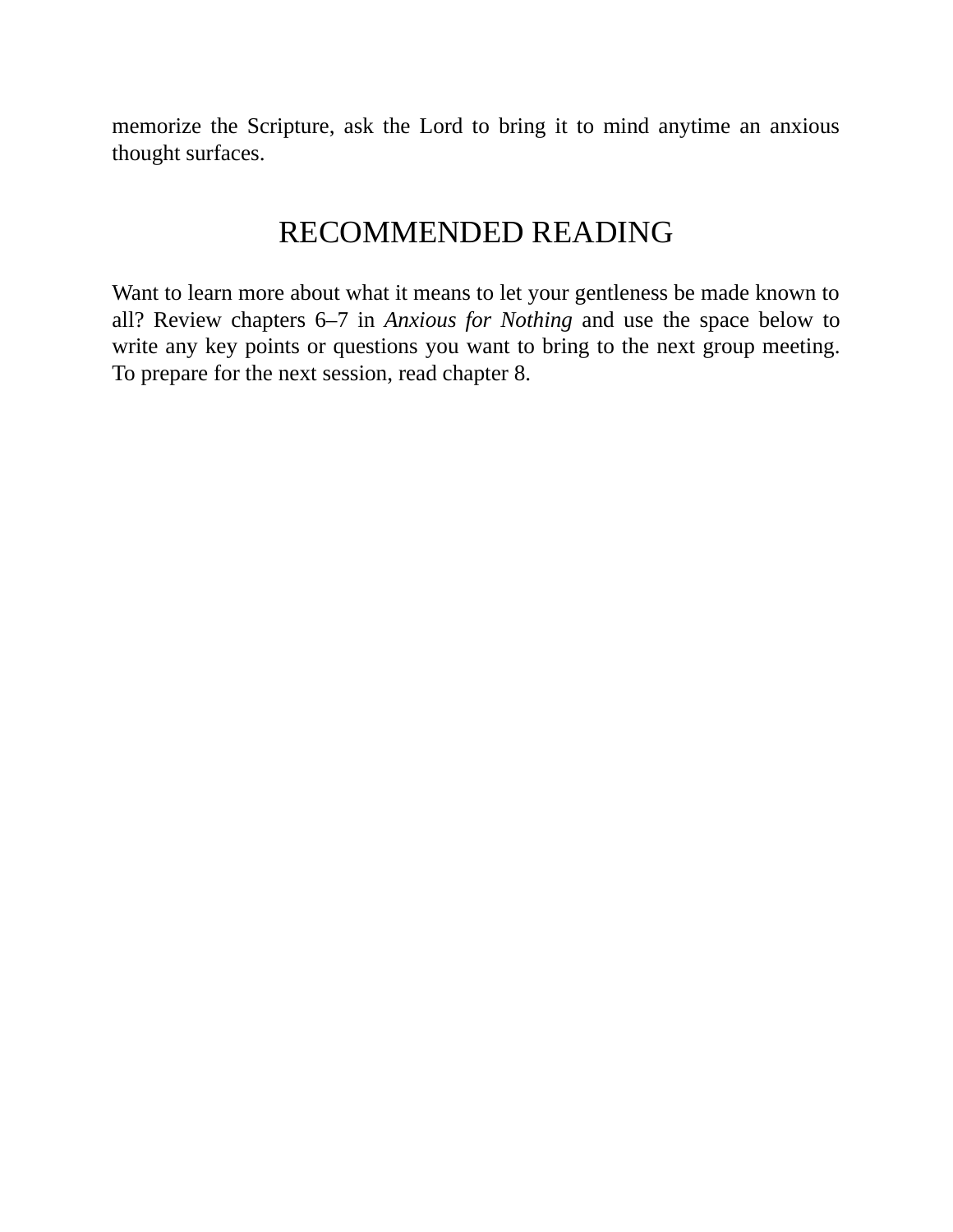## *[Session](#page-5-1) Four*

 $\overline{\phantom{a}}$ 

## **THE PEACE OF GOD WILL [GUARD](#page-5-2) YOUR HEART**

*Our Father gives us the very peace of God. He downloads the tranquility of the throne room into our world, resulting in an inexplicable calm. We should be worried, but we aren't. We should be upset, but we are comforted. The peace of God transcends all logic, scheming, and efforts to explain it.*

### MAX LUCADO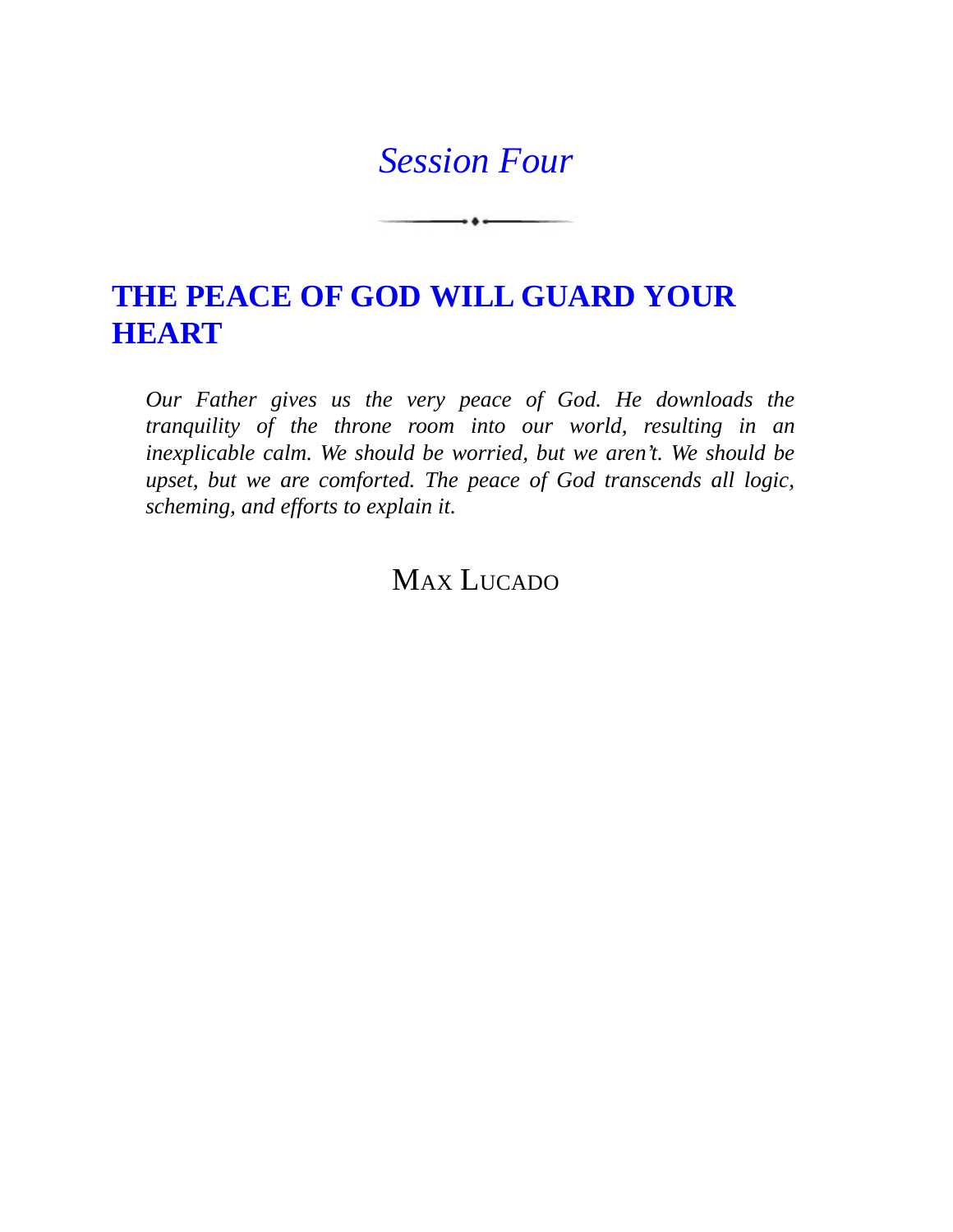# **OPENING REFLECTION**

When strolling the streets of Istanbul, Turkey, there is no sight more majestic<br>than the Usaja Sophia. Its control dome standing 105 feet tall and surrounded by than the Hagia Sophia. Its central dome, standing 105 feet tall and surrounded by four pencil-shaped minarets stretching more than 200 feet into the heavens, can be spotted from miles away. The dome often serves as a "north star" for lost tourists.

In AD 532, Emperor Justinian I made the Hagia Sophia what it is today. It served as a Christian cathedral for more than a millennium, until AD 1453. That year, the Ottoman Empire took over Constantinople (modern day Istanbul) and declared the Hagia Sophia to be a mosque. Today, it is a museum.

When I (Jenna) stepped into the Hagia Sophia, I could immediately see the layers of history within its walls. Much restoration and repair have peeled back the yellow paint the Ottomans used to cover up Christian symbols and mosaics. One particular mosaic that caught my attention stood over the Imperial Door, which was used only by the emperors.

The mosaic depicts Jesus sitting on a throne of jewels. Some people are around him, but I didn't pay much attention to them. My focus was drawn to his hands. Jesus is holding what looks like an open scroll or book. I couldn't read the words, but after doing a little research I learned they say, "Peace be with you. I am the light of the world."

*Peace be with you.*

Written high over the twenty-three-foot-tall oak doors are the words, "Peace be with you." Written above the doors that more than three million tourists walk through a year are the words, "Peace be with you." Written above the doors that welcomed emperors who worshiped themselves and sultans who prayed to a different god are the words, "Peace be with you."

I wonder how many people over the centuries have actually looked at those words and received the invitation. *Peace.* Not just any peace. God's peace. A peace that surpasses all understanding. And just as this peace frames the doorway of the Hagia Sophia, so it frames our hearts if we will allow it. It's a peace that guards our hearts and minds in Christ.

This peace is a constant invitation in our lives as we walk through the doors of decisions, of relationships, of daily tasks. But how many times do we stop to accept it?

"And the peace of God, which transcends all understanding, will guard your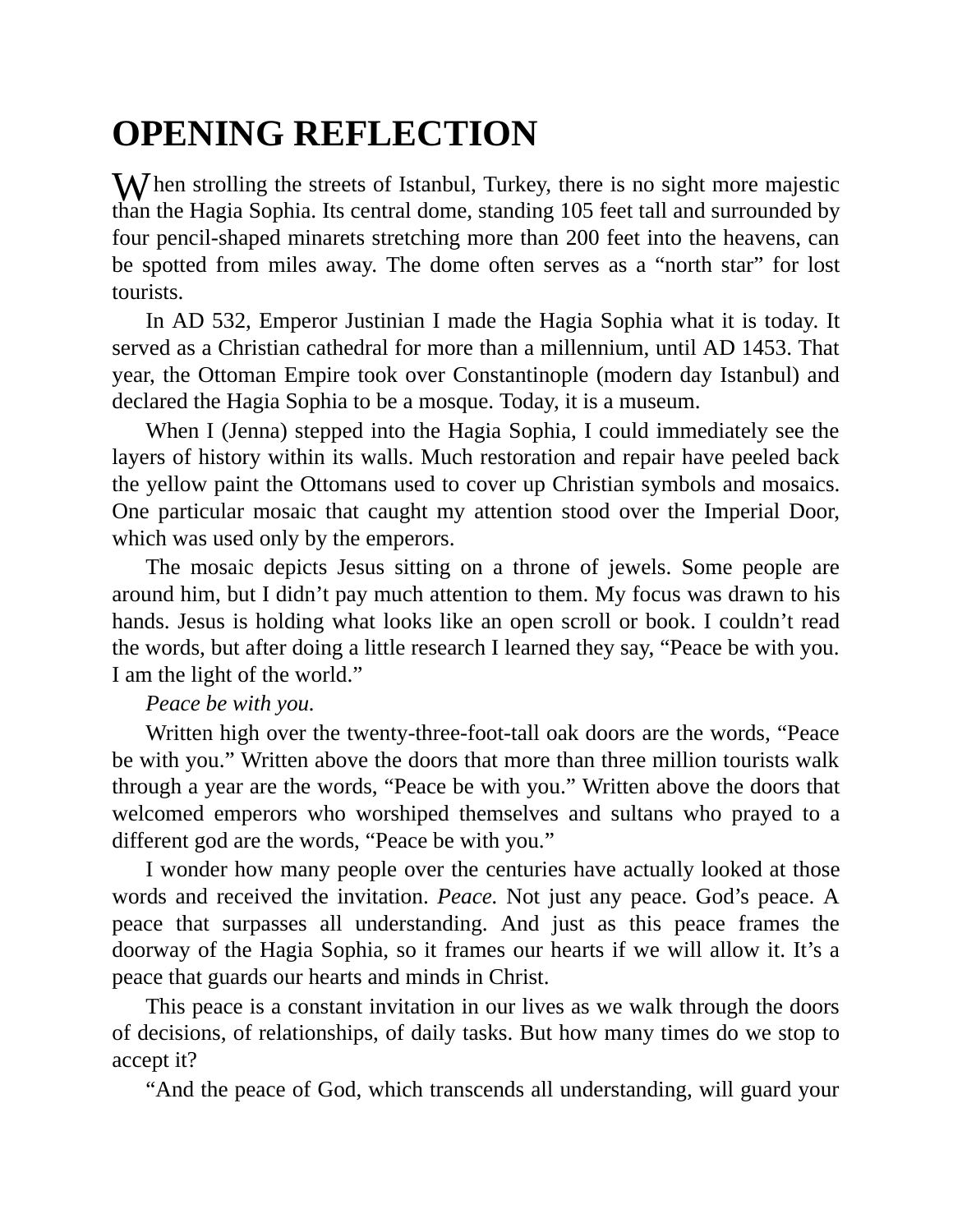hearts and your minds in Christ Jesus" (Philippians 4:7). Today, let's look up and say yes to the invitation of this beautiful promise.

# **TALK ABOUT IT**

To kick off this fourth session, discuss one of the following questions:

• Have you ever endured a torrential (physical) storm? Describe the fierceness of the storm and how you withstood its strength.

*or*

• Have you ever endured a perfect storm of bad events? What happened? How did you spiritually and emotionally face the storm?

If time permits, discuss the following questions related to the last session:

- Last time, we discussed leaving our requests with God. How has this truth brought you more peace since the last time we met?
- If you participated in the C.A.L.M. personal study, what were some things you learned about yourself? Maybe you engaged in the "Take Action!" portion of the personal study. If so, how did it go? Take a minute to share.

# **HEARING THE WORD**

Read aloud 2 Chronicles 20:1–12 as a group (or ask a volunteer to do so). Try to look at these words with new eyes and an open heart. Then read it again silently, circling or underlining words that stand out to you.

After this, the Moabites and Ammonites with some of the Meunites came to wage war against Jehoshaphat.

Some people came and told Jehoshaphat, "A vast army is coming against you from Edom, from the other side of the Dead Sea. It is already in Hazezon Tamar" (that is, En Gedi). Alarmed, Jehoshaphat resolved to inquire of the Lord, and he proclaimed a fast for all Judah. The people of Judah came together to seek help from the LORD; indeed, they came from every town in Judah to seek him.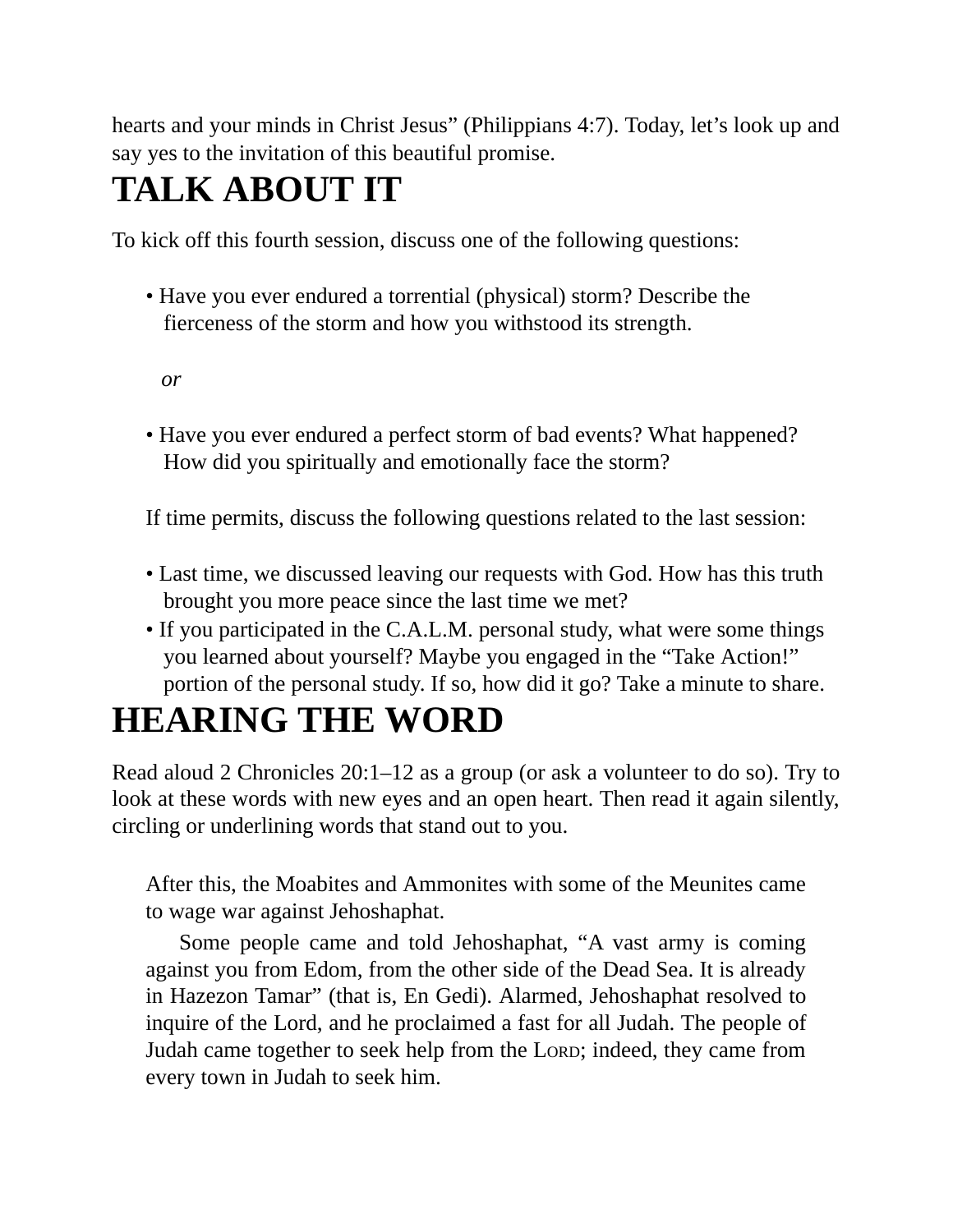Then Jehoshaphat stood up in the assembly of Judah and Jerusalem at the temple of the LORD in the front of the new courtyard and said:

"LORD, the God of our ancestors, are you not the God who is in heaven? You rule over all the kingdoms of the nations. Power and might are in your hand, and no one can withstand you. Our God, did you not drive out the inhabitants of this land before your people Israel and give it forever to the descendants of Abraham your friend? They have lived in it and have built in it a sanctuary for your Name, saying, 'If calamity comes upon us, whether the sword of judgment, or plague or famine, we will stand in your presence before this temple that bears your Name and will cry out to you in our distress, and you will hear us and save us.'

"But now here are men from Ammon, Moab and Mount Seir, whose territory you would not allow Israel to invade when they came from Egypt; so they turned away from them and did not destroy them. See how they are repaying us by coming to drive us out of the possession you gave us as an inheritance. Our God, will you not judge them? For we have no power to face this vast army that is attacking us. We do not know what to do, but our eyes are on you."

Turn to the person next to you and take turns sharing your answers to the following questions:

What was one thing that stood out to you from the Scripture?

[Your Response Here]

Why do these words stand out to you, and what fresh insight do they bring?

[Your Response Here]

What was Jehoshaphat's response to the perfect storm of armies that were preparing to attack (see verses 3 and 12)? When the perfect storm of anxiety is looming in your own life, how can you respond like Jehoshaphat?

[Your Response Here]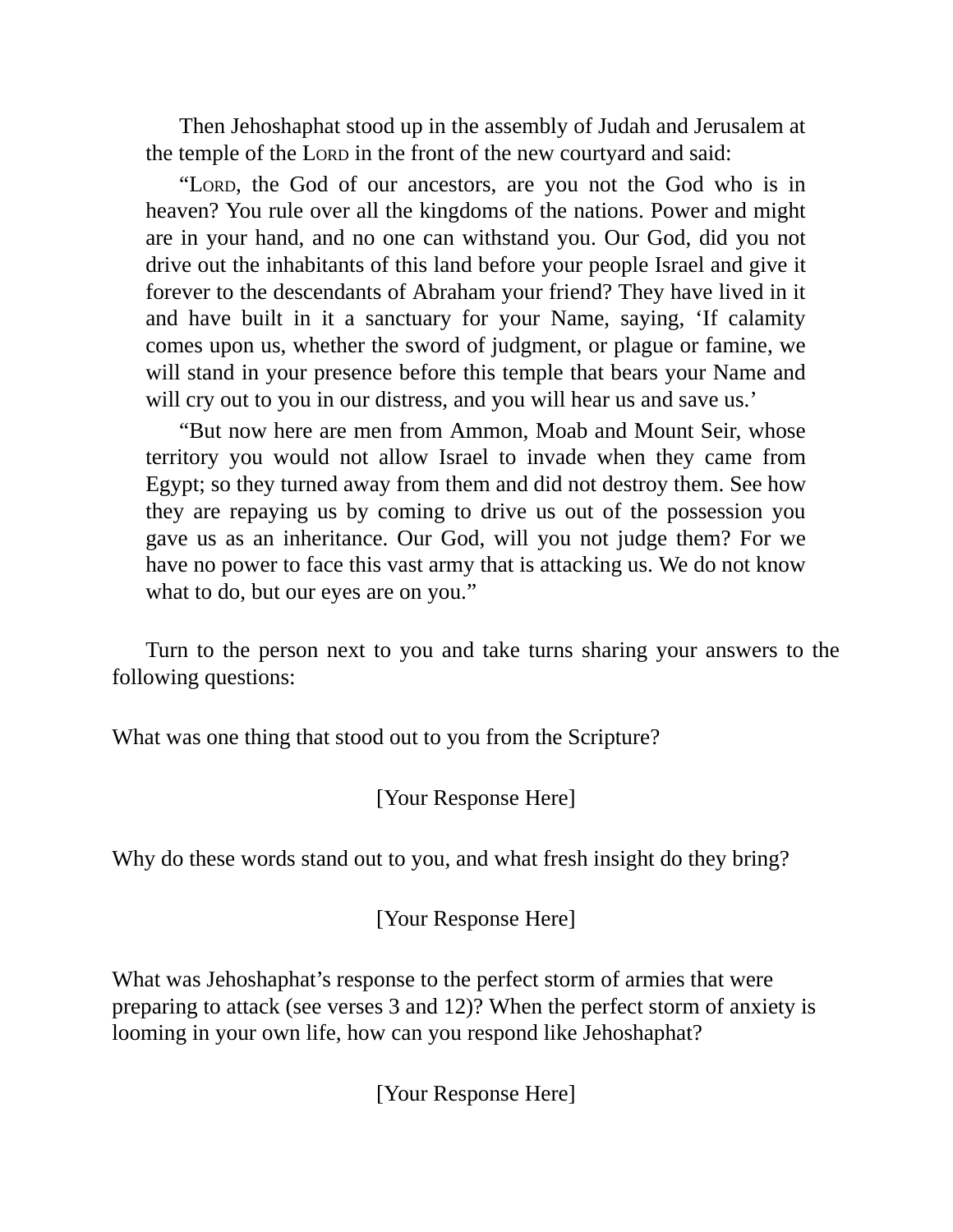# **VIDEO TEACHING NOTES**

*Play the video segment for session four. As you watch, use the following outline to record any thoughts or concepts that stand out to you.*

"Where is God?" is one of the first and most common questions we ask when facing life's storms.

[Your Response Here]

The disciples must have asked this question as they were tossed about by the Galilean Sea, no Jesus in sight, alone in the storm for nine hours.

[Your Response Here]

When we face the tempestuous storms of life, Paul encourages us with these words from Philippians 4:7 (ESV): "And the peace of God, which surpasses all understanding, will guard your hearts and minds through Christ Jesus."

[Your Response Here]

As we do our part—rejoice in the Lord, pursue a gentle spirit, pray about everything, and cling to gratitude—God does his part. He bestows on us the peace of God.

[Your Response Here]

This peace of God that Paul promises is not just *from* God, it's *of* God.

[Your Response Here]

As we rejoice in God, continue to pray, and cast our worries on him, he builds a fortress of peace around our hearts and our minds.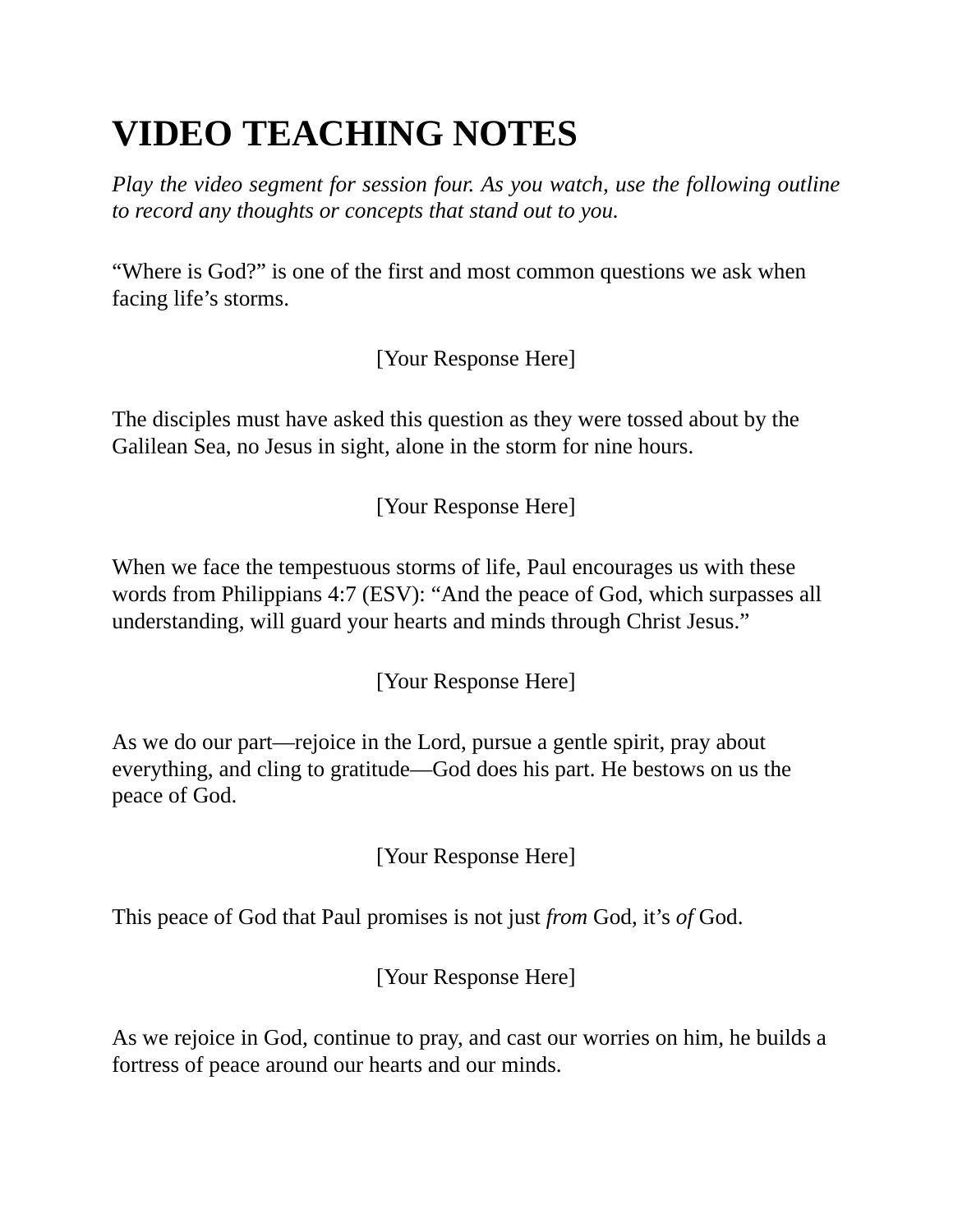[Your Response Here]

When Paul and his fellow shipmates were tossed at sea for fourteen days, an angel of the Lord appeared to Paul and gave him three promises we can hold onto in the storm:

*We are not alone.* God sends his heavenly helpers to guard us.

[Your Response Here]

*We belong to God.* Heaven has a place for us.

[Your Response Here]

*We are in the Lord's service.* God will never let you live one day short of the mission he has given you.

[Your Response Here]

God never promised a life without storms. But he promised to be with us when we face them.

[Your Response Here]

# **BIBLE STUDY AND GROUP DISCUSSION**

*Take a few minutes with your group members to discuss what you just watched and explore these concepts in Scripture.*

1. Before everyone shares in the large group, turn to one or two people next to you and finish this sentence: "After watching the video, one question I now have is  $\ldots$ "

[Your Response Here]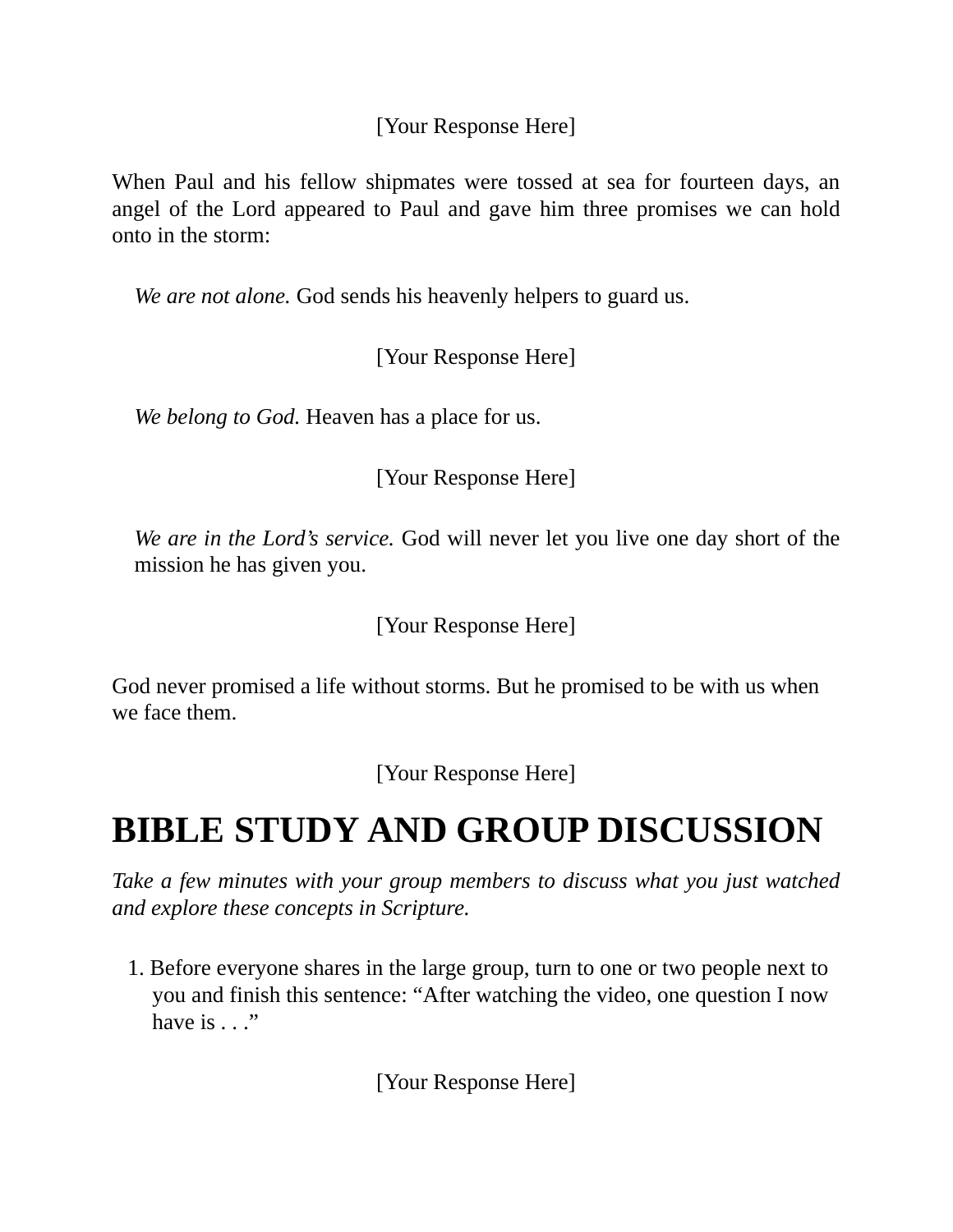2. Read John 14:27 aloud. What is the difference between the "peace" the world gives and the peace God gives?

#### [Your Response Here]

3. God never promises we will live a storm-free existence. The Bible is full of stories about storms and how to face them. Take a moment to read Matthew 8:23–27. How does Matthew describe the ferocity of this storm in verse 24?

#### [Your Response Here]

What is Jesus doing during the storm?

[Your Response Here]

What is Jesus' response to the disciples' fear (verse 26)?

[Your Response Here]

4. In Matthew 8:26, Jesus says to his disciples, "You of little faith, why are you so afraid?" After saying this, Jesus "got up and rebuked the winds and the waves, and it was completely calm." Could Jesus be telling you the same thing today? What area of your life is dominated too much by fear and not enough by faith?

[Your Response Here]

Jesus rebuked the winds and the waves. When was a time you saw Jesus rebuke the "winds and the waves" of your life's storm?

[Your Response Here]

5. Read Psalm 119:75 and Hebrews 12:6, 11. Many times, the "winds and waves" in our storm are caused by our own poor decisions. And the Lord,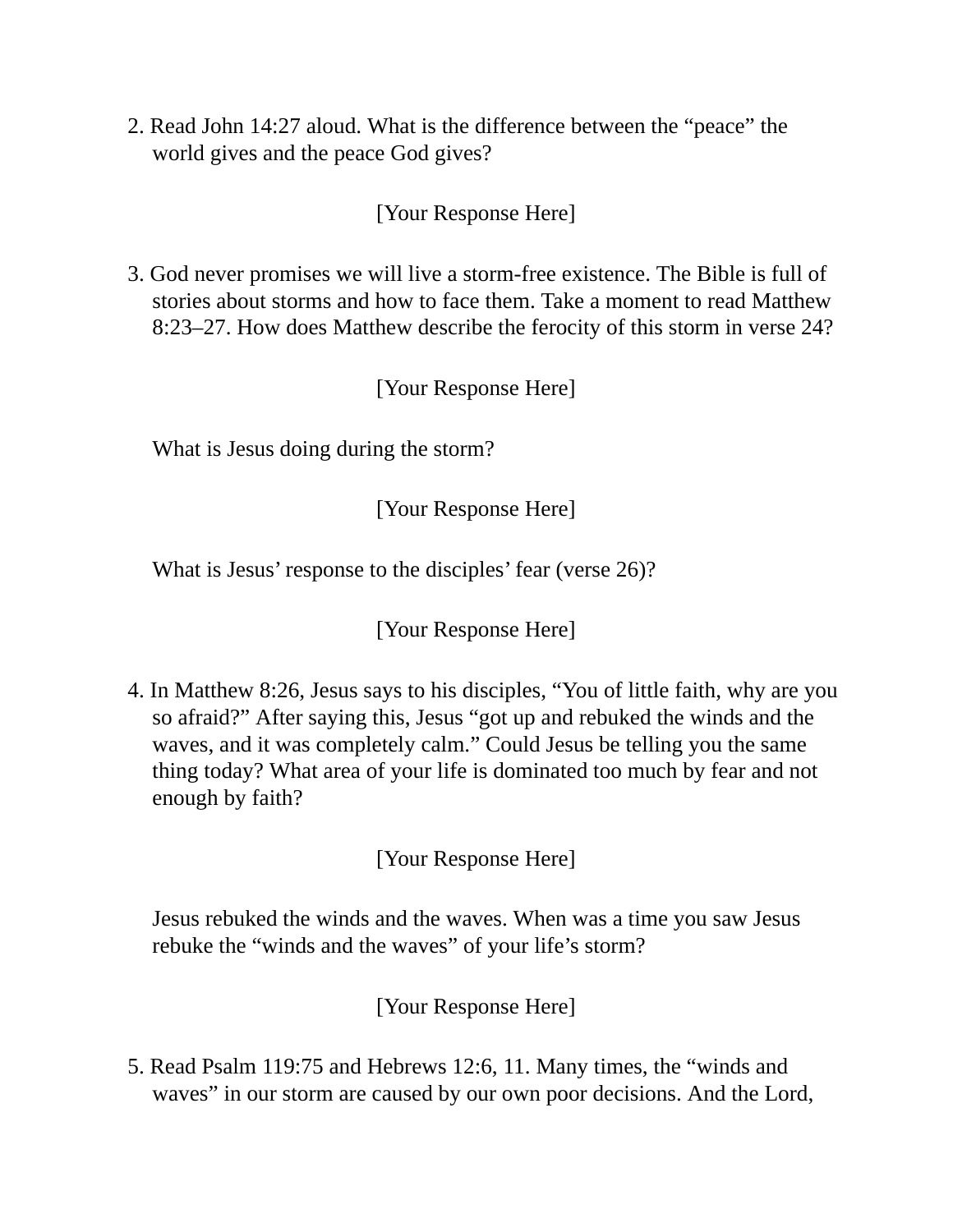just as he rebuked the winds and waves in Galilee, rebukes us for disobeying his word. According to the verses you just read, why does God discipline us?

#### [Your Response Here]

To what type of relationship do these verses compare our relationship with God? How can God's rebuke bring calm to our storm?

#### [Your Response Here]

6. In Acts 27:23, Paul tells his fellow shipmates, "Last night an angel of the God to whom I belong and whom I serve stood beside me." There are three promises we can gain from these words. The first promise is that *God will send his angels to help you during life's storms*. Read Psalm 91:11–12; Matthew 18:10; and Hebrews 1:14. What is the promise of each of these verses?

[Your Response Here]

How do these verses bring you peace? How do they influence your awareness of the supernatural reality that surrounds you?

[Your Response Here]

7. The second promise is that *you belong to God*. Paul describes God as the One "to whom I belong." Read Psalm 100:3; Isaiah 43:1; and 1 John 3:1. What is the key promise of each of these verses?

[Your Response Here]

How does remembering this promise bring you comfort when you consider the storms of life?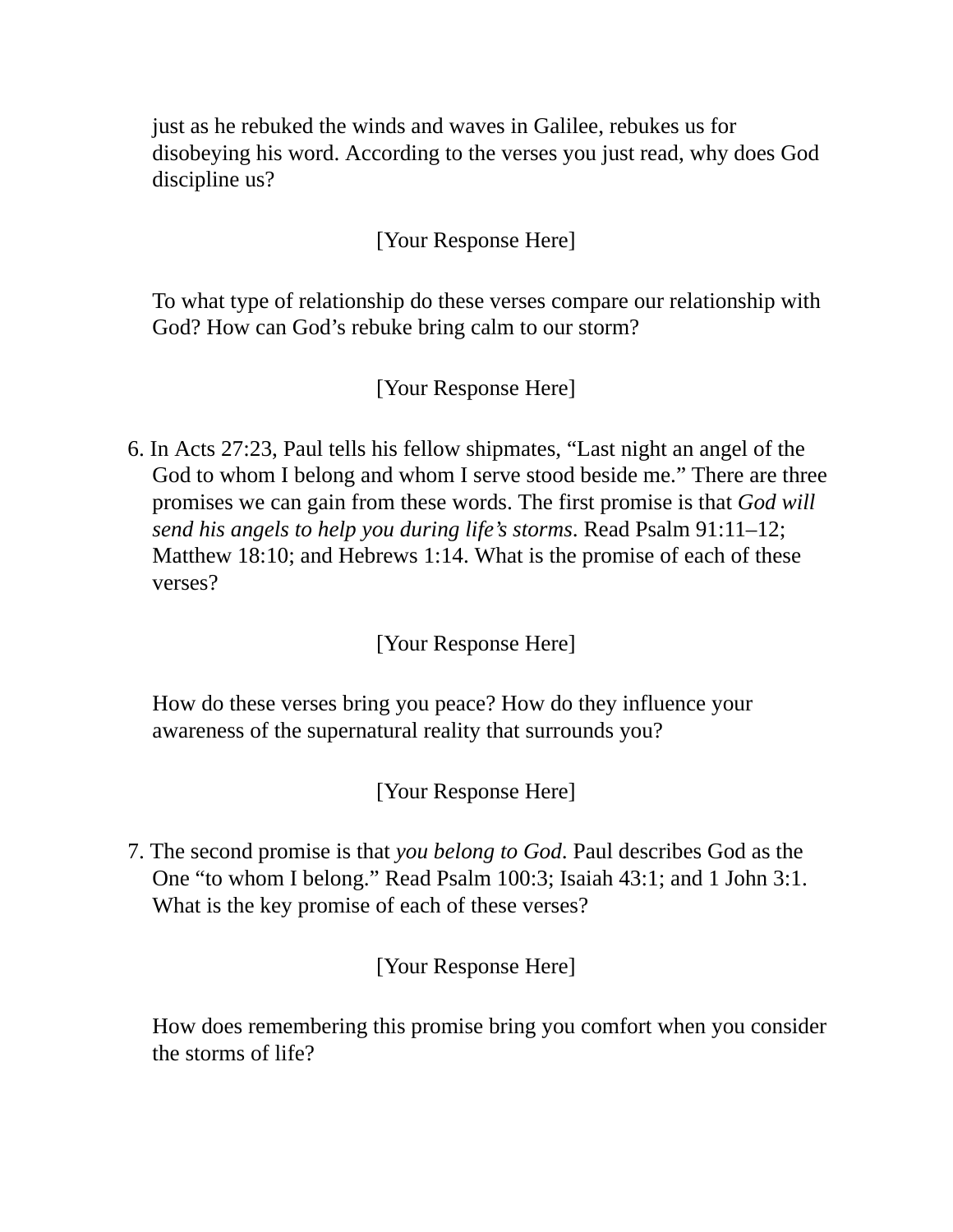[Your Response Here]

8. The final promise is that *God has a heavenly mission for your life*. Read Matthew 22:37–39; 28:19; John 15:16; and Ephesians 2:10. According to these verses, what has God called you to do?

[Your Response Here]

In the verses you just read, the heavenly assignments were broader in nature, but God puts specific assignments on our hearts as well. What specific ministry has God assigned to you during this season of life?

[Your Response Here]

# **GROUP ACTIVITY**

*For this activity, you will need a smartphone, laptop, or any device containing speakers, along with access to play the hymn, "It Is Well with My Soul."*

God promises to guard our hearts and our minds in Christ Jesus. When we bring our requests before Christ, entrusting our cares into his hands, he serves as a strong wall of protection around our thoughts and our emotions. He gives us a peace we can't comprehend, no matter how big the storm. To meditate on the promise of this peace, play the old and beloved hymn "It Is Well with My Soul." Soak in the words. Sing along if you wish. Pull up the lyrics on your smartphone if you want to read along. However you choose to listen, allow the promise of these words to bring you deep peace.

# **CLOSING PRAYER**

Wrap up this time by talking to the Father. Your group may want to begin the prayer time by reading the comforting words of Psalm 29:10–11:

The LORD sits enthroned over the flood; the LORD is enthroned as King forever. The LORD gives strength to his people;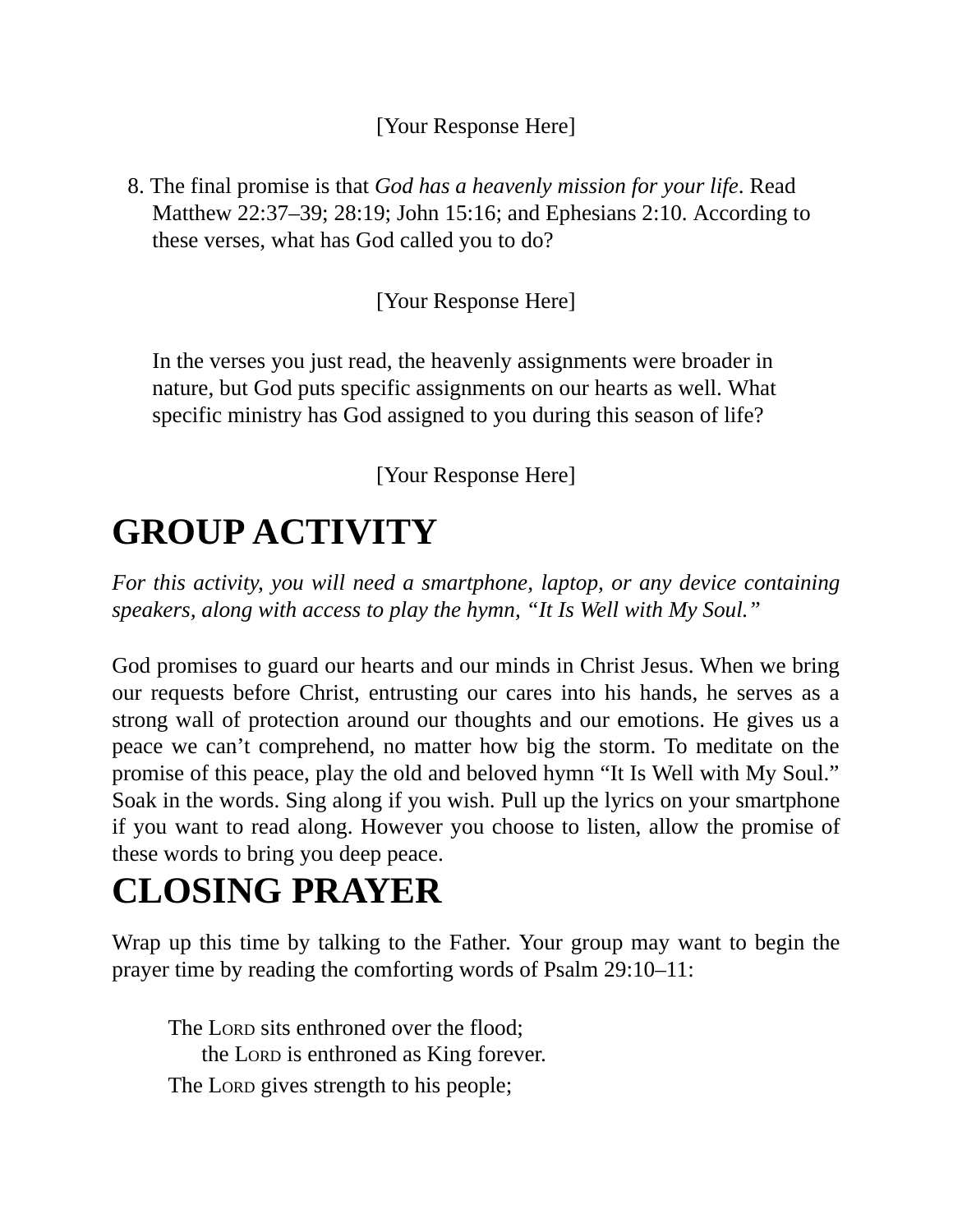the LORD blesses his people with peace.

Now, take some time to pray for one another, either in groups of two or three or with the person sitting next to you. No matter how you structure it, here are a few suggestions of ways to pray for one another:

- Share an area in your life where God's peace feels faint. Then take turns asking for God's peace to fill the heart of one of your fellow group members.
- Thank God for his peace. Thank him for the promises you discussed today —that he sends his angels regarding you, that you belong to him, and that he is sovereign over your calling in this life.
- Use the passage you just read and declare its promises and/or truth over the person you are praying for. (You can insert the person's name into the verse or simply ask that the truth of this verse would be true in his or her life.)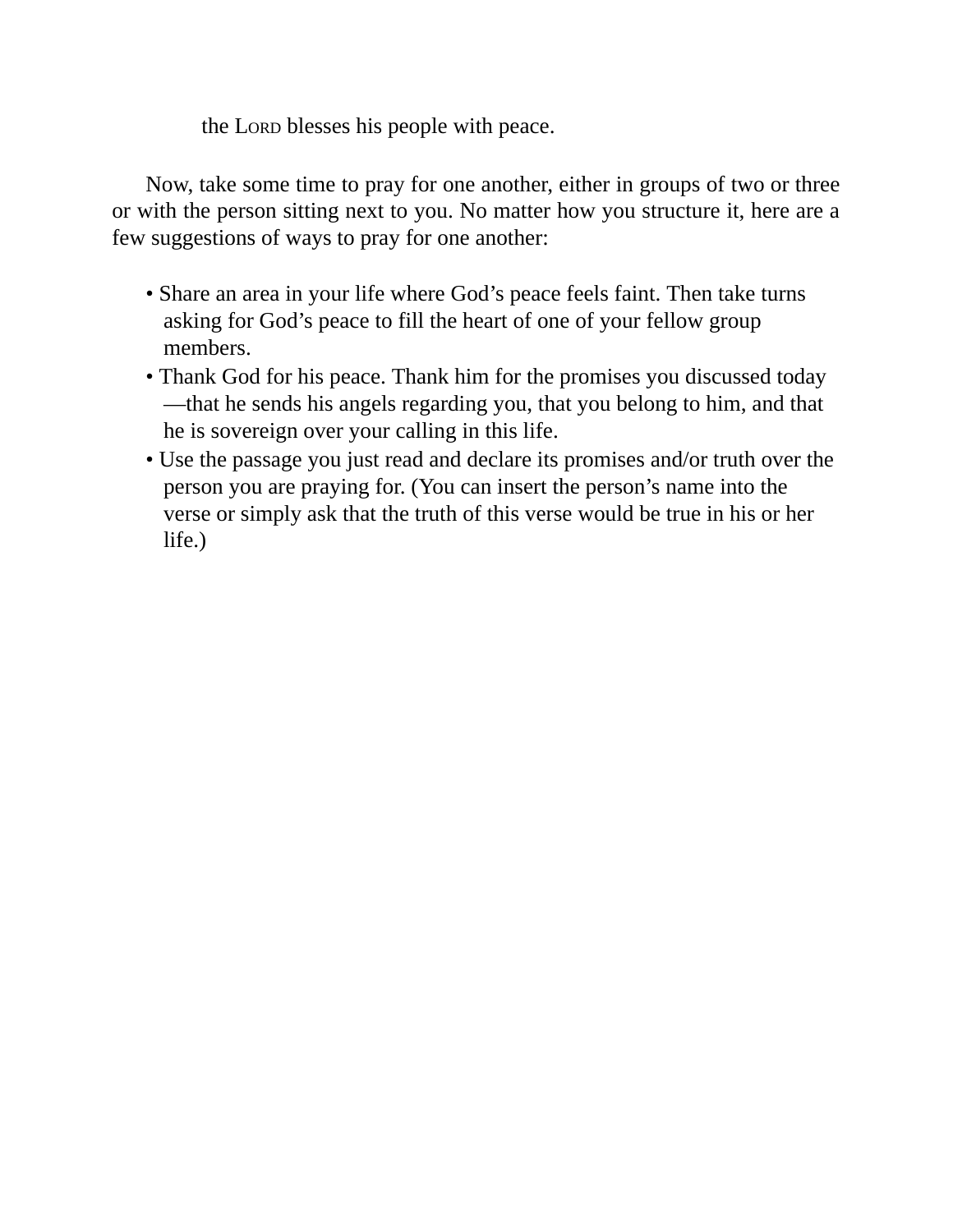# BETWEEN-SESSIONS PERSONAL STUDY

### *Session Four*

R eflect on the content you've covered this week in *Anxious for Nothing* by engaging in any or all of the following C.A.L.M. personal study guide activities. The time you invest will be well spent, so let God use it to draw you closer to him. At your next meeting, share with your group any key points or insights that stood out to you as you spent this time with the Lord.

## CELEBRATE GOD'S GOODNESS

During the teaching session this week, Max reminded us about the supernatural peace of God. The Lord doesn't just promise us any peace, but *his* peace! What a gift! Read the following passages about this peace that God uses to guard your heart and mind in him. If you are in a setting that lends itself to doing so, feel free to read the verses aloud as a proclamation. Celebrate the truth that the Prince of Peace is in you and filling you with his peace that surpasses all understanding.

You will keep in perfect peace those whose minds are steadfast, because they trust in you. (Isaiah 26:3)

But the fruit of the Spirit is love, joy, peace, forbearance, kindness, goodness, faithfulness, gentleness and self-control. Against such things there is no law. Those who belong to Christ Jesus have crucified the flesh with its passions and desires. Since we live by the Spirit, let us keep in step with the Spirit. (Galatians 5:22–25)

Great peace have those who love your law, and nothing can make them stumble. (Psalm 119:165)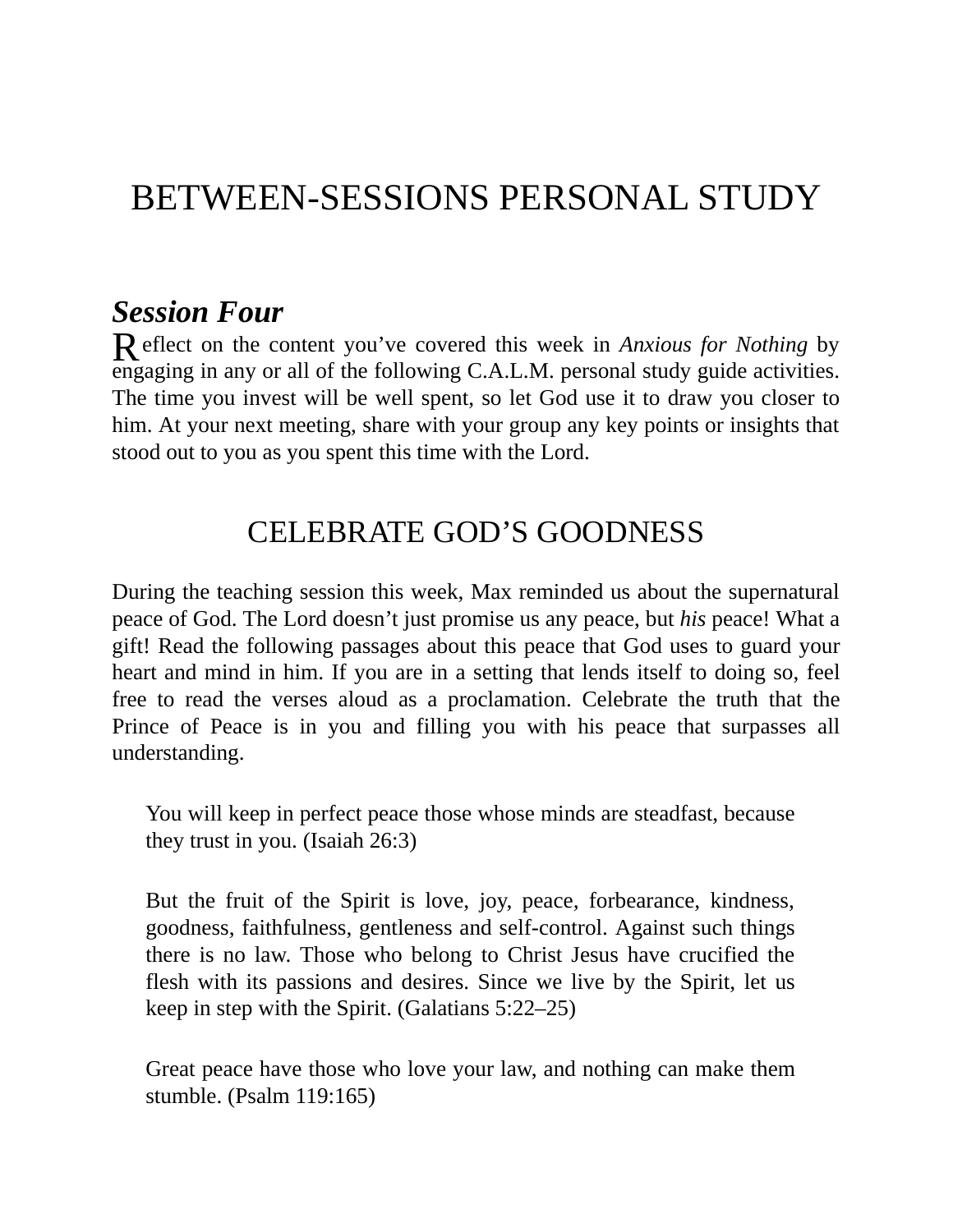For to us a child is born, to us a son is given, and the government will be on his shoulders. And he will be called Wonderful Counselor, Mighty God, Everlasting Father, Prince of Peace. (Isaiah 9:6)

Reread the passages and underline the promise in each verse. What particular promise brings you the most comfort today?

[Your Response Here]

Why does this promise speak so personally to you?

[Your Response Here]

#### *Pray*

For this prayer time, write a thank-you note to God. You can thank him for anything, but if you need suggestions, here are some ideas:

- Thank him for his peace that dwells in you because he himself dwells in you.
- Thank God for the particular promise that encouraged you today.
- Thank him for the refreshing promises of Philippians 4:4–8 and for all he has been teaching you through this study.

*As we do our part (rejoice in the Lord, pursue a gentle spirit, pray about everything, and cling to gratitude), God does his part. He bestows upon us the peace of God. Note, this is not a peace from God. Our Father gives us the very peace of God. He downloads the tranquility of the throne room into our world, resulting in an inexplicable calm. We should be worried, but we aren't. We should be upset, but we are comforted. The peace of God transcends all logic, scheming, and efforts to explain it.*

—*Anxious for Nothing*, page 103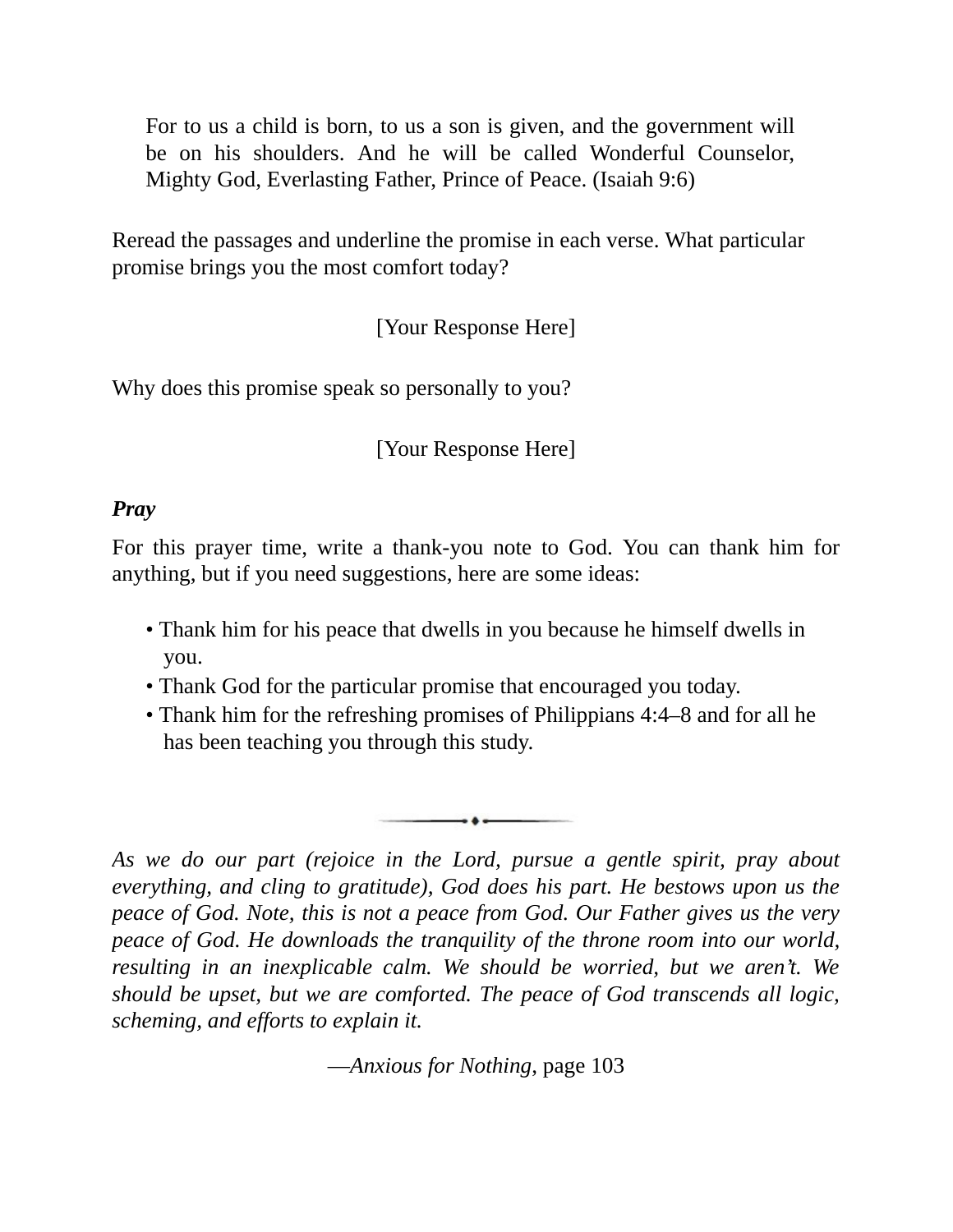## ASK GOD FOR HELP

Jesus promises to give us a peace that comes directly from him and surpasses anything we can ever comprehend. Unfortunately, at times we may try to find peace in what the world has to offer instead of what God has promised. Read the story told in 1 Samuel 15 about what happens when we seek peace from the world instead of from God. What was God's specific command to Saul in verse 3?

[Your Response Here]

How did Saul disobey God's command (see verse 9)?

[Your Response Here]

Samuel confronted Saul with God's anger, rebuking him for keeping some of the spoils instead of completely destroying the Amalekites as the Lord had commanded. What was Saul's initial response to this rebuke (see verses 20–21)?

[Your Response Here]

Saul finally confessed in verse 24 that he had disobeyed God by fearing the people instead of the Lord and had allowed the Israelites to take desired spoils from the Amalekites. We, like Saul, are often likewise guilty of fearing man more than God. Deep down, we believe that pleasing others will give us the peace our souls long for. Recall a time you decided to please others instead of God, seeking peace in the wrong place.

[Your Response Here]

Initially, Saul came to Samuel with a victorious smile. He was at peace because everyone was happy. But this "peace" that came from pleasing the people of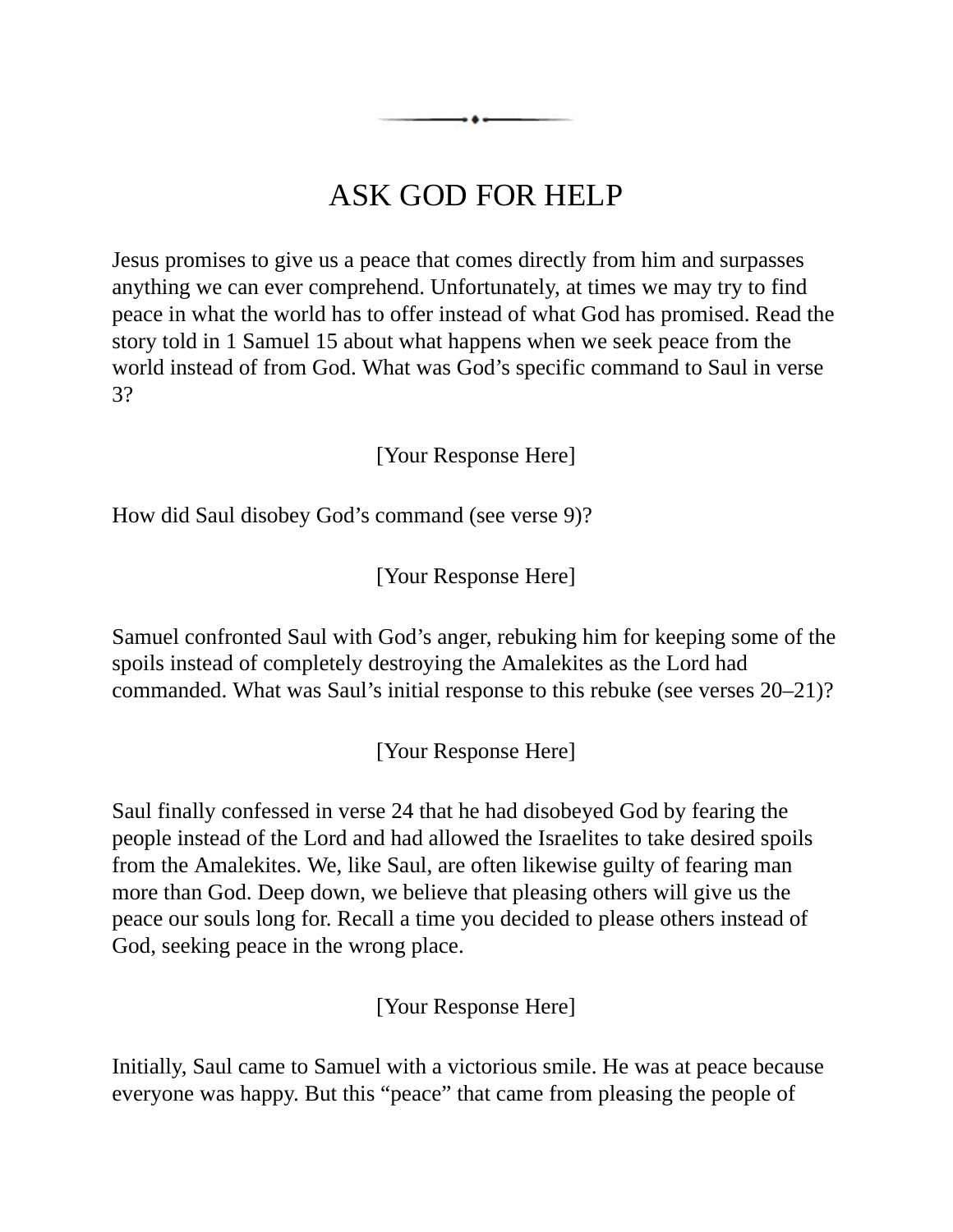Israel soon faded, for it wasn't true peace. It was a façade, a temporary feeling of pleasure. Saul quickly found that pleasing the Lord was the only source of true peace. How have you found this to be true in your life?

[Your Response Here]

We are all guilty of seeking peace in the wrong places. When we do this, we rob God of his promise to guard our hearts and our minds with his peace beyond our understanding.

#### *Pray*

End this time by asking God to help you find peace in him and him alone. Ask the Lord to surface anything or anyone you are leaning on for peace, and then confess those things to him. Ask him to help you turn to him for peace instead of the counterfeit "peace" the world offers.

*When you gave your life to [God], he took responsibility for you. He guarantees your safe arrival into his port. you are his sheep; he is your shepherd. Jesus said, "I am the good shepherd; I know my sheep and my sheep know me" (John 10:14). you are a bride; he is your bridegroom. The church is being "prepared as a bride adorned for her husband" (Revelation 21:2 ESV). you are his child; he is your father. "you are no longer a slave but God's own child. And since you are his child, God has made you his heir" (Galatians 4:7 NLT). you can have peace in the midst of the storm because you are not alone, you belong to God.*

—*Anxious for Nothing*, page 111

 $\bullet$ 

LEAVE YOUR CONCERNS WITH GOD

What specific anxieties are weighing on you today? Write down any worry on your heart. Be as specific as you can be. Your Father wants to hear from you.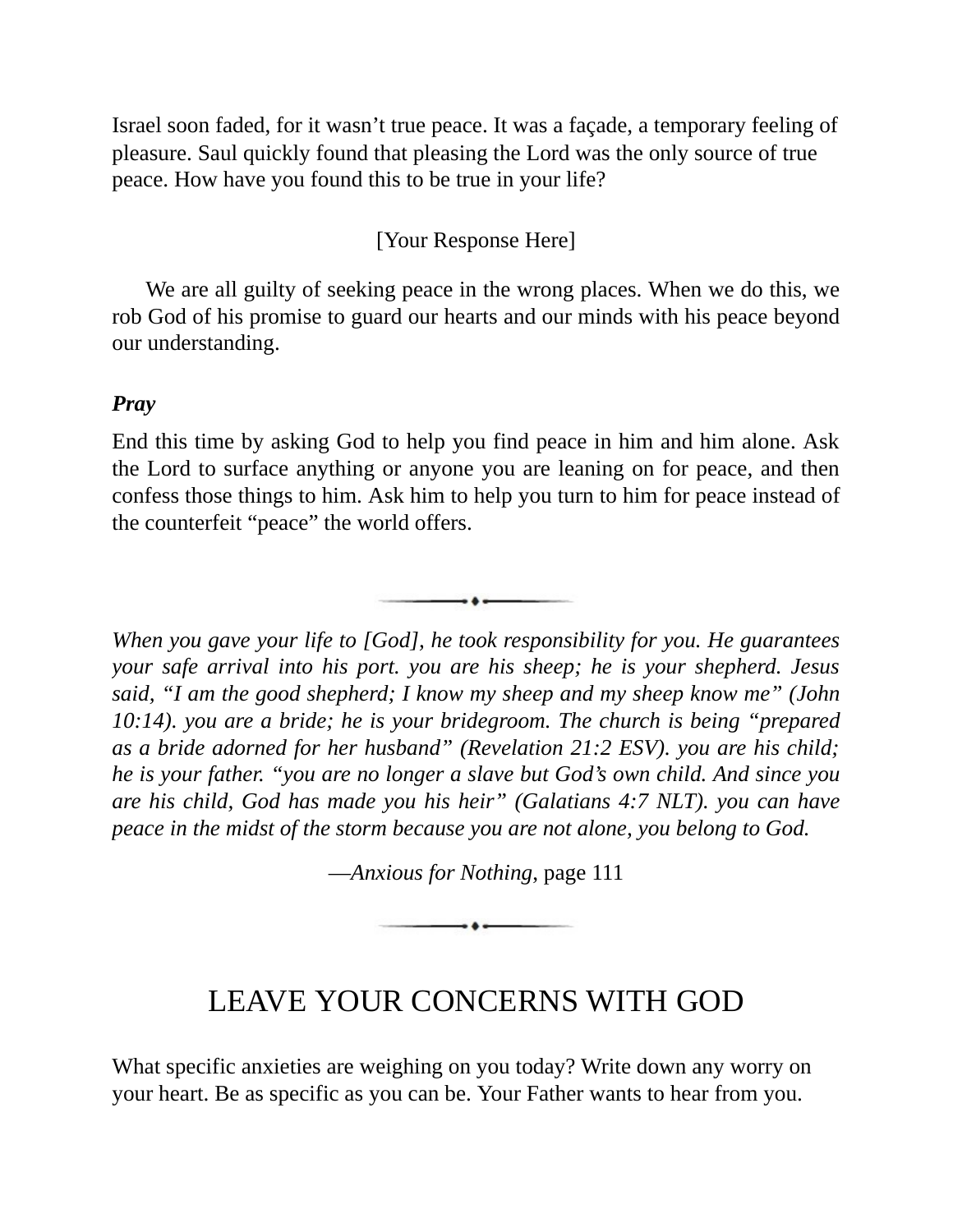#### [Your Response Here]

In this session, we have been studying how the Lord promises to guard our hearts and minds in Christ Jesus. Picture him in military uniform, marching around your heart and mind, protecting you from the enemy's schemes and the worries of this world. He builds a fortress of peace around those he loves. When you leave your requests with God, you are, in a sense, handing over the enemy to the Commander.

Alexander MacLaren, an English minister in the 1800s, called this peace that is promised in Philippians 4:7 God's "Warrior Peace." He wrote, "This Divine peace takes upon itself warlike functions, and garrisons the heart and mind . . . however profound and real that Divine peace is, it is to be enjoyed in the midst of warfare." [4](#page-96-0)

Though oxymoronic, "Warrior Peace," could not be a better title for what God offers to us. The worries of this world will not stop attacking us, but we have a God who fights for us—who fights for the peace of our hearts. Let's do our part by handing over our worries to the Commander, entrusting our cares into his hands.

#### *Take Action!*

In the space below, draw a square. Inside the square, draw a heart. Now, take the worry or worries you listed above and write them down on the outside of the square.

[Your Response Here]

Read this promise from Psalm 18:2:

The LORD is my rock, my fortress and my deliverer; my God is my rock, in whom I take refuge, my shield and the horn of my salvation, my stronghold.

When you rejoice in the Lord, remember that he is near, and leave your requests at his feet, he sets up walls of protection around you. He guards you in Christ and keeps the worries of this world from setting up camp in your heart and mind. What you drew above is a tiny glimpse of the spiritual battle of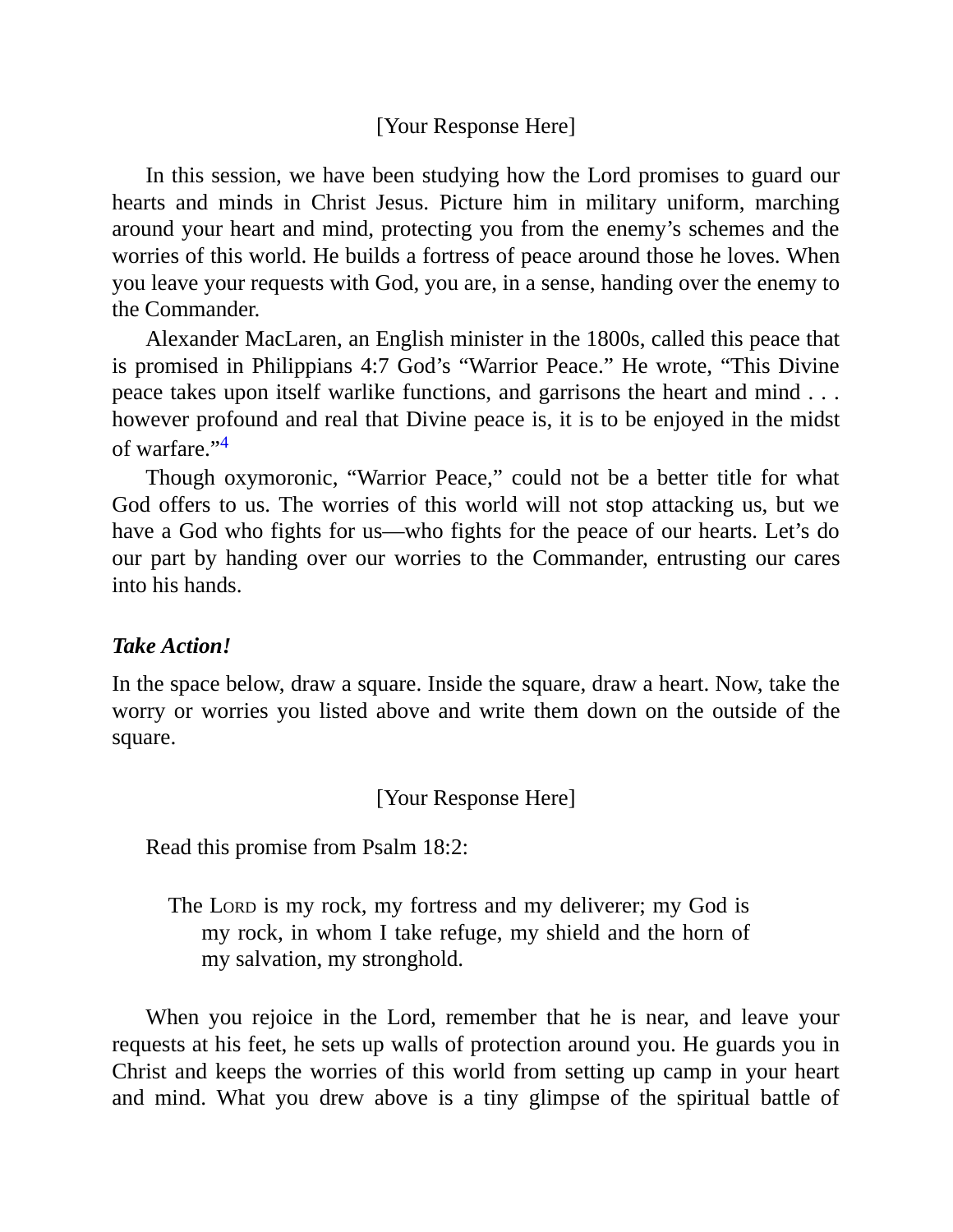supernatural peace for your heart.

#### *Pray*

For this prayer time, meditate on the words of Psalm 18:2. Then take another look at the worries you listed. Ask the Lord for continual protection from these anxieties.

 $...$ 

*Northeasters bear down on the best of us. Contrary winds. Crashing waves. They come. But Jesus still catches his children. He still extends his arms. He still sends his angels. Because you belong to him, you can have peace in the midst of the storm. The same Jesus who sent the angel to Paul sends this message to you: "When you pass through the waters, I will be with you" (Isaiah 43:2). you may be facing the perfect storm, but Jesus offers the perfect peace.*

—*Anxious for Nothing*, page 114

 $\overline{\cdots}$ 

# MEDITATE ON GOOD THINGS

Study Philippians 4:7—"And the peace of God, which transcends all understanding, will guard your hearts and your minds in Christ Jesus"—until you can recite it from memory. Don't forget to memorize the verse reference as well. After you memorize the Scripture, ask the Lord to bring it to mind anytime an anxious thought surfaces.

## RECOMMENDED READING

Want to learn more about the supernatural peace from God that guards your heart? Review chapter 8 in *Anxious for Nothing* and use the space below to write any key points or questions you want to bring to the next group meeting. To prepare for the next session, read chapters 9–11.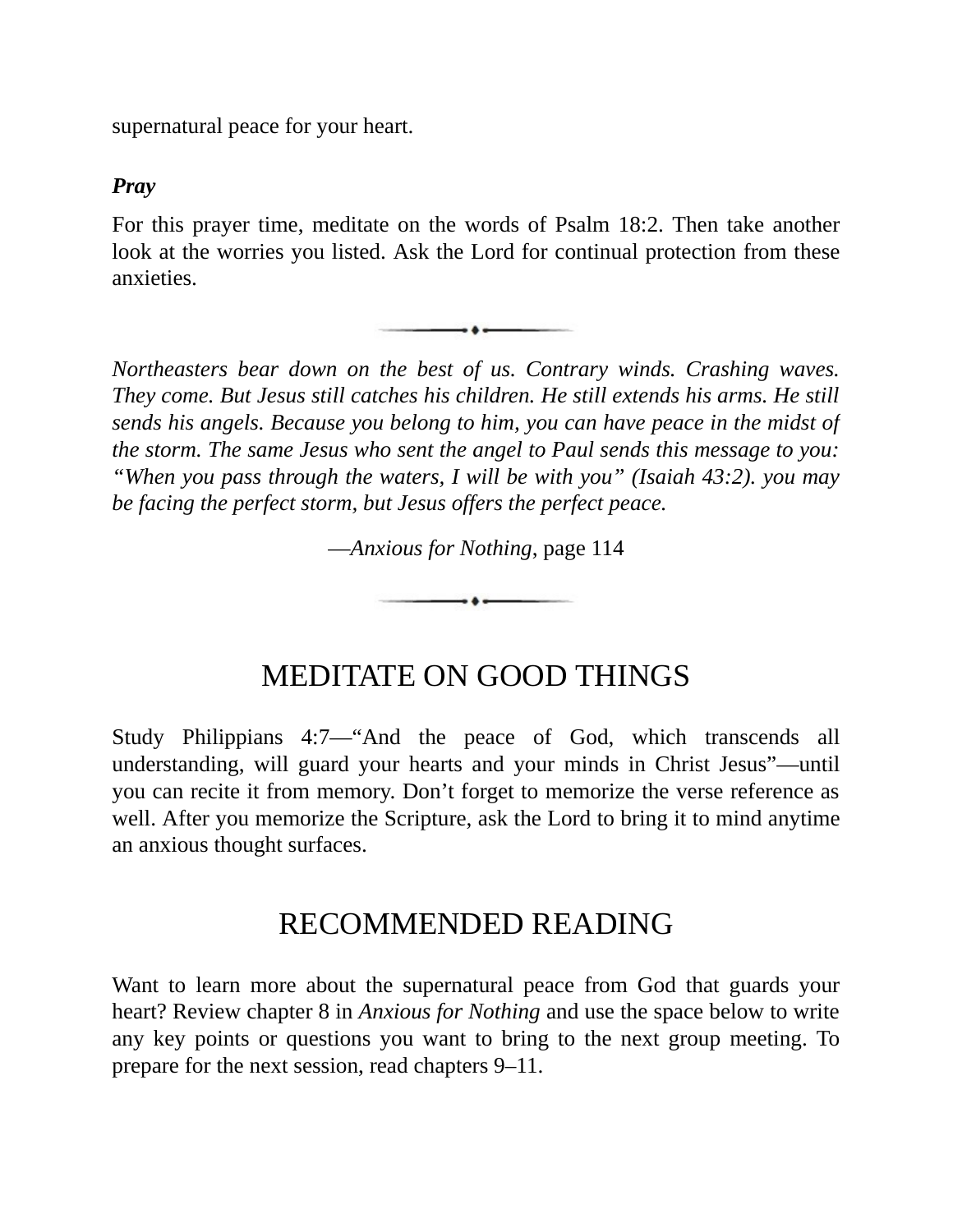*[Session](#page-5-0) Five*

## **[MEDITATE](#page-5-0) ON THESE THINGS**

*Satan loves to fill our minds with comparisons. He wants to fill our heads with a swarm of anxious and negative thoughts. But the good news is that while there are many things in life over which we have no control, we get to choose what we think about. We get to select our own thought patterns.*

### MAX LUCADO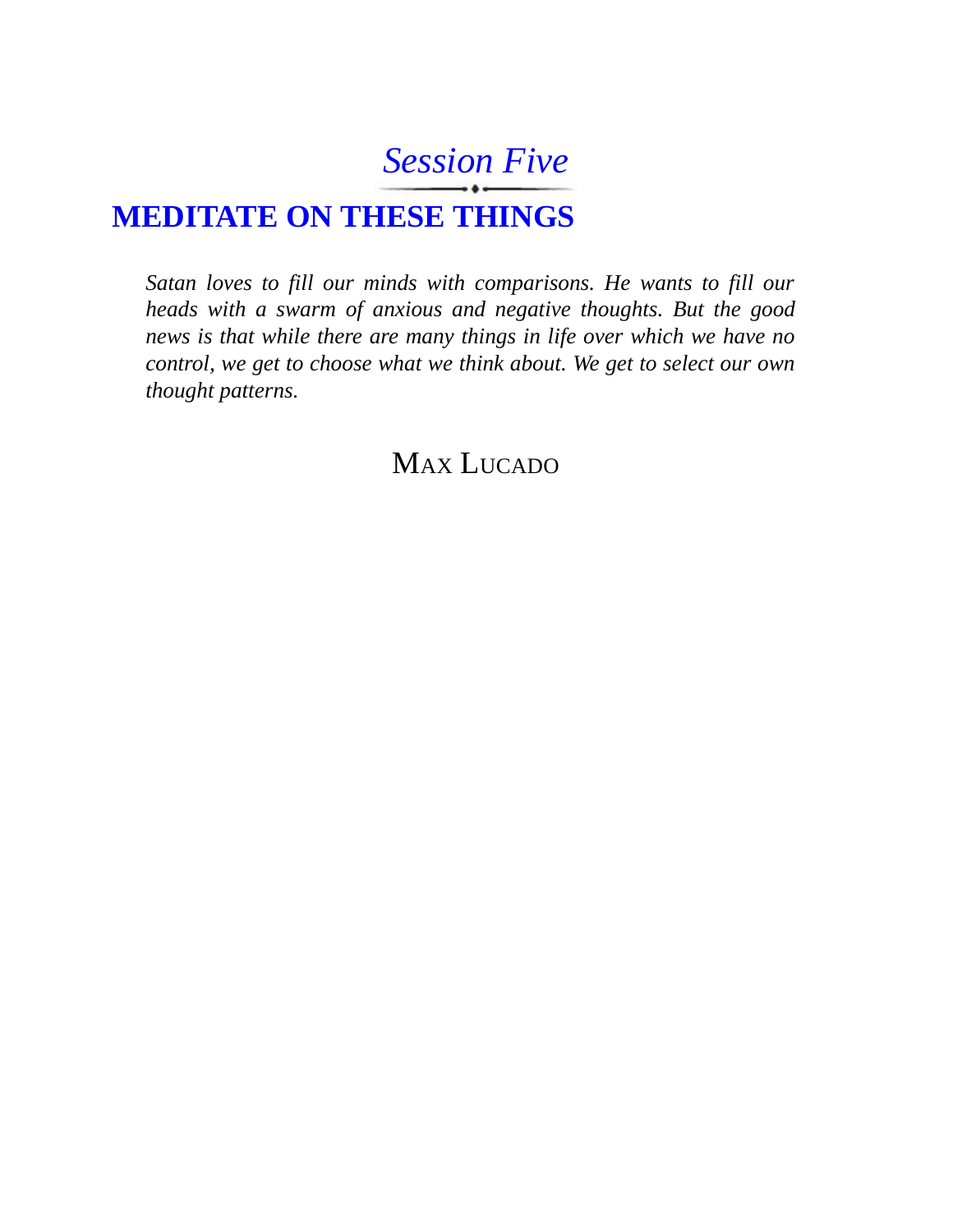## OPENING REFLECTION

M artha. She's always had a bad rap. Probably because she stuck her foot in her mouth at times. She was judgmental, demanding, and maybe a little too opinionated.

But Martha had another side. She was a servant and a nurturer, and boy could she throw a dinner party. Everyone in her village of Bethany probably called her the "hostess with the mostest."

Luke's Gospel tells us of one occasion when Martha discovered Jesus was in town. Immediately she opened the front door and welcomed him in for dinner . . . and possibly some stinky, sweaty disciples too.

Soon the aromas of the kitchen filled the entire house. The oven was full, pots were boiling, Martha was chopping, and time was ticking. "Harrumph!" she muttered with tight lips. "If my sister would come in here and help me with all this, maybe dinner would make it to the table before breakfast."

While Martha was stewing, Mary was listening. She had started out across the room from Jesus, but as Jesus spoke, she couldn't stop listening. She inched closer and closer, till she sat at his feet. All her thoughts were fixed on Jesus, while all of Martha's thoughts were "distracted by all the preparations" (Luke 10:40).

Martha finally reached a point where she was boiling hotter than the soup on the stove. She marched into the living room where Jesus was teaching. "Lord," she said, "don't you care that my sister has left me to do the work by myself? Tell her to help me!" (verse 40).

Mary was embarrassed. The disciples were wide-eyed. And the whole room waited to hear what Jesus would say.

"Martha, Martha," the Lord answered, "you are worried and upset about many things, but few things are needed—or indeed only one. Mary has chosen what is better, and it will not be taken away from her" (verses 41–42).

When it comes to our thoughts, we have a choice. We can focus on the worries of this world. Or we can fix our thoughts on the "only one" that will not be taken from us.

"Mary has *chosen* what is better," Jesus said.

Let's do the same. Just as Jesus entered into Martha and Mary's living room,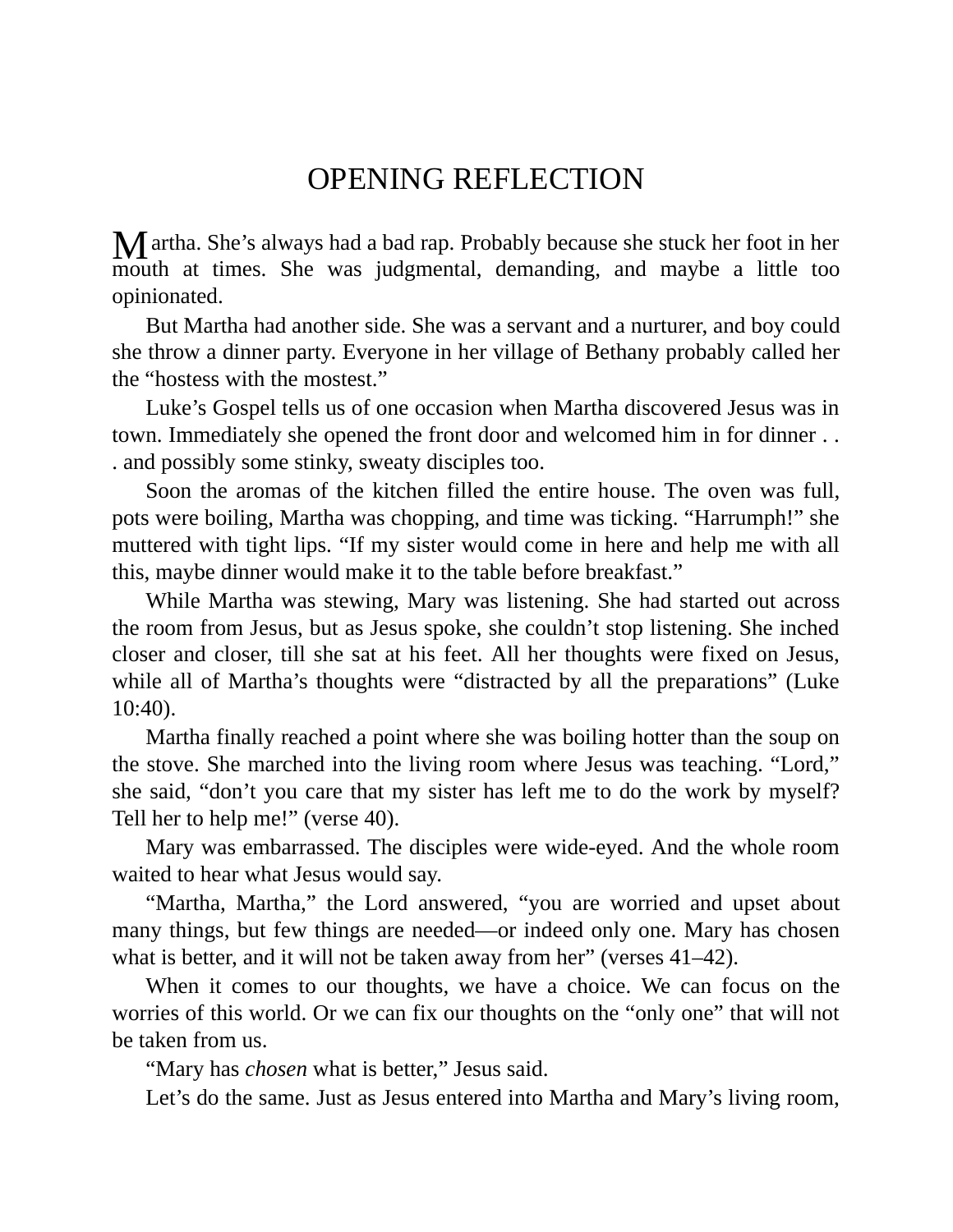he has entered into our hearts. That means no matter where we are or what trials come our way, we can sit in his presence and fix our thoughts on his truth.

# TALK ABOUT IT

Welcome to our last session! To begin, discuss one of the following questions:

• We live in a technology-driven society, with smartphones, laptops, and tablets at our fingertips. How has technology influenced your thought patterns? How have you seen technology fill your mind with anxious thoughts?

*or*

• Think about a time when what you thought about a particular challenge you were facing was bigger than the challenge itself. What happened?

If time permits, discuss the following questions related to the last session:

- Last time, we discussed the peace of God that surpasses all understanding. How has this truth brought you more peace since the last time we met?
- If you participated in the C.A.L.M. personal study, what were some things you learned about yourself? Maybe you engaged in the "Take Action!" portion of the personal study. If so, how did it go? Take a minute to share.

# HEARING THE WORD

Read Luke 10:38–42 aloud as a group. Try to look at these words with new eyes and an open heart. Then read it again silently, circling or underlining words that stand out to you.

As Jesus and his disciples were on their way, he came to a village where a woman named Martha opened her home to him. She had a sister called Mary, who sat at the Lord's feet listening to what he said.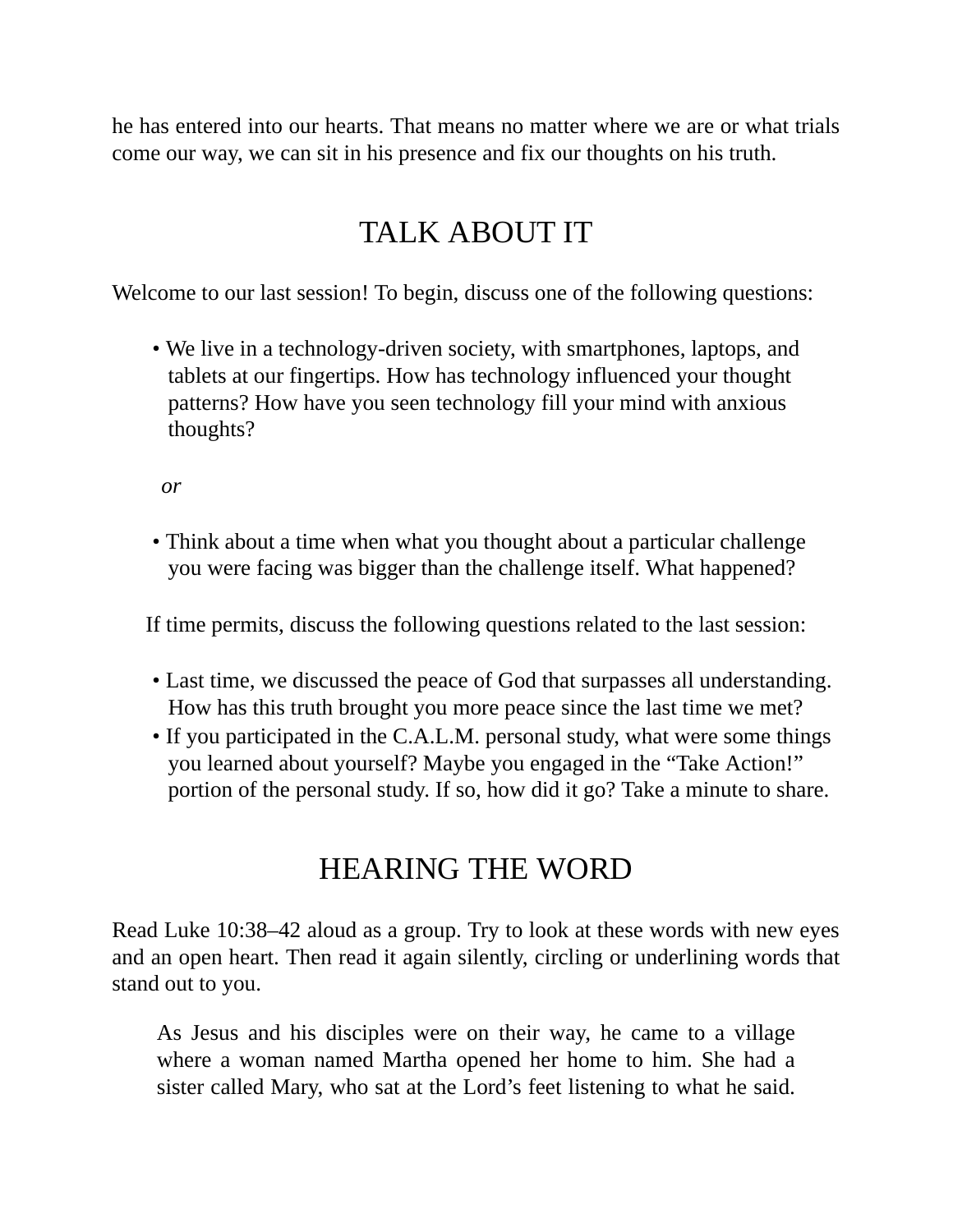But Martha was distracted by all the preparations that had to be made. She came to him and asked, "Lord, don't you care that my sister has left me to do the work by myself? Tell her to help me!"

"Martha, Martha," the Lord answered, "you are worried and upset about many things, but few things are needed—or indeed only one. Mary has chosen what is better, and it will not be taken away from her."

Turn to the person next to you and take turns sharing your answers to the following questions:

What was one thing that stood out to you from the Scripture?

[Your Response Here]

Why do these words stand out to you? What fresh insight do they bring?

[Your Response Here]

Luke tells us that Martha was "distracted" (verse 40). How did her concerns lead her to treat Jesus and her sister? When your mind is fixed on concerns instead of Christ, how does it lead you to mistreat the ones you love?

[Your Response Here]

# VIDEO TEACHING NOTES

*Play the video segment for session five. As you watch, use the following outline to record any thoughts or concepts that stand out to you.*

The enemy is constantly invading our minds with lies—with thoughts that *we're not good enough*, that *no one will ever love us*, or that *everyone is against us*.

Our minds are constantly under attack. The good news is that while there are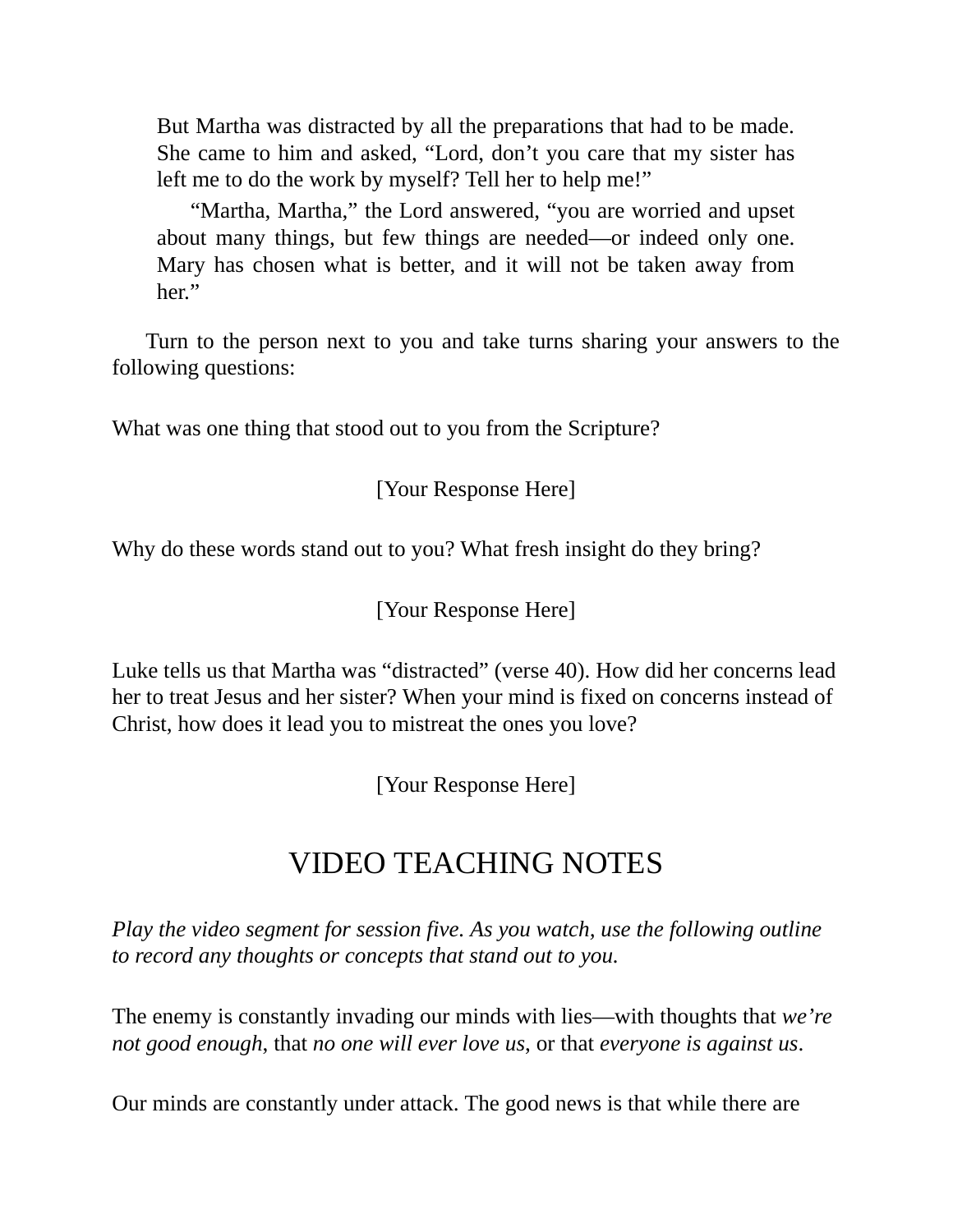many things in life over which we have no control, we get to choose what we think about.

#### [Your Response Here]

We occupy the control tower of our mental airport.

[Your Response Here]

The bleeding woman had every excuse *not* to go to Jesus. Her disease had made her an outcast. She could have believed in the lies that said she was unfit or too dirty to touch Christ. But instead she *chose* to believe that she would be healed.

[Your Response Here]

Paul's words in Philippians 4:8 make it clear that the best way to face anxiety in this life is with *clear-headed, logical thinking.*

[Your Response Here]

When unknowns come our way, instead of responding with anxious thoughts, we need to hand our minds over to Christ. We need to let him control our thoughts with his truth.

[Your Response Here]

The best way we can filter our thoughts is by clinging to Christ, abiding in him. He is the true vine, and as we hold onto him, he will produce fruit in us.

[Your Response Here]

Our goal is not to bear fruit but to stay attached to the vine. We are to make Christ our home and hold onto him.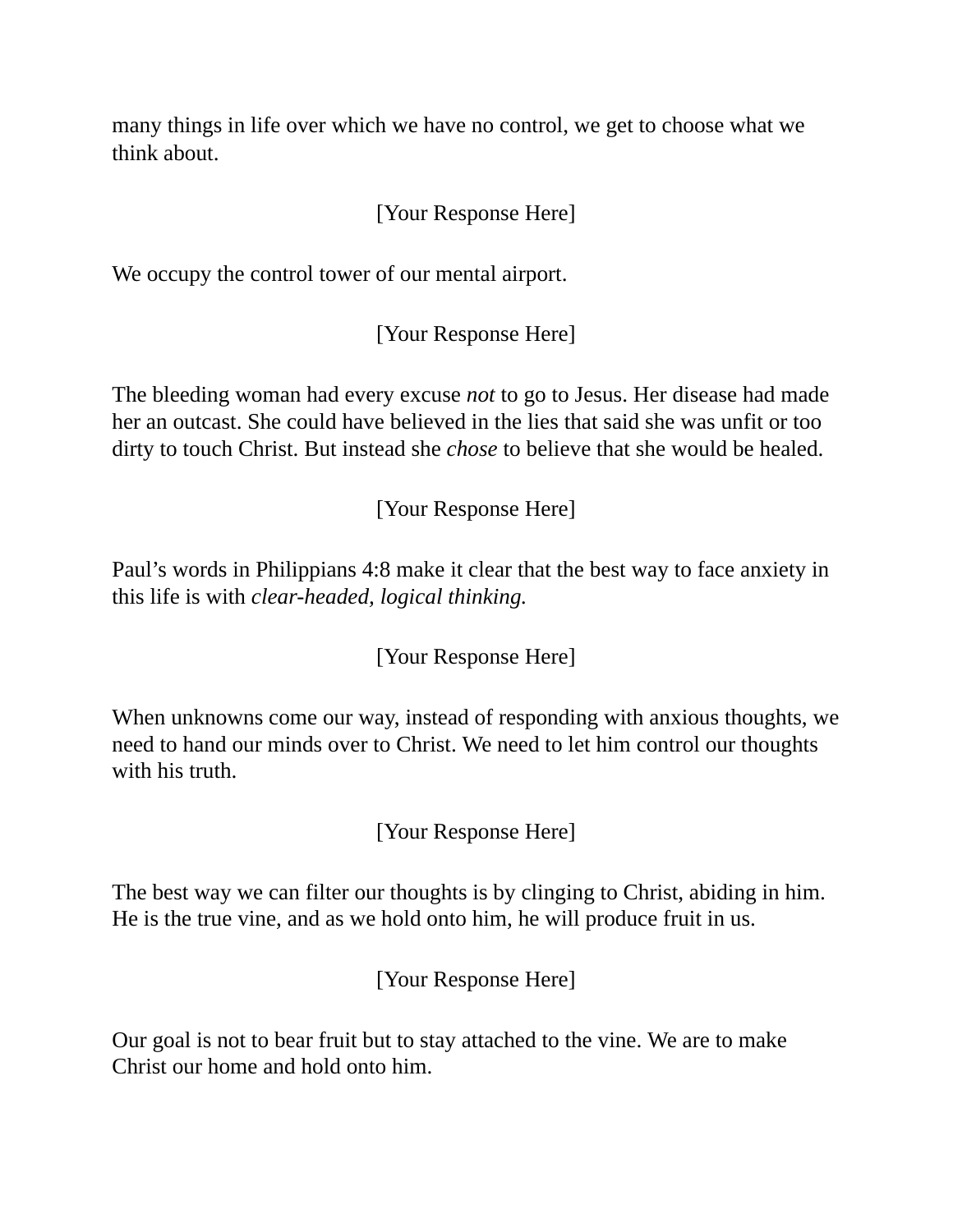#### [Your Response Here]

## BIBLE STUDY AND GROUP DISCUSSION

*Take a few minutes with your group members to discuss what you just watched and explore these concepts in Scripture.*

1. Before everyone shares in the large group, turn to one or two people next to you and finish this sentence: "After watching the video, one question I now have is  $\ldots$ "

#### [Your Response Here]

2. Read aloud John 8:44; Ephesians 6:11–12; and 1 Peter 5:8. What does each of these verses say about our enemy?

#### [Your Response Here]

What is his mission?

#### [Your Response Here]

Why is it important to understand and know all we can about our enemy?

[Your Response Here]

3. Read Romans 8:6 aloud. What does this verse say our minds have the power to do?

[Your Response Here]

In *The Message* paraphrase, this verse reads: "Obsession with self in these matters is a dead end; attention to God leads us out into the open, into a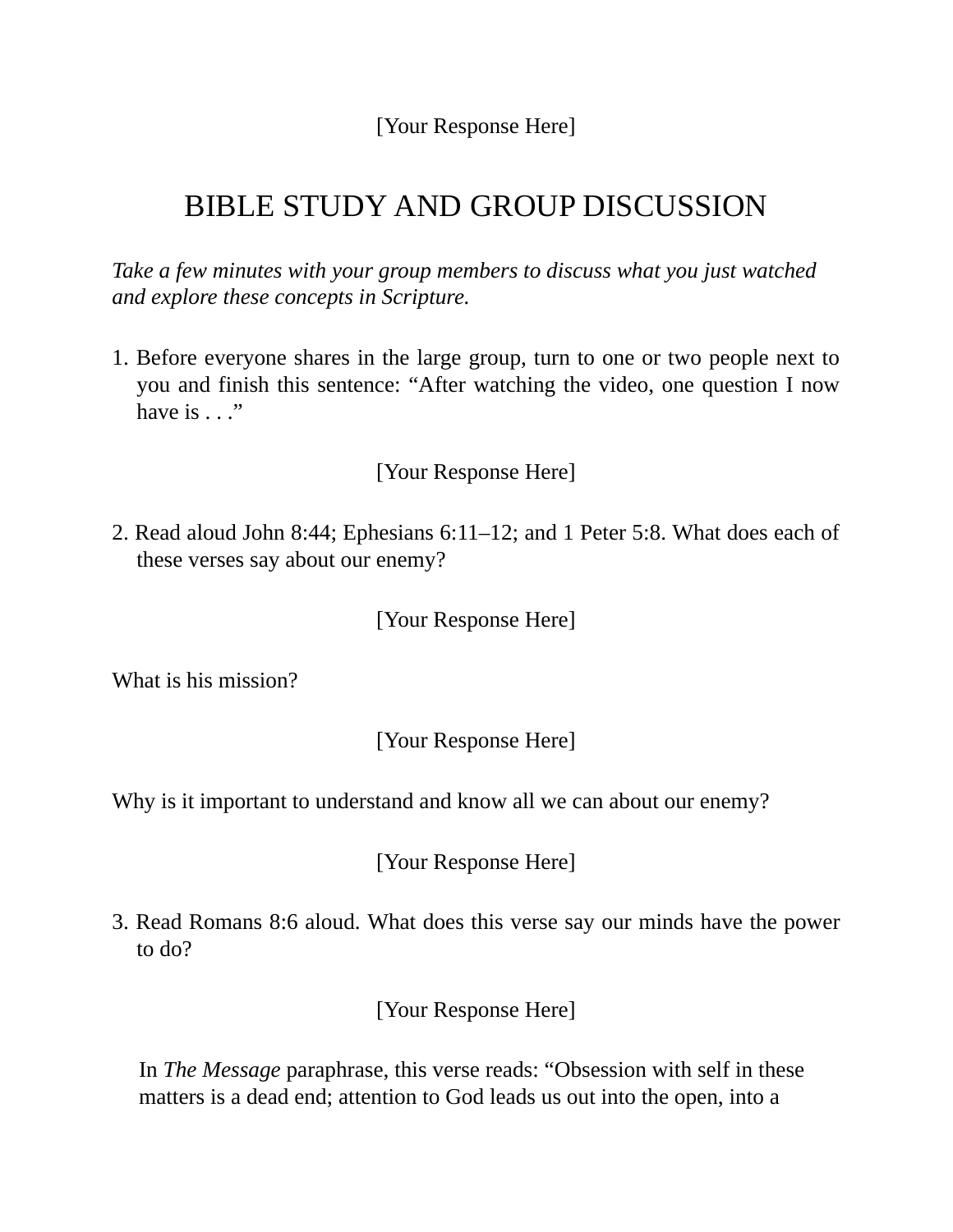spacious, free life." What type of thoughts specifically lead to a "dead end"?

[Your Response Here]

What thoughts lead us to a "free life"?

[Your Response Here]

4. Read Romans 12:1–2; 2 Corinthians 10:5; and Ephesians 6:14. What does each verse ask us to do so that our thoughts are not dominated by anxiety?

[Your Response Here]

What are some ways we can live out these commands in our everyday life?

[Your Response Here]

5. Read Mark 5:24–29. What thoughts do you think the enemy had planted in the bleeding woman's mind as she jockeyed her way through the crowd to get to Jesus?

[Your Response Here]

What lies has the enemy whispered into your heart to keep you from seeking Christ when you, like the bleeding woman, feel physically or spiritually sick?

[Your Response Here]

Instead of listening to the enemy, what does the woman say to herself (see verse 28)?

[Your Response Here]

How does Jesus reward the bleeding woman's determined faith (see verses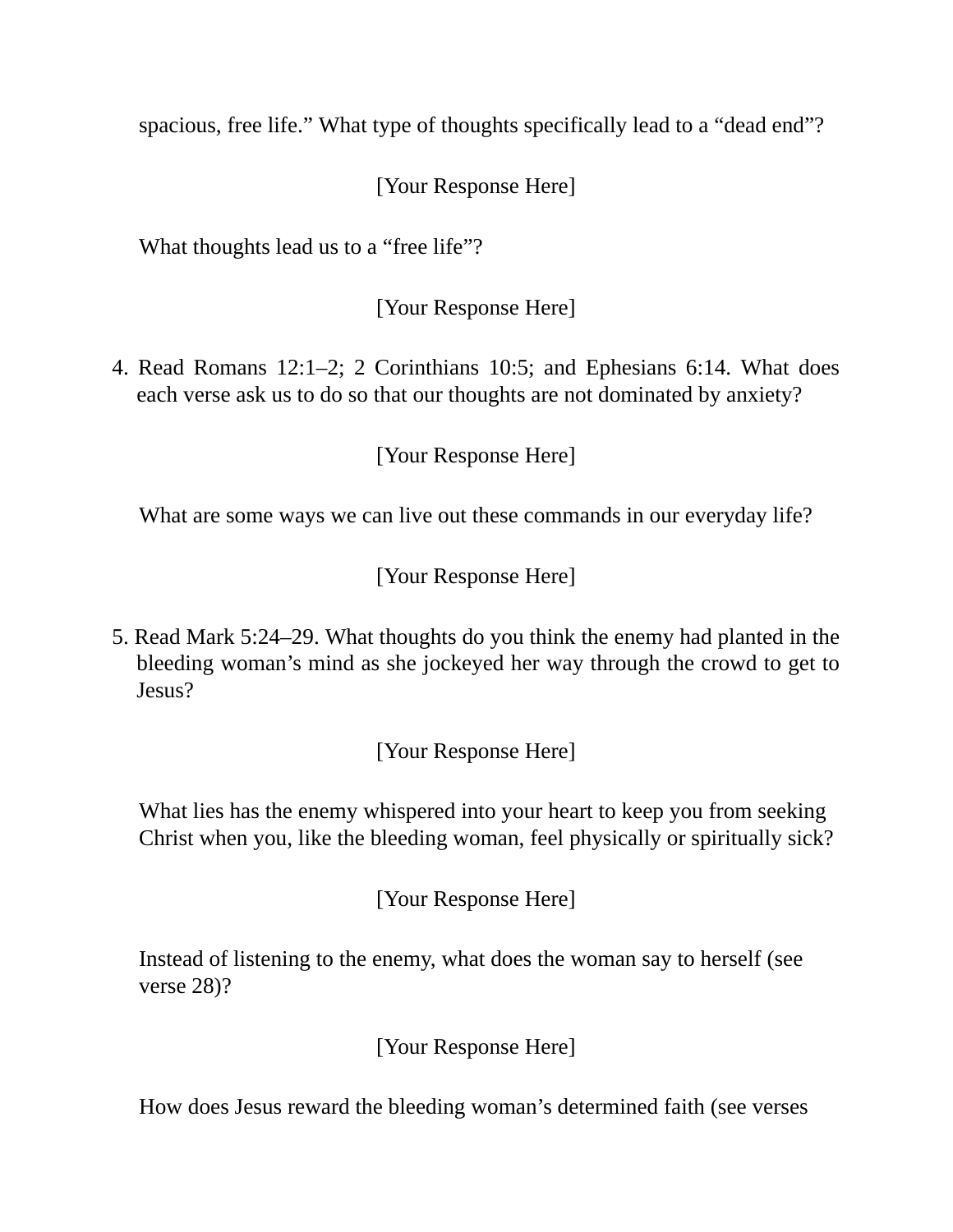33–34)? What promise can we take away from his response to her?

### [Your Response Here]

6. Read aloud Jesus' words in John 15:1–8 (or have a volunteer do so). One of the best ways we can think on things that are true, noble, right, pure, lovely, admirable, and excellent is by attaching ourselves to the One who embodies truth, nobility, righteousness, purity, love, and all things good and excellent. What does it mean to *abide* in Christ?

### [Your Response Here]

Who or what do you find yourself abiding in more than Christ? How can you attach yourself to Christ more than the people and things of this world?

### [Your Response Here]

7. Jesus says, "If you remain in me and I in you, you will bear much fruit" (John 15:5). What are the fruits we produce when we remain in Christ? (See Galatians 5:22–23.)

#### [Your Response Here]

8. Our goal is not to bear fruit but to stay attached to Christ. What is the difference between these two goals?

[Your Response Here]

What is the consequence of focusing on bearing fruit instead of focusing on staying attached to Christ? How have you seen this unfold in your own faith journey?

[Your Response Here]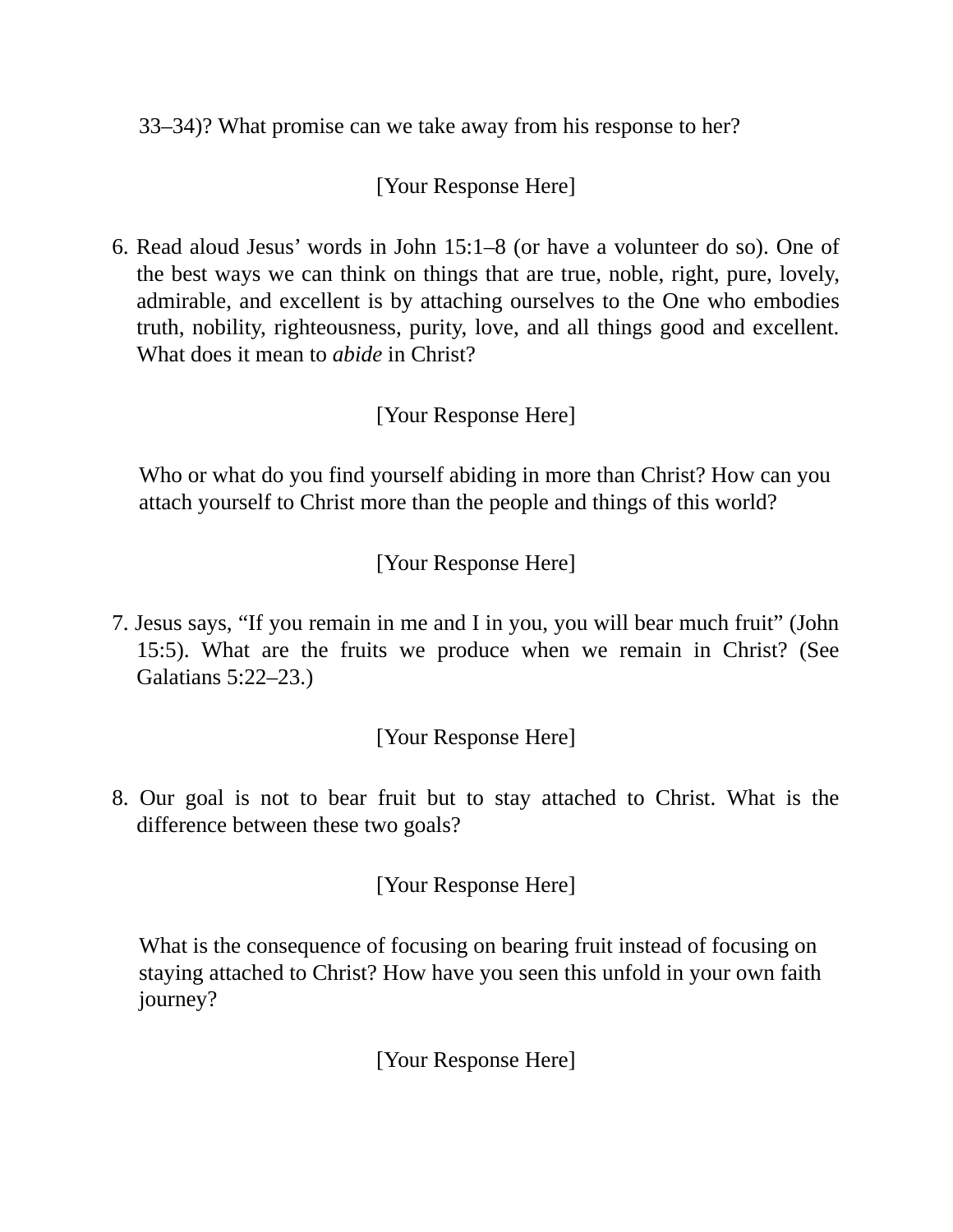# GROUP ACTIVITY

*For this activity, each participant will need a pen and his or her sealed envelope from session one.*

To conclude your time together, your group leader will distribute the envelopes you sealed at the end of the first session. These envelopes contain the anxieties you were wrestling with at the time. Once you have received your envelope, open it, read the list of worries you wrote down, and then take five to ten minutes to reflect on the following questions. (If you did not submit an envelope the first week, just reflect on the questions that apply to you.)

- Do the burdens you wrote down the first week still burden you, or has God replaced them with his peace? (Be truthful with yourself, and remember it's all right if the anxieties still weigh you down. God is still at work within you and will accomplish his good purposes in his time.)
- What is the most meaningful lesson that God taught you by studying Philippians 4:4–8?
- How have you personally changed after completing this study?
- What are some specific tools you acquired during this study that you hope to continue to use in order to live an anxiety-free life?

If you are comfortable in doing so, share your thoughts with the group about one or more of the reflection questions above.

# CLOSING PRAYER

For this final prayer time, stay together as a group to pray for one another. Have two people agree to start and finish the prayer. In between, anyone is welcome to pray. Here are a few suggestions on how to pray for your friends:

- Pray that the truth of Philippians 4:4–8 will embed in the heart of every person in your group.
- Pray that the group will respond to Paul's call in this passage—rejoicing in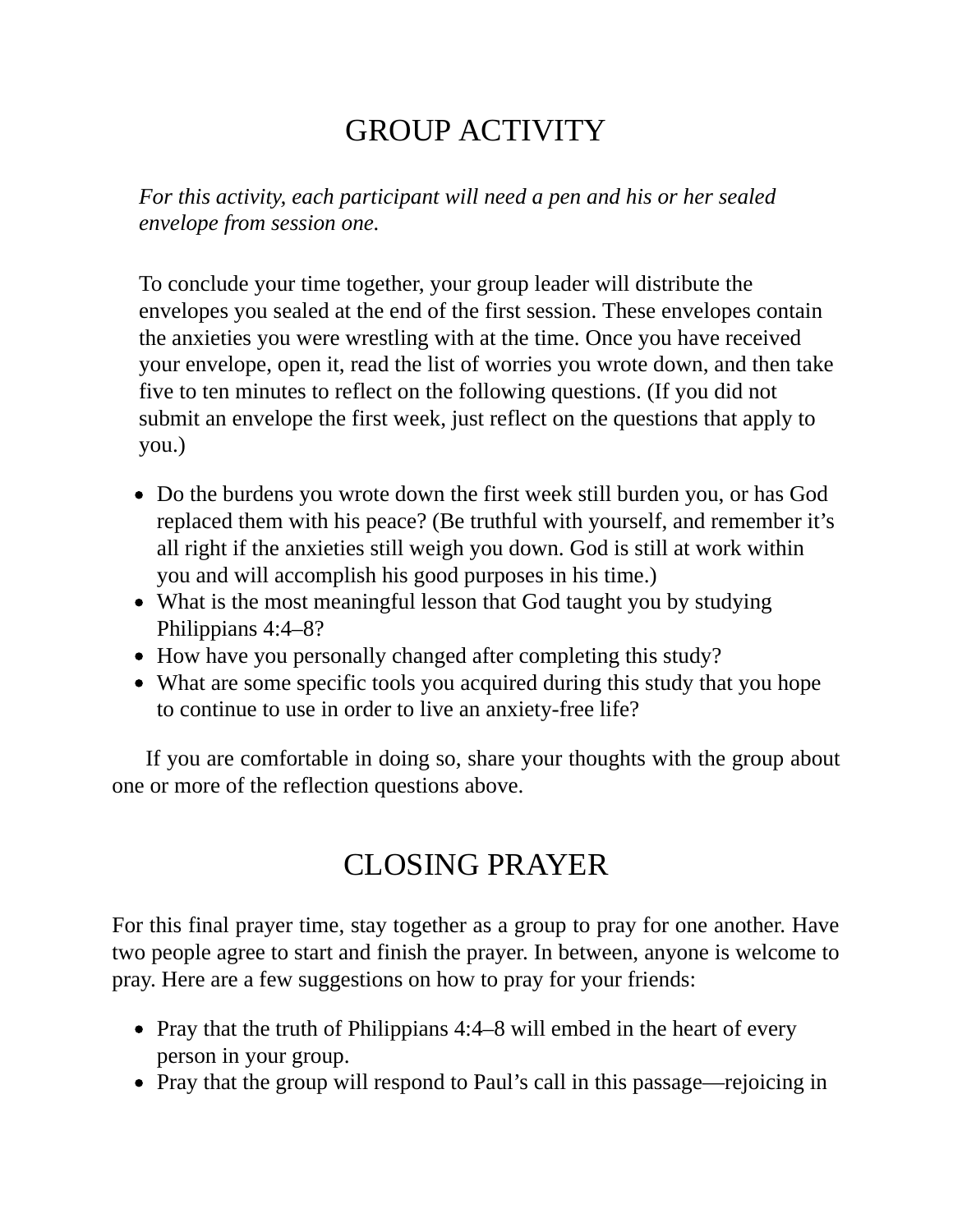the Lord always, remembering God's nearness, letting all their requests be made known to God, and meditating on the goodness and truth of God.

- Pray against the enemy's schemes to rob you of the truth you learned throughout this study.
- Pray that the peace of God will rule over the hearts and minds of each person in your group.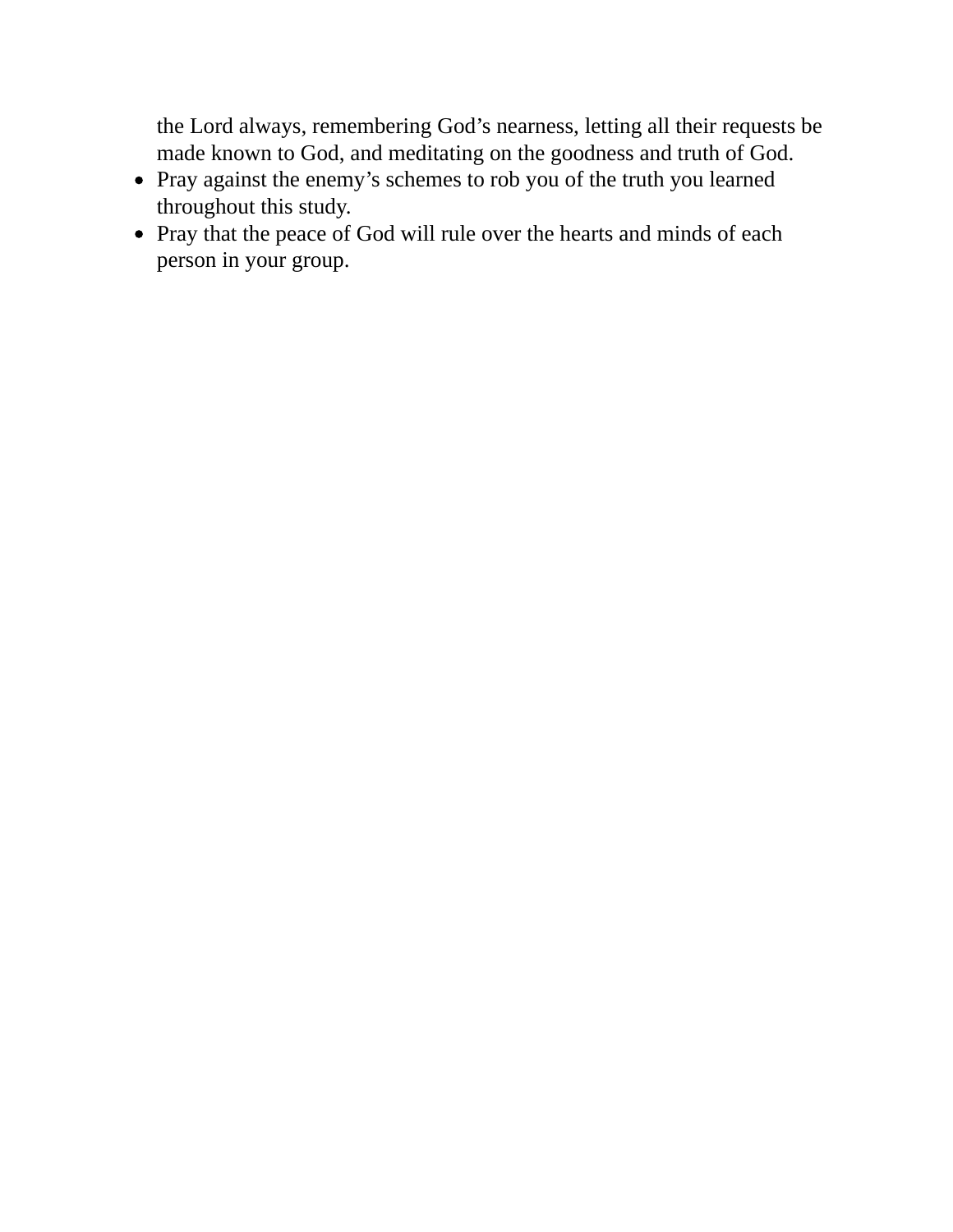# FINAL [PERSONAL](#page-5-1) STUDY

R eflect on the content you've covered during this final week in *Anxious for*<br>Nothing by engaging in any or all of the following  $C_A$  I M, personal study. *Nothing* by engaging in any or all of the following C.A.L.M. personal study guide activities. The time you invest will be well spent, so let God use it to draw you closer to him. Be sure to share with your group leader or group members in the upcoming weeks any key points or insights that stood out to you.

### CELEBRATE GOD'S GOODNESS

During the teaching session this week, Max explored what the Bible has to say about the power of our thoughts. Your thoughts influence everything you do, feel, and believe. If your thoughts are anxious, then your life will be anxious. But if your thoughts are centered on peace, then your life will be peaceful.

In Philippians 4:8, Paul tells us, "Finally, brothers and sisters, whatever is true, whatever is noble, whatever is right, whatever is pure, whatever is lovely, whatever is admirable—if anything is excellent or praiseworthy—think about such things." Jesus embodies every adjective in this list. He is true, noble, right, pure, lovely, admirable, and so worthy of our praise!

Meditate on the following passages about how wonderful our Savior is. If your setting lends itself to doing so, read them aloud. Proclaim them to the One who is worthy!

He was oppressed and afflicted, yet he did not open his mouth; he was led like a lamb to the slaughter, and as a sheep before its shearers is silent, so he did not open his mouth. (Isaiah 53:7)

Rejoice greatly, Daughter Zion! Shout, Daughter Jerusalem! See, your king comes to you, righteous and victorious, lowly and riding on a donkey, on a colt, the foal of a donkey. (Zechariah 9:9)

The Son of Man did not come to be served, but to serve, and to give his life as a ransom for many. (Matthew 20:28)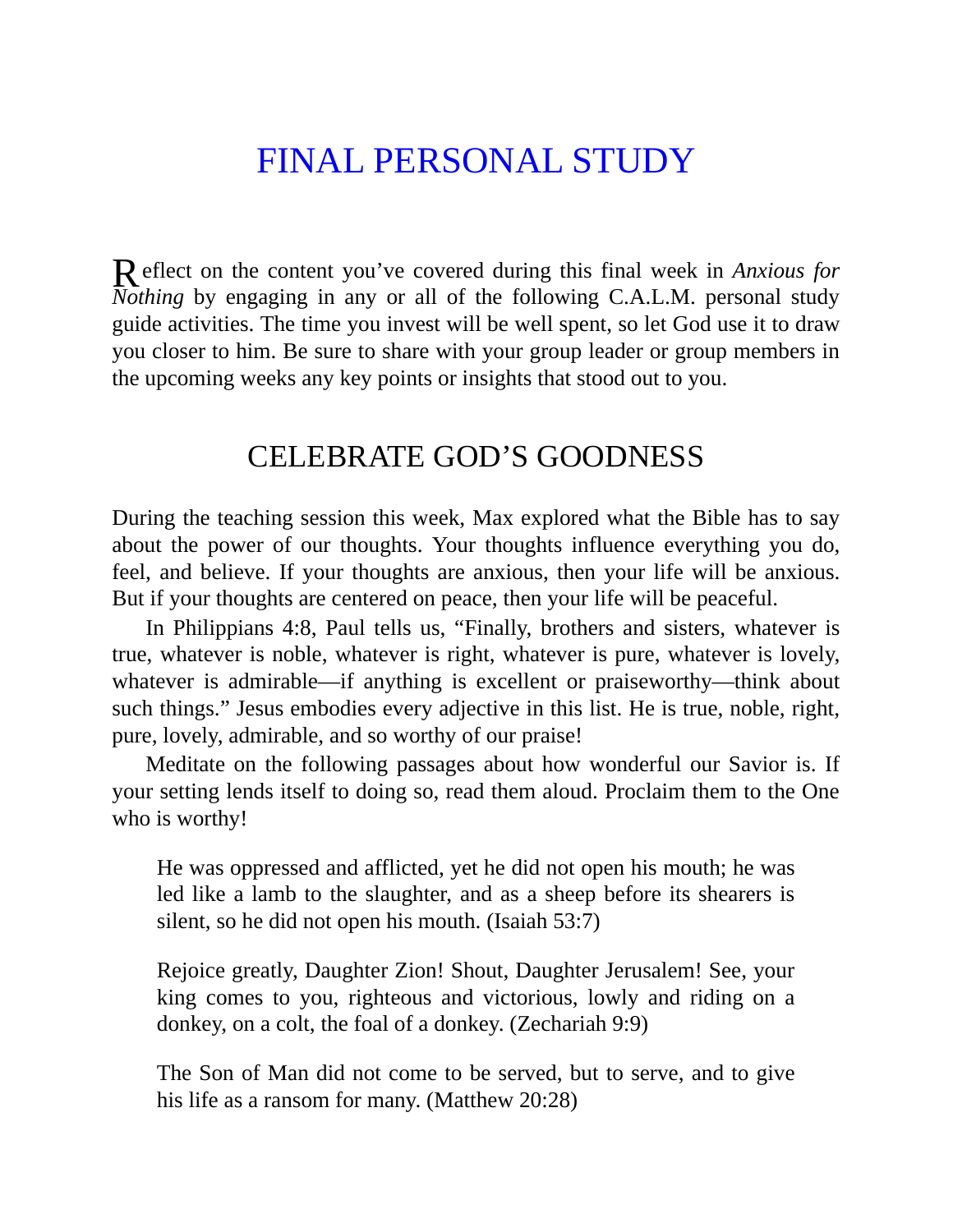God made him who had no sin to be sin for us, so that in him we might become the righteousness of God. (2 Corinthians 5:21)

I saw heaven standing open and there before me was a white horse, whose rider is called Faithful and True. With justice he judges and wages war. . . . On his robe and on his thigh he has this name written: KING OF KINGS AND LORD OF LORDS. (Revelation 19:11, 15–16)

Underline any description you find of Jesus. Then do as Paul tells you —"think on these things." Read them over a few times, stare at the words, and think about Jesus' goodness.

### *Pray*

Thank Jesus for being the essence of all things good. Review Paul's list yet again and ascribe to the Lord every adjective noted in Philippians 4:8, telling him that he is true, noble, right, and so forth.

 $\overline{\phantom{a}}$ 

*The wise man urges, "Be careful what you think, because your thoughts run your life" (Proverbs 4:23 NCV). Do you want to be happy tomorrow? Then sow seeds of happiness today. (Count blessings. Memorize Bible verses. Pray. Sing hymns. Spend time with encouraging people.) Do you want to guarantee tomorrow's misery? Then wallow in a mental mud pit of self-pity or guilt or anxiety today. (Assume the worst. Beat yourself up. Rehearse your regrets. Complain to complainers.) Thoughts have consequences. Healing from anxiety requires healthy thinking.*

—*Anxious for Nothing*, page 121

 $\overline{\phantom{a}}$ 

# ASK GOD FOR HELP

You have an enemy who is out to poison your mind with negativity, fear,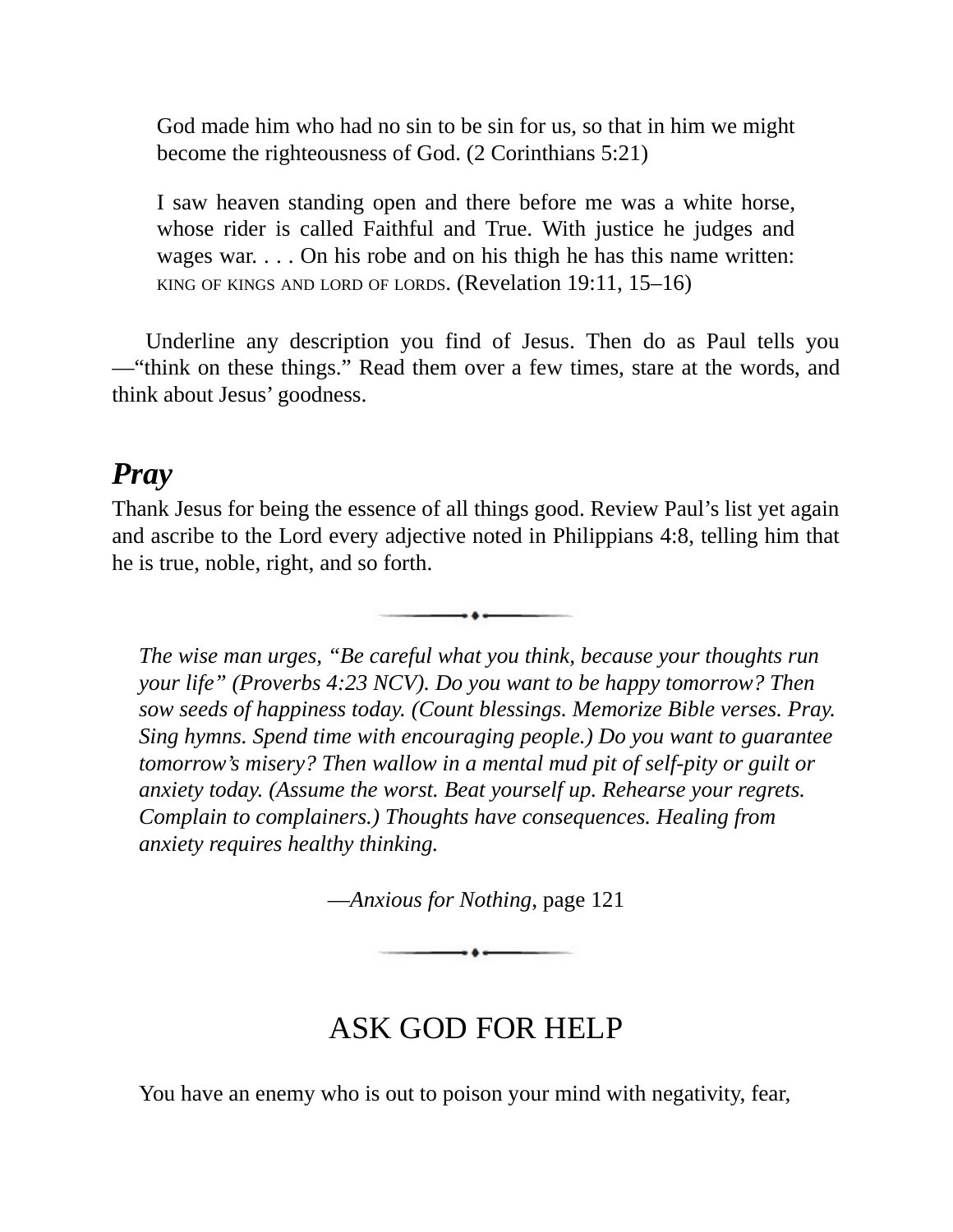bitterness, anxiety . . . anything that is not of God. No one is immune to his attacks, and you may even succumb to them without realizing it. Read Matthew 4:1–11. When did the tempter choose to attack Jesus (see verse 2)? What is the significance behind his timing?

#### [Your Response Here]

Often, the enemy will attack when you have been weakened by a difficult circumstance, rocky relationship, lack of sleep, or anything else that makes you feel defeated. When was a time you sensed the enemy attack your thoughts during a season of weakness?

### [Your Response Here]

What were the temptations Satan used in an attempt to allure Christ away from his mission?

#### [Your Response Here]

The enemy is constantly on the prowl. He wants to fill your mind with doubts about your identity in Christ, just as he challenged Jesus with, "If you are really the Son of God . . ." He wants to plant doubts in your mind about God and his plan for your life, just as he tempted Christ to test God's faithfulness by throwing himself from the temple. How did Jesus fight off the temptation of the enemy? What specific weapon did he use?

[Your Response Here]

In Ephesians 6:14, Paul writes, "Stand firm then, with the belt of truth buckled around your waist." God's Word is a weapon against the enemy and the key to a mind filled with peace. When you meditate on the Word of God, you are doing what Paul urges you to do in Philippians 4:8: immersing yourself in that which is true and right. Are you aware of the enemy when he is attacking your mind? If not, why do you think that is? If so, how do you counter his attacks?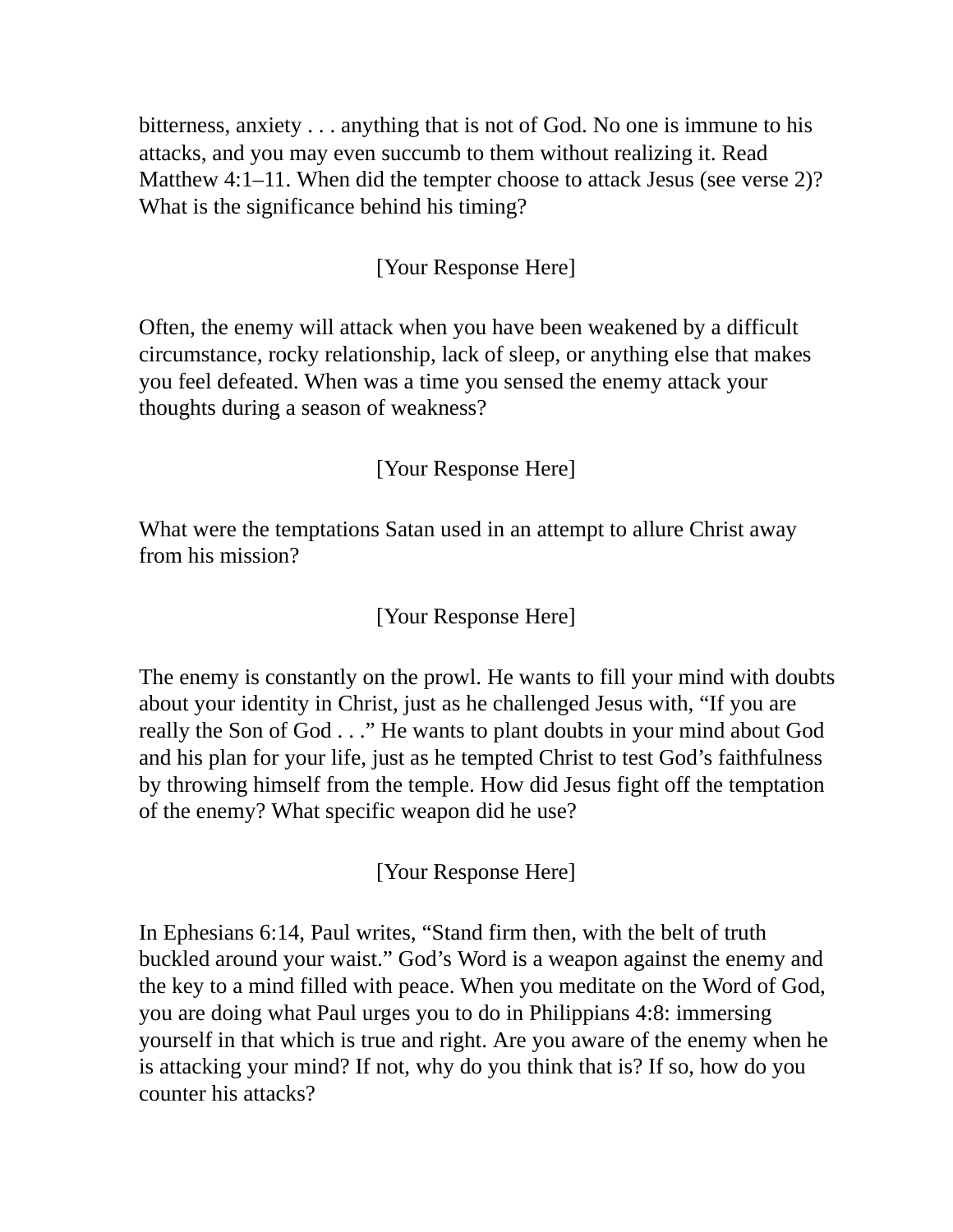## *Pray*

Ask the Lord to help you sense when the enemy is attacking your mind so you don't dwell on his lies. Ask God to help you be diligent in putting on the belt of truth, daily reading his Word so you can recognize and fend off any thoughts that are not of him.

 $\overline{\phantom{a}}$ 

*Christ is our home. He is our place of refuge and security. We are comfortable in his presence, free to be our authentic selves. We know our way around in him. We know his heart and his ways. We rest in him, find our nourishment in him. His roof of grace protects us from storms of guilt. His walls of providence secure us from destructive winds. His fireplace warms us during the lonely winters of life. We linger in the abode of Christ and never leave.*

—*Anxious for Nothing*, page 136

 $\overline{\phantom{a}}$ 

# LEAVE YOUR CONCERNS WITH GOD

What worries are on your mind today? Be specific with what is burdening you as you record each one in the left column below.

Worries Gifts God Has Given You

In this session, we have been studying the importance of our thought patterns. Though there is not much in life we can control, we *can* control our thoughts! Today, try applying Paul's meditation list in Philippians 4:8 to the worry list you just compiled. In the right column, next to your list of anxieties, list gifts God has given you that are true, noble, right, pure, lovely, admirable,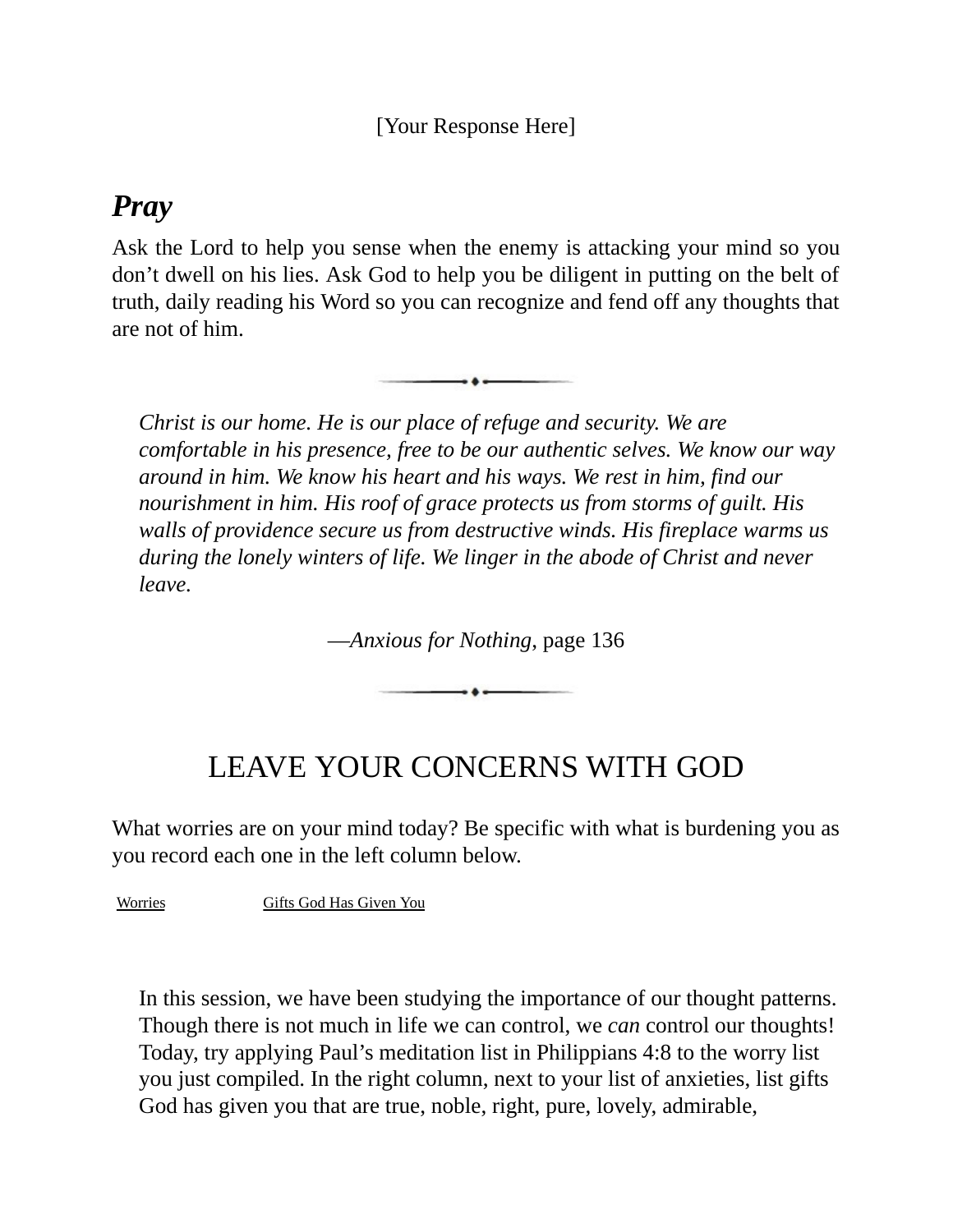excellent, or worthy of praise. How does this exercise change the way you think about your worries?

[Your Response Here]

# *Take Action!*

One of the best ways to find peace when life's problems begin to crowd your mind is to step outside. God's creation has a way of bringing perspective. It helps you remember how big God is and the gifts he has given to you. As you look at the stars, the trees, a sunset, a flock of birds, a sparkling lake or river, you are meditating on the things Paul tells you to think about. So why not take some time to do just that? Step outside. Soak in God's creation. And think of David's words in Psalm 8:3–4:

> When I consider your heavens, the work of your fingers, the moon and the stars, which you have set in place, what is mankind that you are mindful of them, human beings that you care for them?

# *Pray*

Use the words of Psalm 8:3–4 for your prayer. It may sound something like this:

God, who am I that you are mindful of me? But you are. I'm on your mind. You think of me! Would you help me think of you more? All throughout my day, would you plant thoughts of your goodness in my mind so that I can focus more on you and less on the worries of this world?

Ask God to retrain your mind so that when anxious thoughts come, you will focus on his goodness, his loveliness, his righteousness, and all that is worthy of praise.

 $\bullet$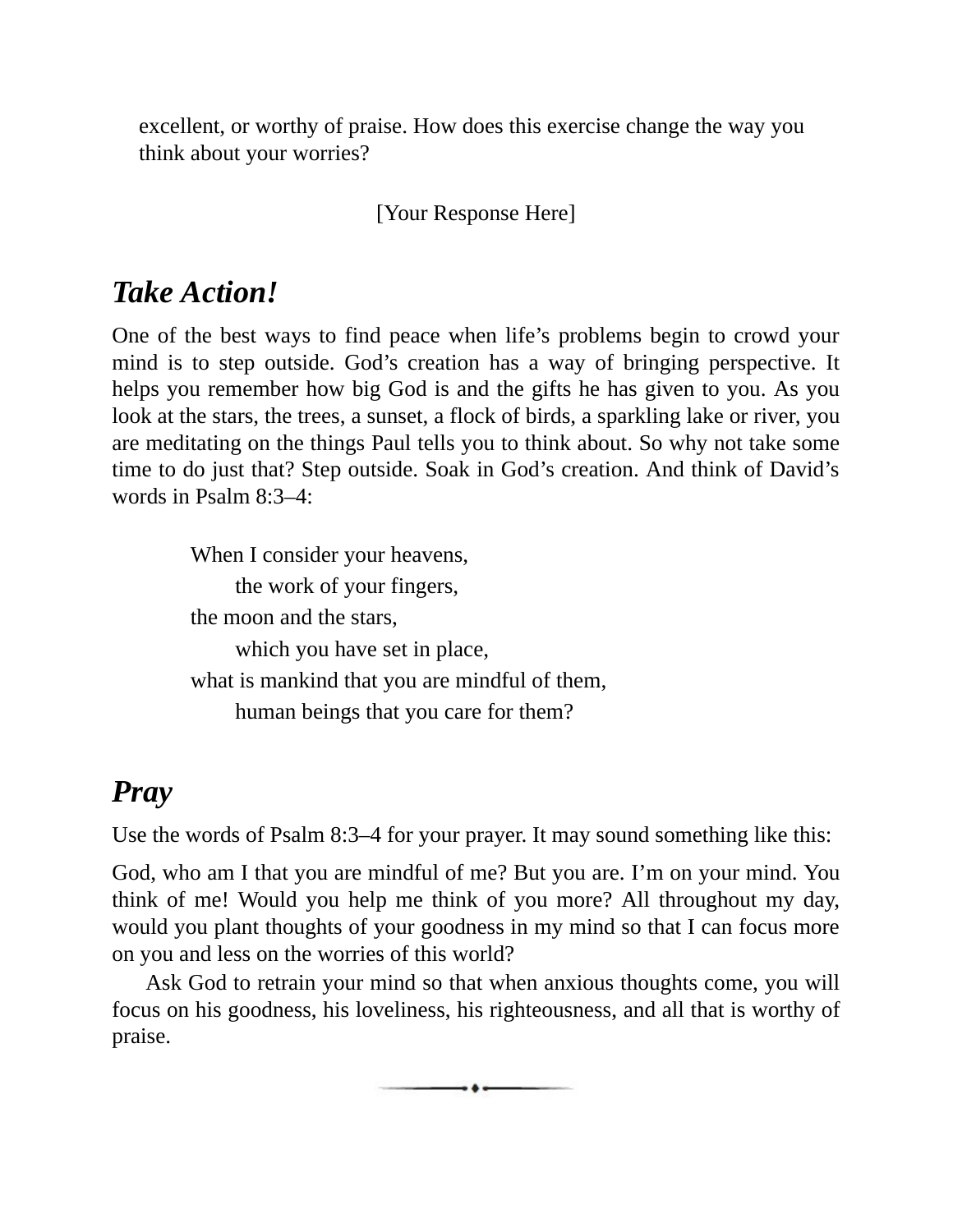*Is God sovereign over your circumstances? Is he mightier than your problem? Does he have answers to your questions? According to the Bible the answer is yes, yes, and yes! "God . . . is the blessed controller of all things, the king over all kings and the master of all masters" (1 Timothy 6:15 PHILLIPS). If he sustains all and controls all, don't you think he has authority over this situation you face?*

—*Anxious for Nothing*, page 147

MEDITATE ON GOOD THINGS

Study Philippians 4:8—"Finally, brothers and sisters, whatever is true, whatever is noble, whatever is right, whatever is pure, whatever is lovely, whatever is admirable—if anything is excellent or praiseworthy—think about such things"—until you can recite it from memory. Don't forget to memorize the verse reference as well. After you memorize the Scripture, ask the Lord to bring it to mind anytime an anxious thought surfaces.

## RECOMMENDED READING

As you reflect on what God is teaching you through this session, review chapters 9–11 in *Anxious for Nothing*. Use the space below to write any key points that stand out to you or questions that you wish to discuss with your group leader or another group member in the future.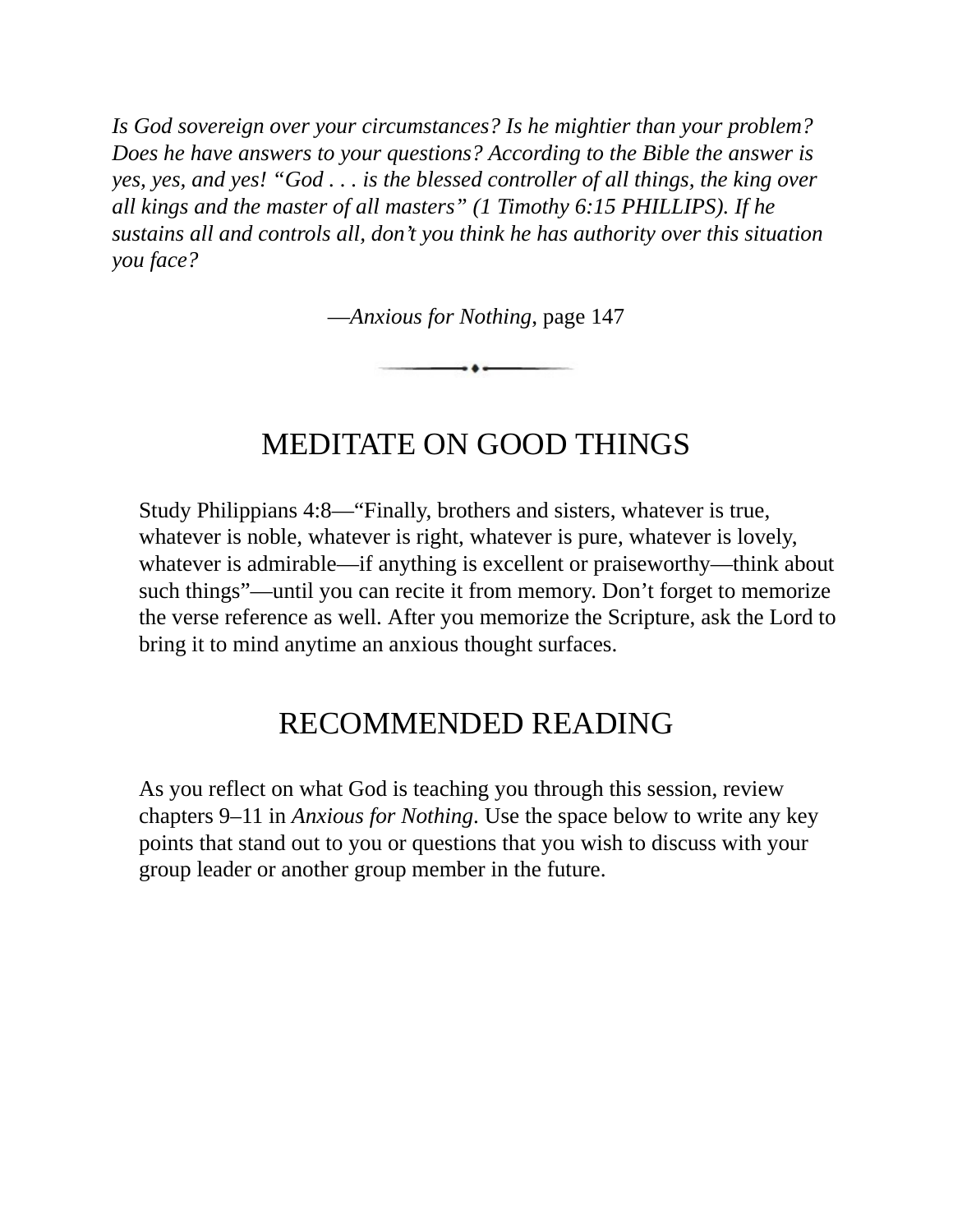# [ADDITIONAL](#page-5-2) RESOURCES FOR GROUP LEADERS

Thank you for your willingness to lead a group through *Anxious for Nothing!* What you have chosen to do is important, and much good fruit can come from studies like this. The rewards of being a leader are different from those of participating, and we hope that as you lead you will find your own walk with Jesus deepened by the experience.

*Anxious for Nothing* is a five-session study built around video content and small-group interaction. As the group leader, imagine yourself as the host of a dinner party. Your job is to take care of your guests by managing all the behindthe-scenes details so that as your guests arrive, they can focus on one another and on interaction around the topic.

As the group leader, your role is not to answer all the questions or reteach the content—the video, book, and study guide will do most of that work. Your job is to guide the experience and cultivate your small group into a kind of teaching community. This will make it a place for members to process, question, and reflect—not receive more instruction.

There are several elements in this leader's resource section that will help you as you structure your study and reflection time, so follow along and take advantage of each one.

### BEFORE YOU BEGIN

Before your first meeting, make sure the group members have a copy of this study guide so they can follow along and have their answers written out ahead of time. Alternately, you can hand out the study guides at your first meeting and give the group members some time to look over the material and ask any preliminary questions. During your first meeting, be sure to send a sheet around the room and have the members write down their name, phone number, and email address so you can keep in touch with them during the week.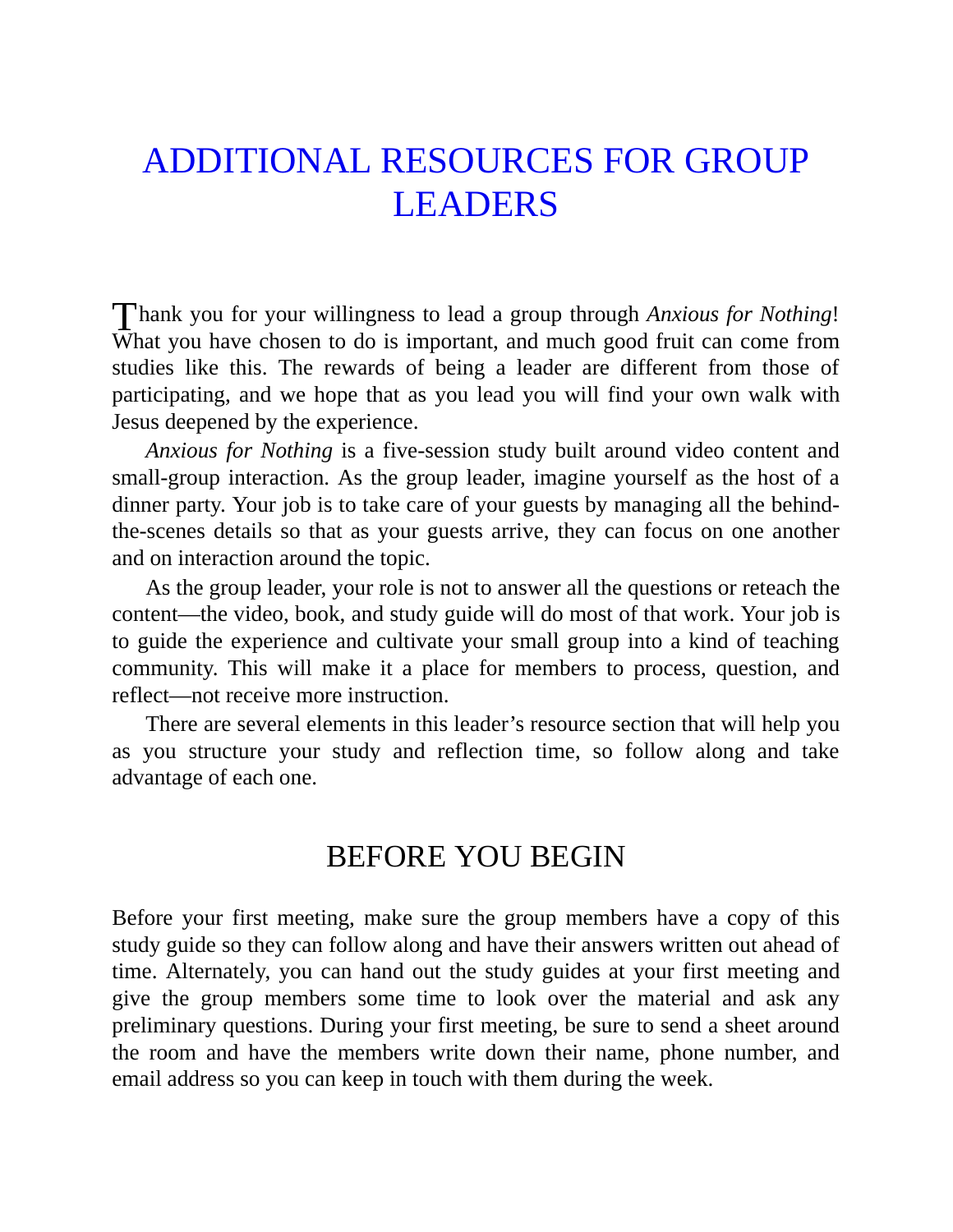Generally, the ideal size for a group is eight to ten people, which will ensure that everyone has enough time to participate in discussions. If you have more people, you might want to break up the main group into smaller subgroups. Encourage those who show up at the first meeting to commit to attending the duration of the study, as this will help the group members get to know each other, create stability for the group, and help you know how to prepare each week.

Each of the sessions begins with an opening reflection. The questions that follow in the "Talk About It" section serve as an icebreaker to get the group members thinking about the topic at hand. Some people may want to tell a long story in response to one of these questions, but the goal is to keep the answers brief. Ideally, you want everyone in the group to get a chance to answer, so try to keep the responses to a minute or less. If you have talkative group members, say up front that everyone needs to limit his or her answer to one minute.

Give the group members a chance to answer, but tell them to feel free to pass if they wish. With the rest of the study, it's generally not a good idea to have everyone answer every question—a free-flowing discussion is more desirable. But with the opening icebreaker questions, you can go around the circle. Encourage shy people to share, but don't force them.

Before your first meeting, let the group members know that each session contains a C.A.L.M. personal study guide that they can complete between meetings. While these are optional exercises, they will help the members cement the concepts presented during the group study time and encourage them to spend time each day in God's Word. Also invite them to bring any questions and insights they uncovered while reading to your next meeting, especially if they had a breakthrough moment or didn't understand something.

## WEEKLY PREPARATION

As leader, there are a few things you should do to prepare for each meeting:

- *Read through the session.* This will help you to become familiar with the content and know how to structure the discussion times.
- *Decide which questions you definitely want to discuss.* Based on the amount and length of group discussion, you may not be able to get through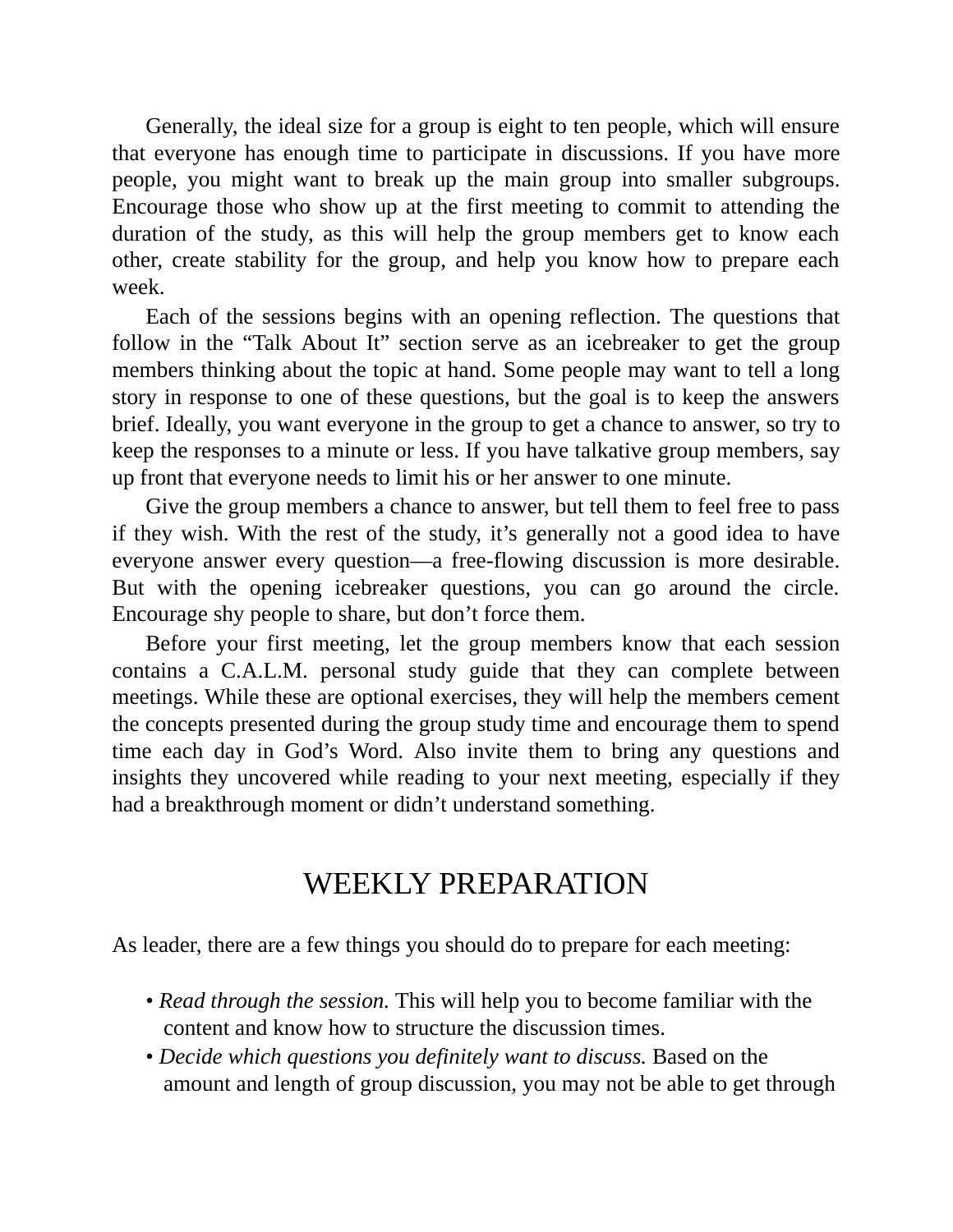all of the Bible study and group discussion questions, so choose four to five questions that you definitely want to cover.

- *Be familiar with the questions you want to discuss.* When the group meets you'll be watching the clock, so you want to make sure you are familiar with the questions you have selected. In this way, you'll ensure you have the material more deeply in your mind than your group members.
- *Pray for your group.* Pray for your group members throughout the week and ask God to lead them as they study his Word.

Note that in many cases there will be no one "right" answer to the question. Answers will vary, especially when the group members are being asked to share their personal experiences.

# GROUP ACTIVITY

The group activity at the end of each session is intended to help the participants transform what they learned into practical action. However, for this activity to be successful, you may need to prepare a few items ahead of time. Take time before each weekly meeting to read the group activity, as several of them require special materials. Reading ahead will allow you to ask group members to bring any items you need but don't have, and it will give you a sense of how to lead your group through these experiences. Read the supply list below to make sure you have what you need for each session.

#### *Supply List*

#### **Session One**

- Pens (one for each group member)
- Blank pieces of paper (one for each group member)
- Envelopes (one for each group member)

#### **Session Two**

- Smartphone (each person will need his or her own)
- Sticky notes (optional)
- Pens (optional)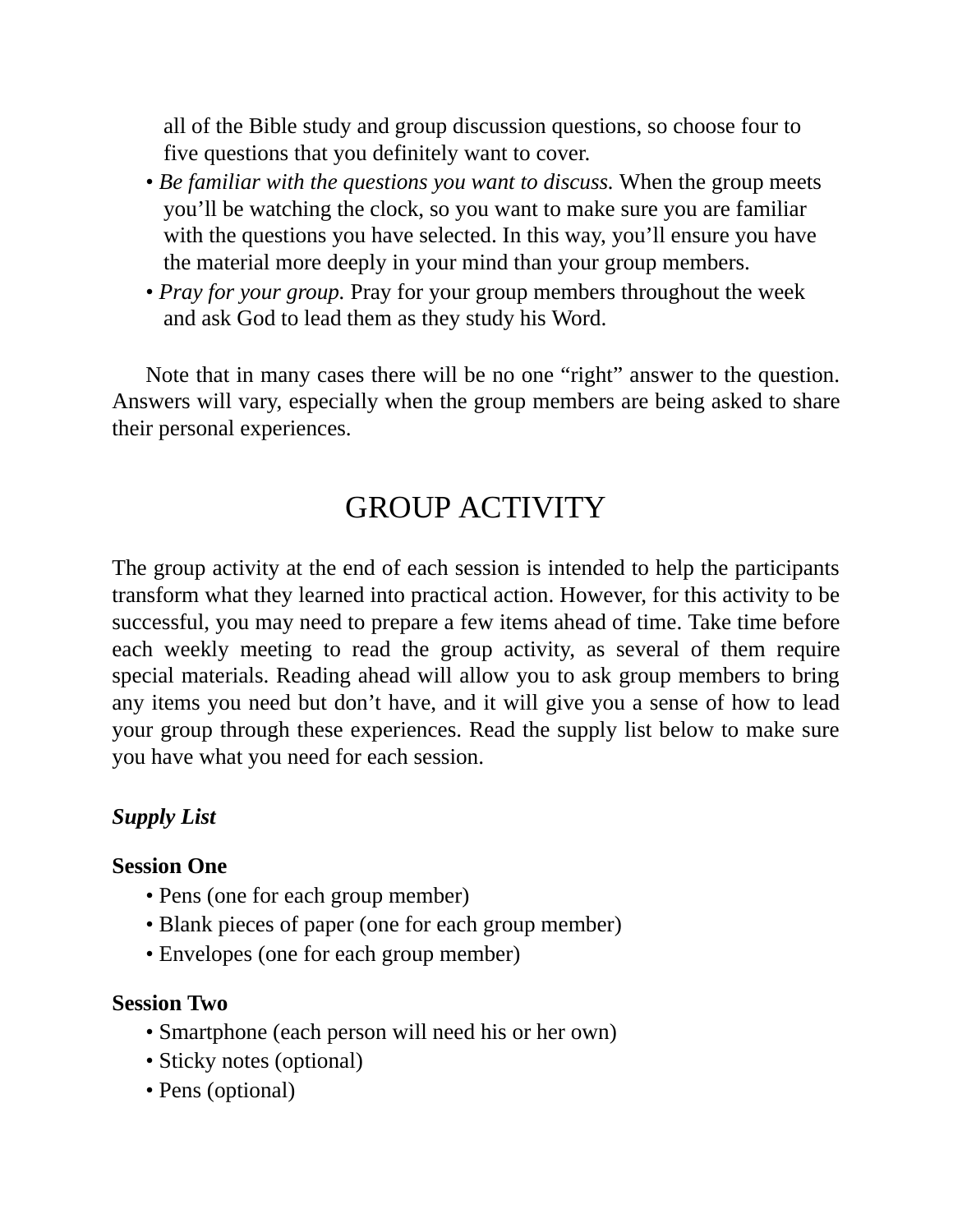#### **Session Three**

No special supplies needed

#### **Session Four**

- Smartphone, laptop, or device with speakers (one for each person)
- Wifi access (to play the hymn)

#### **Session Five**

- Pens (one for each group member)
- Sealed envelopes from session one

Be sure to bring extra supplies to your meeting if possible. The members should bring their own pens for writing notes, but it's a good idea to have extras available for those who forget. You may also want to bring paper and additional Bibles.

# STRUCTURING THE DISCUSSION TIME

You will need to determine with your group how long you want to meet each week so you can plan your time accordingly. Generally, most groups like to meet for either sixty minutes or ninety minutes, so you could use one of the following schedules:

| <b>Section</b>                                                                | <b>60 Minutes</b> | <b>90 Minutes</b> |
|-------------------------------------------------------------------------------|-------------------|-------------------|
| Welcome (members arrive and get settled)                                      | 5 minutes         | 10 minutes        |
| Icebreaker (discuss one or more of the opening)<br>questions for the session) | 10 minutes        | 10 minutes        |
| Scripture (read the opening passage and answer the<br>questions)              | 5 minutes         | 10 minutes        |
| Video (watch the teaching material together and take<br>notes)                | 15 minutes        | 15 minutes        |
| Discussion (discuss the Bible study questions you<br>selected ahead of time)  | 20 minutes        | 35 minutes        |
| Prayer/Closing (pray together as a group and dismiss)                         | 5 minutes         | 10 minutes        |

As group leader, it is up to you to keep track of the time and keep things moving along according to your schedule. You might want to set a timer for each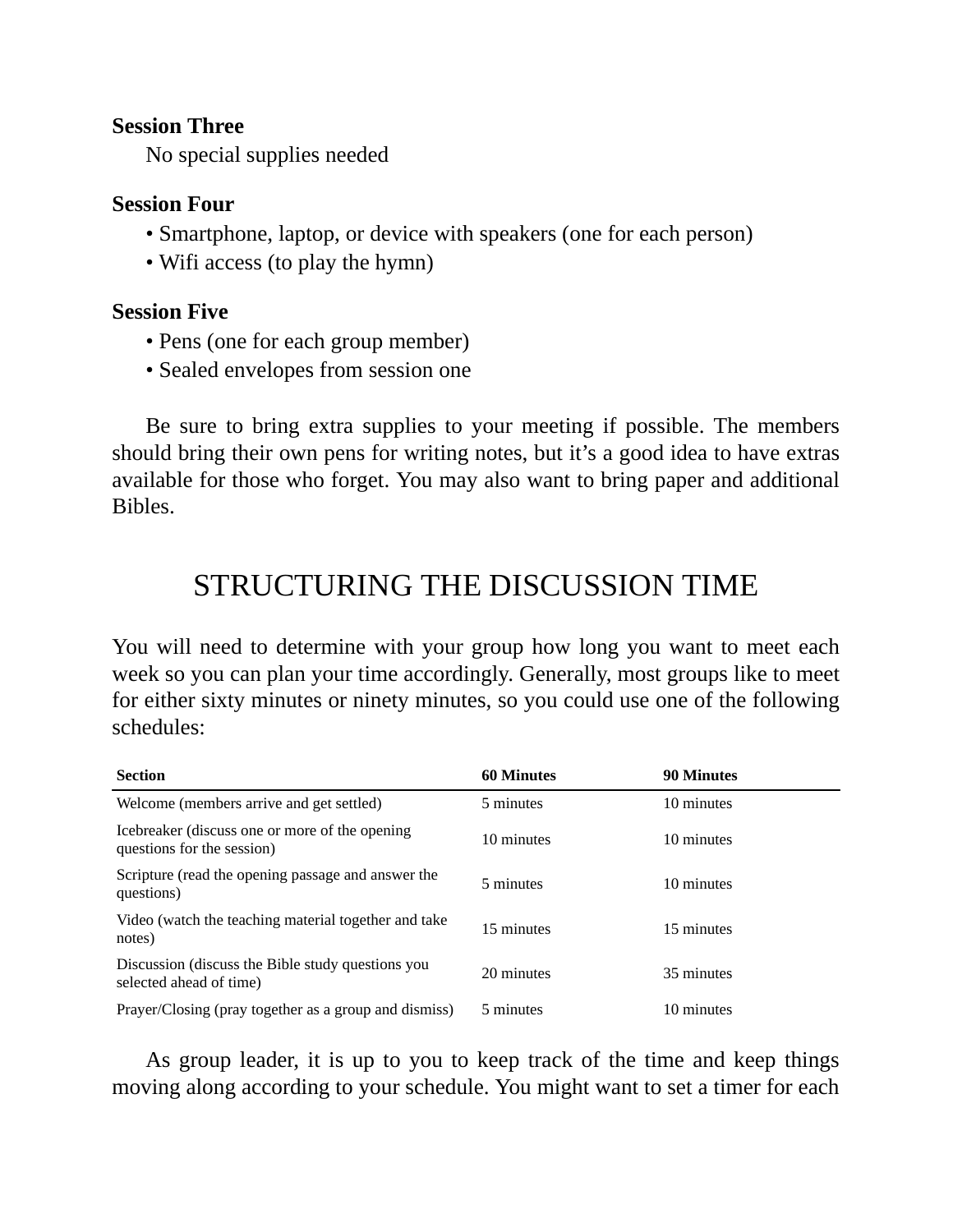segment so both you and the group members know when your time is up. (There are some good phone apps for timers that play a gentle chime or other pleasant sound instead of a disruptive noise.)

Don't be concerned if the group members are quiet or slow to share. People are often quiet when they are pulling together their ideas, and this might be a new experience for them. Ask a question and let it hang in the air until someone shares. You can then say, "Thank you. What about others? What came to you when you watched that portion of the video?"

## GROUP DYNAMICS

Leading a group through *Anxious for Nothing* will prove to be highly rewarding both to you and your group members. However, this doesn't mean you will not encounter any challenges along the way! Discussions can get off track. Group members may not be sensitive to the needs and ideas of others. Some might worry they will be expected to talk about matters that make them feel awkward. Others may express comments that result in disagreements. To help ease this strain on you and the group, consider the following ground rules:

- When someone raises a question or comment that is off the main topic, suggest you deal with it another time, or, if you feel led to go in that direction, let the group know you will be spending some time discussing it.
- If someone asks a question you don't know how to answer, admit it and move on. At your discretion, feel free to invite group members to comment on questions that call for personal experience.
- If you find one or two people are dominating the discussion time, direct a few questions to others in the group. Outside the main group time, ask the more dominating members to help you draw out the quieter ones. Work to make them a part of the solution instead of the problem.
- When a disagreement occurs, encourage the group members to process the matter in love. Encourage those on opposite sides to restate what they heard the other side say about the matter, and then invite each side to evaluate if that perception is accurate. Lead the group in examining other Scriptures related to the topic and look for common ground.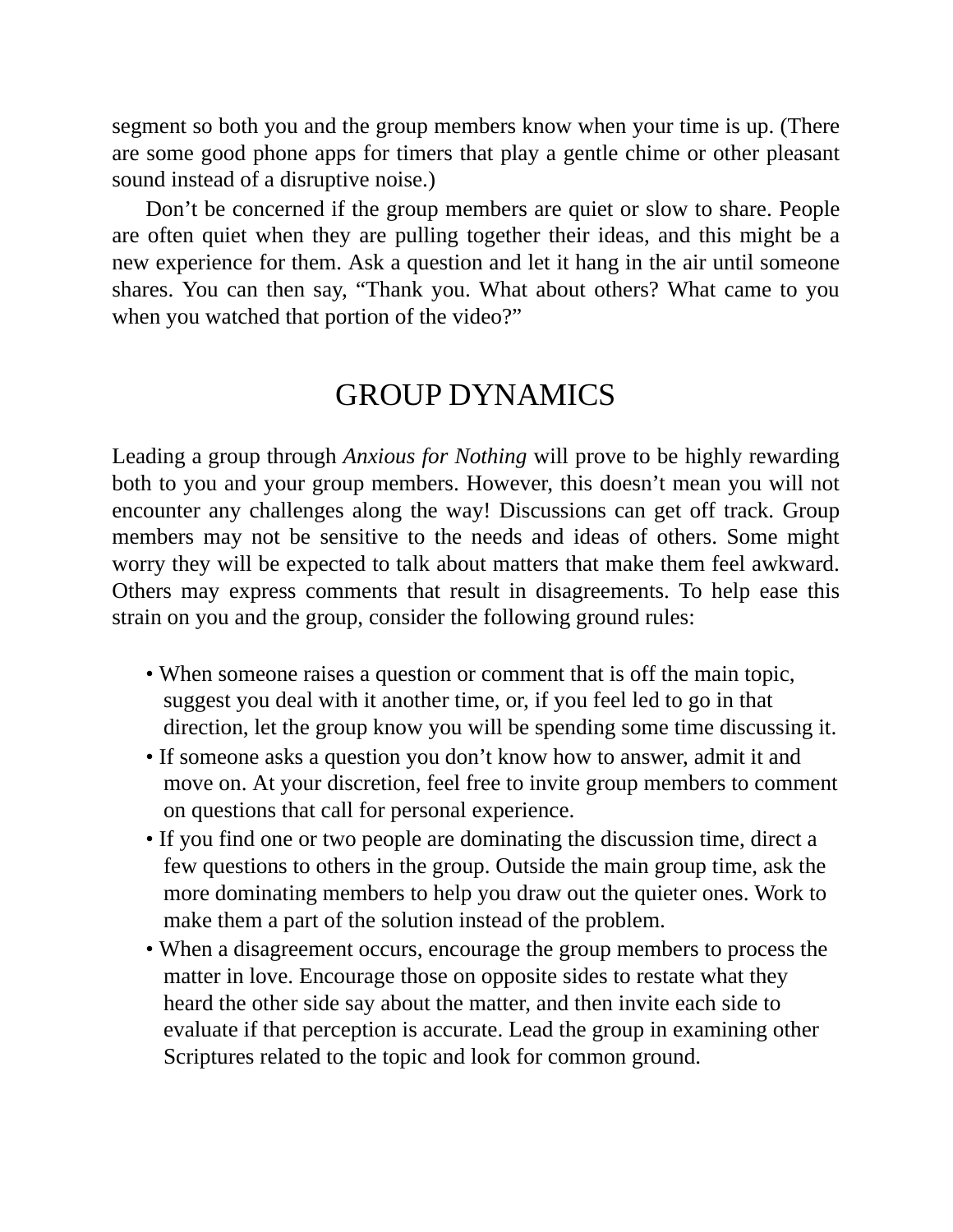When any of these issues arise, encourage your group members to follow these words from the Bible: "Love one another" (John 13:34), "If it is possible, as far as it depends on you, live at peace with everyone" (Romans 12:18), and "Be quick to listen, slow to speak and slow to become angry" (James 1:19). This will make your group time more rewarding and beneficial for everyone who attends.

Thank you again for your willingness to lead your group. May God reward your efforts and dedication and make your time together in *Anxious for Nothing* fruitful for his kingdom.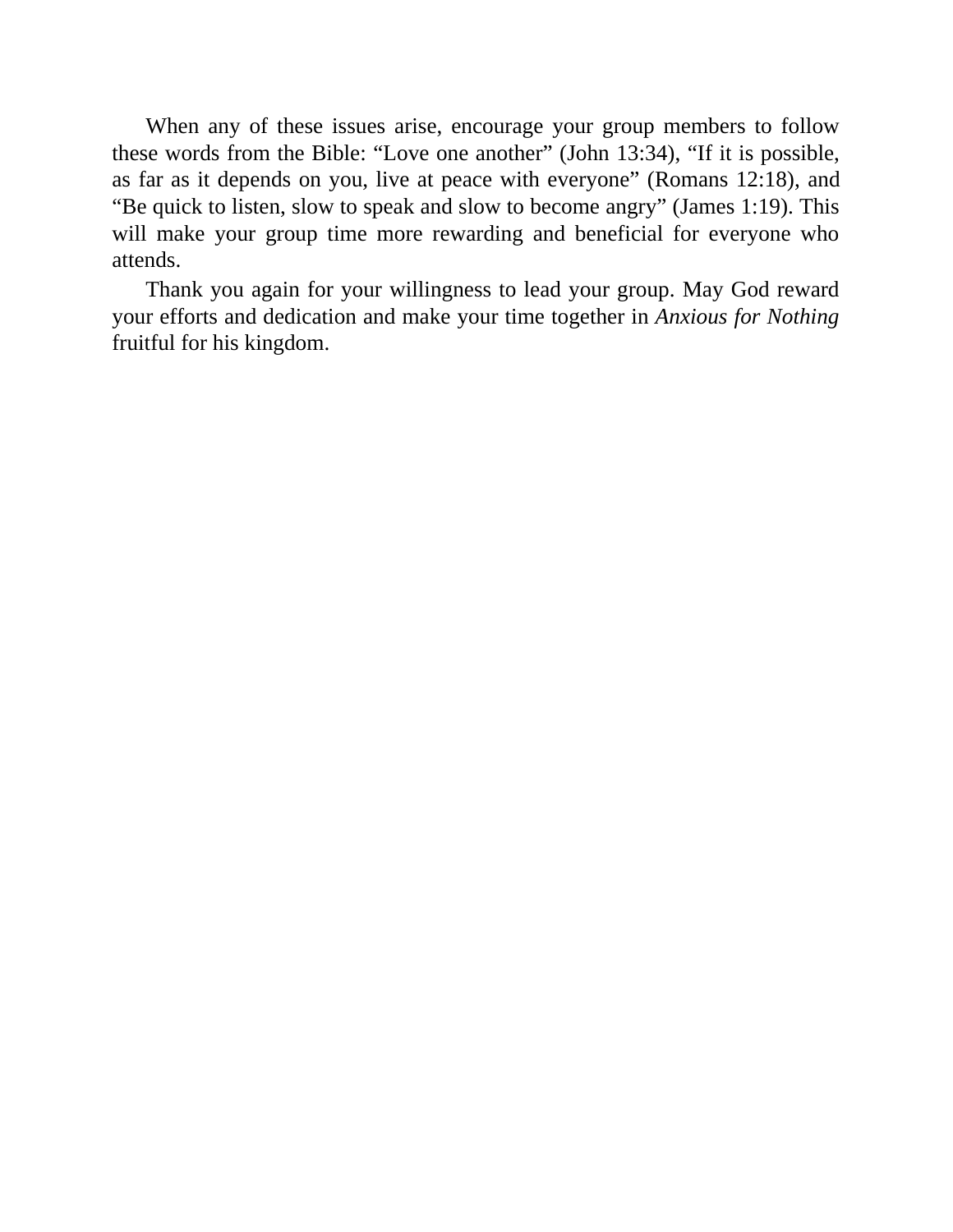# <span id="page-96-0"></span>**[NOTES](#page-5-3)**

- 1. Joel J. Miller, "The Secret Behind the Bible's Most Highlighted Verse," *Theology That Sticks* (blog), August 24, 2015, https://blogs.ancientfaith.com/joeljmiller/bibles-most-highlighted-verse/.
- 2. Eugene H. Peterson, *Conversations: The Message with Its Translator* (Colorado Springs: NavPress, 2017), 1438.
- 3. Corrie ten Boom, John L. Sherrill, Elizabeth Sherrill, and Sam Wellman, *The Hiding Place* (Uhrichsville, OH: Barbour, 1990).
- 4. Alexander MacLaren, *Expositions of Holy Scripture* (New York: Hodder & Stoughton, 1900), http://biblehub.com/commentaries/philippians/4-7.htm.